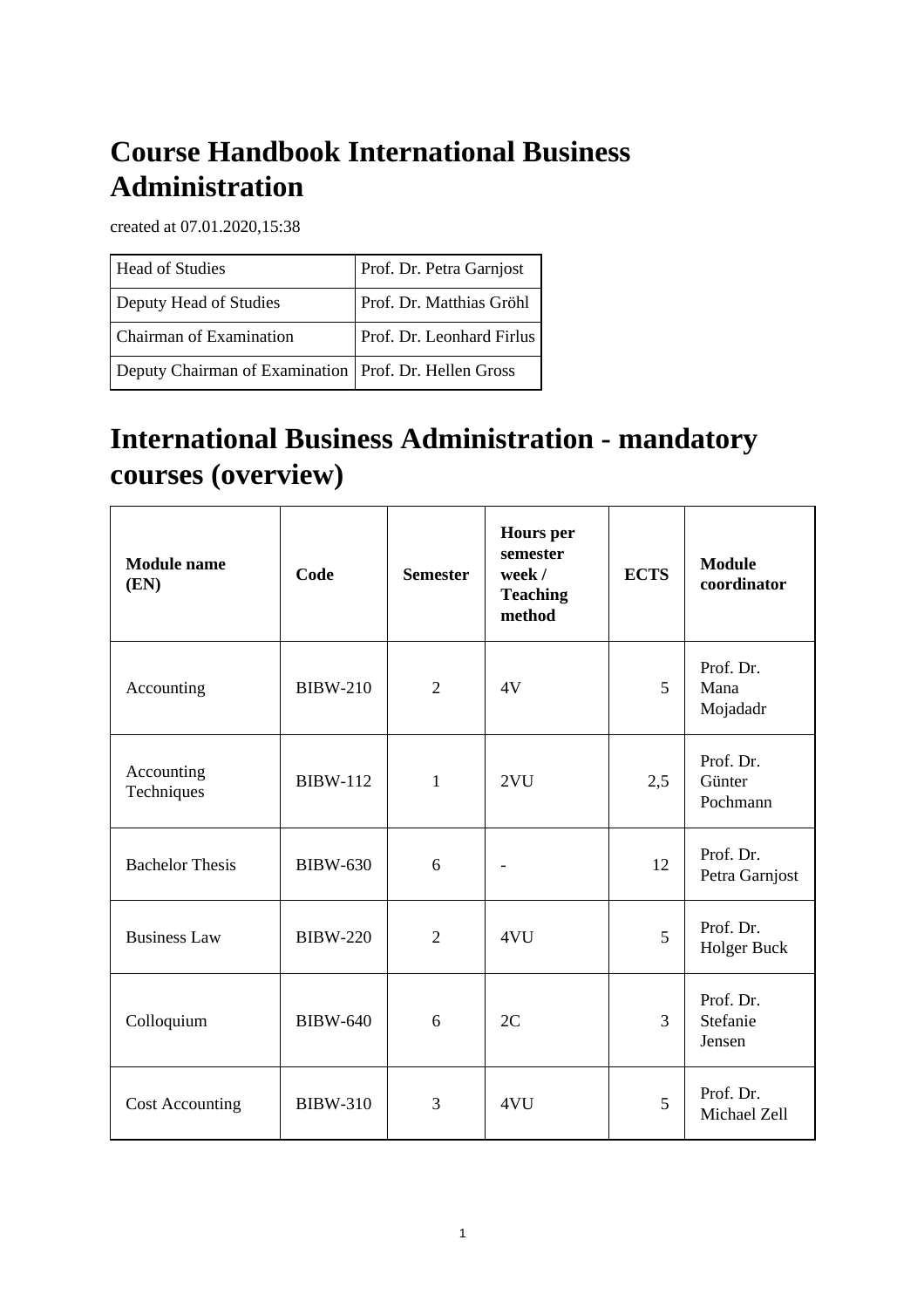| Data and Business<br>Process<br>Management           | <b>BIBW-330</b> | 3              | 4VU | 5   | Prof. Dr.<br><b>Stefan Selle</b>    |
|------------------------------------------------------|-----------------|----------------|-----|-----|-------------------------------------|
| Foreign Trade and<br>Payments                        | <b>BIBW-610</b> | 6              | 4V  | 5   | Prof. Dr.<br>Leonhard<br>Firlus     |
| Fundamentals of<br>Law                               | <b>BIBW-130</b> | $\mathbf{1}$   | 4VU | 5   | Prof. Dr.<br>Holger Buck            |
| Human Resource<br>Management and<br>Organization     | <b>BIBW-150</b> | $\mathbf{1}$   | 4SU | 5   | Prof. Dr.<br>Markku<br>Klingelhöfer |
| Intercultural<br>Competence                          | <b>BIBW-410</b> | $\overline{4}$ | 4SU | 5   | Prof. Dr.<br>Stefanie<br>Jensen     |
| Introduction to<br><b>Business</b><br>Administration | <b>BIBW-111</b> | 1              | 2VF | 2,5 | Prof. Dr.<br>Petra Garnjost         |
| Investment and<br>Financing                          | <b>BIBW-320</b> | 3              | 4VU | 5   | Prof. Dr.<br>Matthias<br>Gröhl      |
| Macroeconomics                                       | <b>BIBW-350</b> | 3              | 4VU | 5   | Prof. Dr.<br>Leonhard<br>Firlus     |
| Marketing and<br><b>Market Research</b>              | <b>BIBW-240</b> | $\overline{2}$ | 4V  | 5   | Prof. Dr.<br>Stefanie<br>Jensen     |
| Mathematics                                          | <b>BIBW-140</b> | $\mathbf{1}$   | 4V  | 5   | Prof. Dr.<br>Teresa Melo            |
| Microeconomics                                       | <b>BIBW-120</b> | $\mathbf{1}$   | 4V  | 5   | Prof. Dr.<br>Markus<br>Münter       |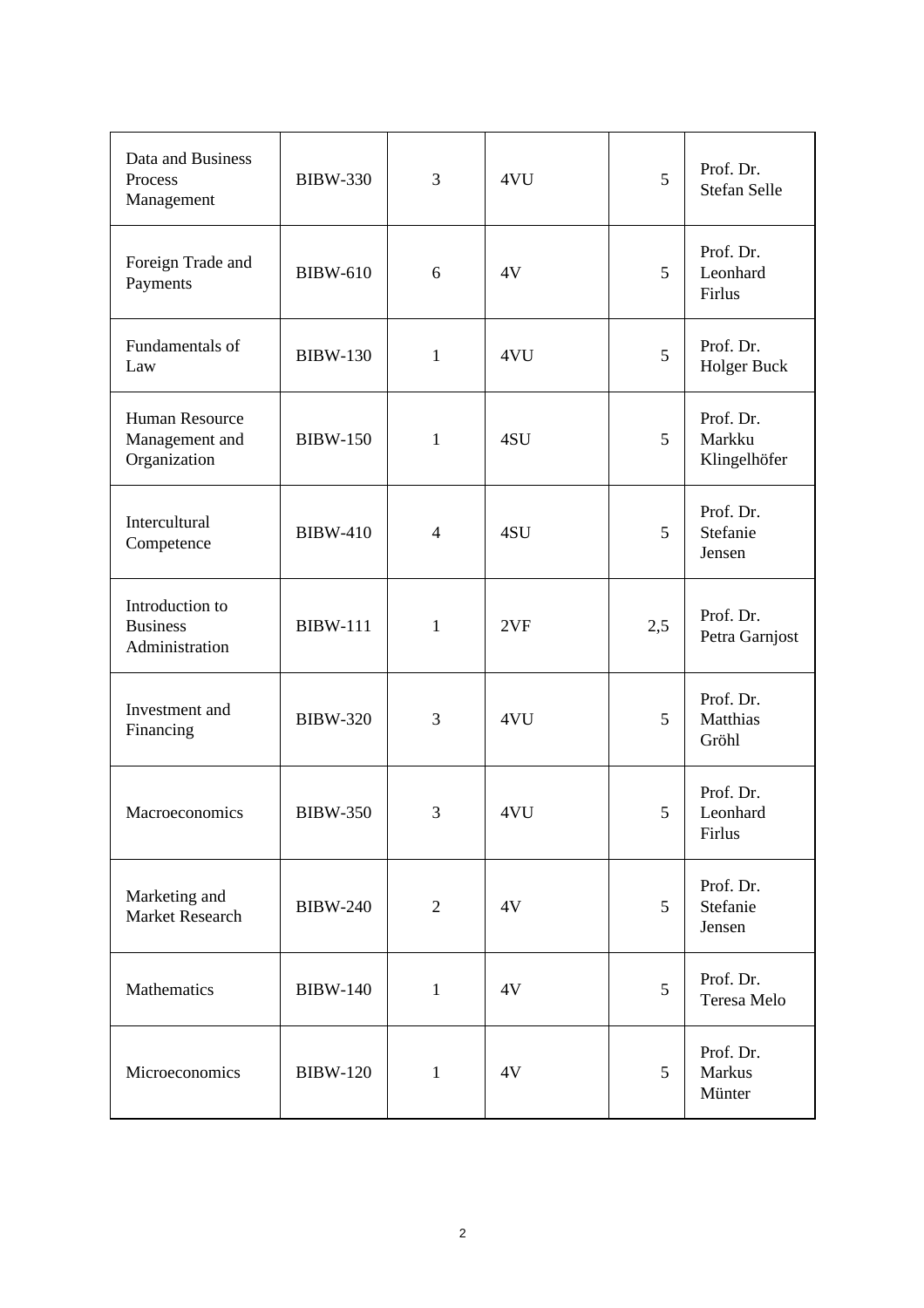| <b>Office Management</b>                          | <b>BIBW-252</b> | $\overline{2}$ | 2VU | 2,5 | Prof. Dr.<br>Christian<br>Liebig |
|---------------------------------------------------|-----------------|----------------|-----|-----|----------------------------------|
| Operations<br>Management                          | <b>BIBW-340</b> | 3              | 4VU | 5   | Prof. Dr.<br>Thomas<br>Korne     |
| Soft Skills                                       | <b>BIBW-251</b> | $\overline{2}$ | 2VU | 2,5 | Prof. Dr.<br>Petra Garnjost      |
| <b>Statistics</b>                                 | <b>BIBW-230</b> | $\overline{2}$ | 4V  | 5   | Prof. Dr.<br>Teresa Melo         |
| <b>Study Abroad</b><br>(practical study<br>phase) | <b>BIBW-510</b> | 5              |     | 30  | Prof. Dr.<br>Petra Garnjost      |

(22 modules)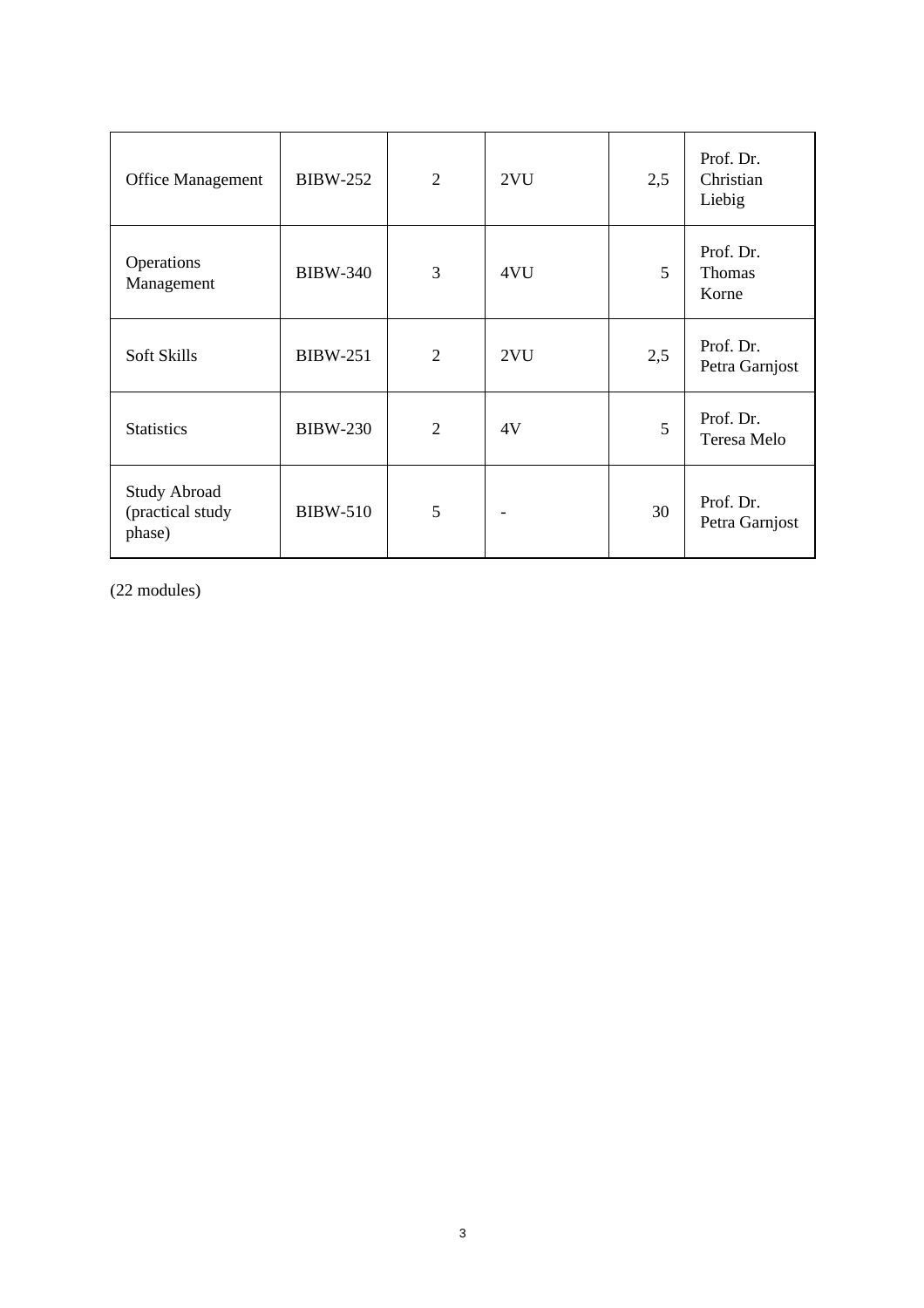# **International Business Administration - optional courses (overview)**

| <b>Module</b> name<br>(EN)                                                           | Code            | <b>Semester</b>          | <b>Hours</b> per<br>semester<br>week /<br><b>Teaching</b><br>method | <b>ECTS</b> | <b>Module</b><br>coordinator            |
|--------------------------------------------------------------------------------------|-----------------|--------------------------|---------------------------------------------------------------------|-------------|-----------------------------------------|
| <b>Business</b><br>Information<br>Systems / SAP<br>(compulsory<br>elective module 2) | <b>BIBW-622</b> | 6                        | 4VU                                                                 | 5           | Prof. Dr.<br>Christian<br>Liebig        |
| <b>Economic Policy</b><br>(compulsory<br>elective module 2)                          | <b>BIBW-623</b> | 6                        | 4V                                                                  | 5           | Prof. Dr.<br>Leonhard<br>Firlus         |
| English 1                                                                            | <b>BIBW-161</b> | $\mathbf{1}$             | 2V                                                                  | 2,5         | Prof. Dr.<br><b>Thomas</b><br>Tinnefeld |
| English 2                                                                            | <b>BIBW-261</b> | $\overline{2}$           | 2V                                                                  | 2,5         | Prof. Dr.<br>Thomas<br>Tinnefeld        |
| English 3                                                                            | <b>BIBW-361</b> | 3                        | 2V                                                                  | 2,5         | Prof. Dr.<br><b>Thomas</b><br>Tinnefeld |
| English 4                                                                            | <b>BIBW-471</b> | $\overline{\mathcal{A}}$ | 2V                                                                  | 2,5         | Prof. Dr.<br><b>Thomas</b><br>Tinnefeld |
| French 2                                                                             | <b>BIBW-271</b> | $\overline{2}$           | $2{\rm V}$                                                          | 2,5         | Prof. Dr.<br>Thomas<br>Tinnefeld        |
| French 3                                                                             | <b>BIBW-371</b> | 3                        | $2{\rm V}$                                                          | 2,5         | Prof. Dr.<br>Thomas<br>Tinnefeld        |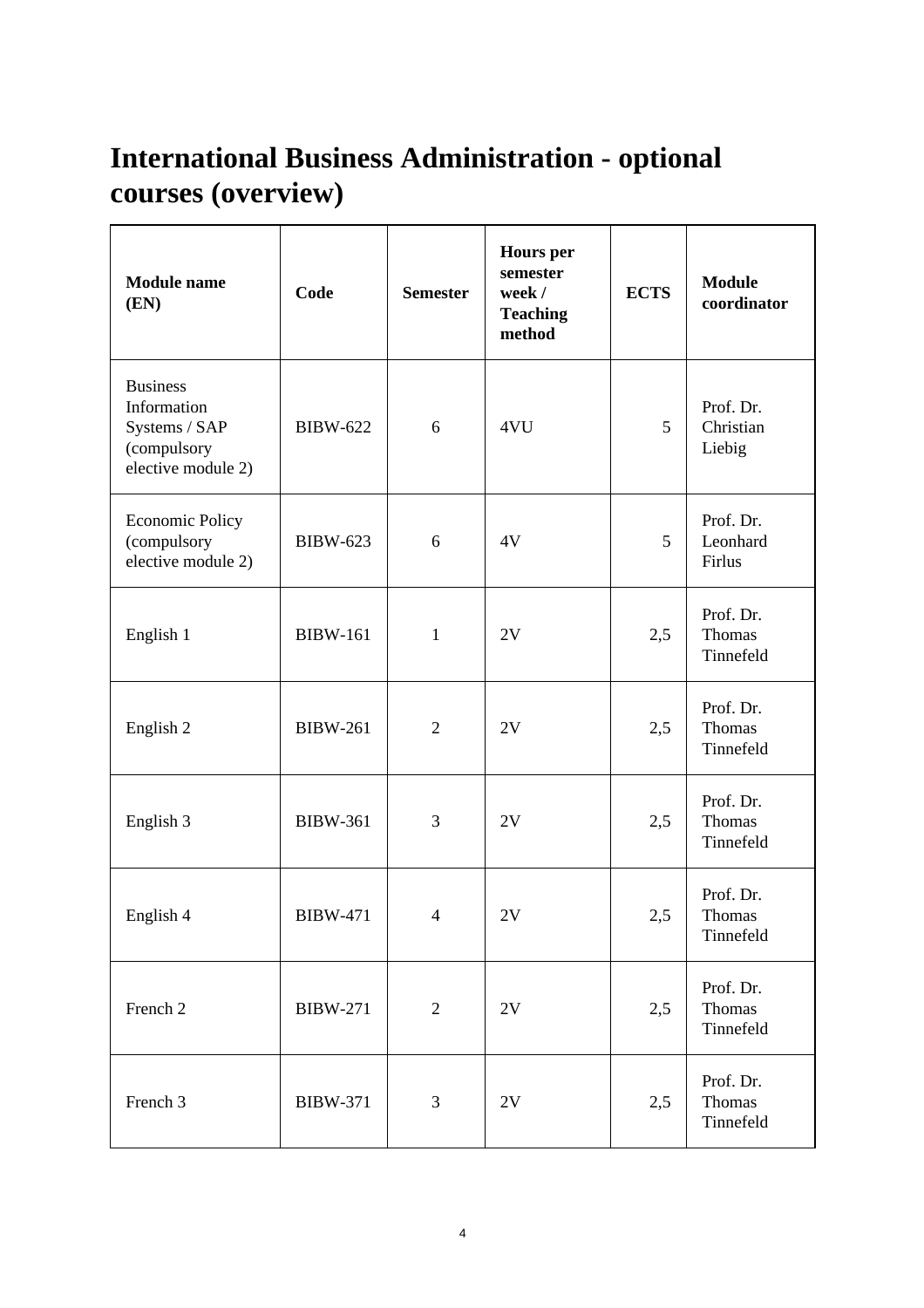| French 4                                                                                      | <b>BIBW-451</b> | $\overline{4}$ | 2V | 2,5 | Prof. Dr.<br><b>Thomas</b><br>Tinnefeld |
|-----------------------------------------------------------------------------------------------|-----------------|----------------|----|-----|-----------------------------------------|
| French I                                                                                      | <b>BIBW-171</b> | 1              | 2V | 2,5 | Prof. Dr.<br><b>Thomas</b><br>Tinnefeld |
| International<br>Accounting<br>Seminar (focus<br>module)                                      | <b>BIBW-433</b> | $\overline{4}$ | 4S | 5   | Prof. Dr.<br>Mana<br>Mojadadr           |
| International<br>Contract and<br>Competition Law<br>(compulsory<br>elective module 2)         | <b>BIBW-621</b> | 6              | 4V | 5   | Prof. Dr.<br><b>Holger Buck</b>         |
| International<br>Finance<br>(compulsory<br>elective module 1)                                 | <b>BIBW-421</b> | $\overline{4}$ | 4V | 5   | Prof. Dr.<br>Matthias<br>Gröhl          |
| International<br>Market Research<br>(focus module)                                            | <b>BIBW-441</b> | $\overline{4}$ | 4V | 5   | Prof. Dr.<br>Tatjana<br>König           |
| International<br>Marketing<br>Instruments (focus<br>module)                                   | <b>BIBW-442</b> | 4              | 4V | 5   | Prof. Dr.<br>Frank Hälsig               |
| International<br>Marketing Seminar<br>(focus module)                                          | <b>BIBW-443</b> | $\overline{4}$ | 4S | 5   | Prof. Dr.<br>Tatjana<br>König           |
| Management<br>Accounting und<br>International<br><b>Financial Reporting</b><br>(focus module) | <b>BIBW-431</b> | $\overline{4}$ | 4V | 5   | Prof. Dr.<br>Mana<br>Mojadadr           |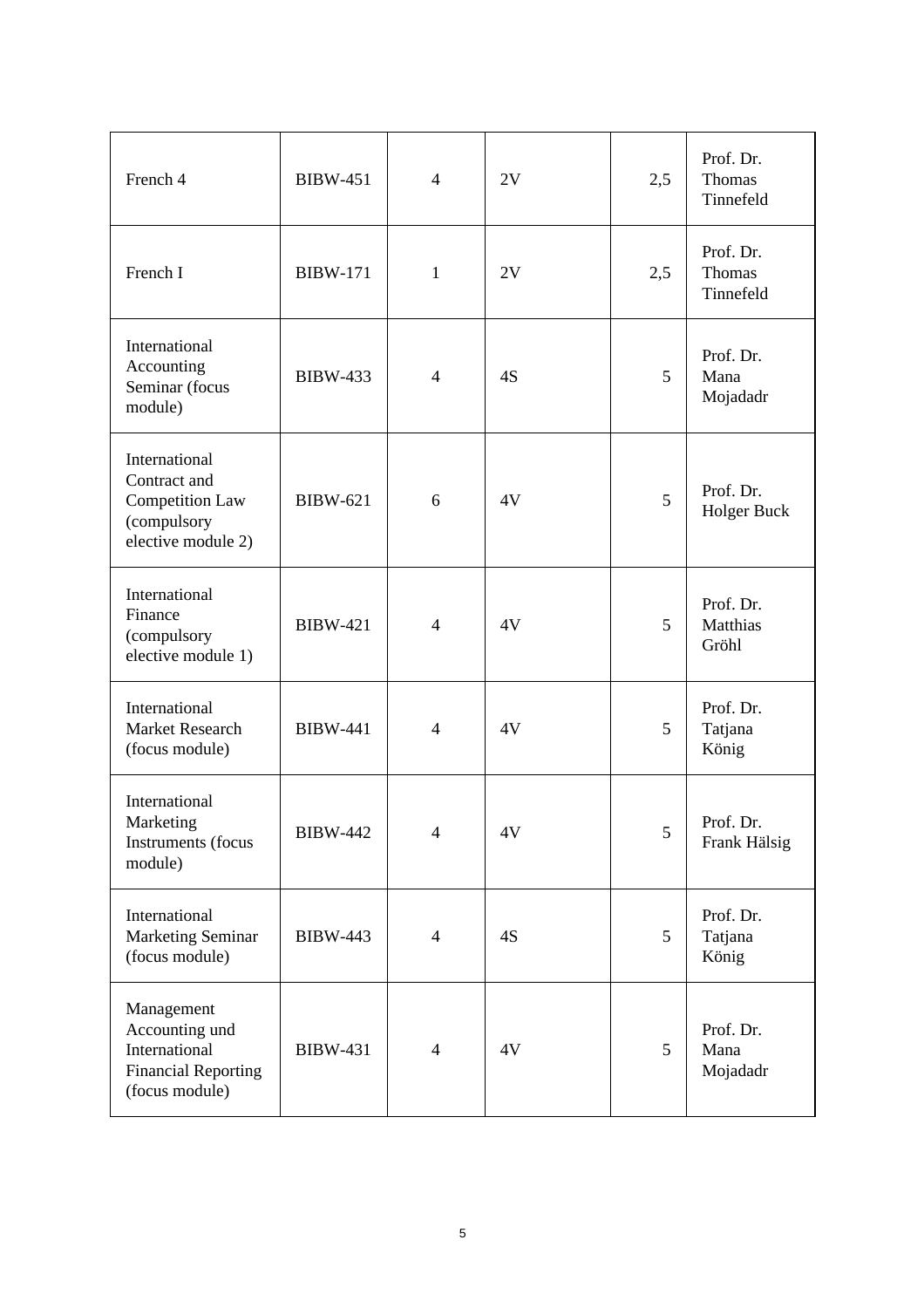| Spanish 1                                                    | <b>BIBW-181</b> | $\mathbf{1}$   | 2V | 2,5 | Prof. Dr.<br><b>Thomas</b><br>Tinnefeld |
|--------------------------------------------------------------|-----------------|----------------|----|-----|-----------------------------------------|
| Spanish 2                                                    | <b>BIBW-281</b> | $\overline{2}$ | 2V | 2,5 | Prof. Dr.<br><b>Thomas</b><br>Tinnefeld |
| Spanish 3                                                    | <b>BIBW-381</b> | 3              | 2V | 2,5 | Prof. Dr.<br>Thomas<br>Tinnefeld        |
| Spanish 4                                                    | <b>BIBW-461</b> | $\overline{4}$ | 2V | 2,5 | Prof. Dr.<br>Thomas<br>Tinnefeld        |
| Strategic<br>Management<br>(Compulsory<br>elective module 1) | <b>BIBW-422</b> | $\overline{4}$ | 4V | 5   | Prof. Dr.<br>Malte<br>Beinhauer         |
| <b>Taxation</b> (focus<br>module)                            | <b>BIBW-432</b> | $\overline{4}$ | 4V | 5   | Prof. Dr.<br>Christoph<br>Freichel      |

(23 modules)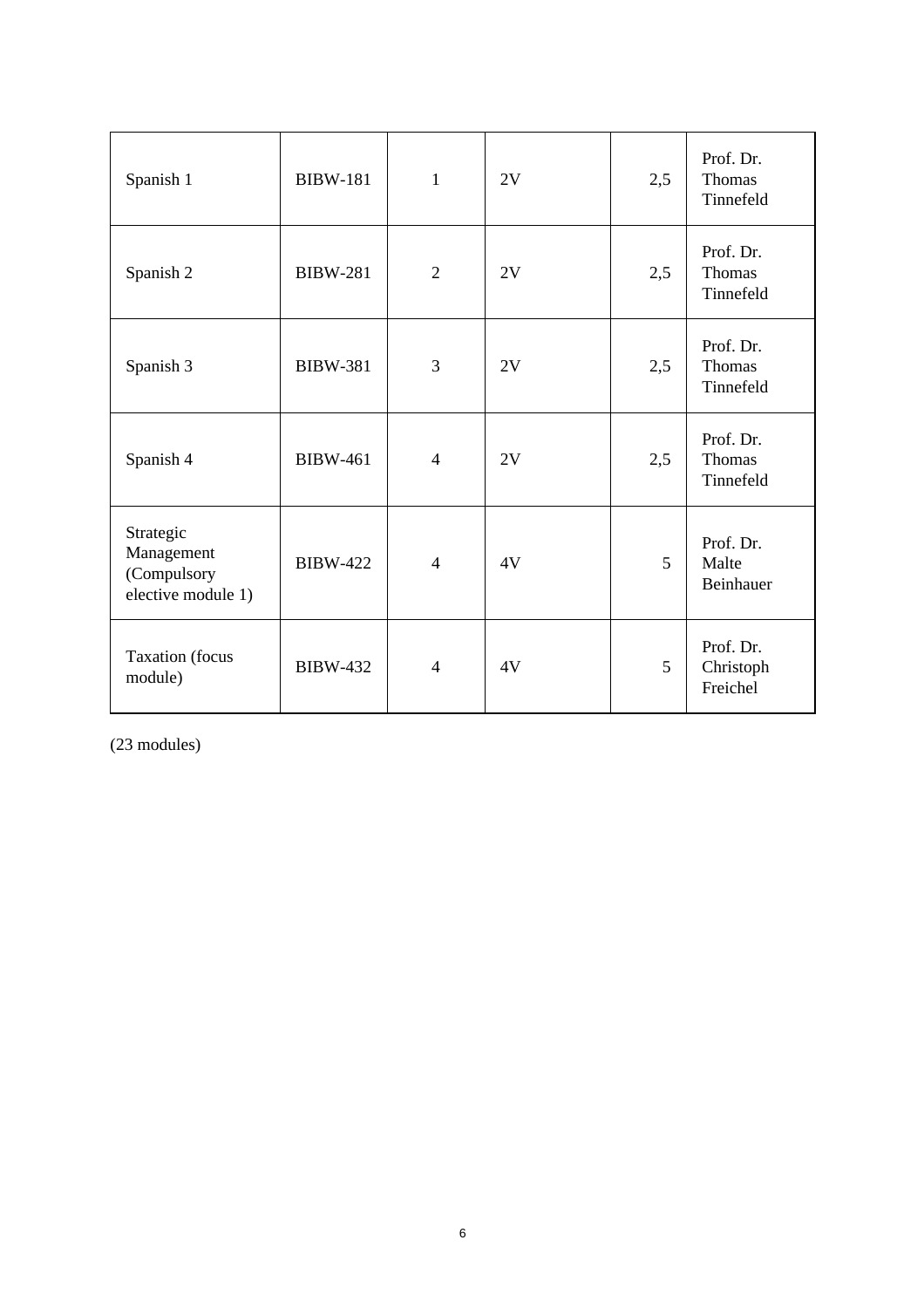# **International Business Administration - mandatory courses**

### **Accounting**

**Module name (EN):** Accounting

**Degree programme:** International Business Administration, Bachelor, ASPO 01.10.2017

**Module code:** BIBW-210

**Hours per semester week / Teaching method:** 4V (4 hours per week)

**ECTS credits:** 5

**Semester:** 2

**Mandatory course:** yes

#### **Language of instruction:**

English/German

#### **Assessment:**

Written exam (90 minutes / can be repeated semesterly)

#### **Curricular relevance:**

BIBW-210 International Business Administration, Bachelor, ASPO 01.10.2013, semester 2, mandatory course BIBW-210 International Business Administration, Bachelor, ASPO 01.10.2017, semester 2,

mandatory course

#### **Workload:**

60 class hours  $(= 45$  clock hours) over a 15-week period. The total student study time is 150 hours (equivalent to 5 ECTS credits). There are therefore 105 hours available for class preparation and follow-up work and exam preparation.

**Recommended prerequisites (modules):**  None.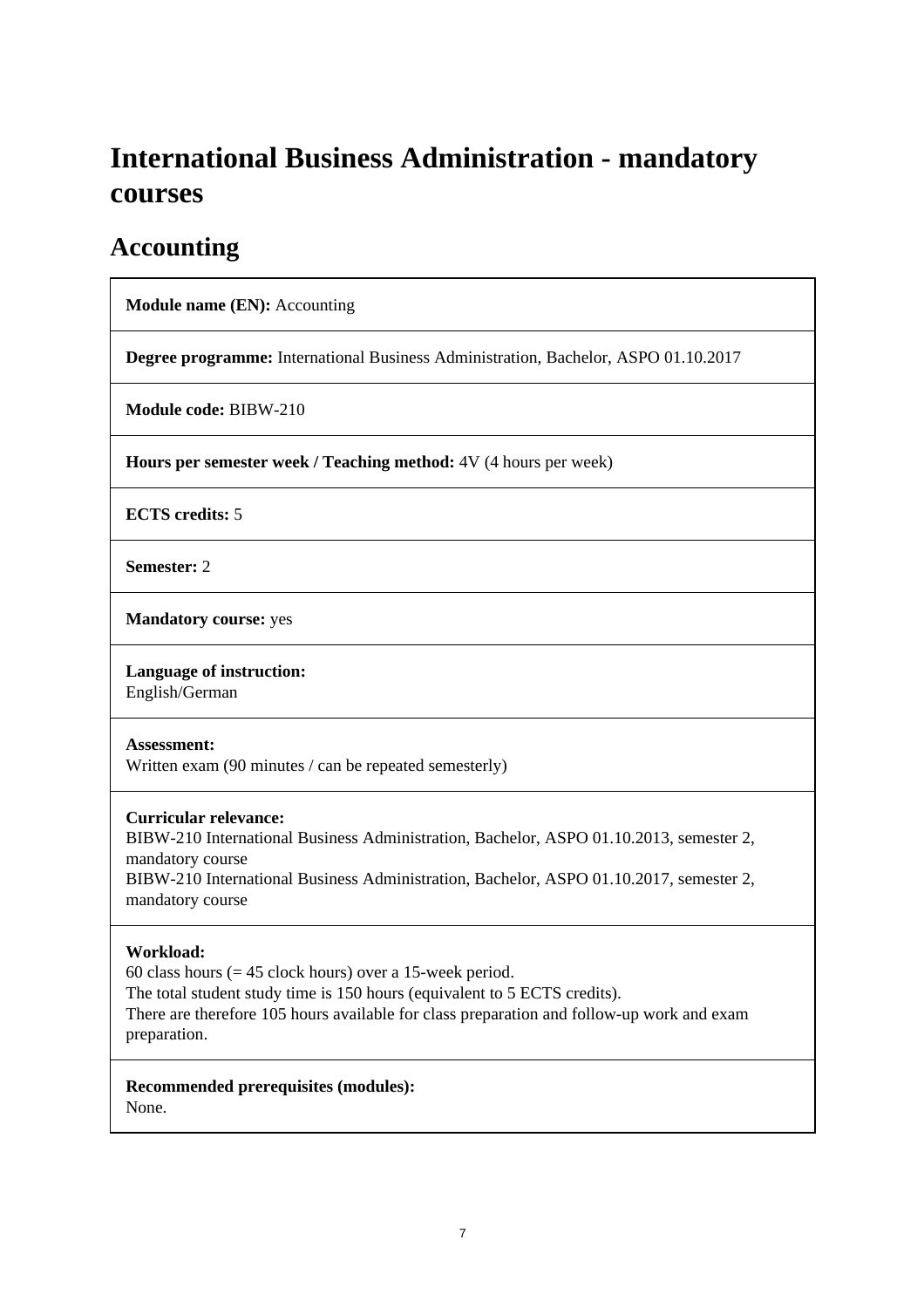#### **Recommended as prerequisite for:**

BIBW-320 Investment and Financing BIBW-431 Management Accounting und International Financial Reporting (focus module) BIBW-432 Taxation (focus module) BIBW-433 International Accounting Seminar (focus module) [*updated 07.01.2020*]

#### **Module coordinator:**

Prof. Dr. Mana Mojadadr

#### **Lecturer:**

Prof. Dr. Mana Mojadadr Prof. Dr. Jochen Pilhofer Prof. Dr. Günter Pochmann [*updated 26.02.2018*]

#### **Learning outcomes:**

After successfully completing this module, students will:

- be familiar with and understand the conceptual and legal principles of international and German accounting law (IFRS and HGB);

- be familiar with the main components of annual financial statements and can

analyze and interpret them;

- have mastered the fundamental principles

and basic concepts of recognition, measurement (first

 and subsequent measurement) and disclosure and can apply them to problems;

- be able to confidently deal with the theoretical and actual recognizability

- be able to describe the most important national accounting standards for selected accounting topics (e. g. inventories, trade receivables, equity capital, provisions, liabilities, deferred income, earnings report, etc.) and of analyzing their effects on the asset, financial and earnings position of annual financial statements prepared in accordance with international and national accounting standards;

- be familiar with different types of balance sheet policies and discretionary decisions and can apply these to practical questions depending on a management´s objectives;

- be able to apply their knowledge to practical questions, e. g. in the form of exercises and case studies.

Annual financial statements [*updated 14.03.2018*]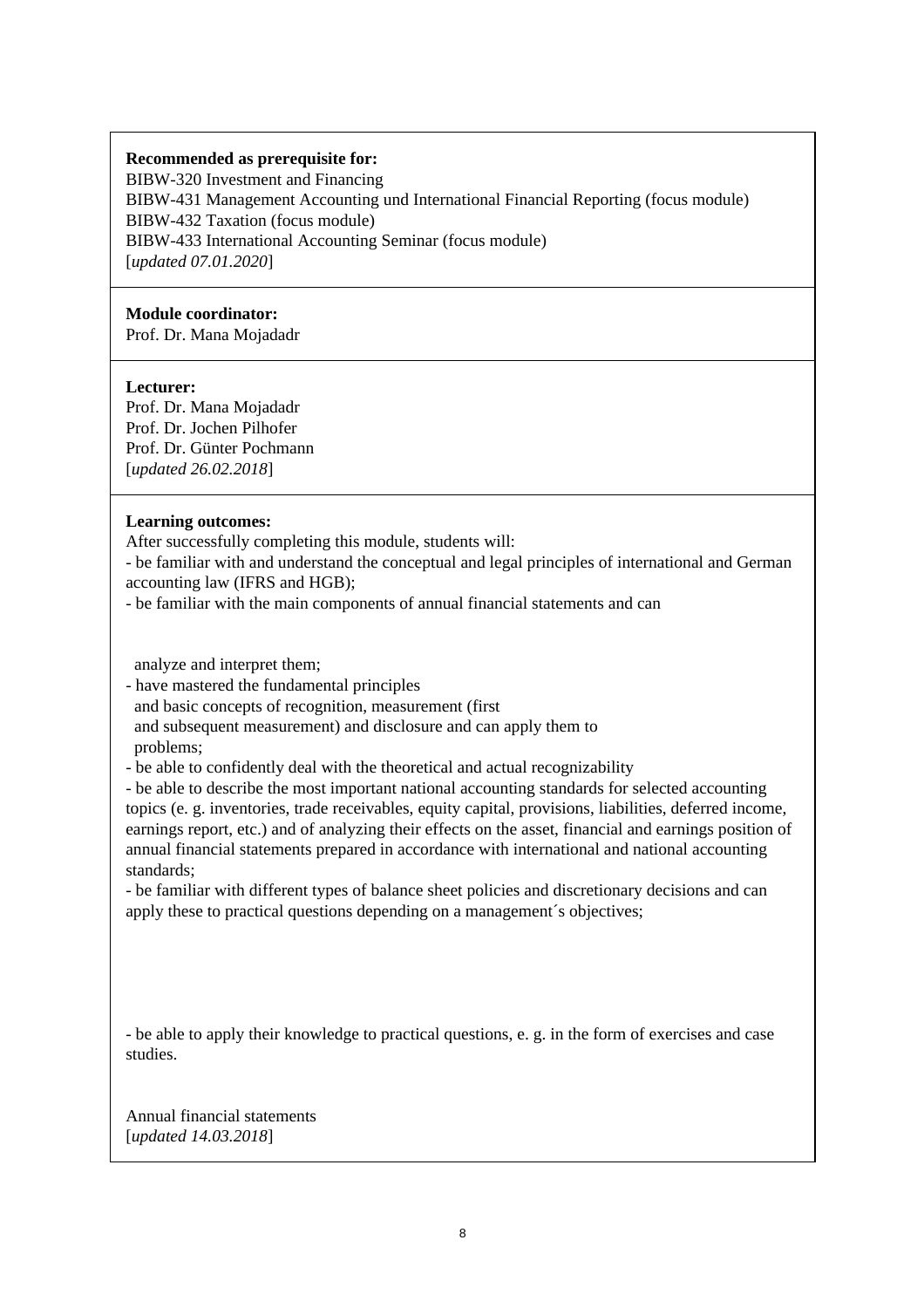#### **Module content:**

- Principles (functions, legal basis, components of national and international financial statements (balance sheet, earnings report, annex and management report)

- Principles of proper accounting and reporting
- Theoretical and actual recognizability
- Recognition and measurement of fixed and current assets
- Determination of the commercial and tax-related acquisition and production costs
- Recognition and measurement of liabilities
- Recognition and measurement of provisions
- Deferred items
- Presentation of equity and the income statement
- Critical appraisal of accounting for cross-standard issues

[*updated 14.03.2018*]

#### **Teaching methods/Media:**

Lecture, case studies [*updated 14.03.2018*]

#### **Recommended or required reading:**

Baetge, J./Kirsch, H.-J./Thiele, S.: Bilanzen, Düsseldorf, latest edition. Bieg, H. u. a.: Handbuch der Rechnungslegung nach IFRS. Wiesbaden, latest edition Bieg, H./ Kußmaul. H.: Externes Rechnungswesen, München, latest edition. Coenenberg, A.: Jahresabschluss und Jahresabschlussanalyse, Stuttgart, latest edition. Döring, U./Buchholz, R.: Buchhaltung und Jahresabschluss, Berlin 2011 Eisele, W.: Technik des betrieblichen Rechnungswesens, Wiesbaden, latest edition. Grefe, C.: Kompakt-Training Bilanzen, Ludwigshafen, latest edition. Kudert, S./Sorg, P.: Rechnungswesen leicht gemacht, Berlin, latest edition 2011 Meyer C.: Bilanzierung nach Handels- und Steuerrecht, Herne/Berlin, latest edition. Wöhe, G./Kußmaul, H., Grundzüge der Buchführung und Bilanztechnik, München 2010 Wichtige Wirtschaftsgesetze, latest edition, NWB-Verlag. Wichtige Steuergesetze, latest edition, NWB-Verlag.

[*updated 14.03.2018*]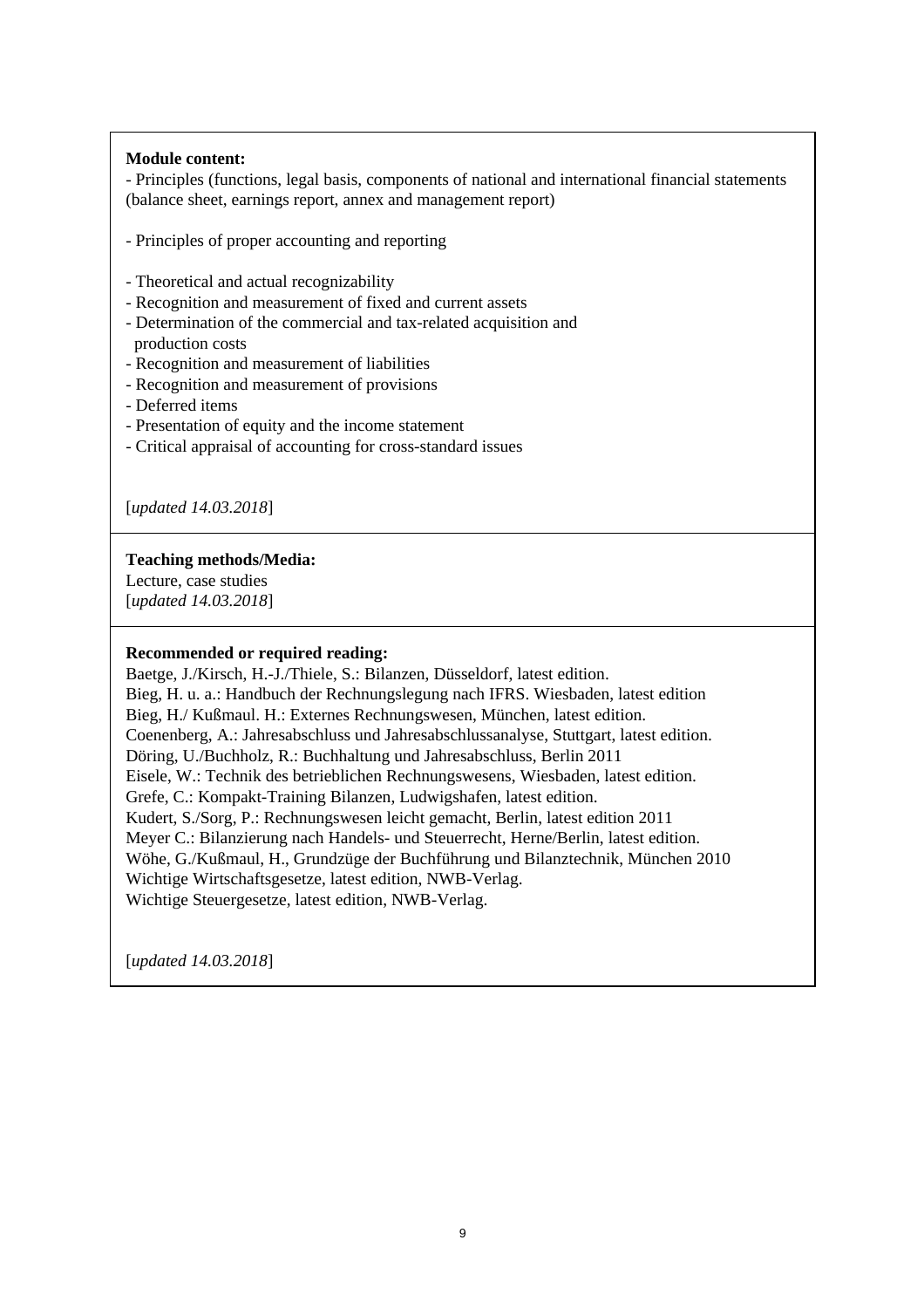### **Accounting Techniques**

**Module name (EN):** Accounting Techniques

**Degree programme:** International Business Administration, Bachelor, ASPO 01.10.2017

**Module code:** BIBW-112

**Hours per semester week / Teaching method:** 2VU (2 hours per week)

**ECTS credits:** 2,5

**Semester:** 1

**Mandatory course:** yes

**Language of instruction:**  German

**Assessment:**  Written exam (60 min.)

#### **Curricular relevance:**

BIBW-112 International Business Administration, Bachelor, ASPO 01.10.2017, semester 1, mandatory course

#### **Workload:**

30 class hours (= 22.5 clock hours) over a 15-week period. The total student study time is 75 hours (equivalent to 2.5 ECTS credits). There are therefore 52.5 hours available for class preparation and follow-up work and exam preparation.

**Recommended prerequisites (modules):**  None.

**Recommended as prerequisite for:** 

#### **Module coordinator:**

Prof. Dr. Günter Pochmann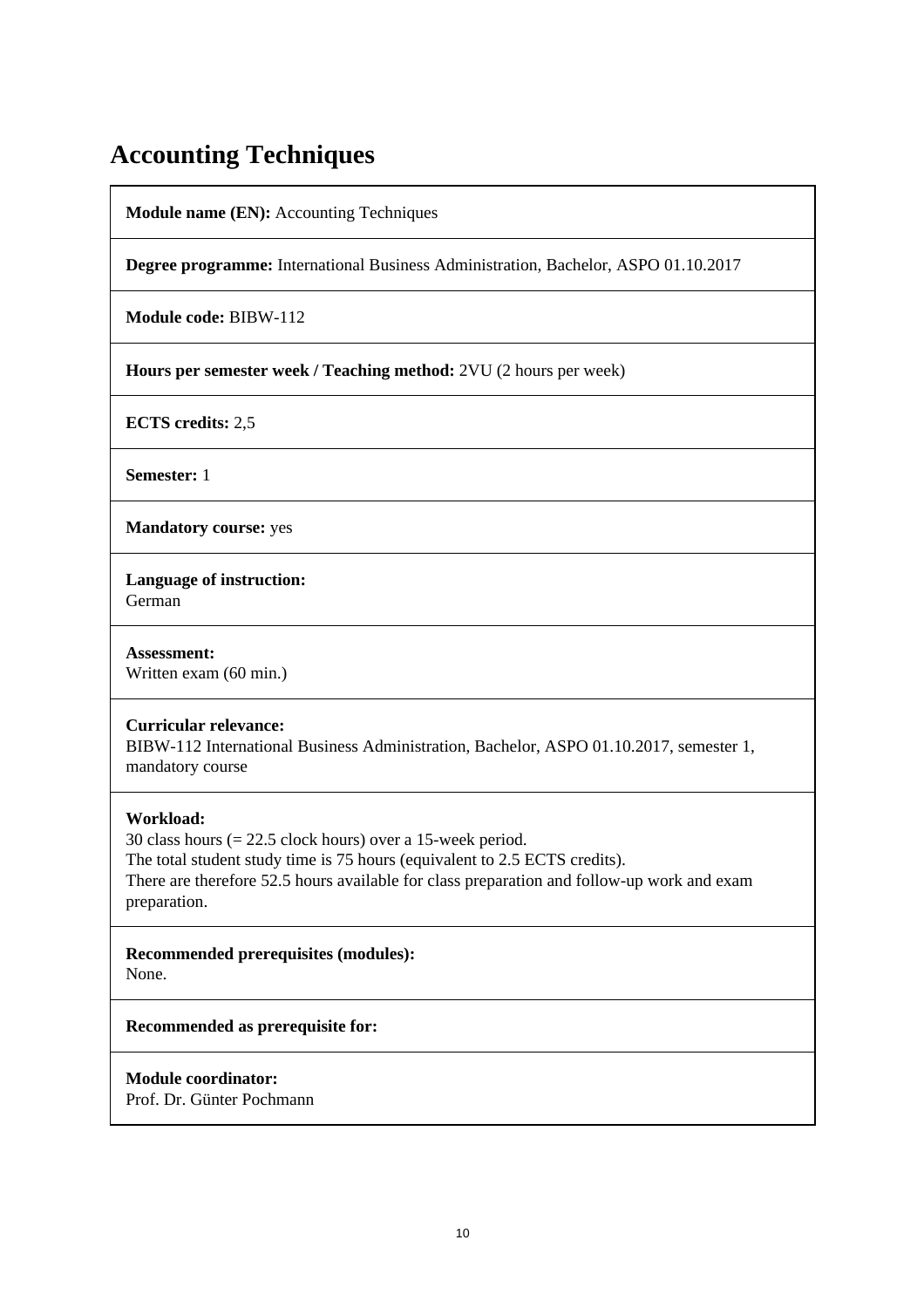#### **Lecturer:**  Prof. Dr. Günter Pochmann [*updated 26.02.2018*]

#### **Learning outcomes:**

After successfully completing this module students will:

- have mastered the basic concepts of accounting
- understand how the economic reality inside a company and its external relations with procurement, sales and financial markets is reflected in its figures.
- understand how a balance sheet and earnings report are structured and functionally related. [*updated 14.03.2018*]
- 

#### **Module content:**

- Basic accounting terms
- Account types and business account system
- Mapping transactions in ordinary business activities
- Final work and preparing a final balance sheet

[*updated 14.03.2018*]

#### **Teaching methods/Media:**

Lecture/exercises [*updated 14.03.2018*]

#### **Recommended or required reading:**

- Bieg, Hartmut: Buchführung. NWB-Verlag. Herne, latest edition

- Wöhe, Günter/ Kußmaul, Heinz: Grundzüge der Buchführung und Bilanztechnik. Vahlen,

München, latest edition. [*updated 14.03.2018*]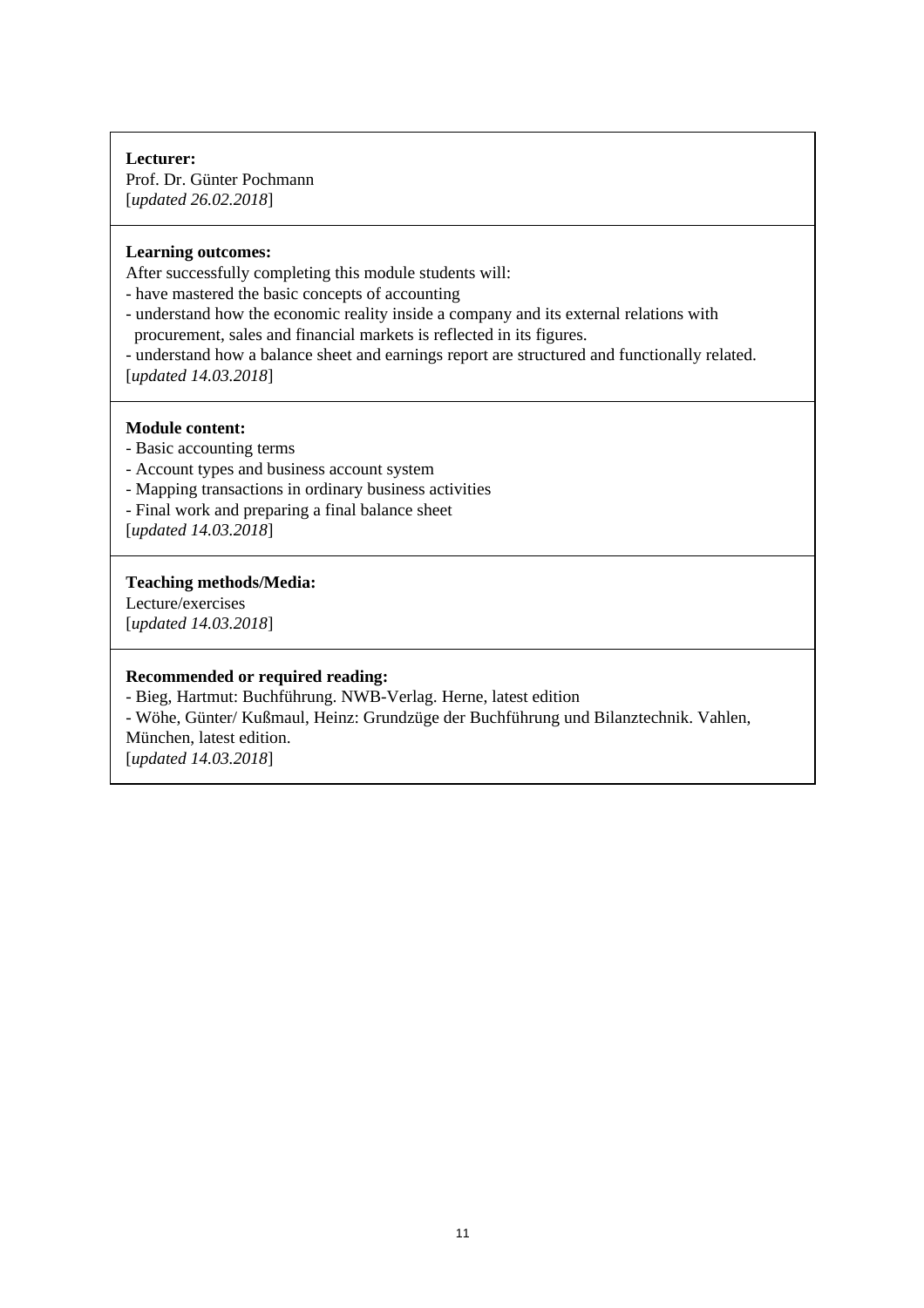### **Bachelor Thesis**

**Module name (EN):** Bachelor Thesis

**Degree programme:** International Business Administration, Bachelor, ASPO 01.10.2017

**Module code:** BIBW-630

**Hours per semester week / Teaching method:** -

**ECTS credits:** 12

**Semester:** 6

**Mandatory course:** yes

**Language of instruction:**  English/French

**Assessment:**  Thesis

#### **Curricular relevance:**

BIBW-630 International Business Administration, Bachelor, ASPO 01.10.2013, semester 6, mandatory course

BIBW-630 International Business Administration, Bachelor, ASPO 01.10.2017, semester 6, mandatory course

#### **Workload:**

The total student study time for this course is 360 hours.

## **Recommended prerequisites (modules):**

None.

#### **Recommended as prerequisite for:**

**Module coordinator:**  Prof. Dr. Petra Garnjost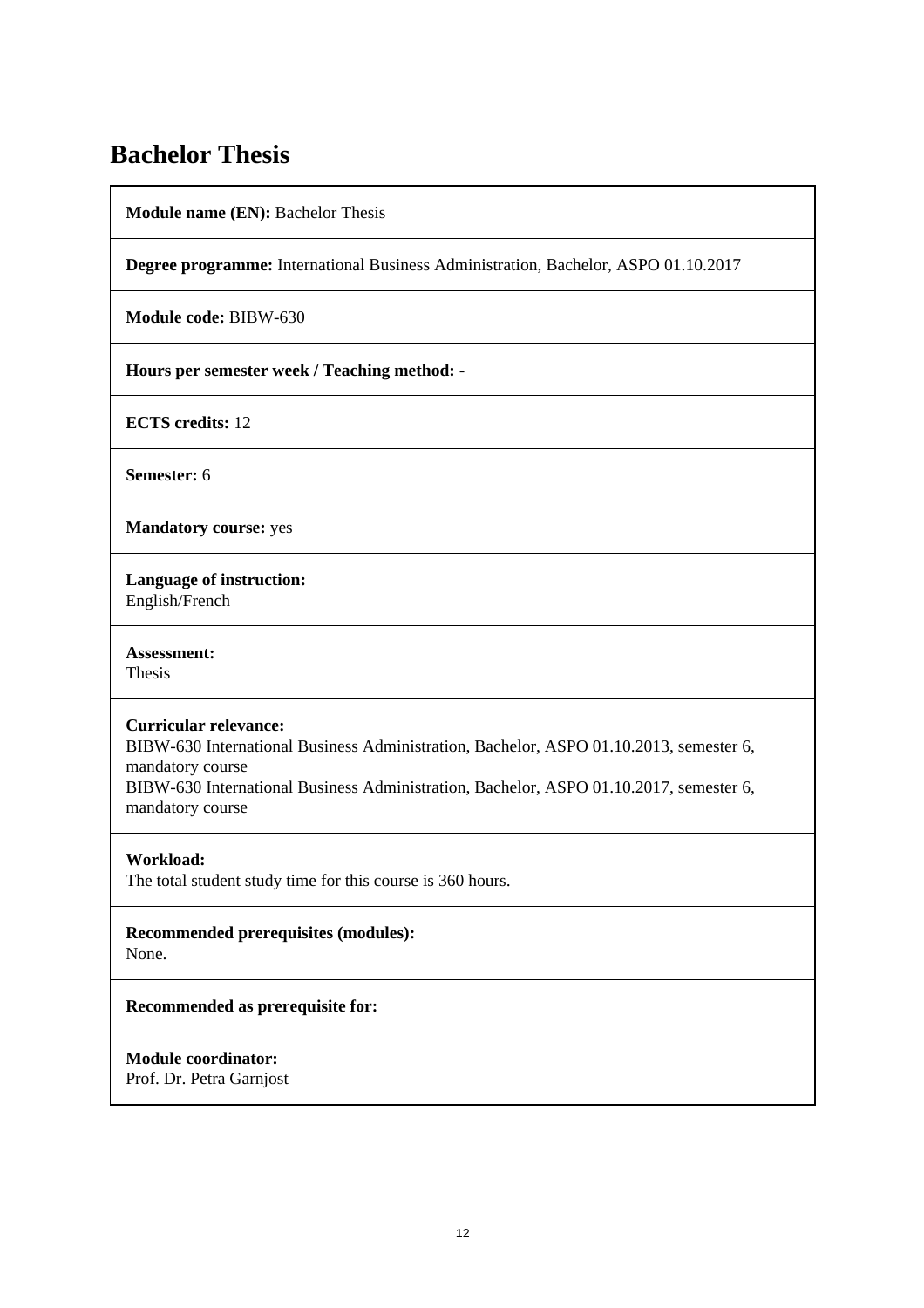**Lecturer:** Prof. Dr. Petra Garnjost [*updated 01.10.2017*]

#### **Learning outcomes:**

After successfully completing this module, students will,

- be able to work independently, according to scientific methods, on a business management issue or problem in a foreign language and within a given period of time,

- in the case of a practical thesis, be able to develop a practical solution for a problem,

- be able to independently research and analyz the technical literature from a selected field, and to critically examine the knowledge gained,

- prepare a written thesis in accordance with scientific standards.

[*updated 14.03.2018*]

#### **Module content:**

The Bachelor thesis, must be completed in a foreign language and is a detailed written thesis on a selected problem from the field of business. The topic of the thesis must refer to relevant, subject-related course content that must be coordinated between the student and his/her supervisor. It can take the form of practical work (in cooperation with a company, a public authority or a research institution) or theoretical work. Students have 12 weeks to write their thesis. While doing so, students will be individually supervised by the professors of the Faculty of Economics and Business Administration. The title of their Bachelors thesis will be determined by the supervising professor, while the ideas of the students or the participating companies and institutions will be taken into account.

[*updated 14.03.2018*]

#### **Teaching methods/Media:**

Written thesis [*updated 14.03.2018*]

#### **Recommended or required reading:**

Depends on the respective topic [*updated 14.03.2018*]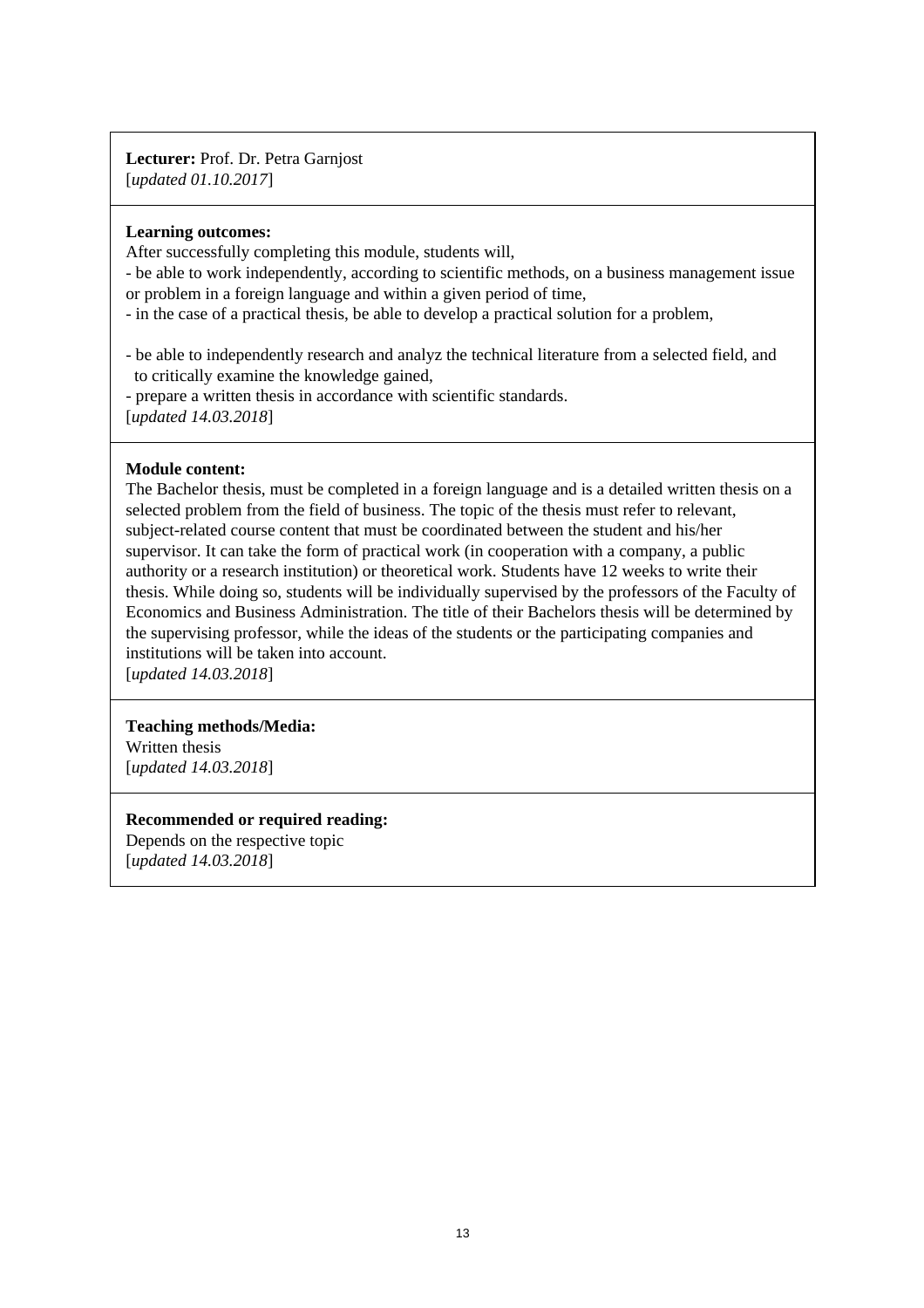### **Business Law**

**Module name (EN):** Business Law

**Degree programme:** International Business Administration, Bachelor, ASPO 01.10.2017

**Module code:** BIBW-220

**Hours per semester week / Teaching method:** 4VU (4 hours per week)

**ECTS credits:** 5

**Semester:** 2

**Mandatory course:** yes

**Language of instruction:** 

English

**Assessment:**  Written exam (90 minutes / can be repeated semesterly)

#### **Curricular relevance:**

BIBW-220 International Business Administration, Bachelor, ASPO 01.10.2013, semester 2, mandatory course

BIBW-220 International Business Administration, Bachelor, ASPO 01.10.2017, semester 2, mandatory course

#### **Workload:**

60 class hours ( $= 45$  clock hours) over a 15-week period. The total student study time is 150 hours (equivalent to 5 ECTS credits). There are therefore 105 hours available for class preparation and follow-up work and exam preparation.

**Recommended prerequisites (modules):** 

BIBW-130 Fundamentals of Law [*updated 19.12.2019*]

#### **Recommended as prerequisite for:**

BIBW-432 Taxation (focus module) BIBW-621 International Contract and Competition Law (compulsory elective module 2) [*updated 07.01.2020*]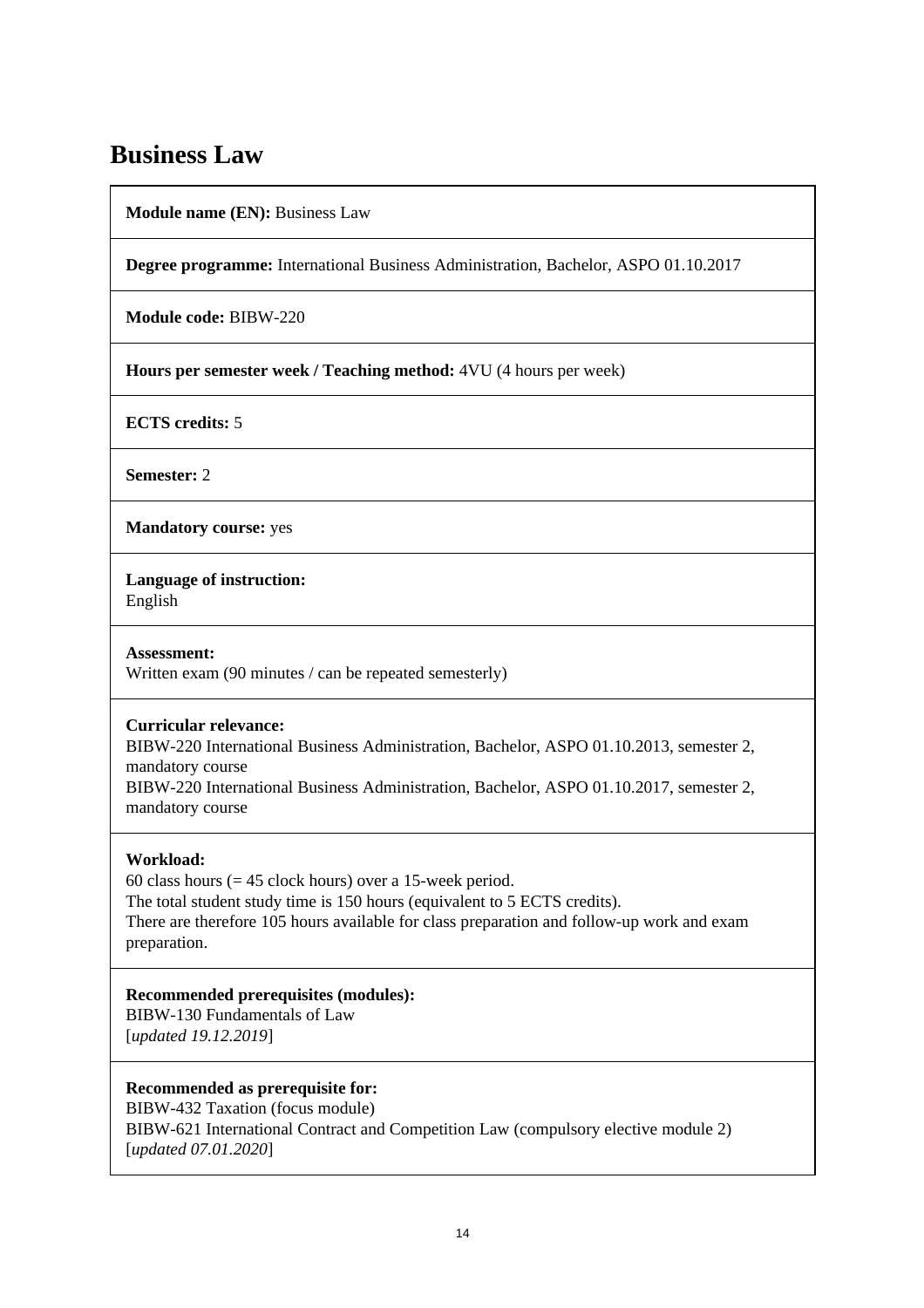#### **Module coordinator:**

Prof. Dr. Holger Buck

#### **Lecturer:**

Prof. Dr. Holger Buck [*updated 19.12.2019*]

#### **Learning outcomes:**

After successfully completing this module, students will:

- be familiar with the most important types of contracts in commercial law;
- in particular sales law
- know commercial and corporate law
- be able to handle the relevant legal texts in English independently
- be familiar and work with English legal terminology
- be able to recognize the relevance of regulations for business practice
- be capable of developing solutions to concrete cases in the areas of sales, commercial and corporate law by classifying the problem, subsuming the facts under the characteristics of the relevant regulations and deriving the result from them
- be able to review the results based on general legal value judgements

[*updated 09.04.2019*]

#### **Module content:**

General overview of special contractual obligations, In-depth look at contracts of sale; based on a contract of sale; Defective Performance;

Commerical law: Tasks, functions and structure; Merchant status; Company and business registers; Company; Commercial powers of attorney; Commercial transactions;

Corporate law: Partnerships and corporations together with a brief introduction to European company forms.

[*updated 08.04.2019*]

#### **Teaching methods/Media:**

- Interactive lecture with integrated case studies

- Visualizing slides

- Learning material posted in eLearning management system

[*updated 08.04.2019*]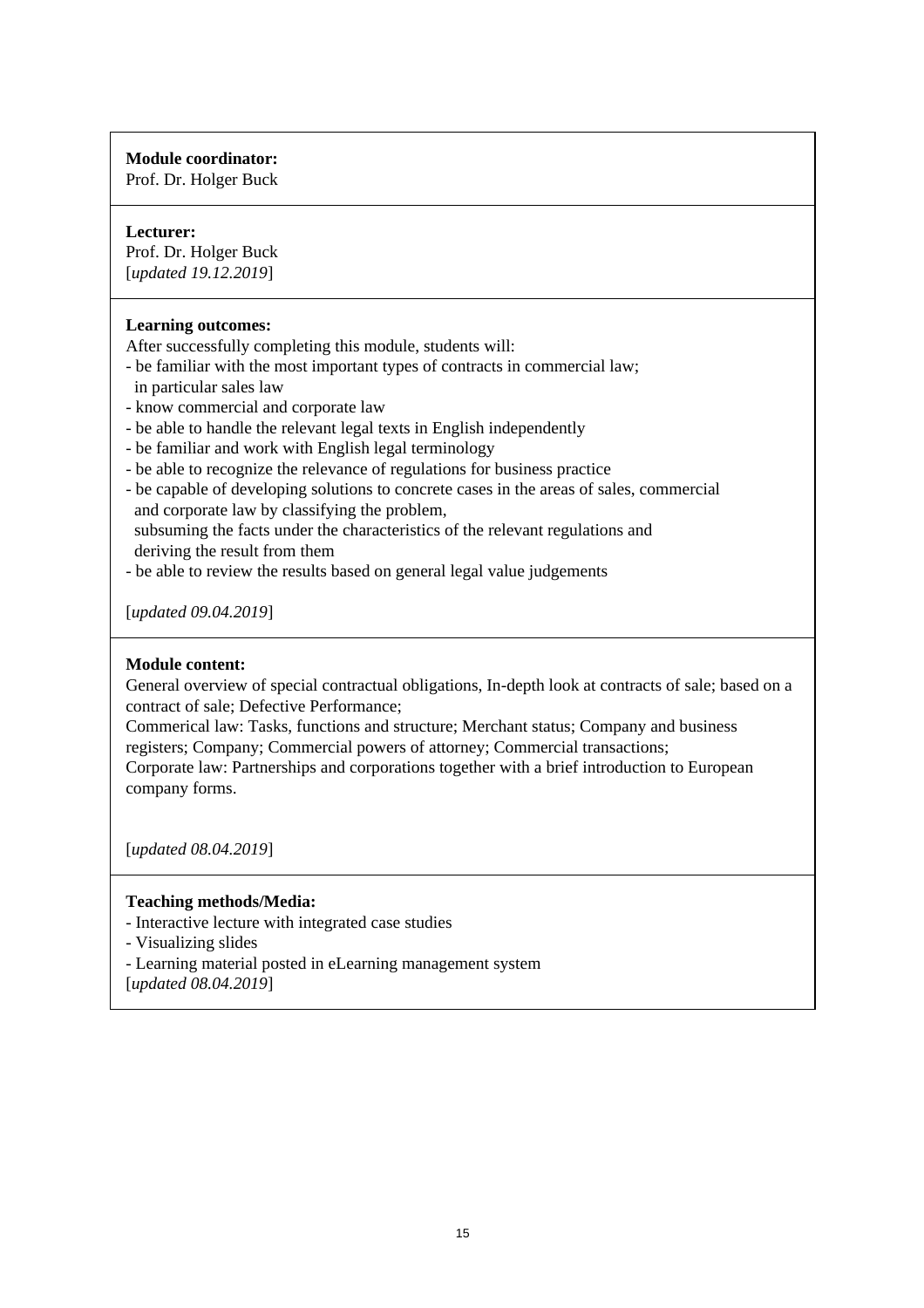#### **Recommended or required reading:**

- Brox, H. / Henssler, M. Handelsrecht. München: C. H. Beck, latest edition.

- Brox, H. / Walker, W. Besonderes Schuldrecht, München: C.H. Beck, latest edition.

- Gildeggen, R. u. a. Wirtschaftsprivatrecht: Kompaktwissen für Betriebswirte. Berlin; Boston: de Gruyter Oldenbourg, latest edition.

- Kindler, P. Grundkurs Handels- und Gesellschaftsrecht. München: C. H. Beck, latest edition.

- Linhart, K. / Fabry, R. Englische Rechtssprache: Ein Studien- und Arbeitsbuch. München: C. H. Beck, latest edition.

- Robbers, G. An introduction to German law. Baden-Baden: Nomos, latest Edition. [*updated 09.04.2019*]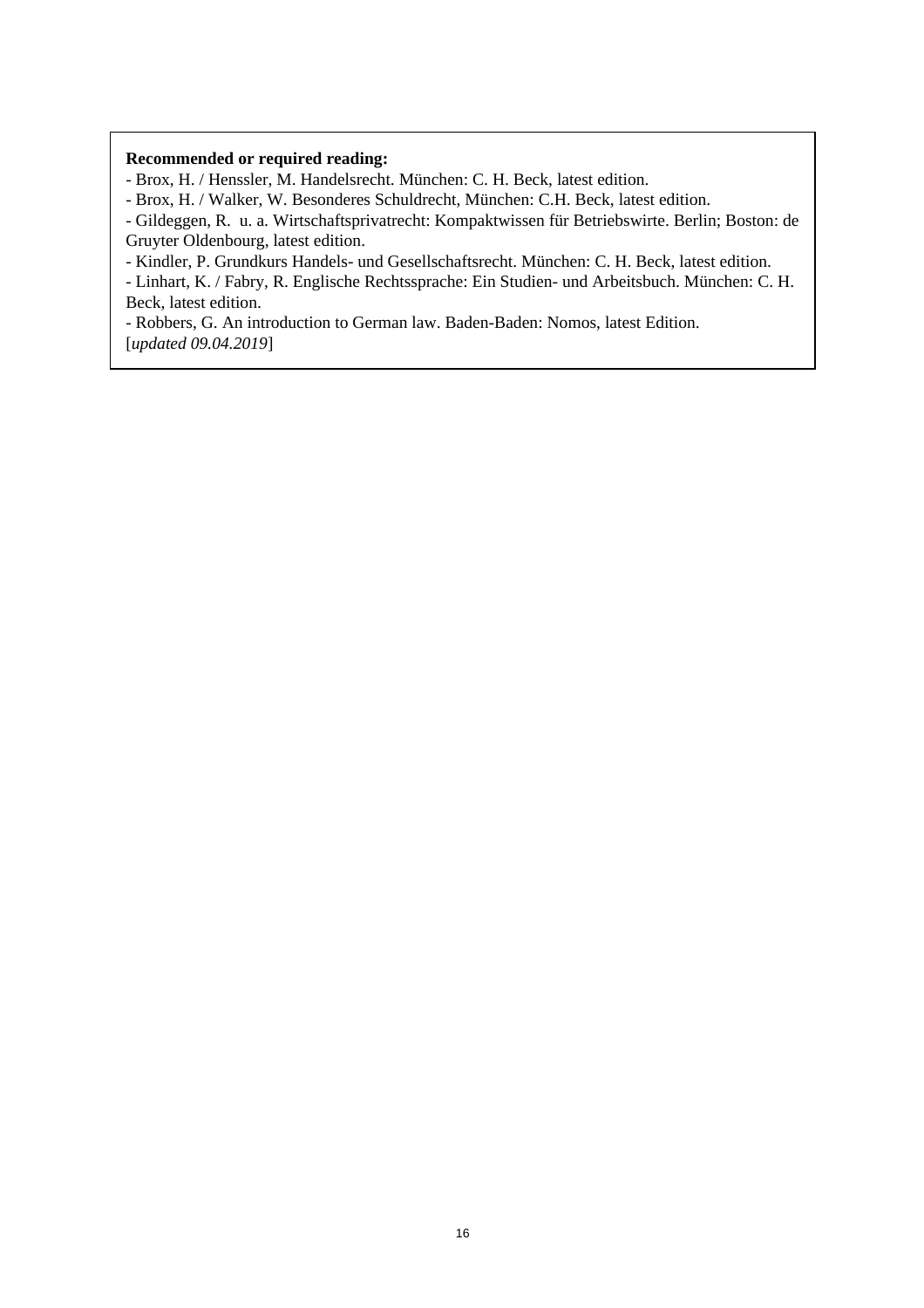### **Colloquium**

**Module name (EN):** Colloquium

**Degree programme:** International Business Administration, Bachelor, ASPO 01.10.2017

**Module code:** BIBW-640

**Hours per semester week / Teaching method:** 2C (2 hours per week)

**ECTS credits:** 3

**Semester:** 6

**Mandatory course:** yes

**Language of instruction:** 

English

**Assessment:**  Term paper with presentation (can be repeated semesterly)

#### **Curricular relevance:**

BIBW-640 International Business Administration, Bachelor, ASPO 01.10.2013, semester 6, mandatory course

BIBW-640 International Business Administration, Bachelor, ASPO 01.10.2017, semester 6, mandatory course

#### **Workload:**

30 class hours (= 22.5 clock hours) over a 15-week period. The total student study time is 90 hours (equivalent to 3 ECTS credits). There are therefore 67.5 hours available for class preparation and follow-up work and exam preparation.

**Recommended prerequisites (modules):**  None.

**Recommended as prerequisite for:** 

**Module coordinator:**  Prof. Dr. Stefanie Jensen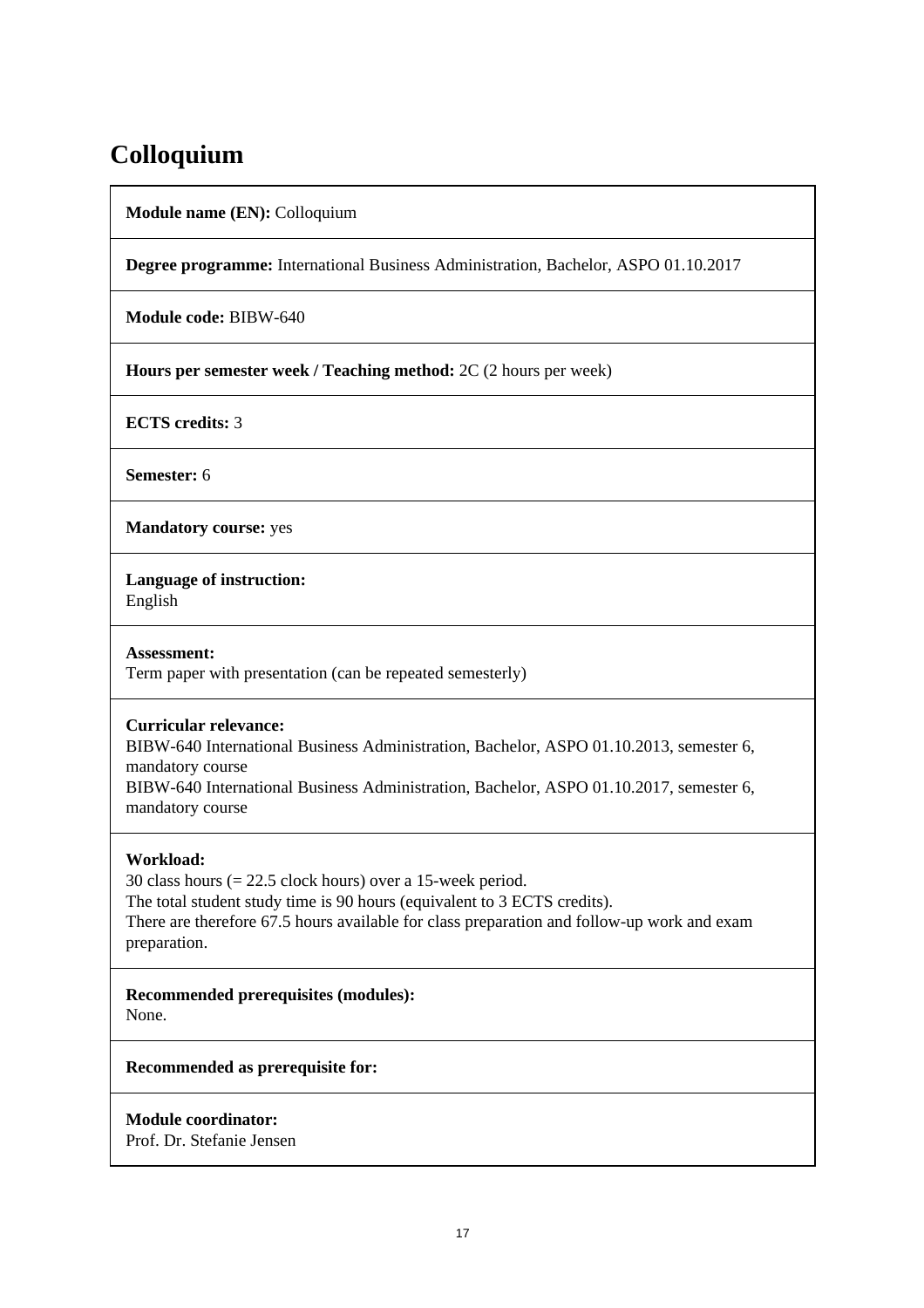#### **Lecturer:**

Prof. Dr. Petra Garnjost Prof. Dr. Frank Hälsig Prof. Dr. Tatjana König [*updated 26.02.2018*]

#### **Learning outcomes:**

After successfully completing this module, students will, \_

- be able to present the core contents of their thesis in a clear and understandable manner within a given time frame,

- be able to present and, if necessary, link the thematically relevant aspects of theory and, if applicable, practice that are relevant to their thesis,

- be able to present and critically reflect on the experiences they have made during their semester abroad,

- be able to conduct a professional and intercultural discussion with a critical audience. The goal of the colloquium is to help students prepare for their bachelor thesis in the 6th semester.

[*updated 14.03.2018*]

#### **Module content:**

It will take place in the form of a block seminar. It is the students´ task to explain and discuss the topic of their thesis, the scientific and organizational procedures they are taking while writing it and the solutions/approaches to the problems presented in their thesis in front of their fellow students and the supervising professor.

In addition, they will be expected to give an overview of the experiences gained during their semester abroad. In addition to thematic and methodological topics, the colloquium will also deal with the students' intercultural experiences. The exchange of experiences among the students and feedback to the faculty are of particular importance here. [*updated 14.03.2018*]

**Teaching methods/Media:** 

Oral presentation, expert discussions [*updated 14.03.2018*]

#### **Recommended or required reading:**

Depends on the topic of the Bachelor thesis. [*updated 14.03.2018*]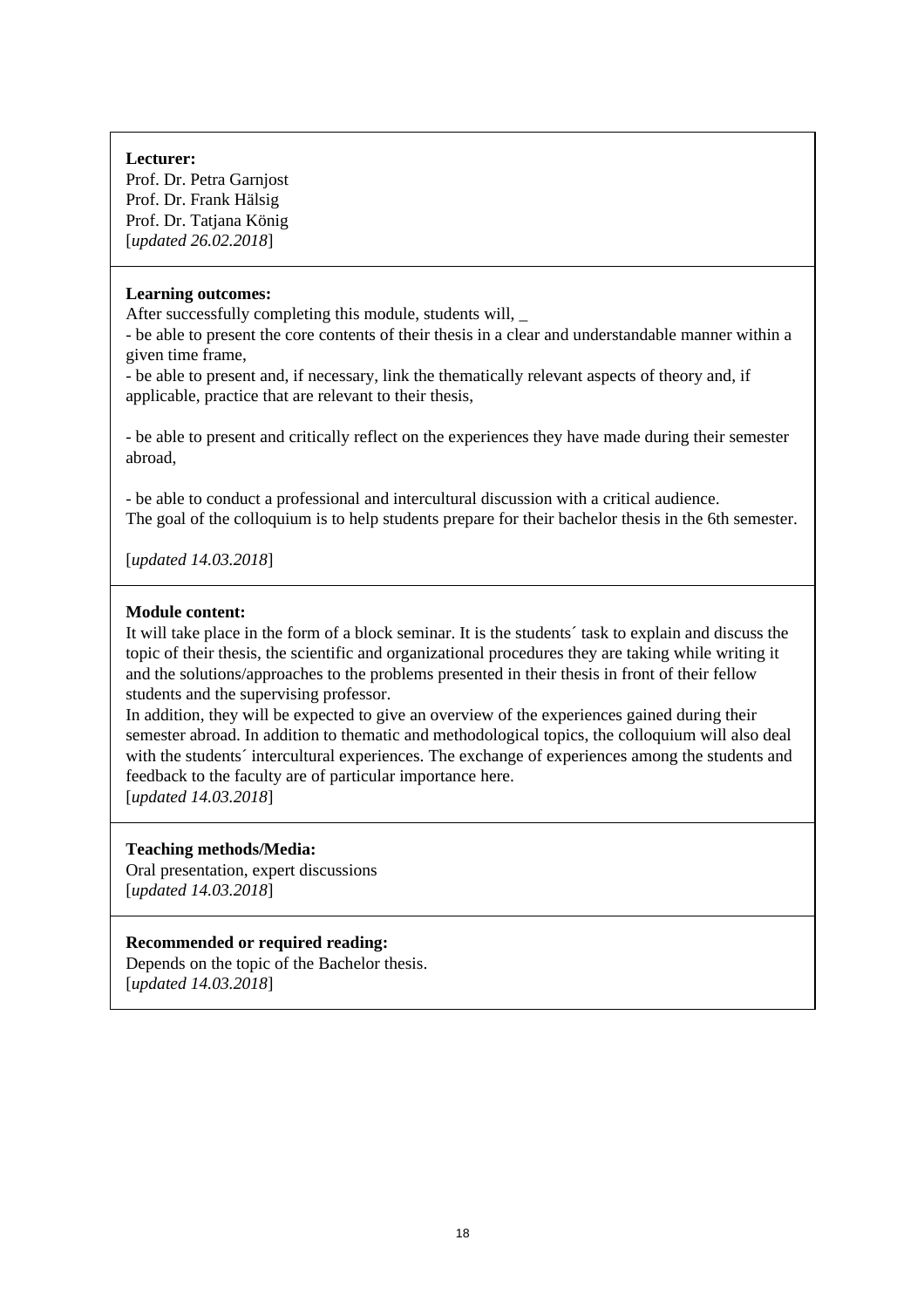### **Cost Accounting**

**Module name (EN):** Cost Accounting

**Degree programme:** International Business Administration, Bachelor, ASPO 01.10.2017

**Module code:** BIBW-310

**Hours per semester week / Teaching method:** 4VU (4 hours per week)

**ECTS credits:** 5

**Semester:** 3

**Mandatory course:** yes

**Language of instruction:** 

German

**Assessment:**  Written exam (90 minutes / can be repeated semesterly)

#### **Curricular relevance:**

BIBW-310 International Business Administration, Bachelor, ASPO 01.10.2013, semester 3, mandatory course

BIBW-310 International Business Administration, Bachelor, ASPO 01.10.2017, semester 3, mandatory course

#### **Workload:**

60 class hours ( $= 45$  clock hours) over a 15-week period. The total student study time is 150 hours (equivalent to 5 ECTS credits). There are therefore 105 hours available for class preparation and follow-up work and exam preparation.

**Recommended prerequisites (modules):**  None.

**Recommended as prerequisite for:** 

BIBW-431 Management Accounting und International Financial Reporting (focus module) BIBW-433 International Accounting Seminar (focus module) [*updated 26.02.2018*]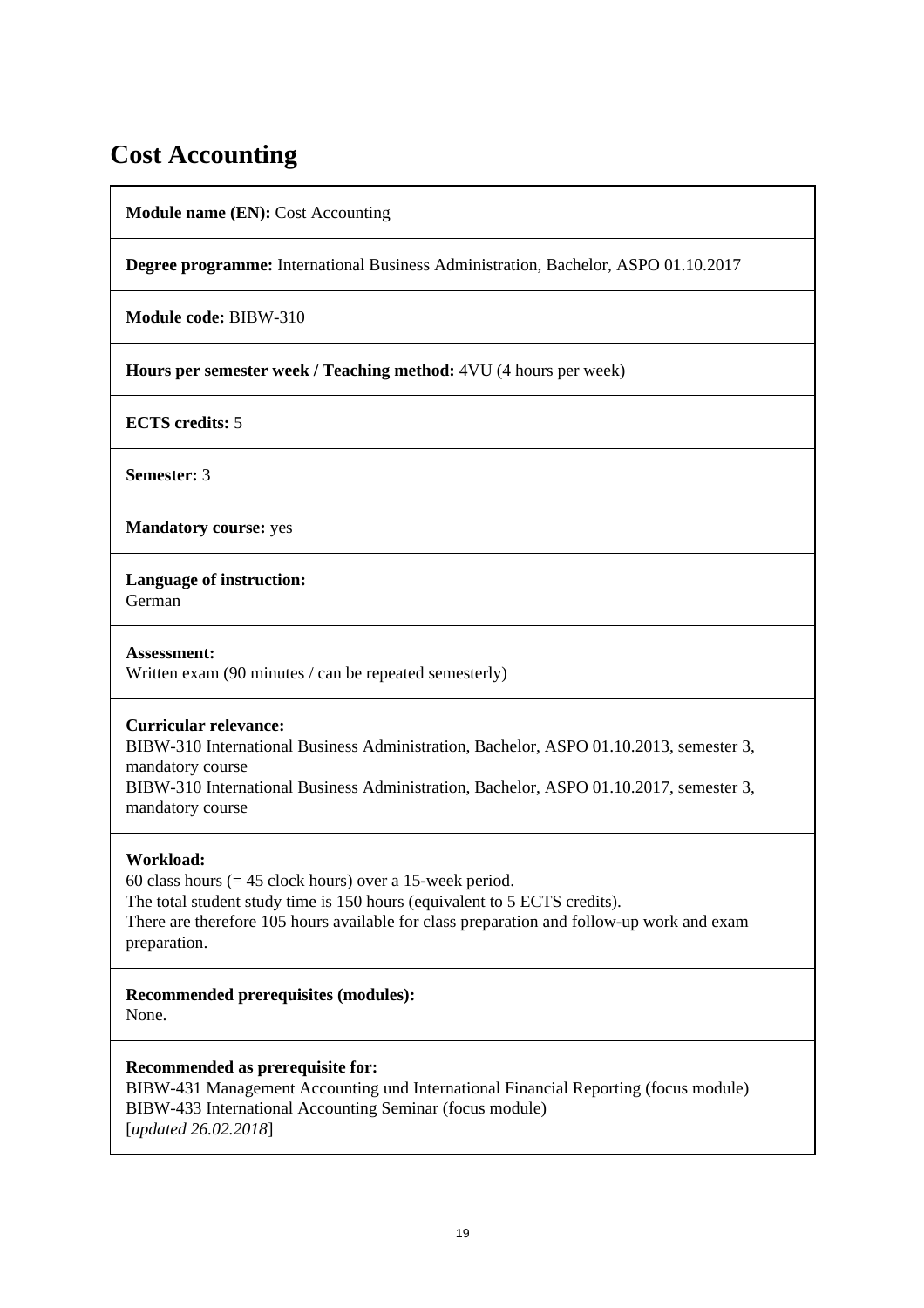#### **Module coordinator:**

Prof. Dr. Michael Zell

#### **Lecturer:**

Prof. Dr. Michael Zell [*updated 26.02.2018*]

#### **Learning outcomes:**

After successfully completing this module, students will:

- be able to explain the basic concepts of accounting and to distinguish cost accounting from financial accounting,

- be able to follow and describe the basic process flow of cost accounting,

 as well as illustrate the connections between each process step of the costs,

- be able to understand and master detailed aspects of determining cost elements, the allocation of costs to cost centers and individual costing and profitability analysis procedures,

- be able to apply their knowledge to practical questions, e. g. in the form of exercises and case studies,
- be familiar with the English cost accounting terms and can understand the differences to Anglo-American management accounting
- Principles and basic concepts of accounting

[*updated 14.03.2018*]

#### **Module content:**

- Principles of cost accounting
- Cost element accounting
- Cost center accounting
- Cost object accounting \_ Calculation
- Cost object accounting -profit and loss accounting

[*updated 14.03.2018*]

#### **Teaching methods/Media:**

Lecture with exercises and case studies [*updated 14.03.2018*]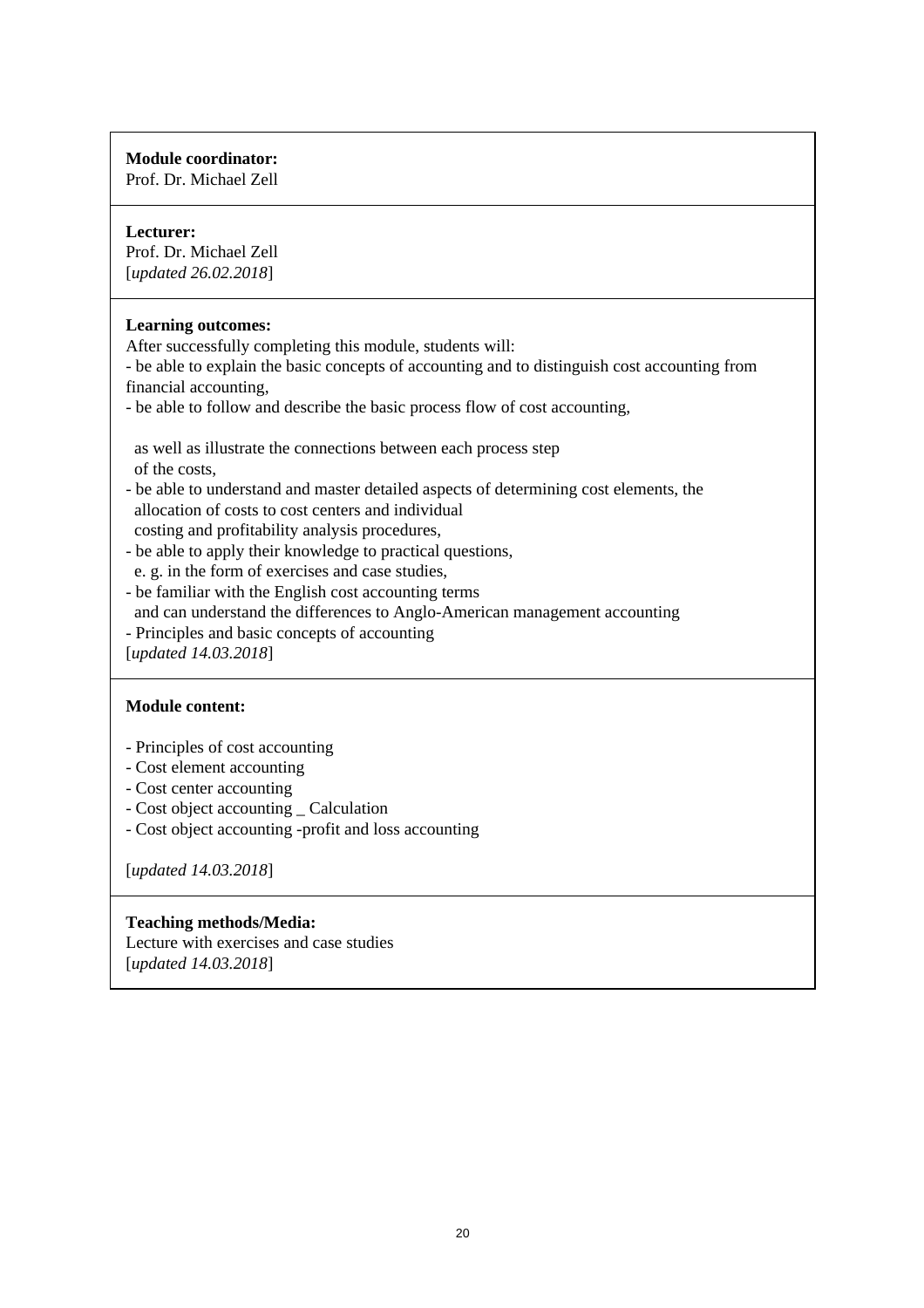#### **Recommended or required reading:**

- Coenenberg, A.G.: Kostenrechnung und Kostenanalyse, latest edition.
- Däumler, K.-D., Grabe, J.: Kostenrechnung 1, latest edition.
- Zell, M..: Kosten- und Performance Management, latest edition.
- Horngren, C.T., Foster, G., Dater, S.M.: Cost Accounting \_ A Managerial Emphasis, latest edition.
- Weygandt, J.J., Kimmel, P.D., Kieso, D.E.: Managerial Accounting, latest edition.
- Mowen, M.M., Hansen, D.R., Heitger, D.L.: Managerial Accounting, latest edition.

[*updated 14.03.2018*]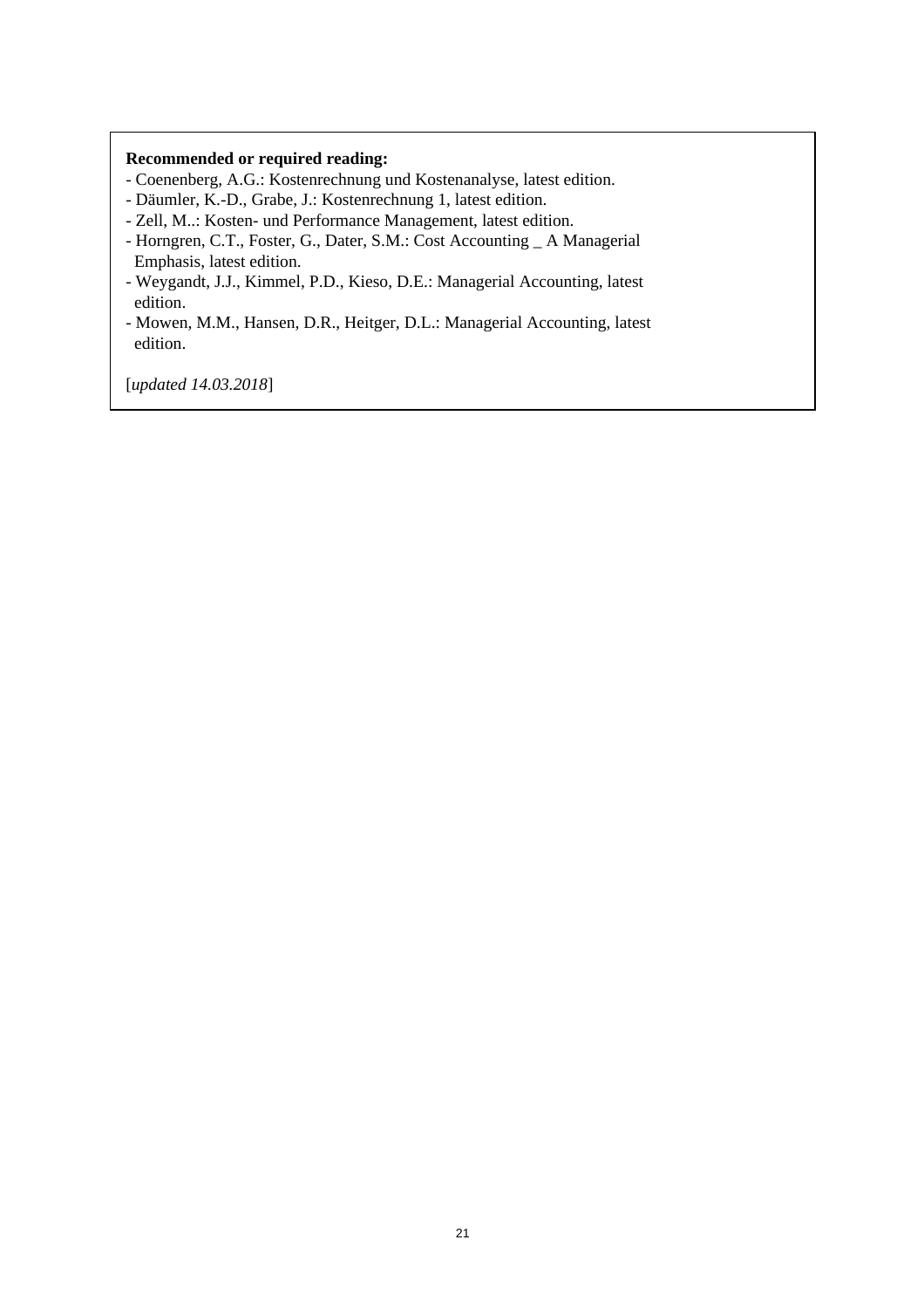### **Data and Business Process Management**

**Module name (EN):** Data and Business Process Management

**Degree programme:** International Business Administration, Bachelor, ASPO 01.10.2017

**Module code:** BIBW-330

**Hours per semester week / Teaching method:** 4VU (4 hours per week)

**ECTS credits:** 5

**Semester:** 3

**Mandatory course:** yes

**Language of instruction:** 

German

**Assessment:**  Written exam (90 minutes / can be repeated semesterly)

#### **Curricular relevance:**

BIBW-330 International Business Administration, Bachelor, ASPO 01.10.2013, semester 3, mandatory course

BIBW-330 International Business Administration, Bachelor, ASPO 01.10.2017, semester 3, mandatory course

#### **Workload:**

60 class hours  $(= 45$  clock hours) over a 15-week period. The total student study time is 150 hours (equivalent to 5 ECTS credits). There are therefore 105 hours available for class preparation and follow-up work and exam preparation.

**Recommended prerequisites (modules):**  None.

**Recommended as prerequisite for:** 

BIBW-622 Business Information Systems / SAP (compulsory elective module 2) [*updated 26.02.2018*]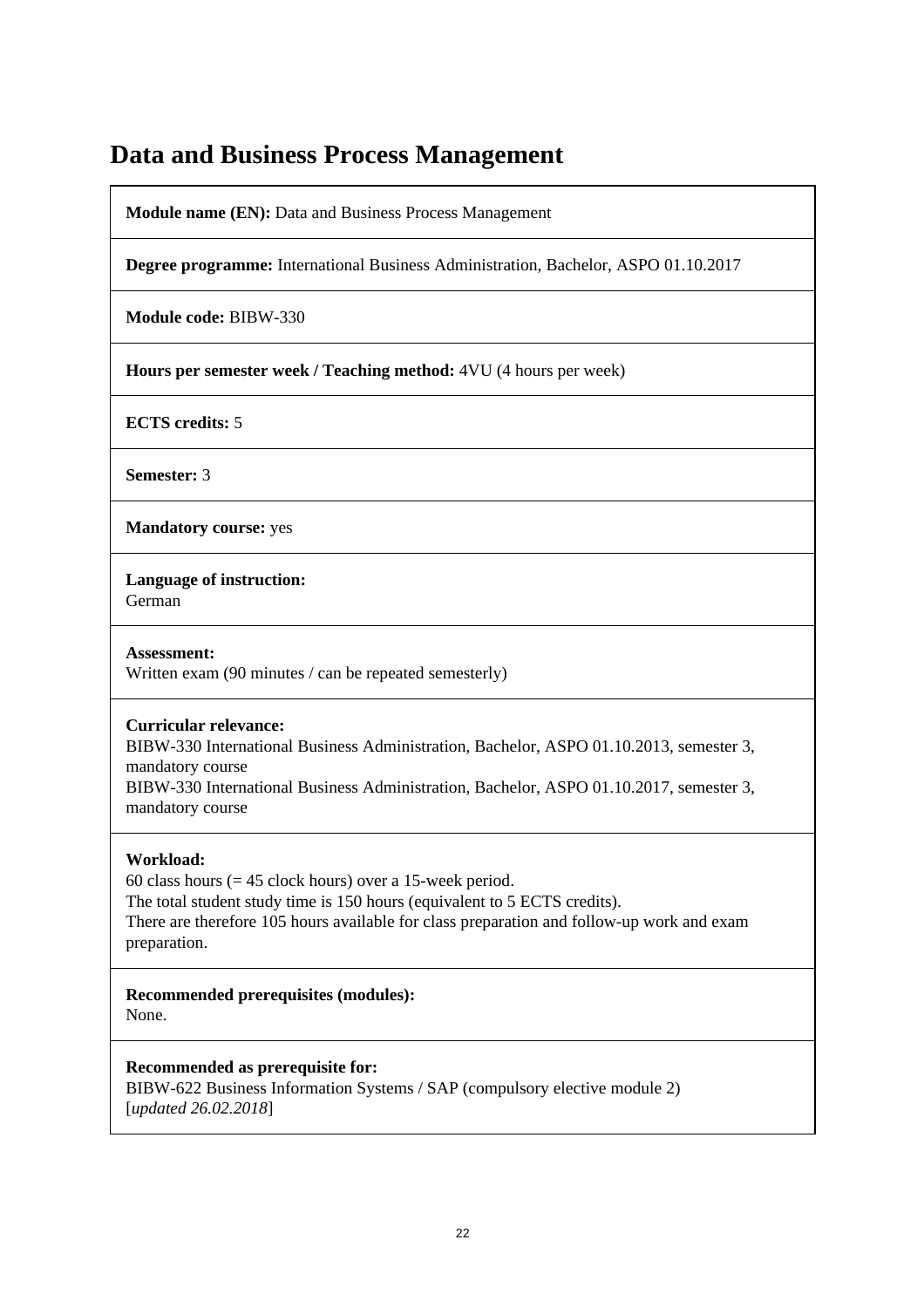#### **Module coordinator:**

Prof. Dr. Stefan Selle

**Lecturer:** Prof. Dr. Stefan Selle [*updated 01.10.2017*]

#### **Learning outcomes:**

After successfully completing this module, students will:

- be familiar with and be able to illustrate the principles of data management,
- be able to design, implement and use relational databases,
- be able to apply and describe business process management methods,
- be able to model companies with the supportof IT-tools,
- be able to analyze business processes and their weaknesses.

[*updated 14.03.2018*]

#### **Module content:**

I. Data management

Data (master data, transaction data, inventory data), transactions, OLTP systems, ACID principle, database, data protection, IT security, client/server principle, data modeling, Entity Relationship Model (ERM), relational model, normalization, Structured Query Language (SQL), relational database (tables, keys, relationships, integrity, queries), OLAP, data warehouse, big data.

II. Business Process Management

Processes, business processes, business process management, process orientation, differentiation (process, project, workflow), process map, classifying business processes, PDCA, process key figures, process modeling, enterprise architecture (views, phases), ARIS concept, modeling methods, models (organizational chart, function tree, value chain diagram, event-driven process chain, function assignment diagram), process optimization, business process reengineering, Total Quality Management, lean management, kaizen, Six Sigma, vulnerability assessment [*updated 14.03.2018*]

#### **Teaching methods/Media:**

Lecture with integrated exercises and case studies: Students will work independently on the PC to solve concrete business management tasks using suitable application software (e. g. ARIS, MS Visio, MS Access, MySQL). E-learning support (e.g. CLIX). [*updated 14.03.2018*]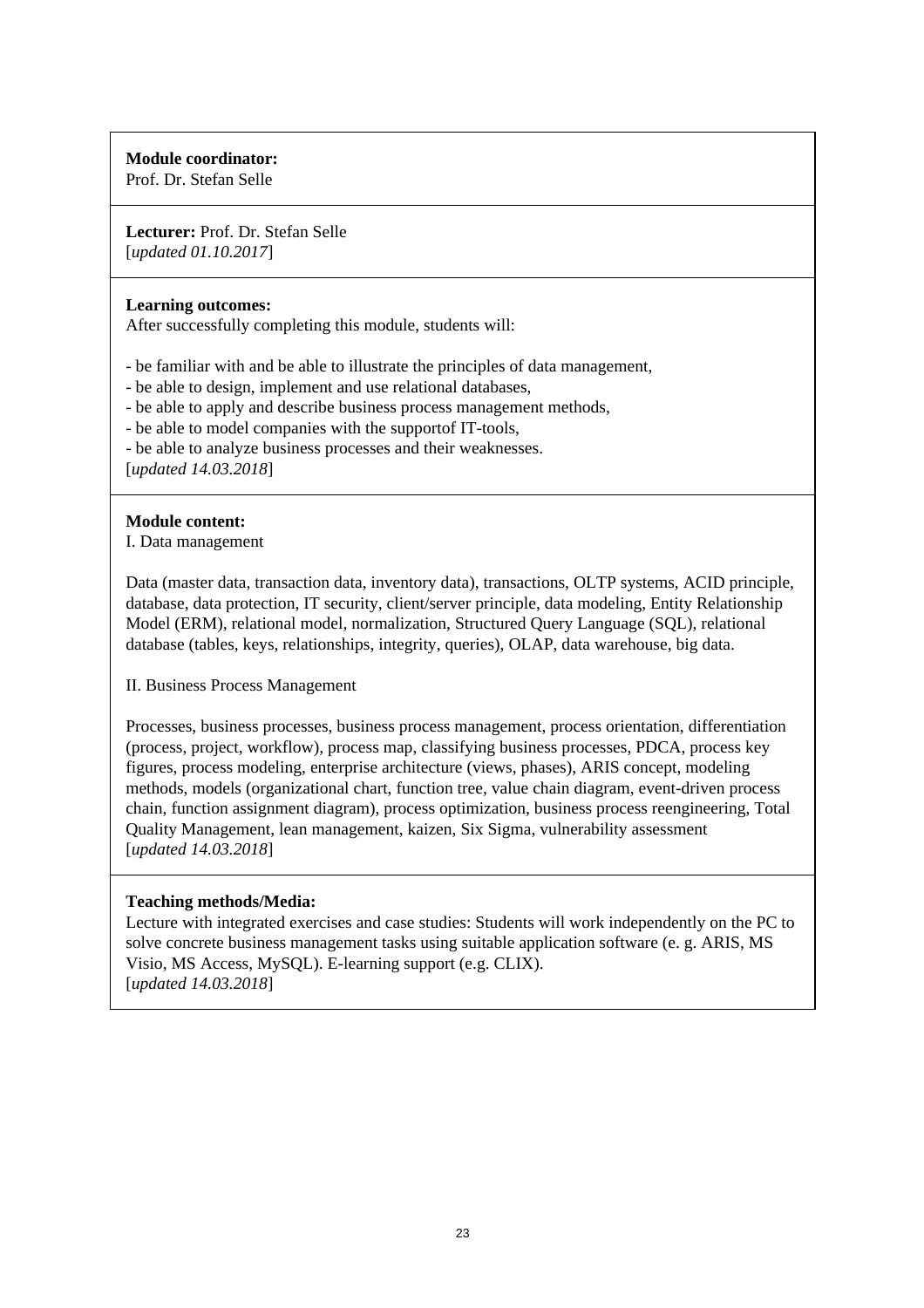#### **Recommended or required reading:**

I. Data management

- Dorschel, J.: Praxishandbuch Big Data, Springer Gabler Fachmedien, Wiesbaden, 2015.

- Fuchs, E.: SQL\_Grundlagen und Datenbankdesign, Herdt-Verlag, Bodenheim, 2015.

- Kemper, A.; Eickler, A.: Datenbanksysteme. Eine Einführung, 10. Auflage, De GruyterVerlag, Berlin, 2015.

- Müller, R.M.; Lenz, H.-J.: Business Intelligence, Springer Verlag, Berlin, 2013.

- Schicker, E.: Datenbanken und SQL, 5. Auflage, Springer Vieweg Verlag, Wiesbaden, 2017.

- Steiner, R.: Grundkurs Relationale Datenbanken, 9. Auflage, Springer Vieweg Verlag, Wiesbaden, 2017.

- Swoboda, B.: Access 2016 \_Grundlagen für Datenbankentwickler, Herdt-Verlag, Bodenheim, 2016.

II. Business Process Management

- Becker, J., Kugeler, M., Rosemann, M.: Prozessmanagement, 7. Auflage, Springer Gabler Verlag, Berlin, 2012.

- Gadatsch, A.: Geschäftsprozesse analysieren und optimieren, Springer Vieweg Verlag, Wiesbaden, 2015.

- Gadatsch, A.: Grundkurs Geschäftsprozessmanagement, 8. Auflage, Springer Vieweg Verlag, Wiesbaden, 2017.

- Schmelzer, H.J., Sesselmann, W.: Geschäftsprozessmanagement in der Praxis, 8. Auflage, Hanser Verlag, München, 2013.

- Seidlmeier, H.: Prozessmodellierung mit ARIS, 4. Auflage, Springer Vieweg Verlag, Wiesbaden, 2015.

[*updated 14.03.2018*]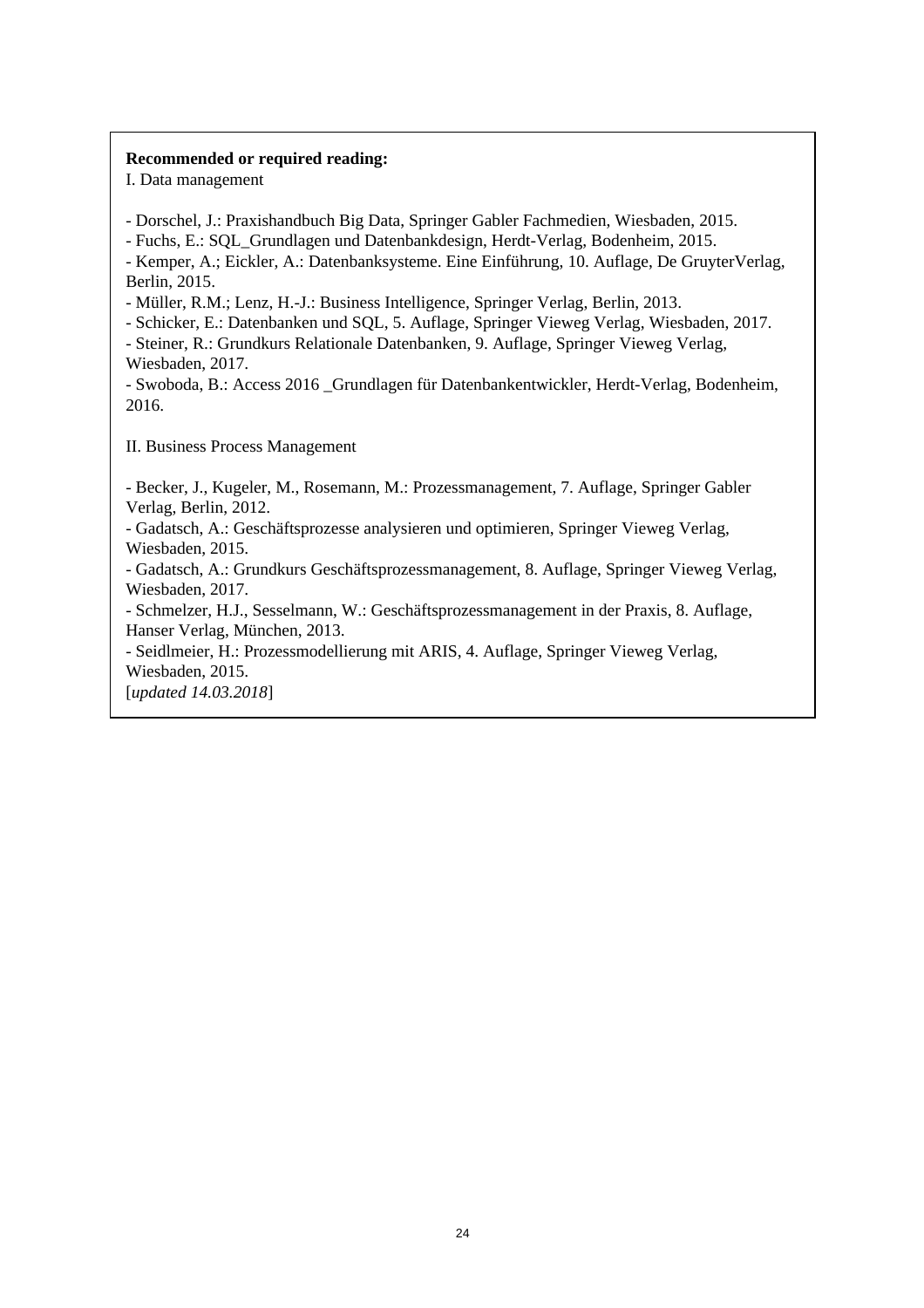### **Foreign Trade and Payments**

**Module name (EN):** Foreign Trade and Payments

**Degree programme:** International Business Administration, Bachelor, ASPO 01.10.2017

**Module code:** BIBW-610

**Hours per semester week / Teaching method:** 4V (4 hours per week)

**ECTS credits:** 5

**Semester:** 6

**Mandatory course:** yes

**Language of instruction:** 

English

**Assessment:**  Written exam (90 minutes / can be repeated semesterly)

#### **Curricular relevance:**

BIBW-610 International Business Administration, Bachelor, ASPO 01.10.2013, semester 6, mandatory course

BIBW-610 International Business Administration, Bachelor, ASPO 01.10.2017, semester 6, mandatory course

#### **Workload:**

60 class hours  $(= 45$  clock hours) over a 15-week period. The total student study time is 150 hours (equivalent to 5 ECTS credits). There are therefore 105 hours available for class preparation and follow-up work and exam preparation.

**Recommended prerequisites (modules):**  BIBW-120 Microeconomics BIBW-350 Macroeconomics [*updated 22.02.2018*]

**Recommended as prerequisite for:**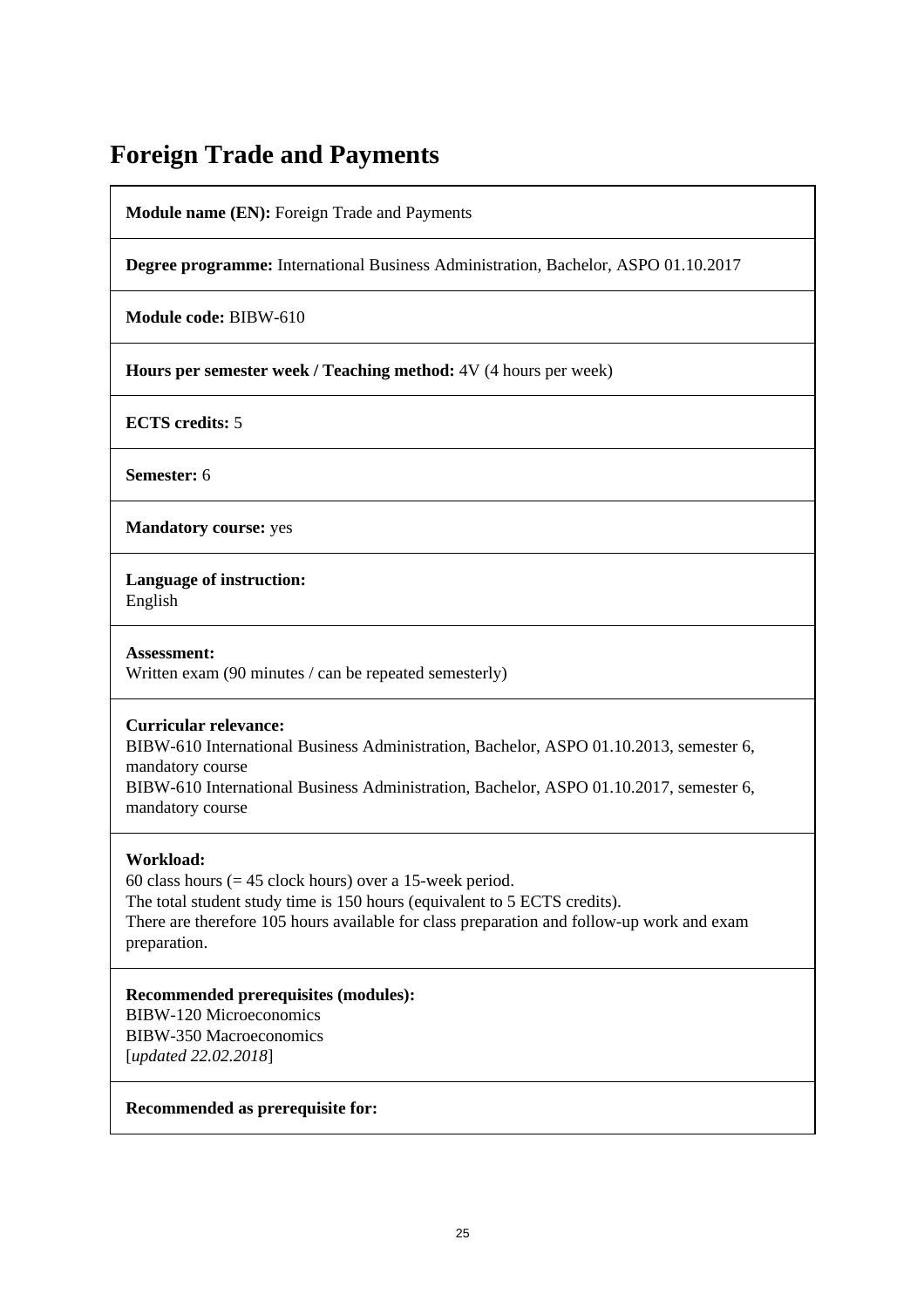#### **Module coordinator:**

Prof. Dr. Leonhard Firlus

#### **Lecturer:** Prof. Dr. Leonhard Firlus [*updated 01.10.2017*]

#### **Learning outcomes:**

After successfully completing this module, students will be able to illustrate the causes and effects of trade

in a global environment and apply them to current examples.

- They will be able to illustrate the structure of a balance of payments and carry out transactions independently.
- Students will be able to explain how exchange rates are determined and their importance for international competitiveness.
- They will be able to show the possibilities and limits of an expansive demand policy at fixed and floating exchange rates.
- Students will be capable of naming the central institutions of the European Union and their tasks.

[*updated 14.03.2018*]

#### **Module content:**

- 1. The balance of payments
- 2. Exchange rates and the foreign exchange market
- 3. Aggregate demand in an open economy under fixed and floating exchange rates
- 4. Theory of international trade
- 5. Trade policy
- 6. Introduction to the European Union

[*updated 14.03.2018*]

#### **Teaching methods/Media:**

This module consists of a lecture and group work. Students are expected to prepare and present small group projects on selected foreign trade topics.

[*updated 14.03.2018*]

#### **Recommended or required reading:**

- Krugman, Paul / Obstfeld, Maurice: International Economics. Addison-Wesley, Reading Mass., latest edition.
- Maennig, Wolfgang: Außenwirtschaft, Vahlen Verlag, München, latest edition.
- Rose, Klaus und Karlhans Sauernheimer: Theorie der Außenwirtschaft, Vahlen Verlag, München, latest edition.
- Salvatore, Dominick: International Economics. John Wiley & Sons Inc., New York, latest edition.

[*updated 14.03.2018*]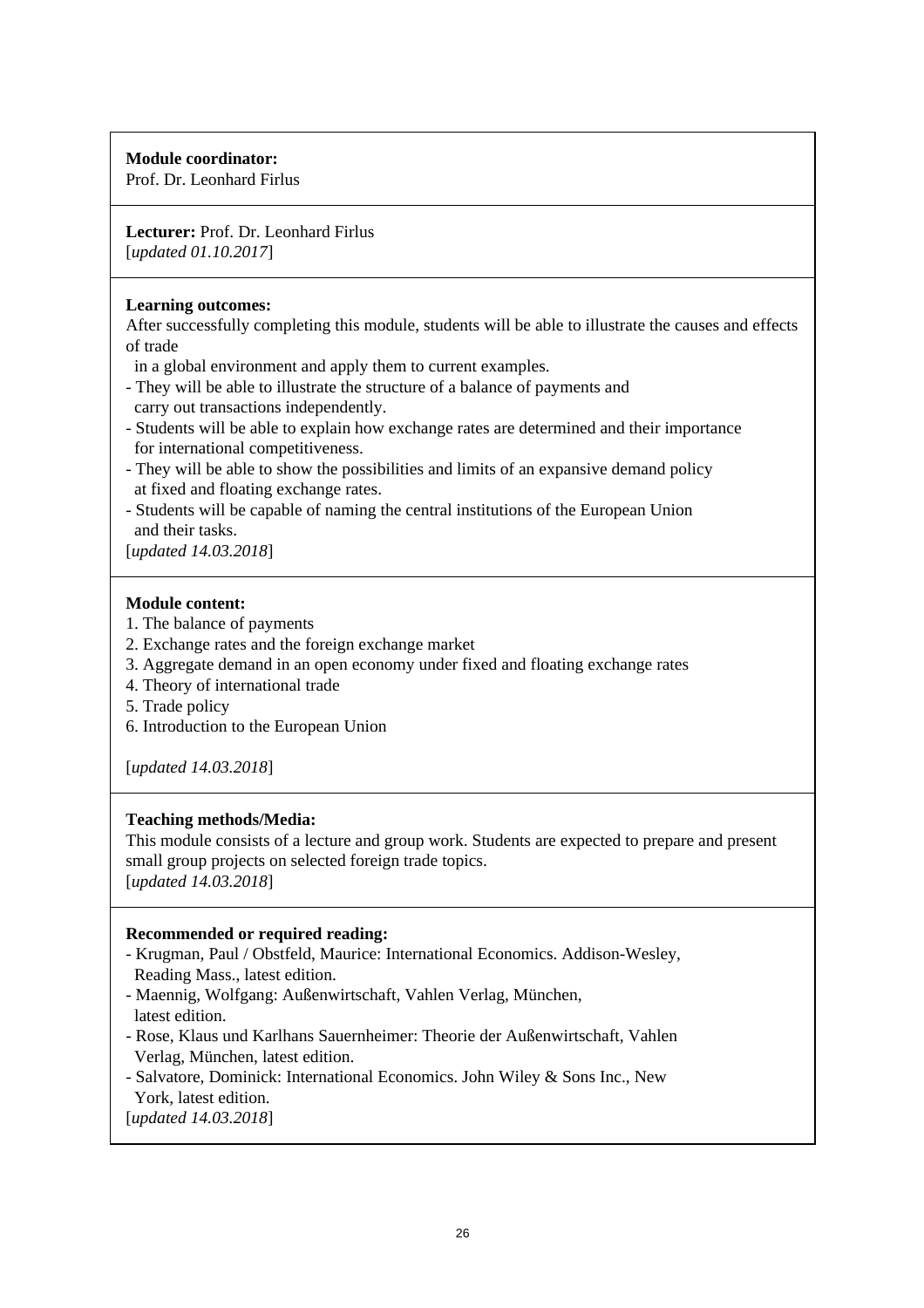### **Fundamentals of Law**

**Module name (EN):** Fundamentals of Law

**Degree programme:** International Business Administration, Bachelor, ASPO 01.10.2017

**Module code:** BIBW-130

**Hours per semester week / Teaching method:** 4VU (4 hours per week)

**ECTS credits:** 5

**Semester:** 1

**Mandatory course:** yes

**Language of instruction:** 

German

**Assessment:**  Written exam (90 minutes / can be repeated semesterly)

#### **Curricular relevance:**

BIBW-130 International Business Administration, Bachelor, ASPO 01.10.2013, semester 1, mandatory course

BIBW-130 International Business Administration, Bachelor, ASPO 01.10.2017, semester 1, mandatory course

#### **Workload:**

60 class hours ( $= 45$  clock hours) over a 15-week period. The total student study time is 150 hours (equivalent to 5 ECTS credits). There are therefore 105 hours available for class preparation and follow-up work and exam preparation.

**Recommended prerequisites (modules):**  None.

**Recommended as prerequisite for:** 

BIBW-220 Business Law BIBW-621 International Contract and Competition Law (compulsory elective module 2) [*updated 19.12.2019*]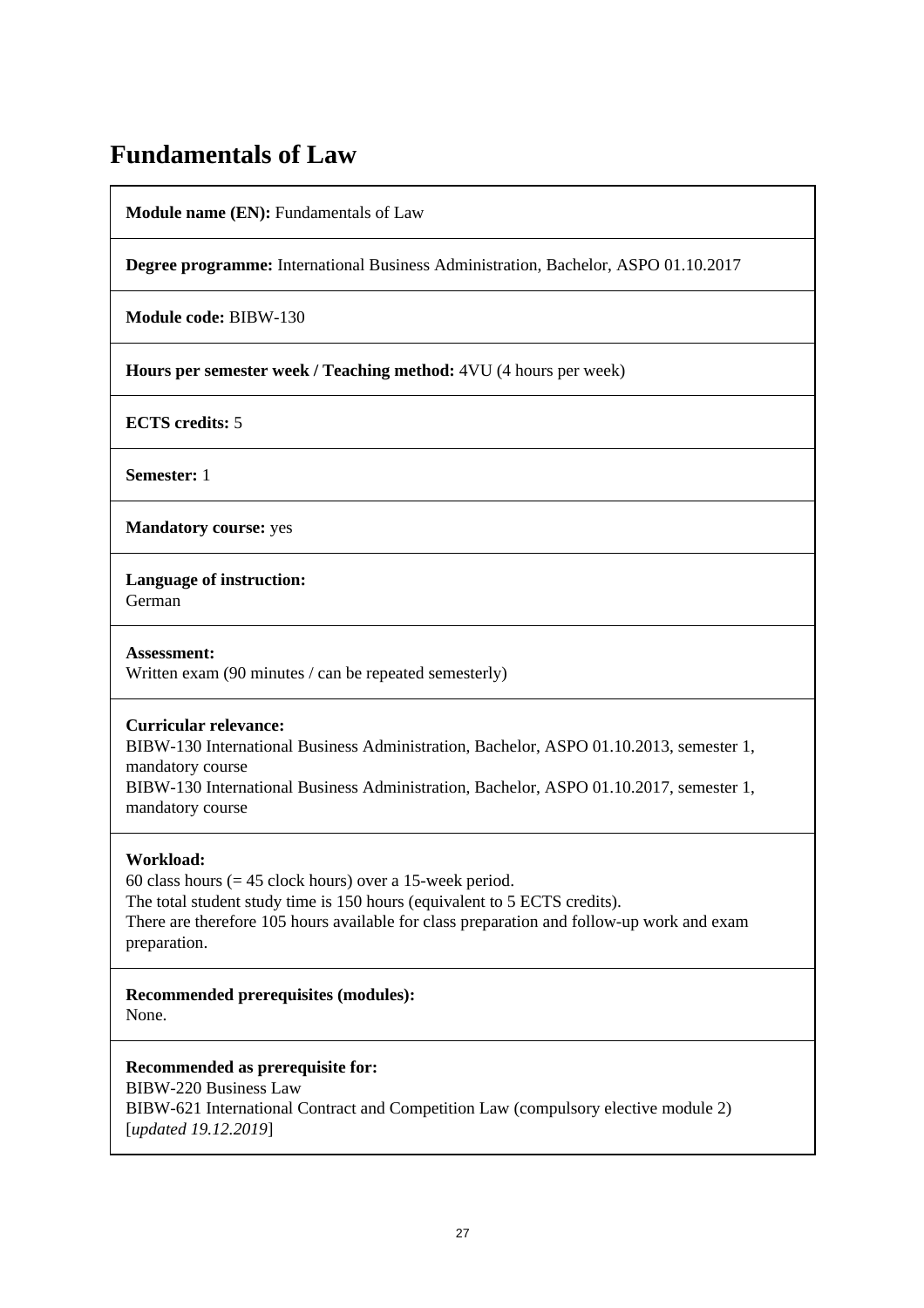#### **Module coordinator:**

Prof. Dr. Holger Buck

#### **Lecturer:**

Prof. Dr. Holger Buck Dozenten des Studiengangs [*updated 19.12.2019*]

#### **Learning outcomes:**

After successfully completing this module, students will:

- be familiar with the most important basics
- of German civil law for international business economists and its integration into the international
- and European framework
- be able to explain the function and mechanisms of privat international law, and will have deepened
- their knowledge about the law of legal transactions
- be able to apply legal and legislative texts independently, interpret individual provisions and correlate them
- be able to recognize the relevance of regulations for business practice
- be capable of developing proposals for solutions to concrete cases relating to legal transactions and
- obligations by classifying the problem,
- subsuming the facts under the characteristics of the relevant provisions and deriving the result from them.
- be able to review the results based on general legal value judgements [*updated 14.03.2018*]

#### **Module content:**

The legal system, international and European influences, structure of jurisdiction Legal entities of private law (people, consumers, entrepreneurs, businessmen) Theory of legal transactions (declaration of intent, general legal transactions, contracts, abstraction principle) Inclusion and main features of the content control of GTCs Flaws in legal transactions (nullity due to form or content, contestability) Agency Statutory limitation Introduction to law of obligations Performance modalities and types of fulfilment Rescission and revocation rights for consumers Overview of defective performance and damages Default in payment Cession Participation of third parties in the contractual relationship [*updated 14.03.2018*]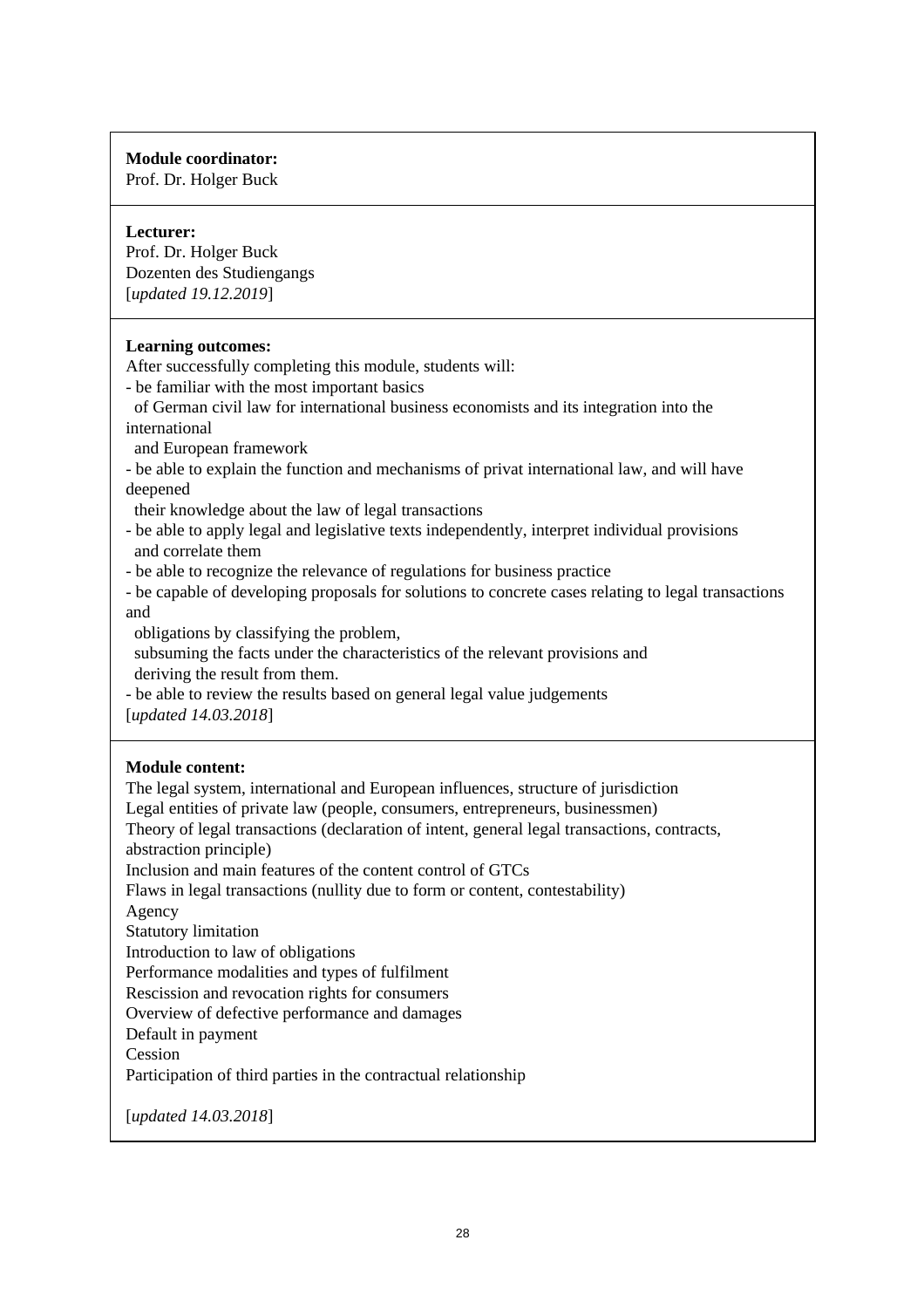#### **Teaching methods/Media:**

Lecture based on introductory cases with integrated exercises for solving civil law cases Board and slides Learning material from the Internet (charts, diagrams, practice cases) [*updated 14.03.2018*]

#### **Recommended or required reading:**

-Hirsch, Christoph, Der Allgemeiner Teil des BGB, Baden-Baden, Nomos, latest edition

-Hirsch, Christoph, Schuldrecht Allgemeiner Teil, Baden-Baden, Nomos, latest edition

-Klunzinger, Eugen, Einführung in das Bürgerliche Recht, München: Vahlen, latest edition -Klunzinger, Eugen, Übungen im Privatrecht, München: Vahlen, latest edition [*updated 14.03.2018*]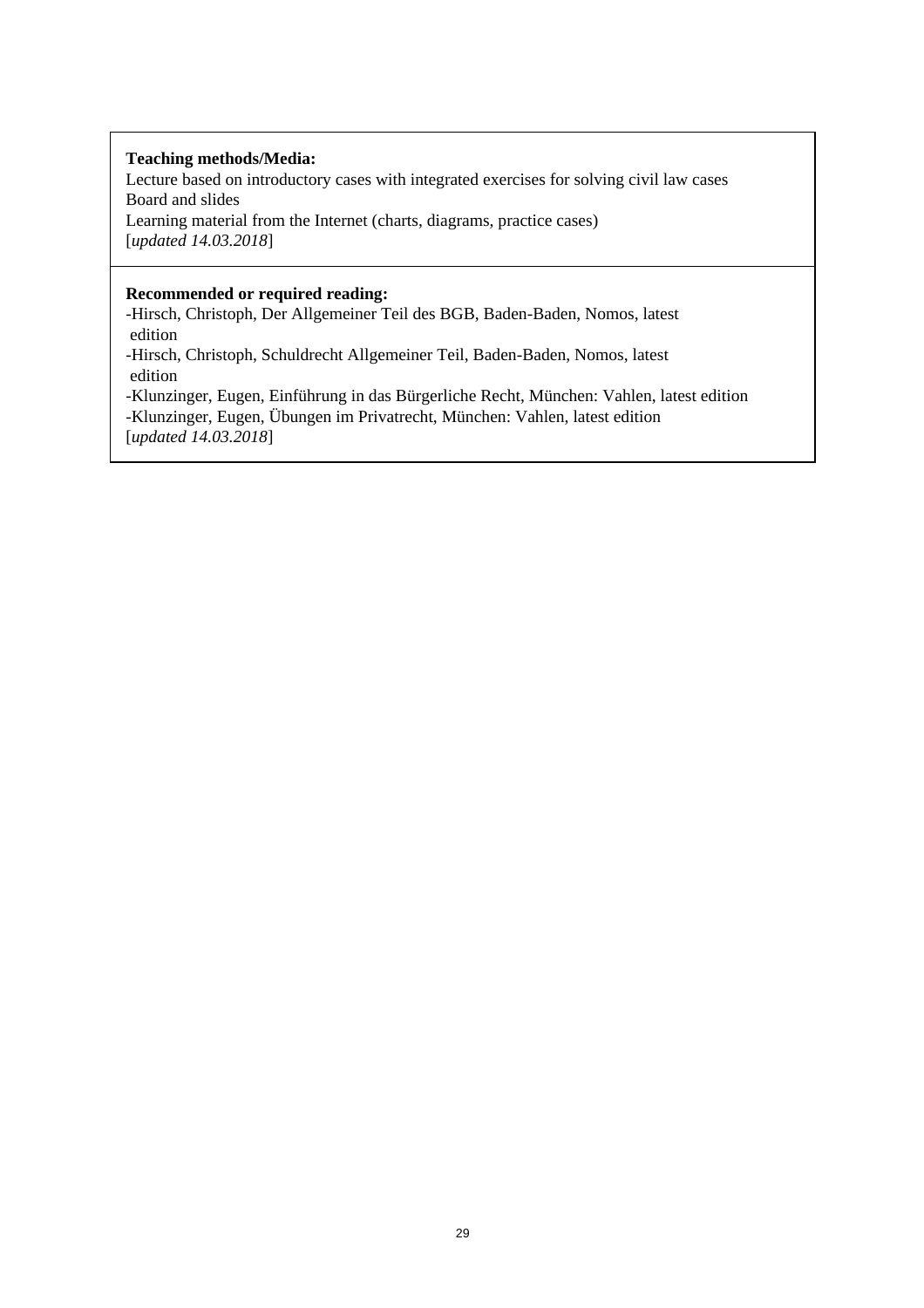### **Human Resource Management and Organization**

**Module name (EN):** Human Resource Management and Organization

**Degree programme:** International Business Administration, Bachelor, ASPO 01.10.2017

**Module code:** BIBW-150

**Hours per semester week / Teaching method:** 4SU (4 hours per week)

**ECTS credits:** 5

**Semester:** 1

**Mandatory course:** yes

**Language of instruction:**  English

**Assessment:**  Written exam (90 minutes / can be repeated semesterly)

#### **Curricular relevance:**

BIBW-150 International Business Administration, Bachelor, ASPO 01.10.2013, semester 1, mandatory course

BIBW-150 International Business Administration, Bachelor, ASPO 01.10.2017, semester 1, mandatory course

#### **Workload:**

60 class hours  $(= 45$  clock hours) over a 15-week period. The total student study time is 150 hours (equivalent to 5 ECTS credits). There are therefore 105 hours available for class preparation and follow-up work and exam preparation.

**Recommended prerequisites (modules):**  None.

**Recommended as prerequisite for:** 

**Module coordinator:**  Prof. Dr. Markku Klingelhöfer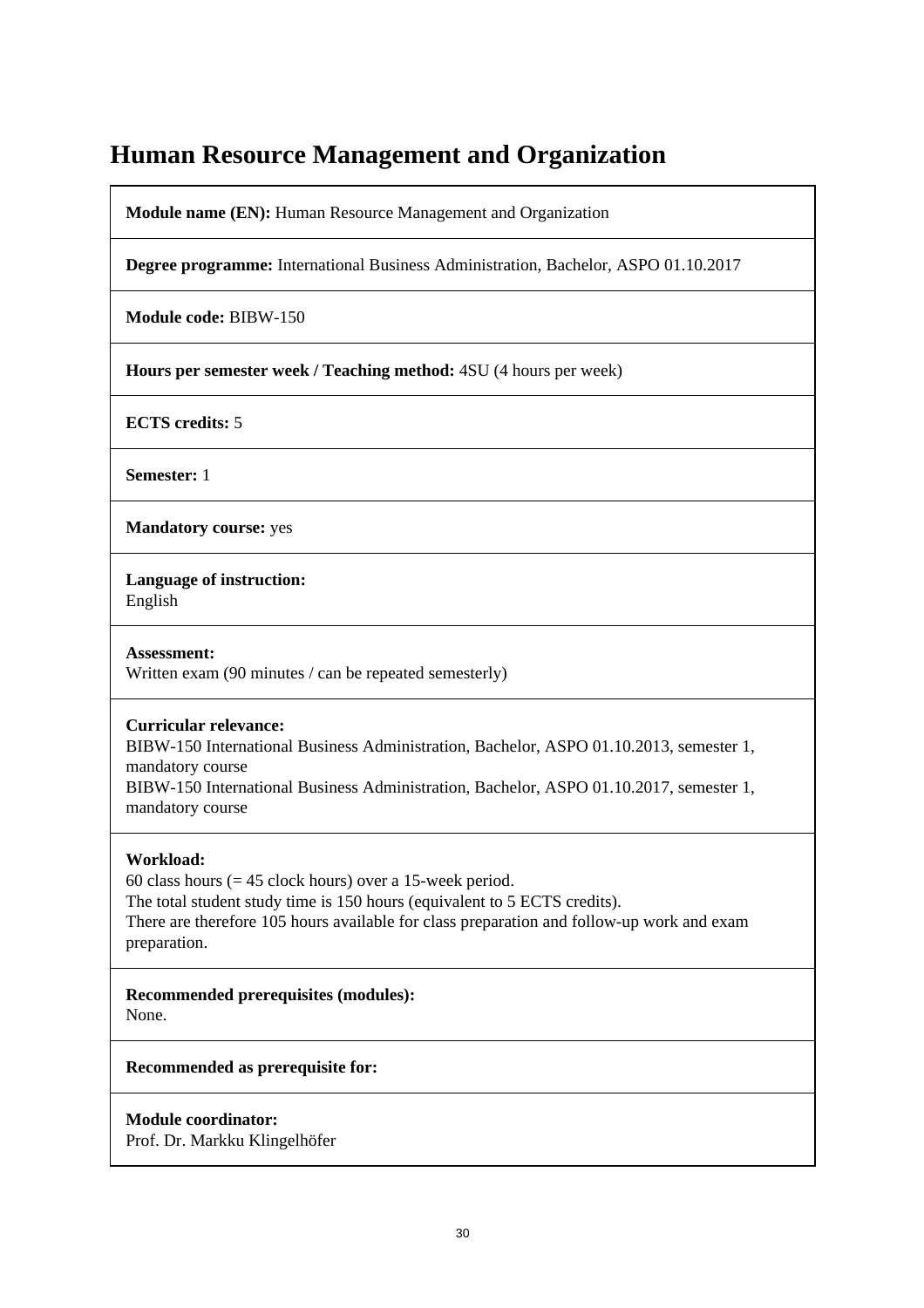#### **Lecturer:**

Prof. Dr. Markku Klingelhöfer [*updated 26.02.2018*]

#### **Learning outcomes:**

At the end oft he module students are able

- to list critical success factors of an effective and professional human resource management.
- to apply various models of management or organizational design according to corporate needs.
- to assess different methods in selecting and developing employees.
- to propose solutions for corporate challenges related to human resource management.
- to show personal and social competencies in presenting complex professional content and leading related group discussions.

[*updated 26.11.2019*]

#### **Module content:**

Sective

- Fundamentals of human resource management

- Methods to select and develop employees
- Critical success factors on leading individuals and teams
- Basics of employer branding
- Challenges in management of compensation and benefits
- Actual trends of modern international human resource management
- Basics of organizational design
- Professional change management

[*updated 26.11.2019*]

#### **Teaching methods/Media:**

Lecture, presentations (by students and external speakers), as well as exercises This module is offered as a weekly course and / or as a lecture block. [*updated 14.03.2018*]

#### **Recommended or required reading:**

- Dowling, Peter e.a. / Festing, Marion / Allen, D. Engle Sr.: International Human Resource Management

- Dessler, Gary: Human Resource Management

- Ulrich, Dave e.a.: HR from the Outside In: Six Competencies for the Future of Human Resources.

- Becker, Brain e.a.: The HR Scorecard.

[*updated 26.11.2019*]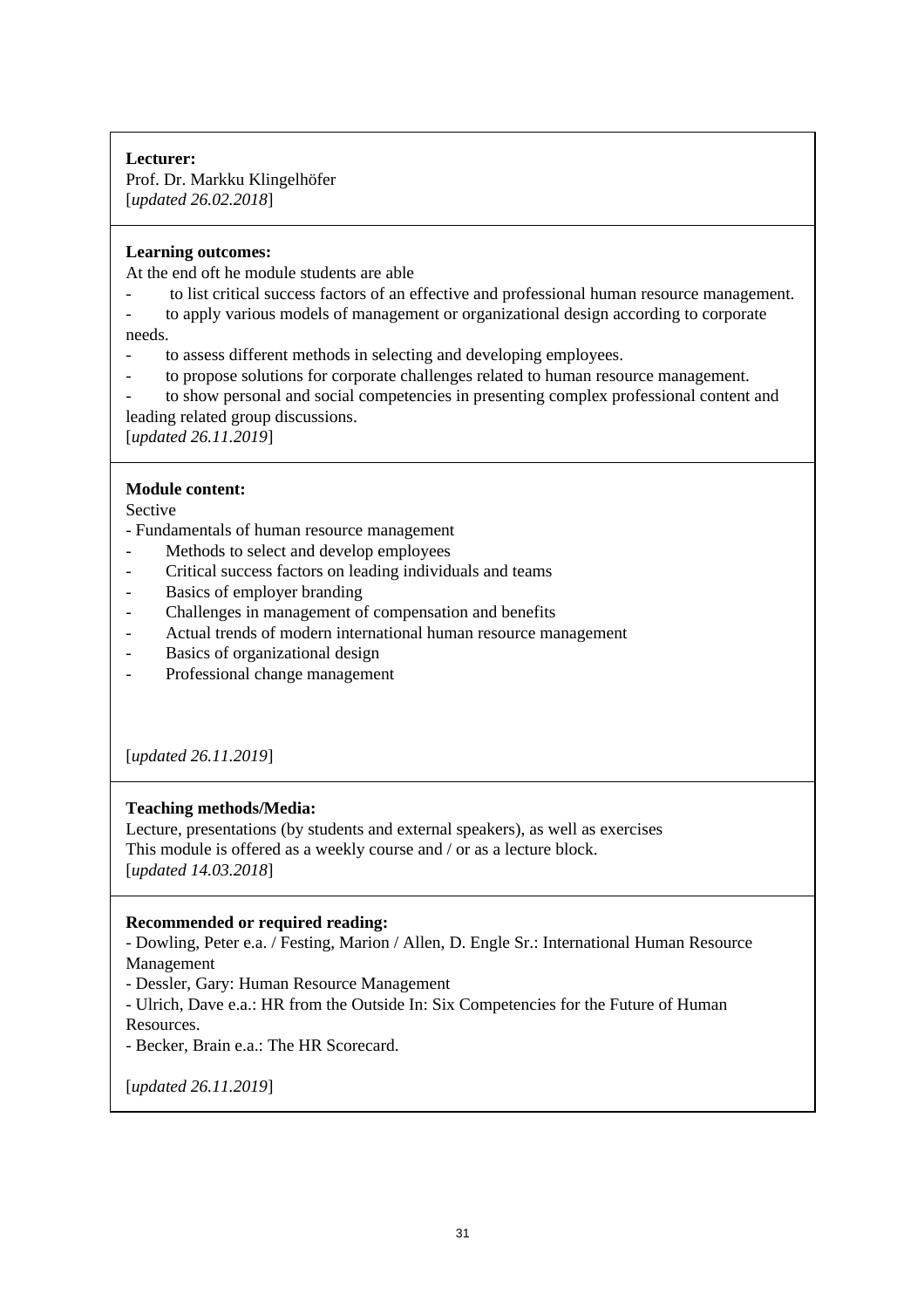### **Intercultural Competence**

**Module name (EN):** Intercultural Competence

**Degree programme:** International Business Administration, Bachelor, ASPO 01.10.2017

**Module code:** BIBW-410

**Hours per semester week / Teaching method:** 4SU (4 hours per week)

**ECTS credits:** 5

**Semester:** 4

**Mandatory course:** yes

**Language of instruction:** 

English

**Assessment:**  Term paper with presentation (can be repeated annually)

#### **Curricular relevance:**

BIBW-410 International Business Administration, Bachelor, ASPO 01.10.2013, semester 4, mandatory course

BIBW-410 International Business Administration, Bachelor, ASPO 01.10.2017, semester 4, mandatory course

#### **Workload:**

60 class hours ( $= 45$  clock hours) over a 15-week period. The total student study time is 150 hours (equivalent to 5 ECTS credits). There are therefore 105 hours available for class preparation and follow-up work and exam preparation.

**Recommended prerequisites (modules):**  BIBW-250 Soft Skills and Office Management [*updated 22.02.2018*]

#### **Recommended as prerequisite for:**

BIBW-510 Study Abroad (practical study phase) [*updated 26.02.2018*]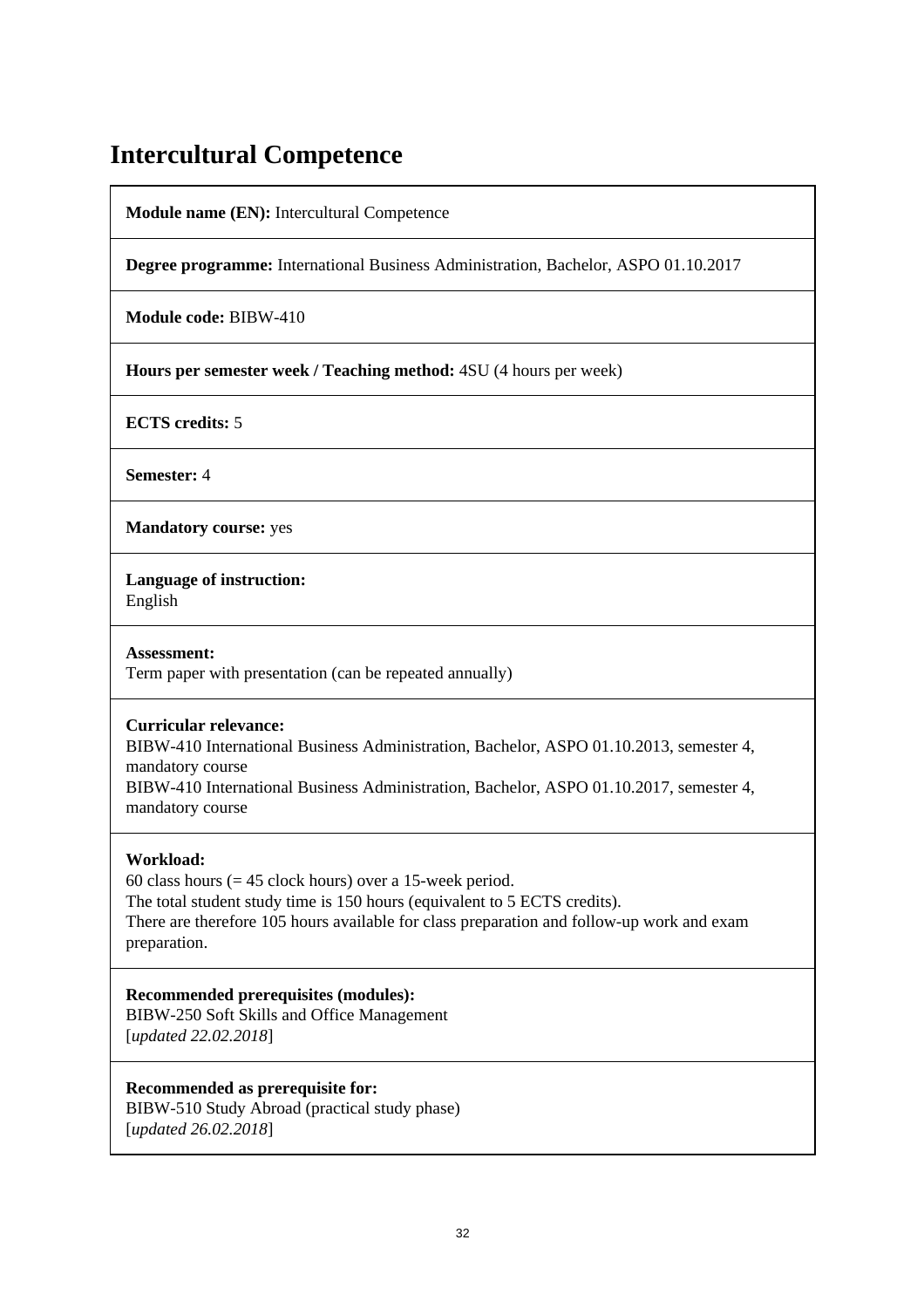#### **Module coordinator:**

Prof. Dr. Stefanie Jensen

#### **Lecturer:**

Prof. Dr. Petra Garnjost Prof. Dr. Kerstin Heuwinkel Prof. Dr. Stefanie Jensen [*updated 22.02.2018*]

#### **Learning outcomes:**

Learning outcomes/skills:

After successfully completing this module, students will, \_

\_ be able to explain and apply central concepts of cultural theory,

be able to provide an overview of management styles and dos  $+$  don´ts in the day-to-day business of selected national cultures,

be capable of explaining the specifics of selected national cultures with regard to history, national culture, economic situation and touristic highlights,

be able to independently research content on selected national cultures and evaluate it on the basis of specified criteria,

\_ be able to work in a group successfully and independently in a goal-oriented manner and within a sepcific time limit. This includes the independent distribution of work packages within the group, their individual preparation by the respective group members and a group presentation. This also includes resolving any conflicts that might arise within the group or escalating them to the lecturers.

\_ Students will be able to prepare a written paper in English, taking into account scientific principles, and deliver a presentation in English within a specified timeframe.

[*updated 14.03.2018*]

#### **Module content:**

\_ Knowledge from the field of cultural research, for example by participating in the European Spring Academy in cooperation with the European Academy Otzenhausen.

\_ This interdisciplinary course will make students familiar with the culture, as well as the economic and touristic core data of a country and their influence on management styles and practices in everyday business, based on current topics (partly supplemented by excursions).

\_ Structured discussions and exercises.

\_ Structured project work in a team with a written composition and presentation of the team´s results using modern presentation techniques.

[*updated 14.03.2018*]

#### **Teaching methods/Media:**

Lecture with high student participation, discussions, group work, group presentations, written compositions [*updated 14.03.2018*]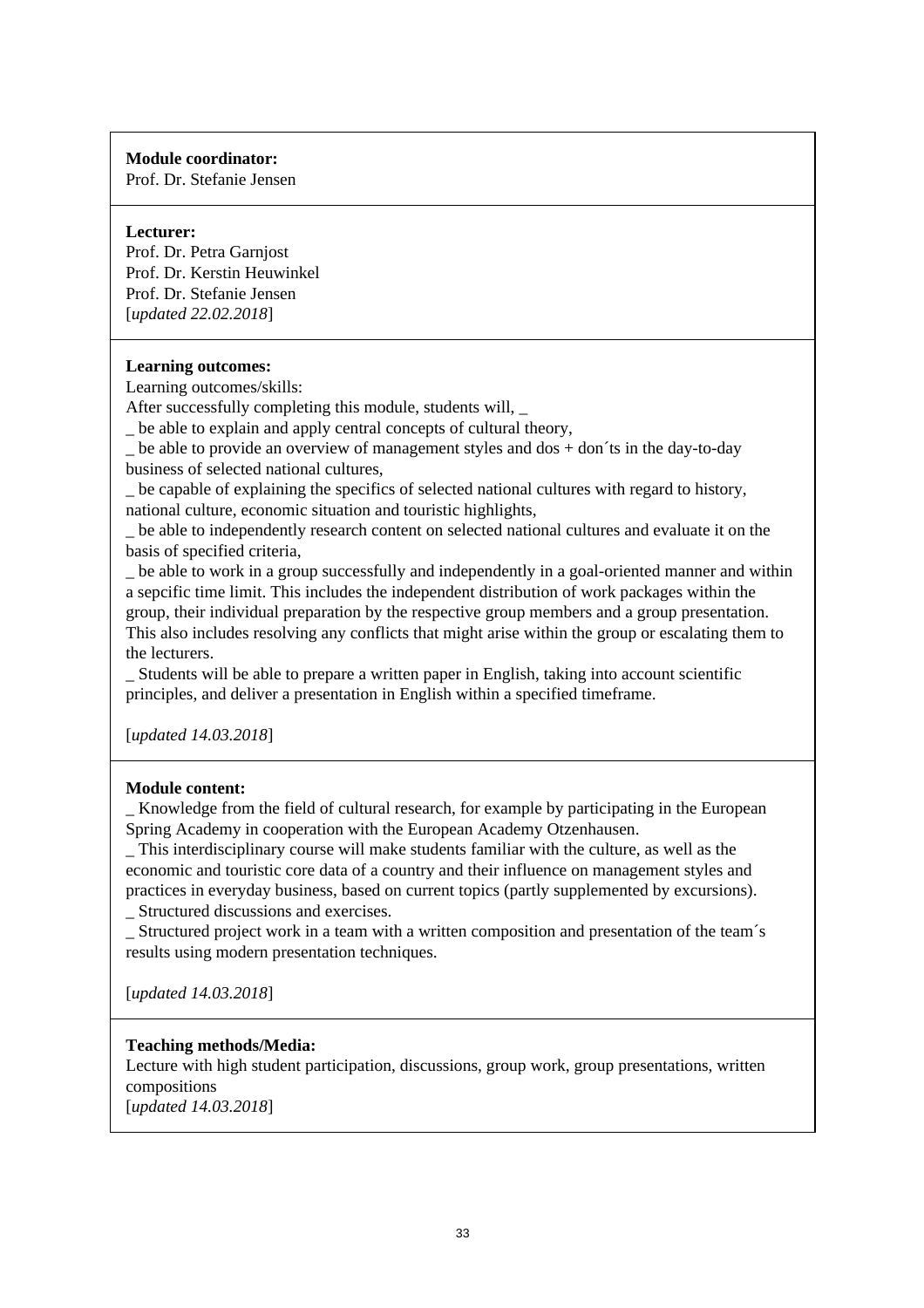#### **Recommended or required reading:**

Always the latest edition:

\_ Deresky, Global Management, New Jersey

\_ Hofstede/Hofstede/Minkov, Cultures and Organizations, McGrawHill (USA)

- \_ Lewis, When Cultures Collide Nicholas Brealey International, (USA)
- \_ Rothlauf, Interkulturelles Management, München/Wien

\_ Rodrigues, C.; International Management: A Cultural Approach, Cincinnati (Ohio)

\_ Schneider/Barsoux, Managing Across Cultures, Harlow (UK)

Additional literature on selected national cultures.

[*updated 14.03.2018*]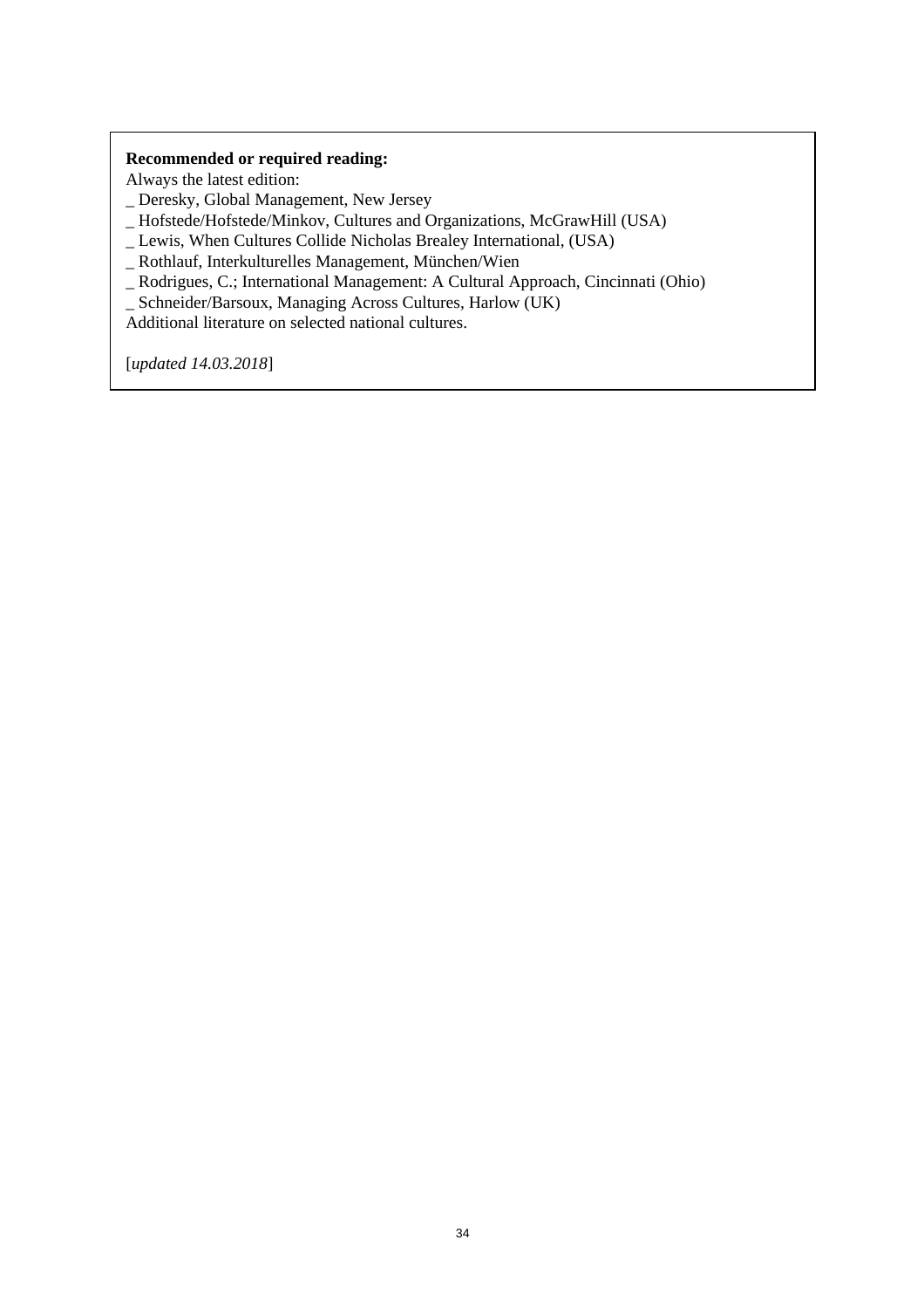### **Introduction to Business Administration**

**Module name (EN):** Introduction to Business Administration

**Degree programme:** International Business Administration, Bachelor, ASPO 01.10.2017

**Module code:** BIBW-111

**Hours per semester week / Teaching method:** 2VF (2 hours per week)

**ECTS credits:** 2,5

**Semester:** 1

**Mandatory course:** yes

**Language of instruction:** 

English/German

**Assessment:**  Written exam 60 min.

#### **Curricular relevance:**

BIBW-111 International Business Administration, Bachelor, ASPO 01.10.2017, semester 1, mandatory course

#### **Workload:**

30 class hours (= 22.5 clock hours) over a 15-week period. The total student study time is 75 hours (equivalent to 2.5 ECTS credits). There are therefore 52.5 hours available for class preparation and follow-up work and exam preparation.

**Recommended prerequisites (modules):**  None.

**Recommended as prerequisite for:** 

**Module coordinator:** 

Prof. Dr. Petra Garnjost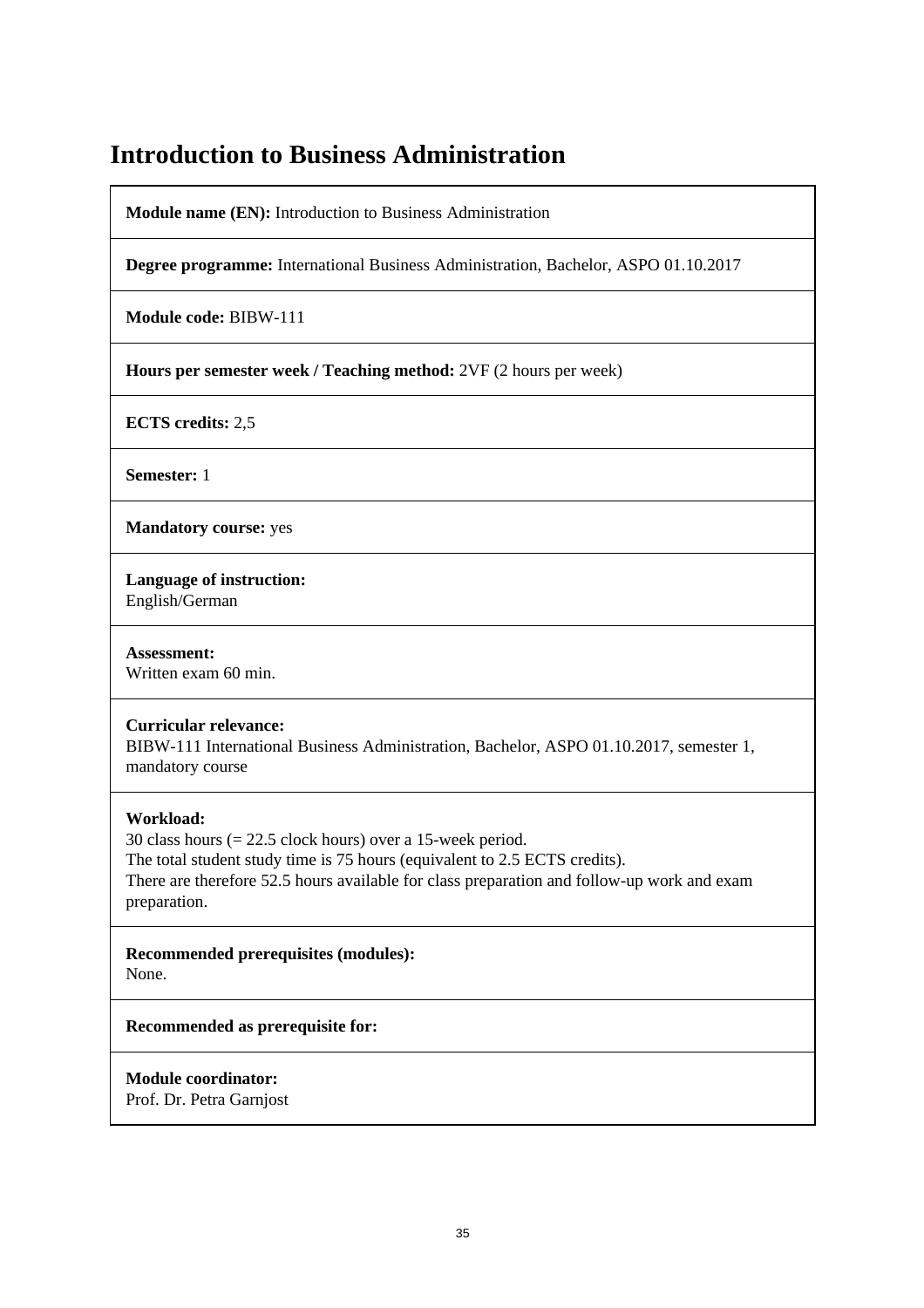### **Lecturer:**

Prof. Dr. Petra Garnjost [*updated 26.02.2018*]

#### **Learning outcomes:**

After successfully completing this module students will:

- know and be able to explain basic business administration terms

- be able to describe the external and internal determining factors and results of entrepreneurial activity,

- be able to illustrate and evaluate operational processes
- be able to explain economic decisions
- be able to identify the most important characteristics of the strategic management process
- be able to describe selected models for situation analysis and the development of strategies
- receive an overview of the international aspects of corporate management

- be able to apply these concepts and tools in various sub-areas to simple business examples. [*updated 14.03.2018*]

#### **Module content:**

Introduction to Business Administration

- Basic concepts and interrelationships in business administration
- Presentation and evaluation of business conditions
- Description and explanation of operational processes
- Operational key figures to measure a company´s success
- Principles of corporate management (planning, organization, implementation and control)
- -Strategic corporate management and strategy approaches
- Planning, decision making and control of business processes
- Special characteristics of international management

[*updated 14.03.2018*]

#### **Teaching methods/Media:**

Lecture with case study work

[*updated 14.03.2018*]

#### **Recommended or required reading:**

- Thommen, Jean-Paul; Achleitner, Ann-Kristin: Betriebswirtschaftslehre : umfassende

Einführung aus managementorientierter

Sicht, Wiesbaden

- Wöhe, Günter: Einführung in die Allgemeine Betriebswirtschaftslehre, München
- Bovee, C. L., Thill,J.: Business in Action, Publisher: Prentice Hall
- Ebert, R. J.; Griffin, R. W.: Business Essentials, Publisher: Prentice Hall
- Solomon, M. R., Poatsy, M.A., Martin, K.: Better Business, Publisher: Prentice Hall
- Williams, B.K; Sawyer, S. C.; Berston, S.: Business: A Practical Introduction, Publisher: Prentice Hall

[*updated 14.03.2018*]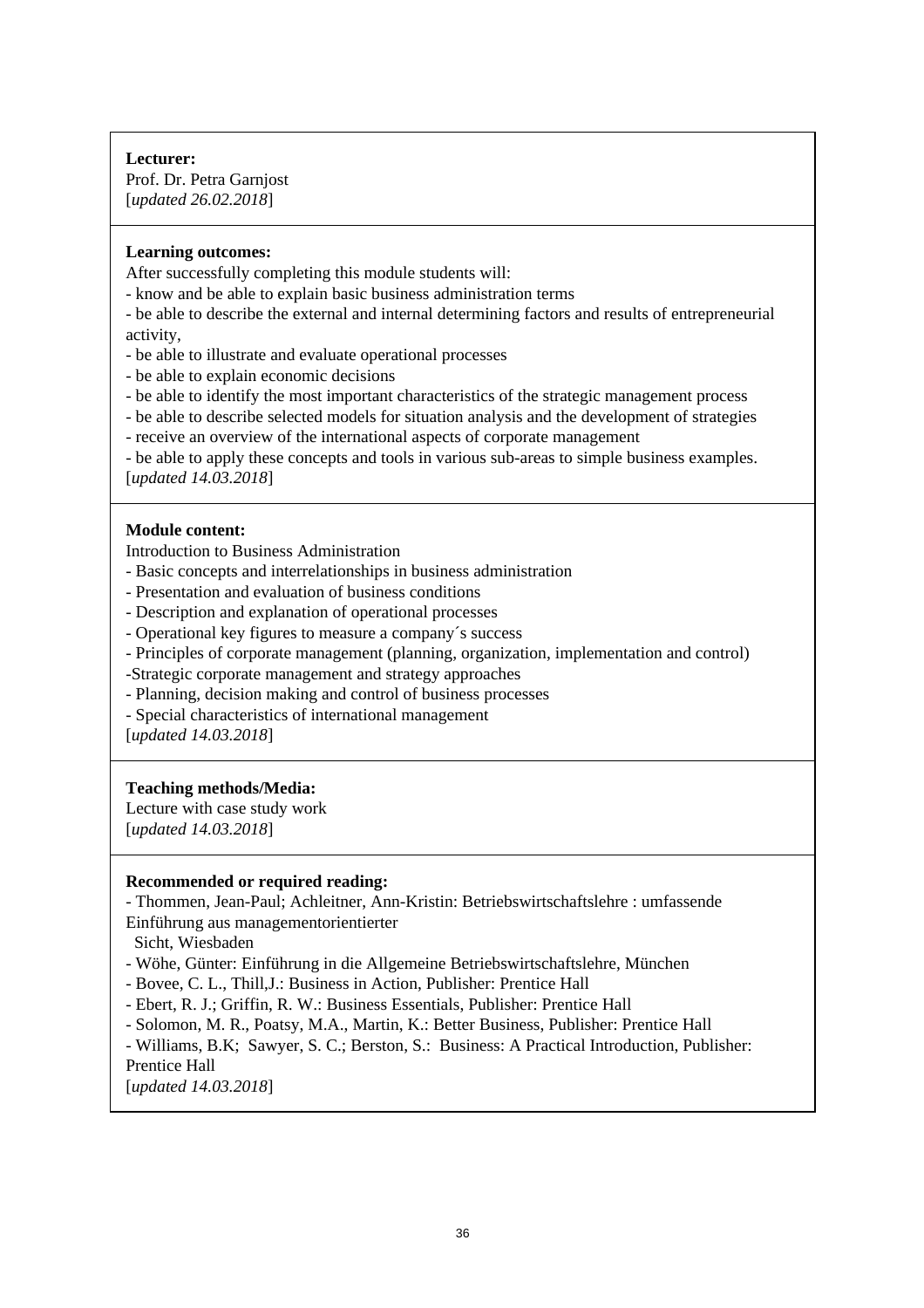## **Investment and Financing**

**Module name (EN):** Investment and Financing

**Degree programme:** International Business Administration, Bachelor, ASPO 01.10.2017

**Module code:** BIBW-320

**Hours per semester week / Teaching method:** 4VU (4 hours per week)

**ECTS credits:** 5

**Semester:** 3

**Mandatory course:** yes

**Language of instruction:** 

English/German

**Assessment:**  Written exam (90 minutes / can be repeated semesterly)

### **Curricular relevance:**

BIBW-320 International Business Administration, Bachelor, ASPO 01.10.2013, semester 3, mandatory course BIBW-320 International Business Administration, Bachelor, ASPO 01.10.2017, semester 3,

### **Workload:**

mandatory course

60 class hours  $(= 45$  clock hours) over a 15-week period. The total student study time is 150 hours (equivalent to 5 ECTS credits). There are therefore 105 hours available for class preparation and follow-up work and exam preparation.

**Recommended prerequisites (modules):**  BIBW-140 Mathematics BIBW-210 Accounting [*updated 26.02.2018*]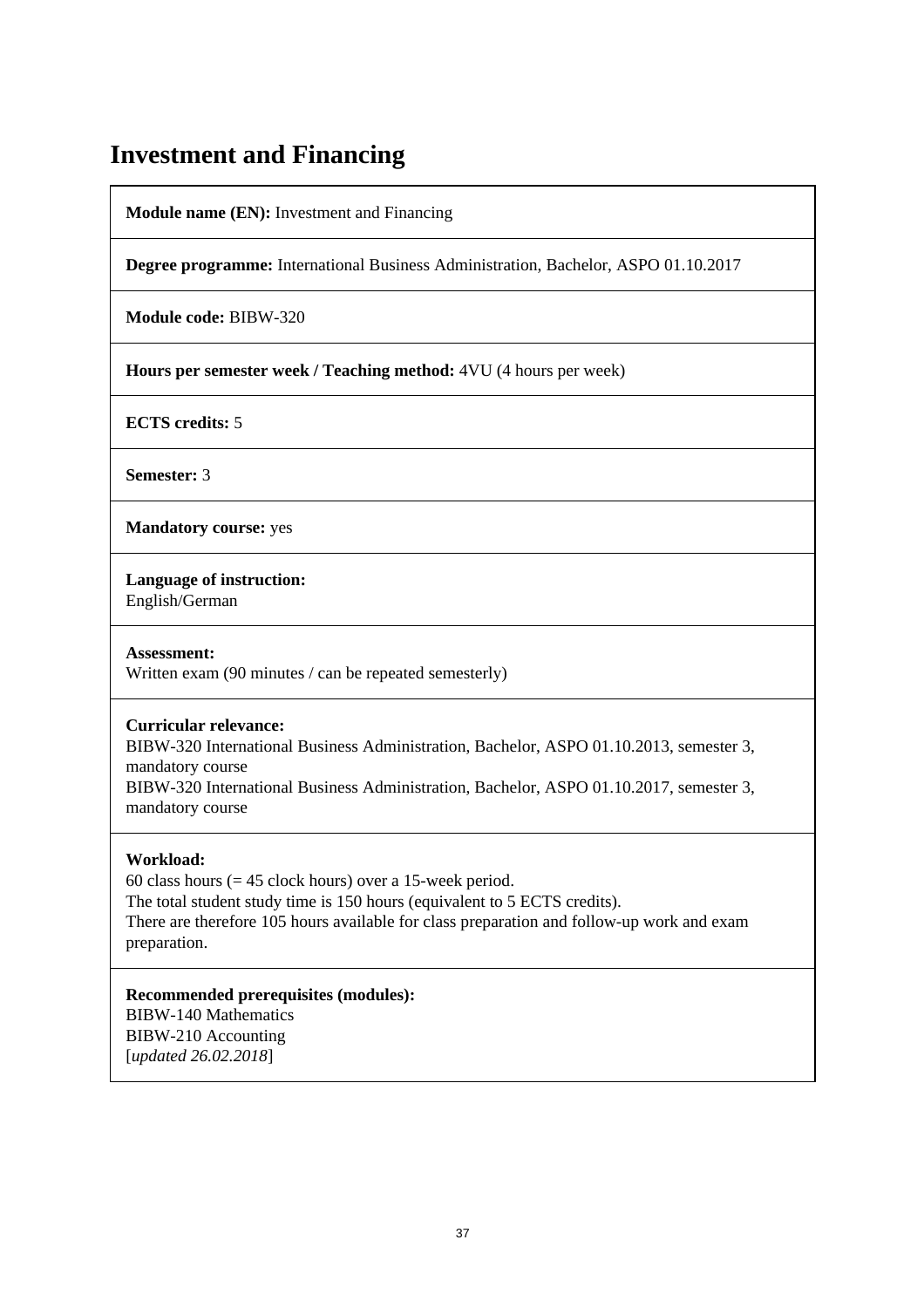### **Recommended as prerequisite for:**

BIBW-421 International Finance (compulsory elective module 1) BIBW-431 Management Accounting und International Financial Reporting (focus module) BIBW-433 International Accounting Seminar (focus module) [*updated 26.02.2018*]

### **Module coordinator:**

Prof. Dr. Matthias Gröhl

### **Lecturer:**

Prof. Dr. Matthias Gröhl [*updated 26.02.2018*]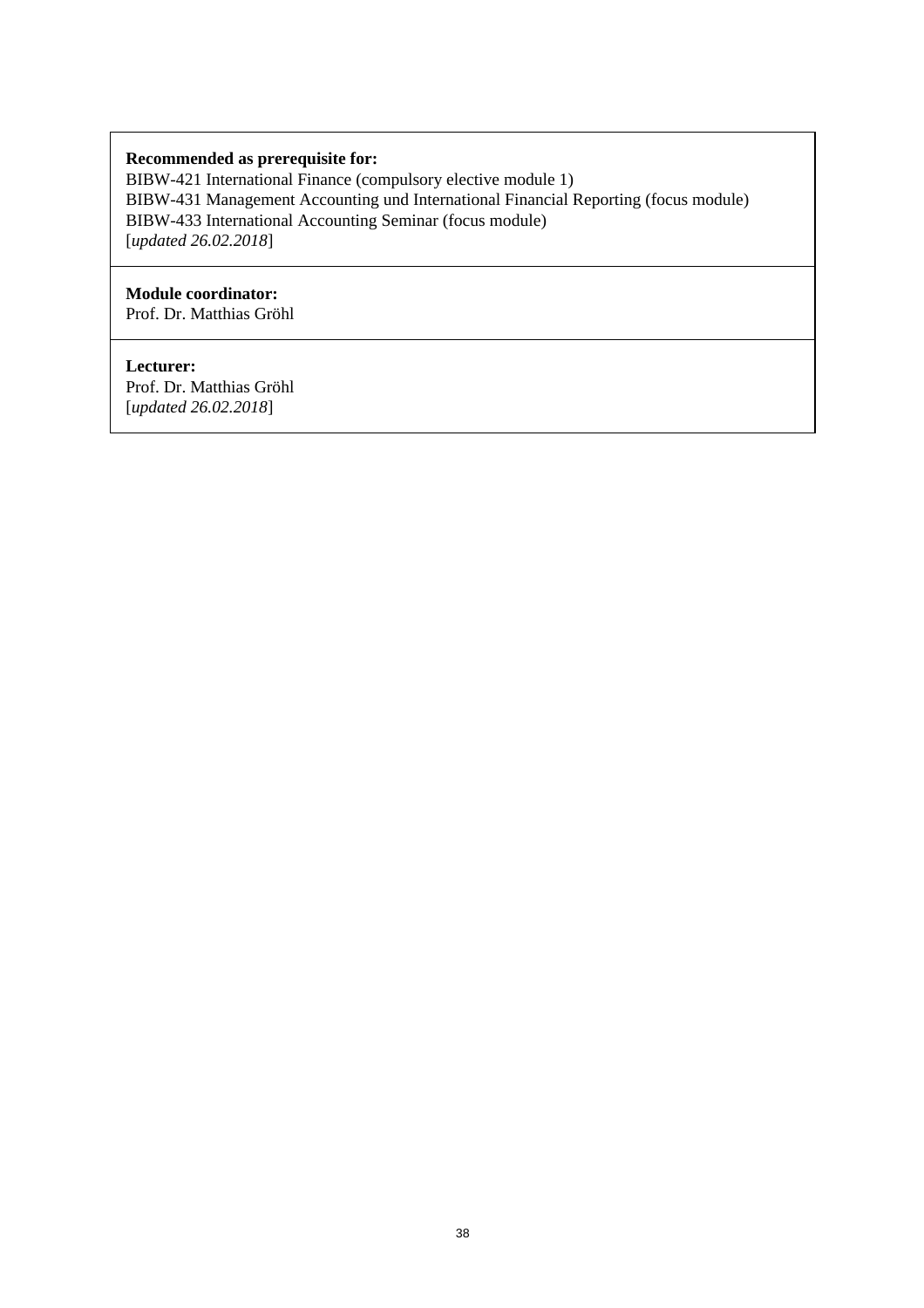### **Learning outcomes:**

After successfully completing this module students will be able to do the following in the field of investment:

- describe the objectives of capital budgeting,

- describe and differentiate between static and dynamic investment calculation methods

- discuss the advantages and disadvantages of investment calculation methods,

- apply the methods of static and dynamic investment calculation procedures to tasks,

- explain the solutions to selected problems in investment accounting,

- calculate the influence of income taxes, the optimum useful life and the optimal investment program.

In the field of financing students will be able to:

- explain the importance of financing in the context of business functions,

- describe and distinguish between debt and internal financing,

- name the financing instruments of self- and debt financing,

- recall and describe the possibilities of equity capital for different legal entities,

- calculate the regular capital increase of a public stock corporation,

- illustrate the instruments of short and long-term external financing with regard to their areas of application,

- create interest and repayment plans,

- Calculate the effective yield according to the mean value method for bonds and trade credits,

- recognize the importance of cash flow for corporate financing,

- understand how financing potential arises from depreciation and provisions,

- describe the capacity-increasing effect,

- understand the meaning and purpose of horizontal capital structure rules and be able to apply the resp. calculation formulas,

- determine long-term and short-term capital requirements,
- create short-term liquidity planning.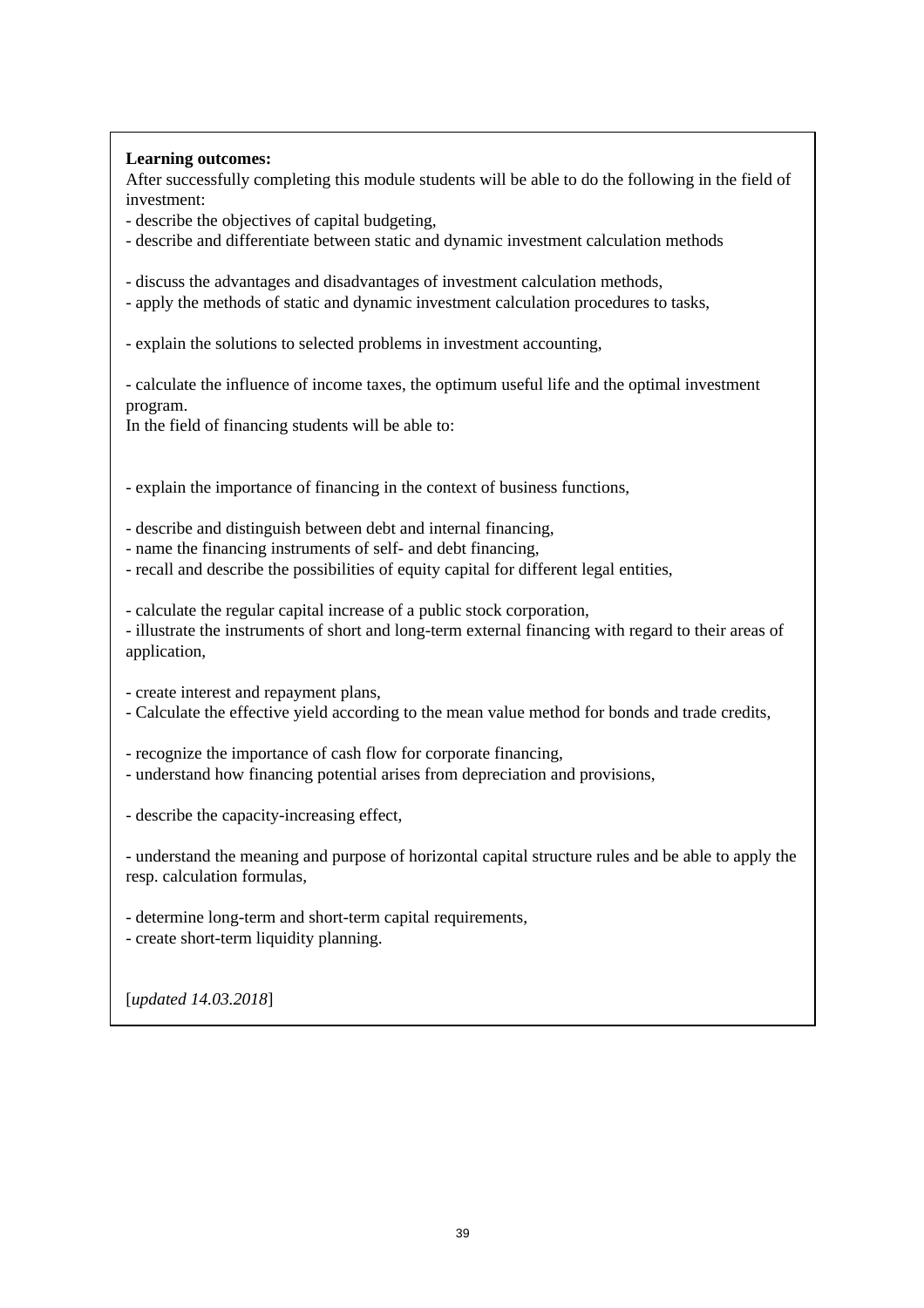#### **Module content:**

Investment Static investment calculation -Cost comparison calculation -Profit comparison method -Profitabilty calculation -Comparative amortization calculation

Dynamic investment calculation -Net present value (NPV) method -Annuity method -Internal rate of return (IRR) -Final asset value method

Selected problems regarding investment decisions

Financing Debt financing -Deposit and equity financing -External financing

Internal financing -Cash flow financing -Financing from asset redeployment and equity release

Capital structure and debt policy -Optimizing the vertical capital structure -Leverage effect -Financing rules for the horizontal balance sheet structure

Capital budgeting and financial planning -Concept and tasks of financial planning -Capital budgeting and liquidity planning [*updated 14.03.2018*]

### **Teaching methods/Media:**

Lecture und exercises [*updated 14.03.2018*]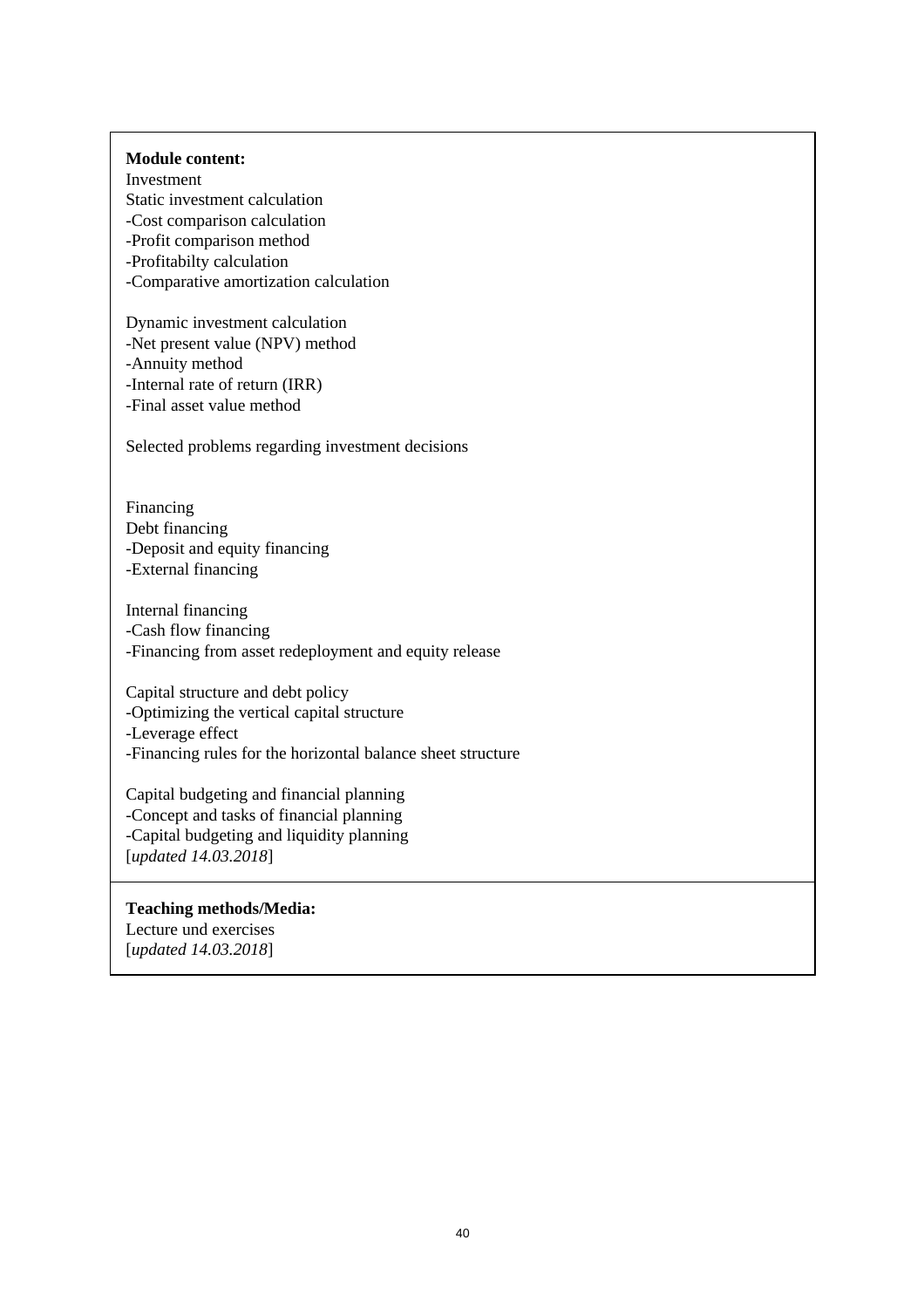#### **Recommended or required reading:**

Becker, H.P.: Investition und Finanzierung, latest edition, Gabler, Wiesbaden.

Berk, J./DeMarzo, P.; Grundlagen der Finanzwirtschaft : Analyse, Entscheidung und Umsetzung, latest edition, Pearson, München.

Bieg, H./Kußmaul, H.: Investition, latest edition, Vahlen, München.

Bieg, H./Kußmaul, H.: Finanzierung, latest edition, Vahlen, München.

Däumler, K.-D.: Betriebliche Finanzwirtschaft, latest edition, NWB, Herne.

Däumler, K.-D./Grabe, J.: Grundlagen der Investitions- und Wirtschaftlichkeits-rechnung, latest edition, NWB, Herne.

Gräfer, H. /Schiller, B. /Rösner, S.: Finanzierung, latest edition, ESV, Berlin.

Jahrmann, F.-U.: Finanzierung, latest edition, NWB, Herne.

Perridon, L./Steiner, M./Rathgeber. A.W.: Finanzwirtschaft der Unternehmung, latest edition, Vahlen, München.

Wöhe, G. / Bilstein, J. / Ernst, D. / Häcker, J.: Grundzüge der Unternehmens-finanzierung, latest edition, Vahlen, München.

Zantow, R.: Finanzwirtschaft der Unternehmung, latest edition, Pearson, München.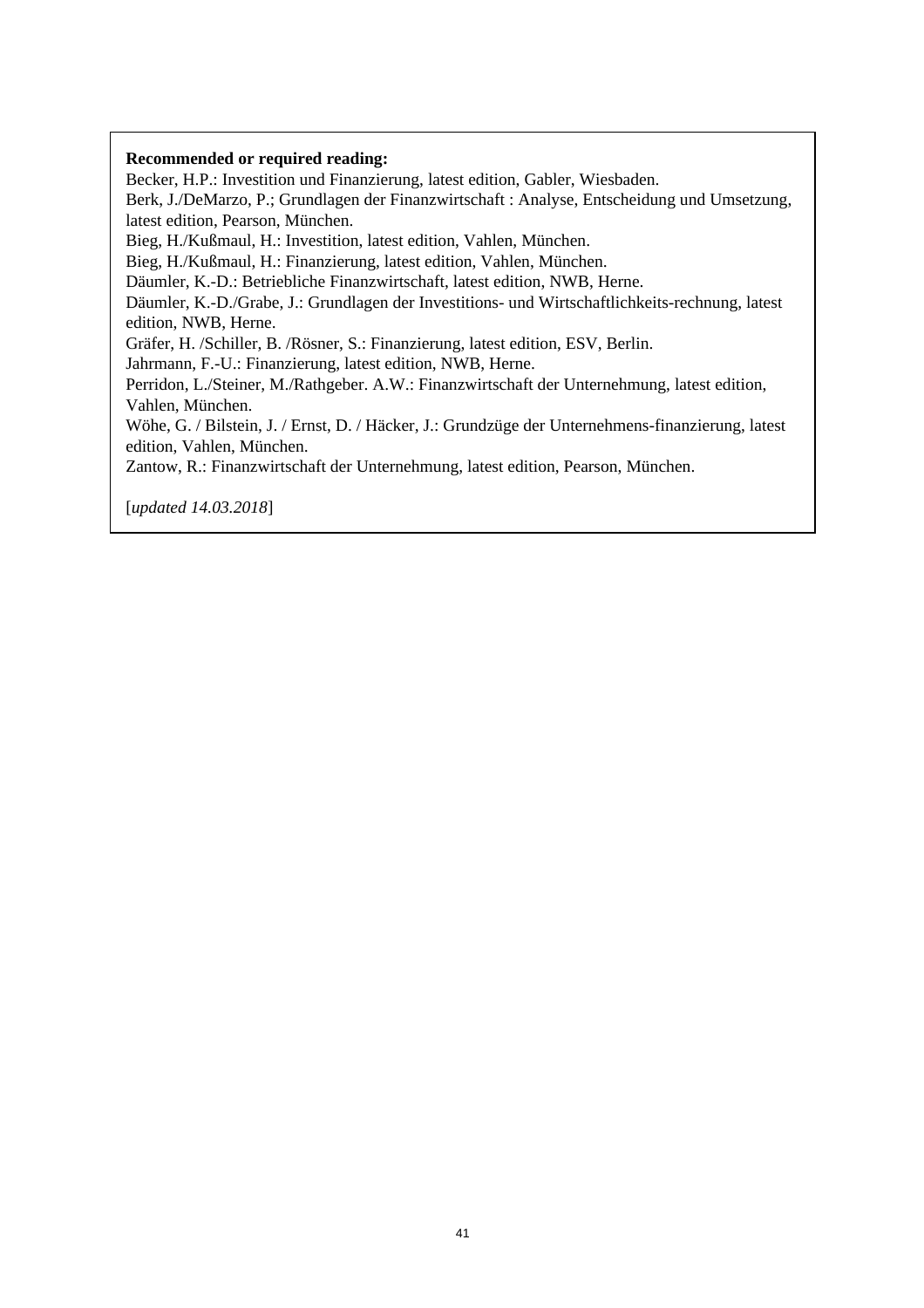## **Macroeconomics**

**Module name (EN):** Macroeconomics

**Degree programme:** International Business Administration, Bachelor, ASPO 01.10.2017

**Module code:** BIBW-350

**Hours per semester week / Teaching method:** 4VU (4 hours per week)

**ECTS credits:** 5

**Semester:** 3

**Mandatory course:** yes

**Language of instruction:** 

English

**Assessment:**  Written exam (90 minutes / can be repeated semesterly)

### **Curricular relevance:**

BIBW-350 International Business Administration, Bachelor, ASPO 01.10.2013, semester 3, mandatory course BIBW-350 International Business Administration, Bachelor, ASPO 01.10.2017, semester 3,

mandatory course

## **Workload:**

60 class hours ( $= 45$  clock hours) over a 15-week period. The total student study time is 150 hours (equivalent to 5 ECTS credits). There are therefore 105 hours available for class preparation and follow-up work and exam preparation.

**Recommended prerequisites (modules):**  BIBW-120 Microeconomics

[*updated 14.03.2018*]

**Recommended as prerequisite for:**  BIBW-610 Foreign Trade and Payments BIBW-623 Economic Policy (compulsory elective module 2) [*updated 22.02.2018*]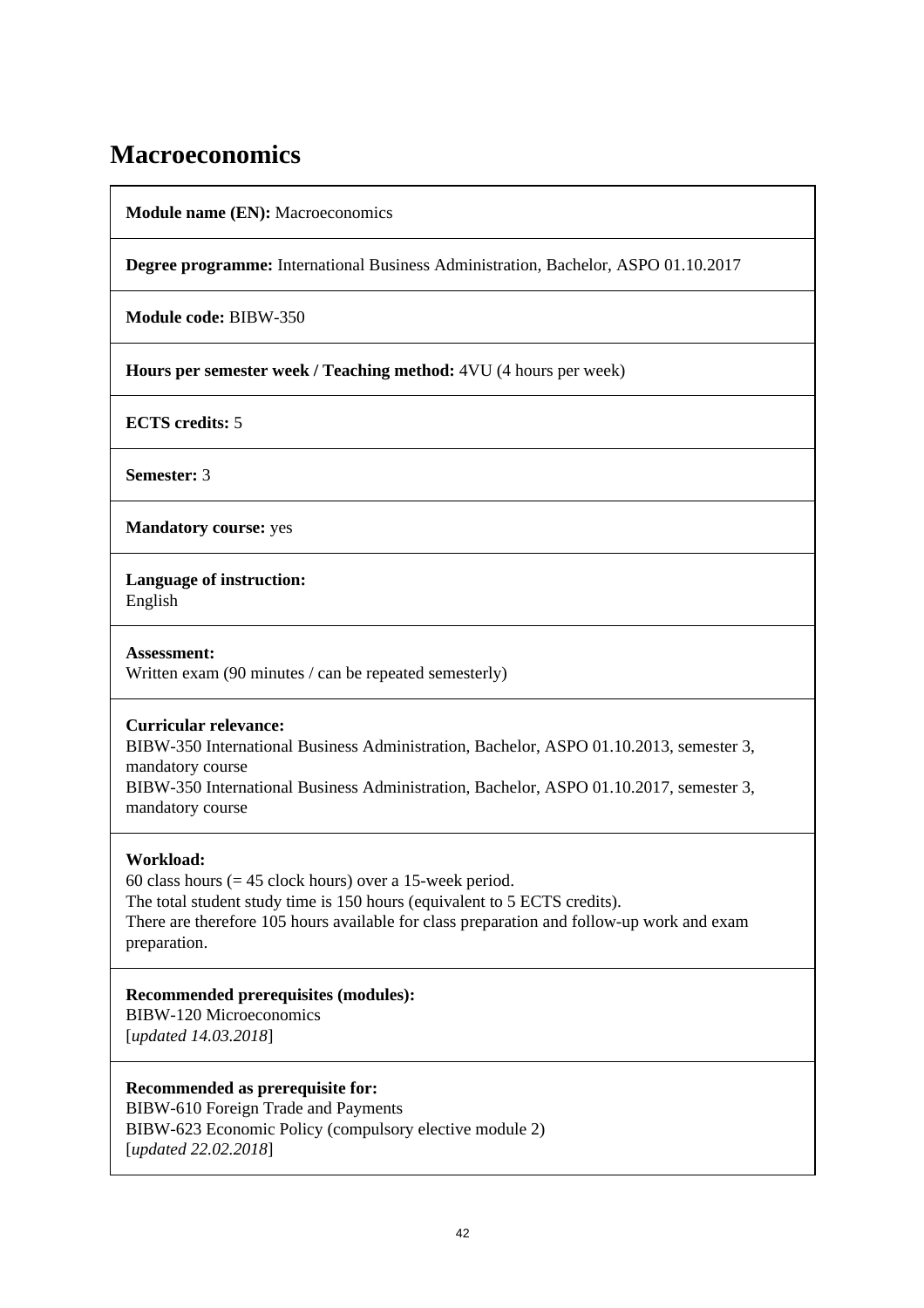## **Module coordinator:**

Prof. Dr. Leonhard Firlus

### **Lecturer:**

Prof. Dr. Leonhard Firlus [*updated 26.02.2018*]

### **Learning outcomes:**

After successfully completing this module, students will:

1. know and be able to explain the basic principles of national accounts.

2. be able to explain key macroeconomic variables such as the gross domestic product and place them in a macroeconomic context.

3. be able to explain the components and determinants of macroeconomic supply and demand.

4. be able to explain the price formation on the labor market and classify the determinants of macroeconomic supply;

5. be able to outline the principles of the European Central Bank´s monetary policy;

6. be able to explain the interplay between aggregate demand and aggregate supply on the supply and demand side.

[*updated 14.03.2018*]

## **Module content:**

- 1. National income accounting
- 2. The neoclassical macro model
- 3. Inflation
- 4. The European Central Bank
- 5. The Keynesian Theory
- 6. Price formation in the labor market and aggregate supply
- 7. The Phillips Curve
- 8. Medium term macro model with a flexible price level
- 9. Alternative consumption functions

[*updated 14.03.2018*]

### **Teaching methods/Media:**

Lecture and exercises [*updated 14.03.2018*]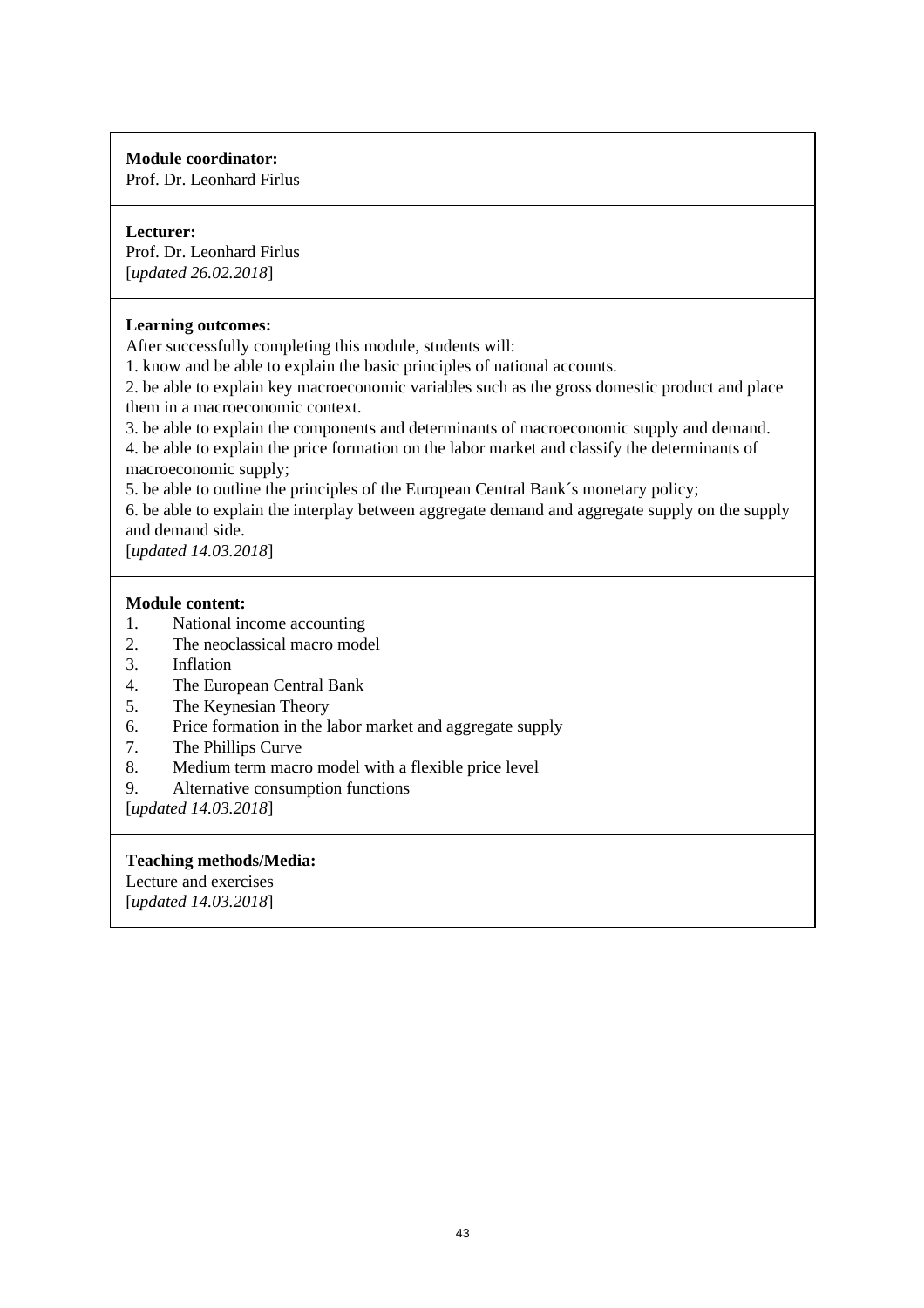### **Recommended or required reading:**

Blanchard, Olivier/Johnson, David R.: Macroeconomics, Upper Saddle River, latest edition Brümmerhoff, Dieter: Volkswirtschaftliche Gesamtrechnungen, München/Wien, latest edition. European Central Bank: The implementation of monetary policy in the euro area, Frankfurt, latest edition.

Felderer, Bernhard/Homburg, Stefan: Macroeconomics and New Macroeconomics, Berlin, latest edition.

Mankiw, Gregory N.: Macroeconomics, London/New York, latest edition.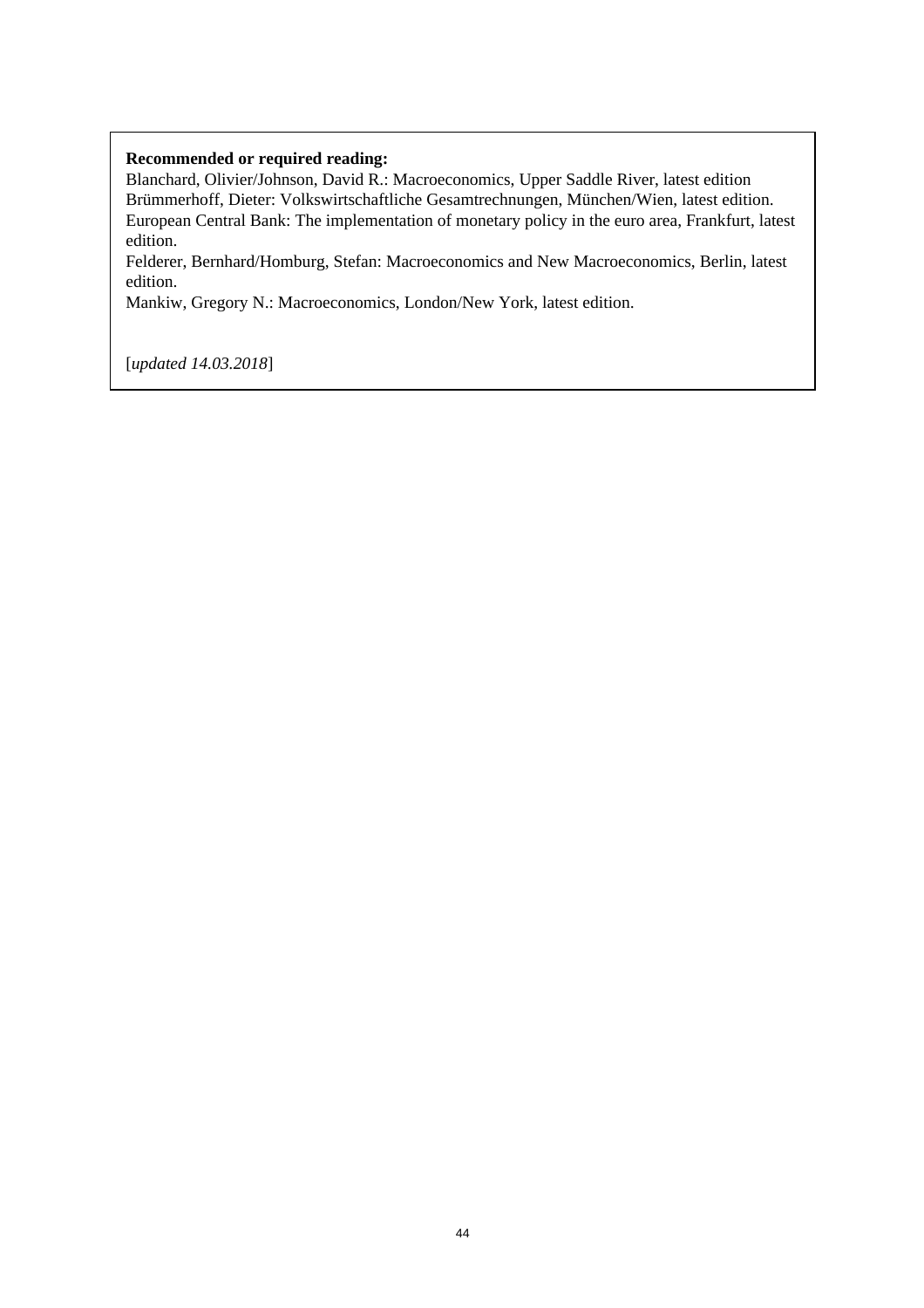## **Marketing and Market Research**

**Module name (EN):** Marketing and Market Research

**Degree programme:** International Business Administration, Bachelor, ASPO 01.10.2017

**Module code:** BIBW-240

**Hours per semester week / Teaching method:** 4V (4 hours per week)

**ECTS credits:** 5

**Semester:** 2

**Mandatory course:** yes

**Language of instruction:** 

English

**Assessment:**  Written exam (90 minutes / can be repeated semesterly)

## **Curricular relevance:**

BIBW-240 International Business Administration, Bachelor, ASPO 01.10.2013, semester 2, mandatory course

BIBW-240 International Business Administration, Bachelor, ASPO 01.10.2017, semester 2, mandatory course

## **Workload:**

60 class hours ( $= 45$  clock hours) over a 15-week period. The total student study time is 150 hours (equivalent to 5 ECTS credits). There are therefore 105 hours available for class preparation and follow-up work and exam preparation.

**Recommended prerequisites (modules):**  None.

**Recommended as prerequisite for:** 

BIBW-441 International Market Research (focus module) BIBW-442 International Marketing Instruments (focus module) BIBW-443 International Marketing Seminar (focus module) [*updated 26.02.2018*]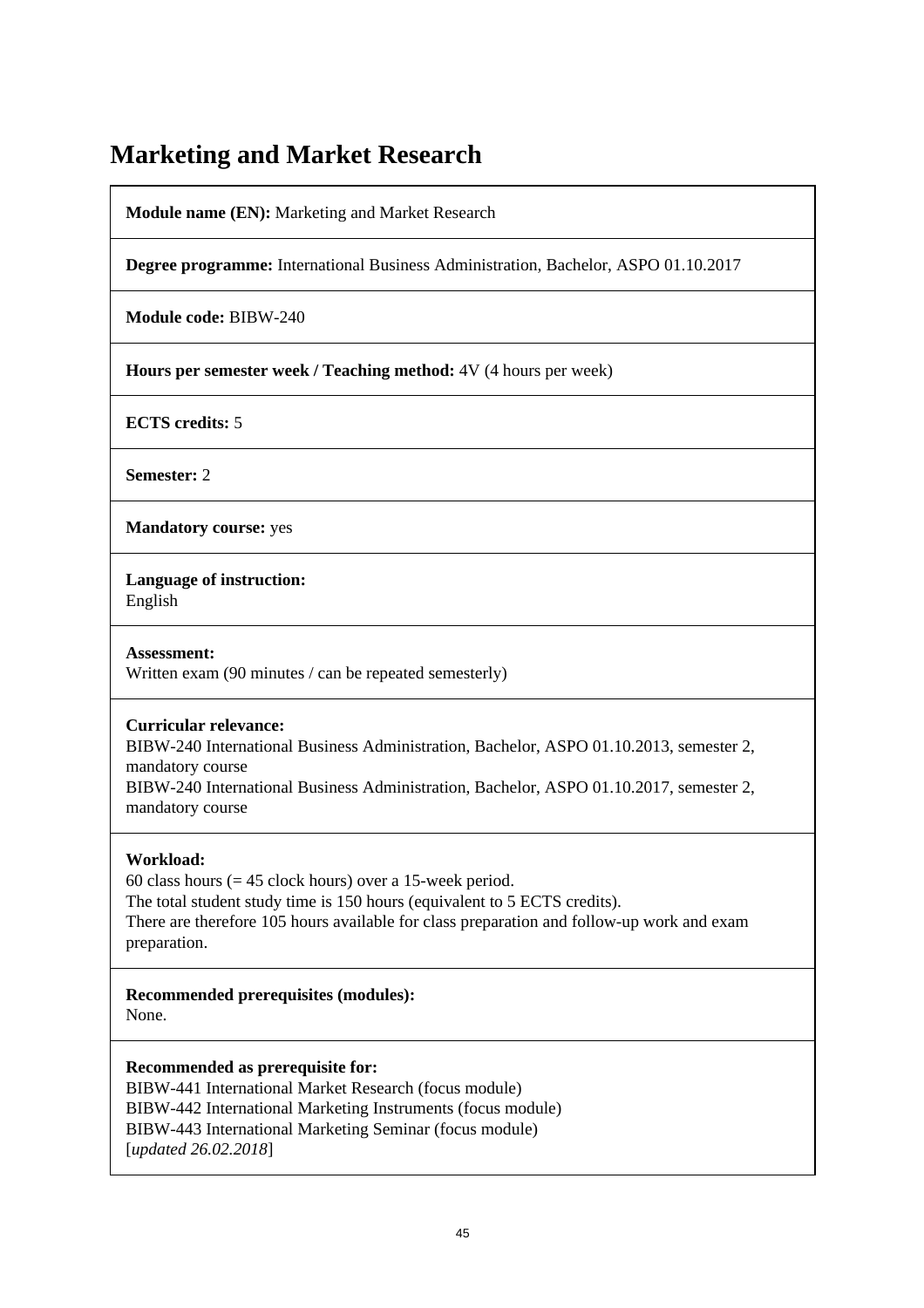## **Module coordinator:**

Prof. Dr. Stefanie Jensen

**Lecturer:** Prof. Dr. Stefanie Jensen [*updated 01.10.2017*]

### **Learning outcomes:**

After successfully completing this module, students will \_

- be able to explain basic marketing concepts and the marketing management process and critically examine marketing activities with regard to the company.
- be able to explain the necessity of intercultural marketing and

 identify, explain and reflect upon fundamental orientation patterns of international market cultivation.

- be able to explain basic concepts and models of consumer behaviour research,

 describe and exemplify factors influencing purchase decisions and be able to provide qualified information on the results of consumer behaviour.

- be able to describe the basic idea of market segmentation, approaches and criteria,

as well as implementation examples.

- be able to illustrate the connections between the importance of information in the marketing process and

the essential tasks of market research,

- be able to explain the benefits and types of market research,
- be able to describe essential sampling procedures, methods and instruments of gathering information

- be able to divide up the course of a market research study into different phases [*updated 14.03.2018*]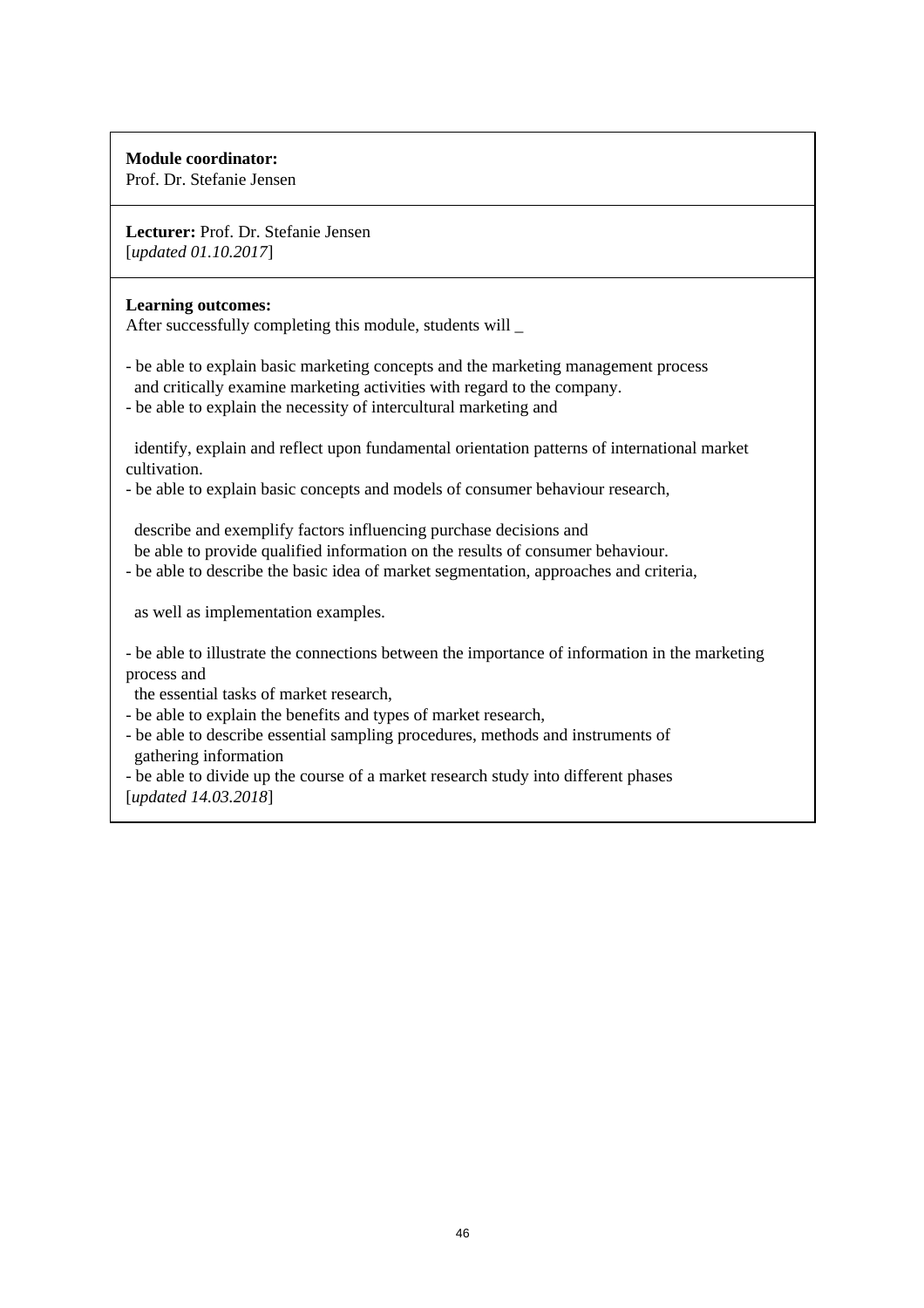### **Module content:**

- Concept of marketing, market-oriented management and the marketing management process
- Critical assessment of the impact of marketing on society
- International market cultivation orientations, standardisation/ differentiation debate
- Principles of consumer behavior
- Market segmentation methods, transnational target groups
- Importance of information in the marketing decision process
- Principles ands tasks of market research
- Different forms of market research (primary/secondary, in-house/outsourced, quantitative/qualitative market research)
- Phases and conception of the market research process
- Non-random sampling
- Methods and instruments for gathering information

[*updated 14.03.2018*]

### **Teaching methods/Media:**

Lecture with group work and case studies [*updated 14.03.2018*]

#### **Recommended or required reading:**

Kotler, P. et al: Grundlagen des Marketing, München

Meffert, H. et al.: Marketing. Grundlagen marktorientierter Unternehmensführung. Wiesbaden. Müller, S.; Gelbrich, K.: Interkulturelles Marketing, München Keegan, W.J.: Green, M.C.: Global marketing, Boston et al. Kotabe. M.; Helsen, K.: Global marketing management, Hoboken Mooij, M: Consumer behavior and culture : consequences for global marketing and advertising, Los Angeles (latest edition) [*updated 14.03.2018*]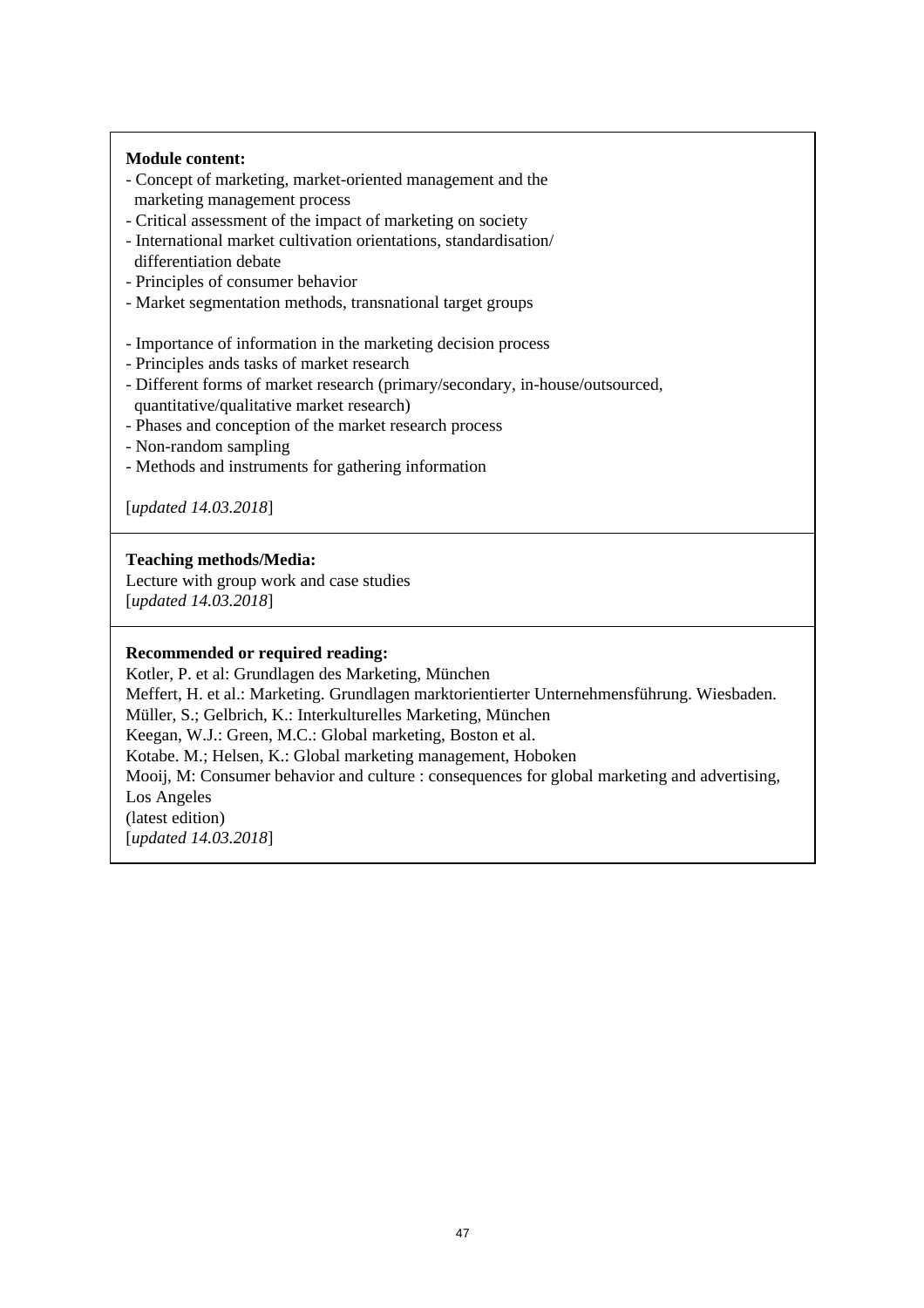## **Mathematics**

**Module name (EN):** Mathematics

**Degree programme:** International Business Administration, Bachelor, ASPO 01.10.2017

**Module code:** BIBW-140

**Hours per semester week / Teaching method:** 4V (4 hours per week)

**ECTS credits:** 5

**Semester:** 1

**Mandatory course:** yes

**Language of instruction:** 

English/German

**Assessment:** 

Written exam (90 minutes / can be repeated semesterly)

### **Curricular relevance:**

BIBW-140 International Business Administration, Bachelor, ASPO 01.10.2013, semester 1, mandatory course

BIBW-140 International Business Administration, Bachelor, ASPO 01.10.2017, semester 1, mandatory course

### **Workload:**

60 class hours  $(= 45$  clock hours) over a 15-week period. The total student study time is 150 hours (equivalent to 5 ECTS credits). There are therefore 105 hours available for class preparation and follow-up work and exam preparation.

**Recommended prerequisites (modules):**  None.

**Recommended as prerequisite for:**  BIBW-230 Statistics BIBW-320 Investment and Financing [*updated 26.02.2018*]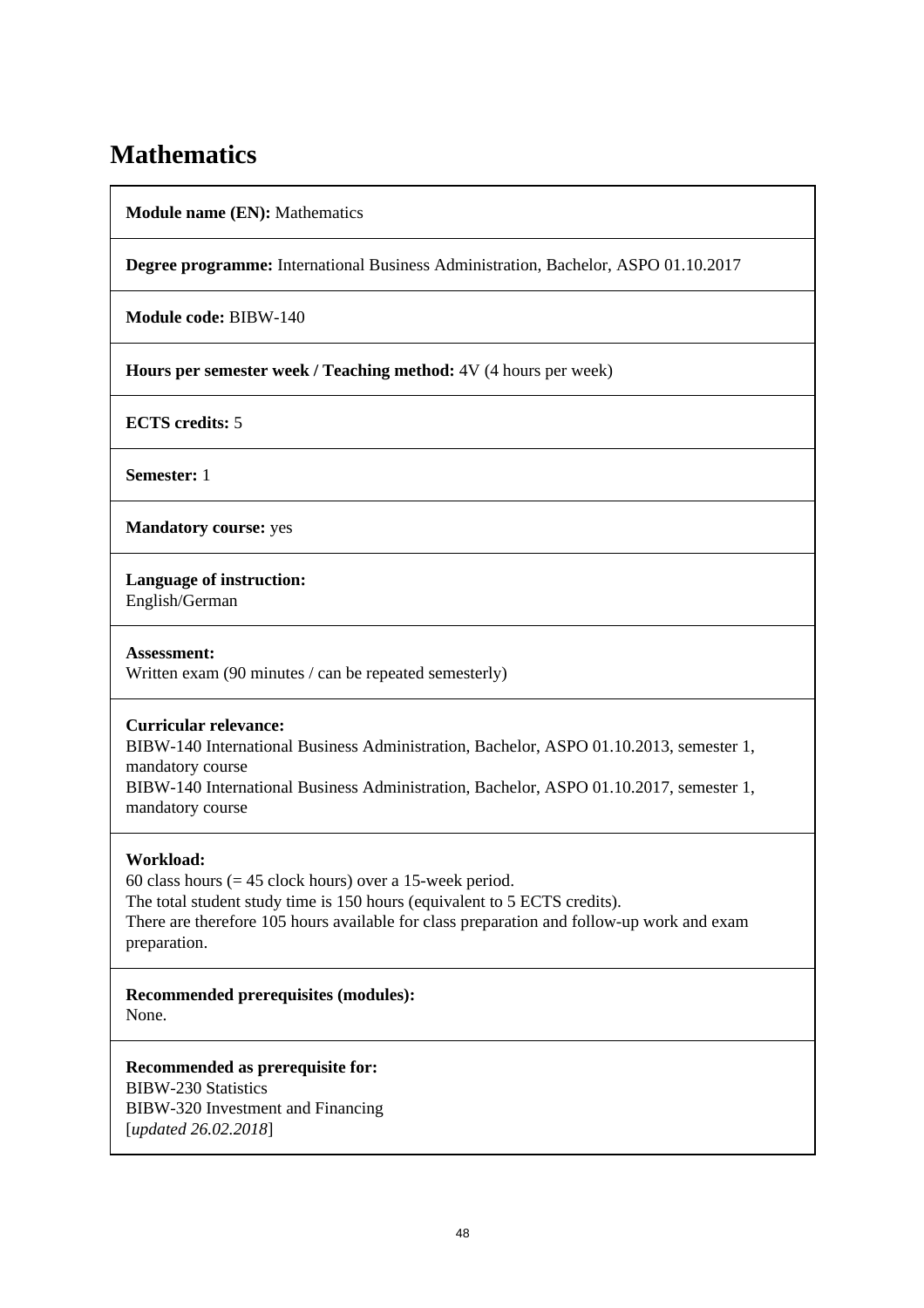## **Module coordinator:**

Prof. Dr. Teresa Melo

**Lecturer:** Prof. Dr. Teresa Melo [*updated 01.10.2017*]

### **Learning outcomes:**

After successfully completing this module students will:

- be able to model economic problems in the language of mathematics,

- be able to explain the basic formalities of differential and integral calculus as well as the matrix calculus,

- be able to test fundamental mathematical methods of analysis and linear algebra using examples,

- have mastered basic concepts and calculation methods of financial mathematics with regard to interest, annuity and sinking fund calculations,

- be able to model and solve economic linear programming problems,

- be able to demonstrate the properties and possible applications of mathematical methods and assess their limits,

- be able to economically interpret and implement the results obtained by means of mathematical methods,

- have developed analytical skills by independently solving tasks in the subject area.

Differential calculus: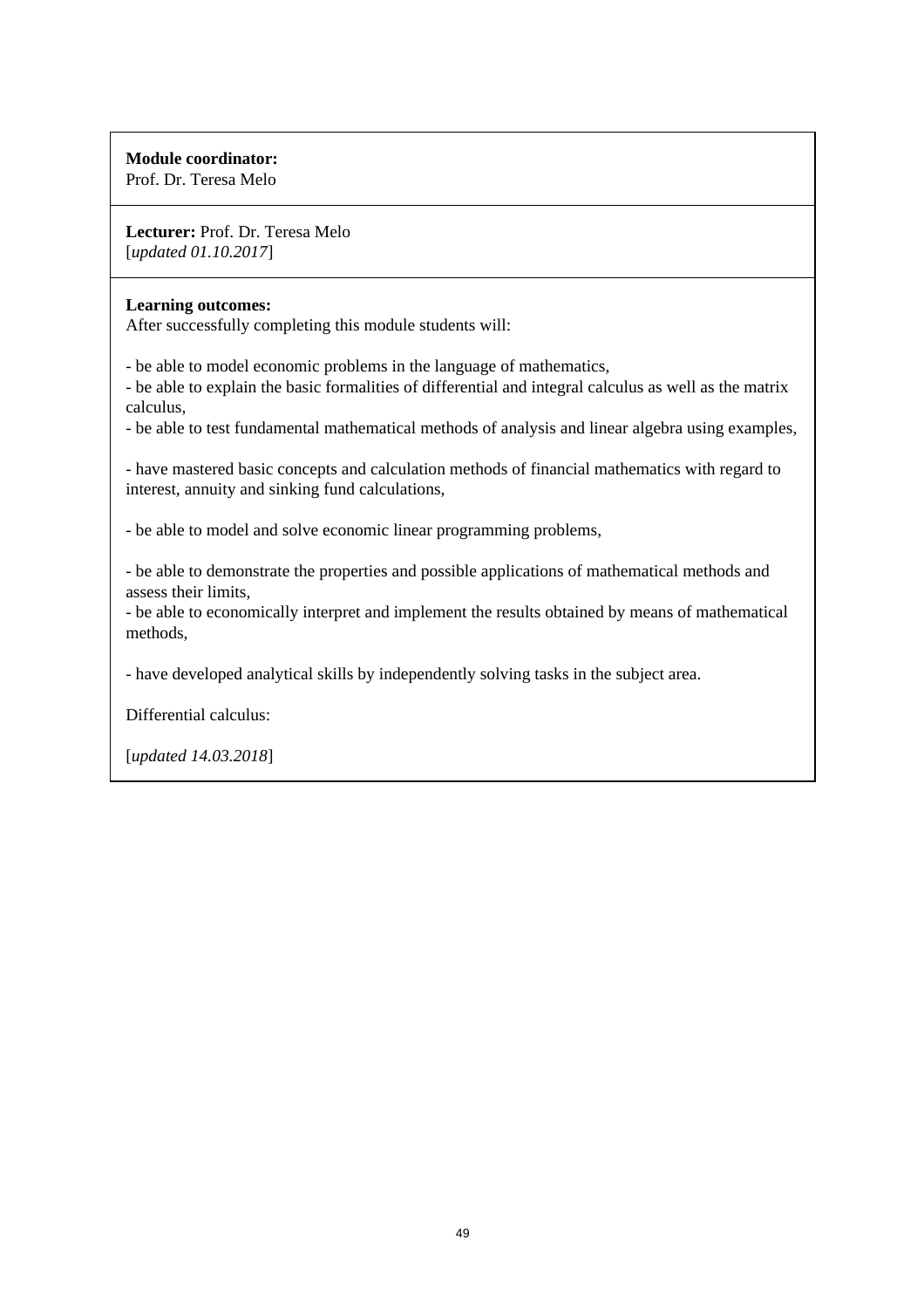### **Module content:**

- Functions of a variable, differentiation rules
- Application of differential calculus to basic business functions
- Functions with several variables, partial derivatives,
- extreme values with and without consideration of constraints Integral calculus
- 
- Root functions, elementary integration rules
- Special integration techniques: integration by parts, substitution
- Specific integral and economic applications of integral calculus
- Elements of financial mathematics:
- Interest-rate models
- Annuity calculation
- Sinking fund calculation

Basics of linear algebra:

- Description of business processes using matrices (e. g. production processes)
- Elementary calculations with matrices, matrix multiplication
- Creation of linear systems of equations and solution methods (e. g. Gauss algorithm)

Linear programming:

- Creating models for business problems (e. g. production, logistics, marketing, investment)
- Graphical solution method for solving linear programming models
- Simplex method and economic interpretation of optimal solutions

[*updated 14.03.2018*]

### **Teaching methods/Media:**

Lecture and discussion in a large group using transparencies (projectors) and the blackboard (theory and example calculations).

The lecture will be supplemented by exercises and tutorials. In order to support independent work, a large number of exercise sheets covering the wide range topics in this module will be provided. Afterwards, the solutions will be discussed with the students.

Both the lecture notes and the exercise sheets will be available to students in electronic form. [*updated 14.03.2018*]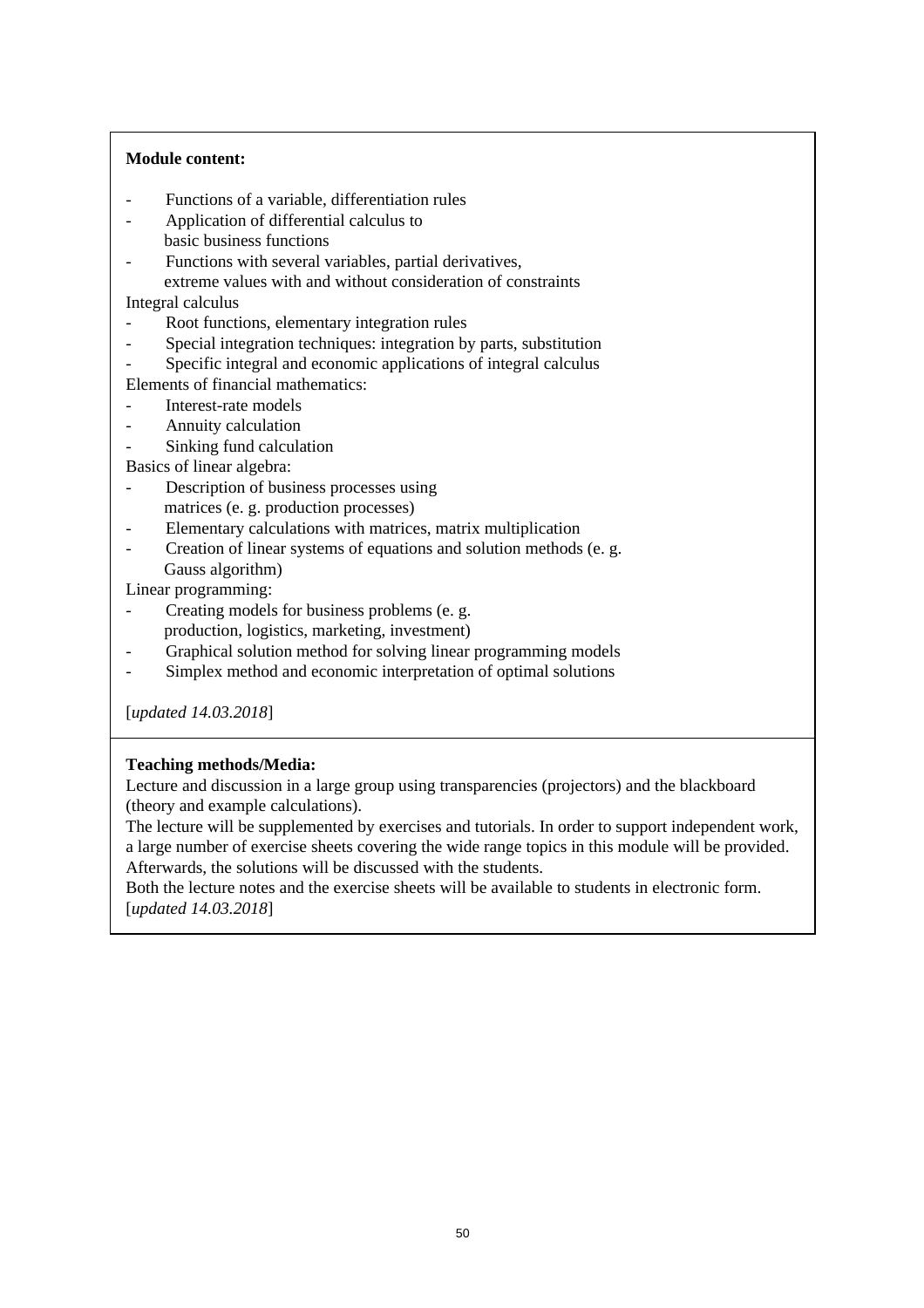## **Recommended or required reading:**  Gohout, Operations Research: Einige ausgewählte Gebiete der linearen und nichtlinearen Optimierung\_, 4. erw. Auflage, Oldenbourg Verlag, 2009 Karmann, Mathematik für Wirtschaftswissenschaftler, 6. Auflage, Oldenbourg Verlag, München/Wien, 2008 Luderer, Einstieg in die Wirtschaftsmathematik, 8. überarb. u. erw. Auflage, Vieweg+ Teubner, Wiesbaden, 2011 Salomon/Poguntke, Wirtschaftsmathematik, 2. Auflage, Fortis Verlag, Köln, 2003 Sydsaeter/Hammond, Mathematik für Wirtschaftswissenschaftler: Basiswissen mit Praxisbezug, 3. Auflage, Pearson Studium, München, 2008 Tietze, Einführung in die angewandte Wirtschaftsmathematik, 15. Auflage, Vieweg, Wiesbaden, 2010 Tietze, Einführung in die Finanzmathematik - Klassische Verfahren und neuere Entwicklungen: Effektivzins- und Renditeberechnung, Investitionsrechnung, Derivative Finanzinstrumente, 10. aktualisierte Auflage, Vieweg+Teubner, Wiesbaden, 2010 Werners, Grundlagen des Operations Research mit Aufgaben und Lösungen, 2. Auflage, Springer, Berlin/Heidelberg, 2008 Zimmermann: Operations Research: Methoden und Modelle für Wirtschaftsingenieure, Betriebswirte, Informatiker, 2. Auflage, Vieweg, Wiesbaden, 2008 English literature: Hillier, Lieberman: Introduction to Operations Research, 9th edition, McGraw Hill Higher Education, 2010 Simon, Blume: Mathematics for Economists, W.W. Norton Company, New York, London, 1994 Sydsæter, Hammond: Essential Mathematics for Economic Analysis; 3rd edition, Prentice Hall, 2008 Sydsæter, Hammond, Seierstad, Strøm: Further Mathematics for Economic Analysis, 2nd edition, Prentice Hall, 2008 Winston: Operations Research: Applications and Algorithms, 4th edition, Duxbury Press 2004 [*updated 14.03.2018*]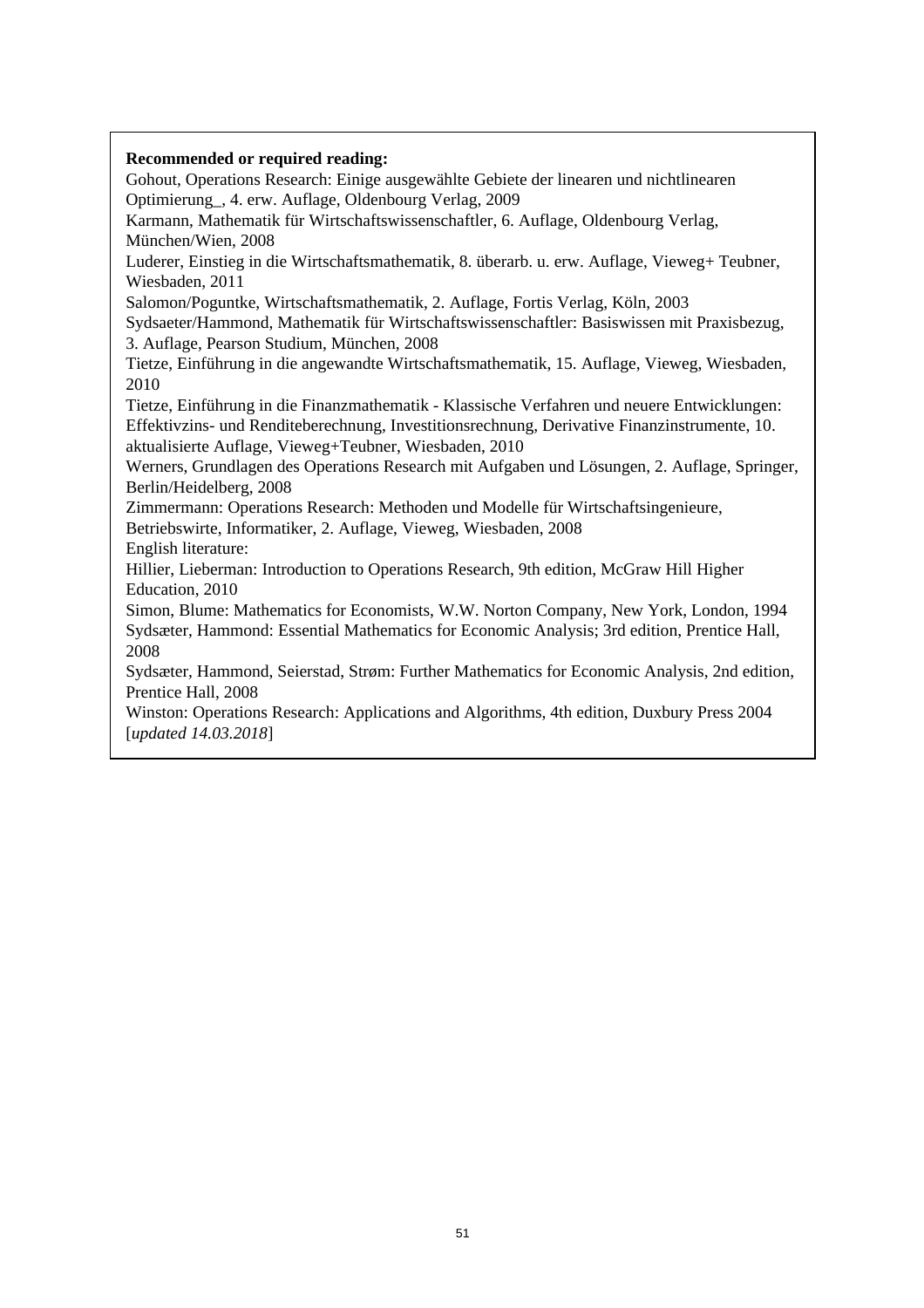## **Microeconomics**

**Module name (EN):** Microeconomics

**Degree programme:** International Business Administration, Bachelor, ASPO 01.10.2017

**Module code:** BIBW-120

**Hours per semester week / Teaching method:** 4V (4 hours per week)

**ECTS credits:** 5

**Semester:** 1

**Mandatory course:** yes

**Language of instruction:** 

English

**Assessment:**  Written exam (90 minutes / can be repeated semesterly)

## **Curricular relevance:**

BIBW-120 International Business Administration, Bachelor, ASPO 01.10.2013, semester 1, mandatory course

BIBW-120 International Business Administration, Bachelor, ASPO 01.10.2017, semester 1, mandatory course

## **Workload:**

60 class hours  $(= 45$  clock hours) over a 15-week period. The total student study time is 150 hours (equivalent to 5 ECTS credits). There are therefore 105 hours available for class preparation and follow-up work and exam preparation.

**Recommended prerequisites (modules):**  None.

### **Recommended as prerequisite for:**

BIBW-350 Macroeconomics BIBW-610 Foreign Trade and Payments BIBW-623 Economic Policy (compulsory elective module 2) [*updated 14.03.2018*]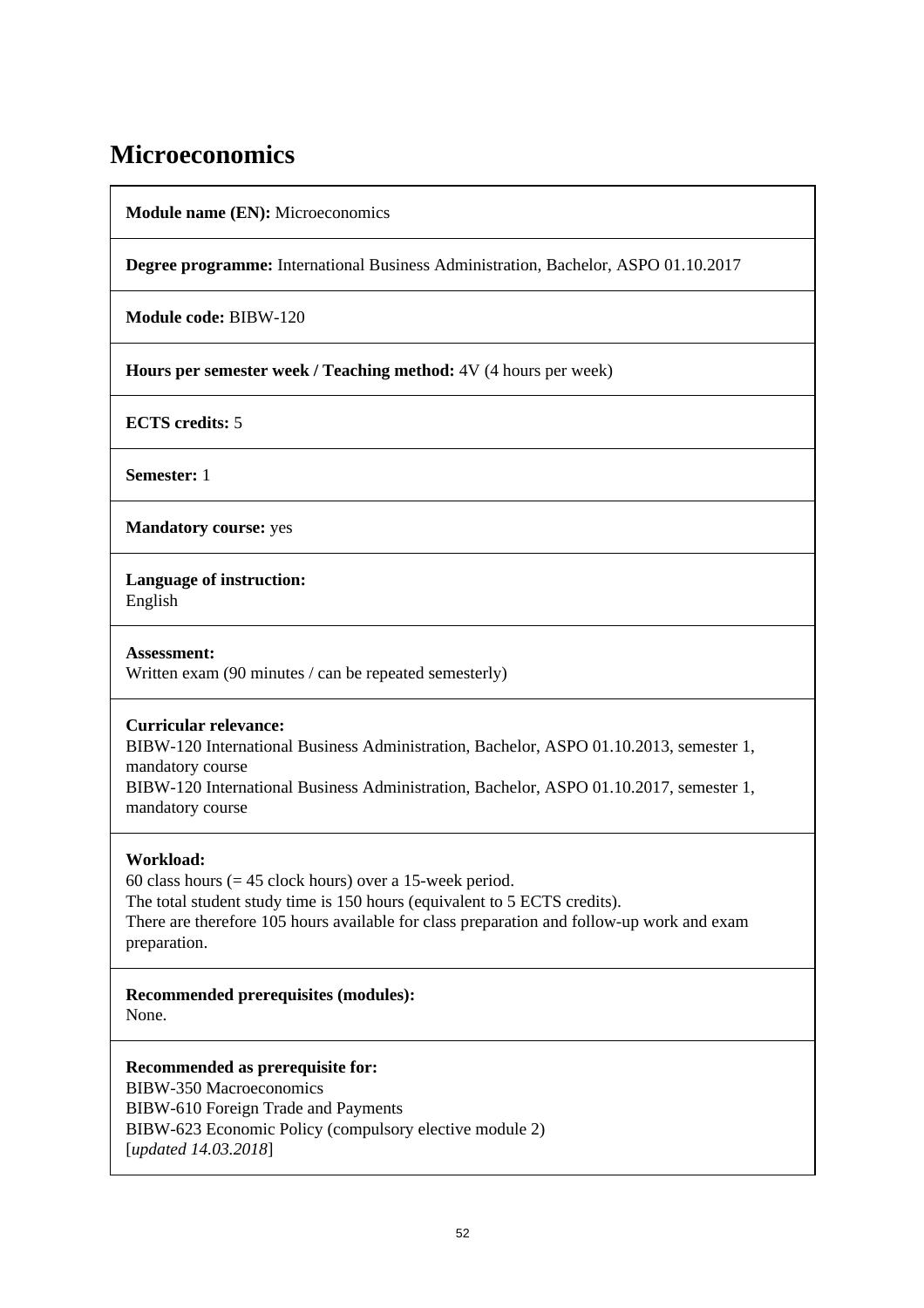## **Module coordinator:**

Prof. Dr. Markus Münter

## **Lecturer:**

Prof. Dr. Markus Münter [*updated 26.02.2018*]

## **Learning outcomes:**

After successfully completing this module, students will have acquired knowledge about microeconomic considerations and models which can be used to:

- explain consumer and business behaviour and the decisions of consumers and businesses in markets

- analyze and develop business strategies in different market structures
- work on case studies on consumer behavior and business strategies.

[Key learning objectives. Students will:

- \_ understand how to apply basic microeconomic principles and concepts
- \_ understand and explain consumer behavior and decision making
- \_ understand and explain company behavior and how managers make decisions

be able to explain and analyze company strategies and their relation to different types of

market structures, as well as develop their own strategies]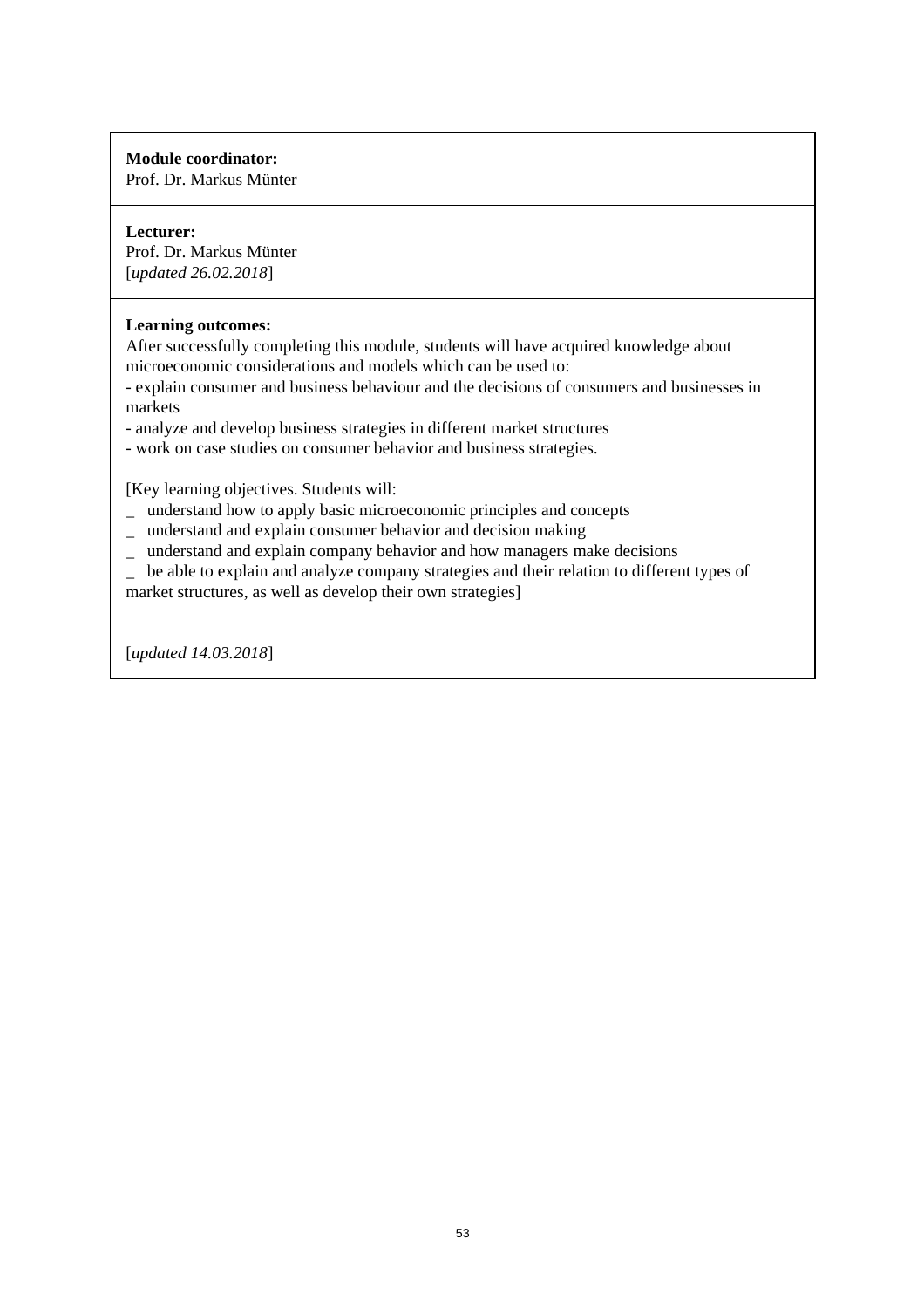### **Module content:**

- \_ Consumer behavior and demand decisions
- \_ Decisions with regard to risk and from a behavioral perspective
- \_ Companies, competition and market structure
- \_ Company size and production decisions
- \_ Costs, restructuring and M&A
- Perfect competition and the monopoly as a framework for competition policy
- \_ Pricing strategies with market power
- \_ Strategic decisions with the game theory
- Strategic competition in the oligopoly

[Structure and content:

A) How do consumers behave?

- \_ Consumer behavior and demand
- \_ Uncertainty, risk and behavioral economics
- B) How do companies and managers make decisions?
- \_ Theory of the company, market structure and competition
- \_ Company size and production decisions
- $\angle$  Costs, restructuring and M&A
- C) How do companies compete?
- \_ Perfect competition and the monopoly as a framework for competition policy
- \_ Pricing with market power
- \_ Strategic decision-making with the game theory
- Strategic competition in an oligopoly]

[*updated 14.03.2018*]

### **Teaching methods/Media:**

Lecture, exercises, case studies, workshop. [*updated 14.03.2018*]

### **Recommended or required reading:**

- \_ Pindyck, R. and Rubinfeld, D., Microeconomics, latest edition, Pearson, New Jersey.
- \_ Besanko, D. and Braeutigam, R., Microeconomics, latest edition, Wiley, New Jersey.

\_ Frank, R. and Cartwright, E., Microeconomics and behaviour, latest edition, McGraw Hill, Maidenhead.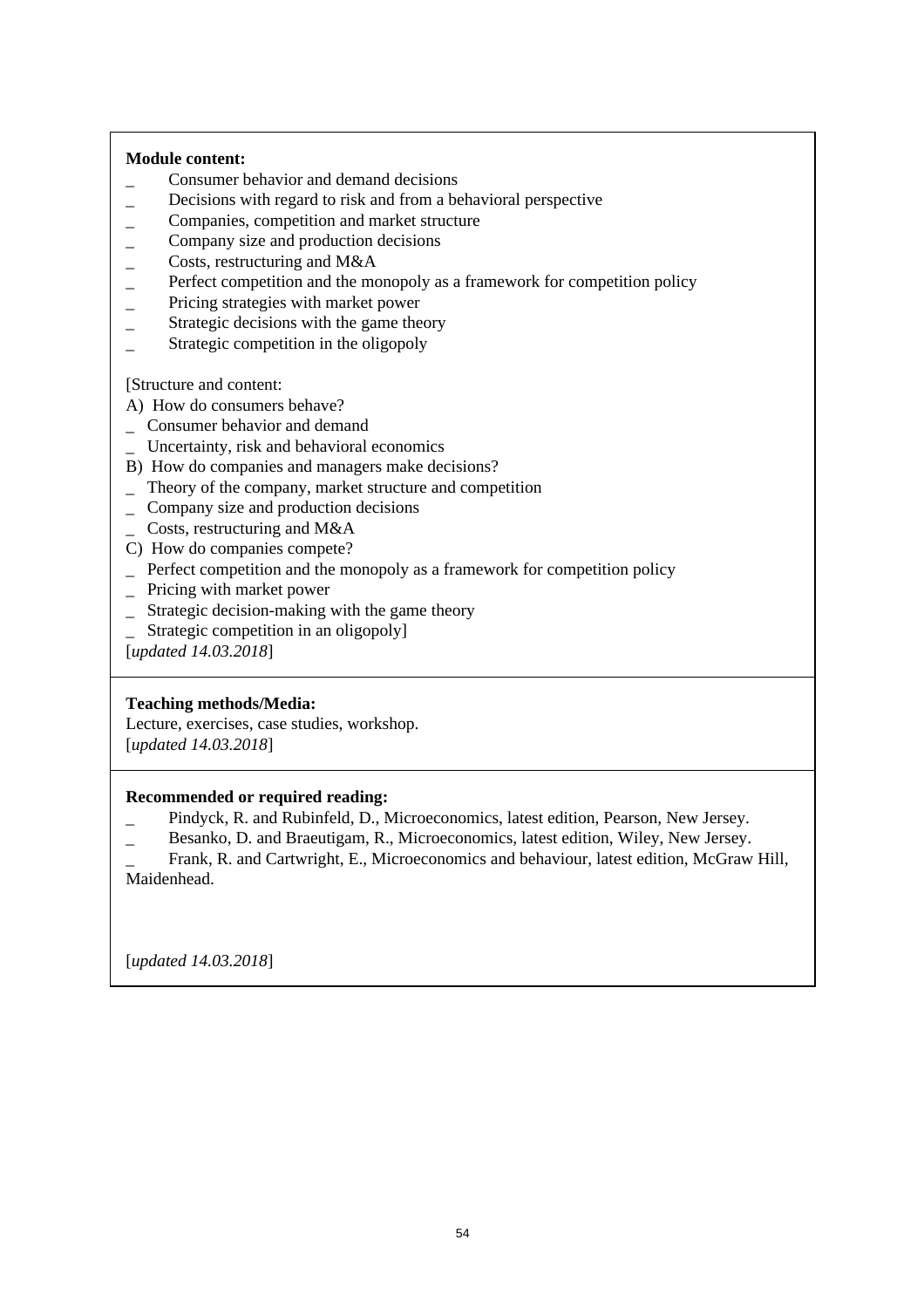## **Office Management**

**Module name (EN):** Office Management

**Degree programme:** International Business Administration, Bachelor, ASPO 01.10.2017

**Module code:** BIBW-252

**Hours per semester week / Teaching method:** 2VU (2 hours per week)

**ECTS credits:** 2,5

**Semester:** 2

**Mandatory course:** yes

**Language of instruction:**  German

**Assessment:** 

**Curricular relevance:** 

BIBW-252 International Business Administration, Bachelor, ASPO 01.10.2017, semester 2, mandatory course

### **Workload:**

30 class hours (= 22.5 clock hours) over a 15-week period. The total student study time is 75 hours (equivalent to 2.5 ECTS credits). There are therefore 52.5 hours available for class preparation and follow-up work and exam preparation.

**Recommended prerequisites (modules):**  None.

**Recommended as prerequisite for:** 

**Module coordinator:**  Prof. Dr. Christian Liebig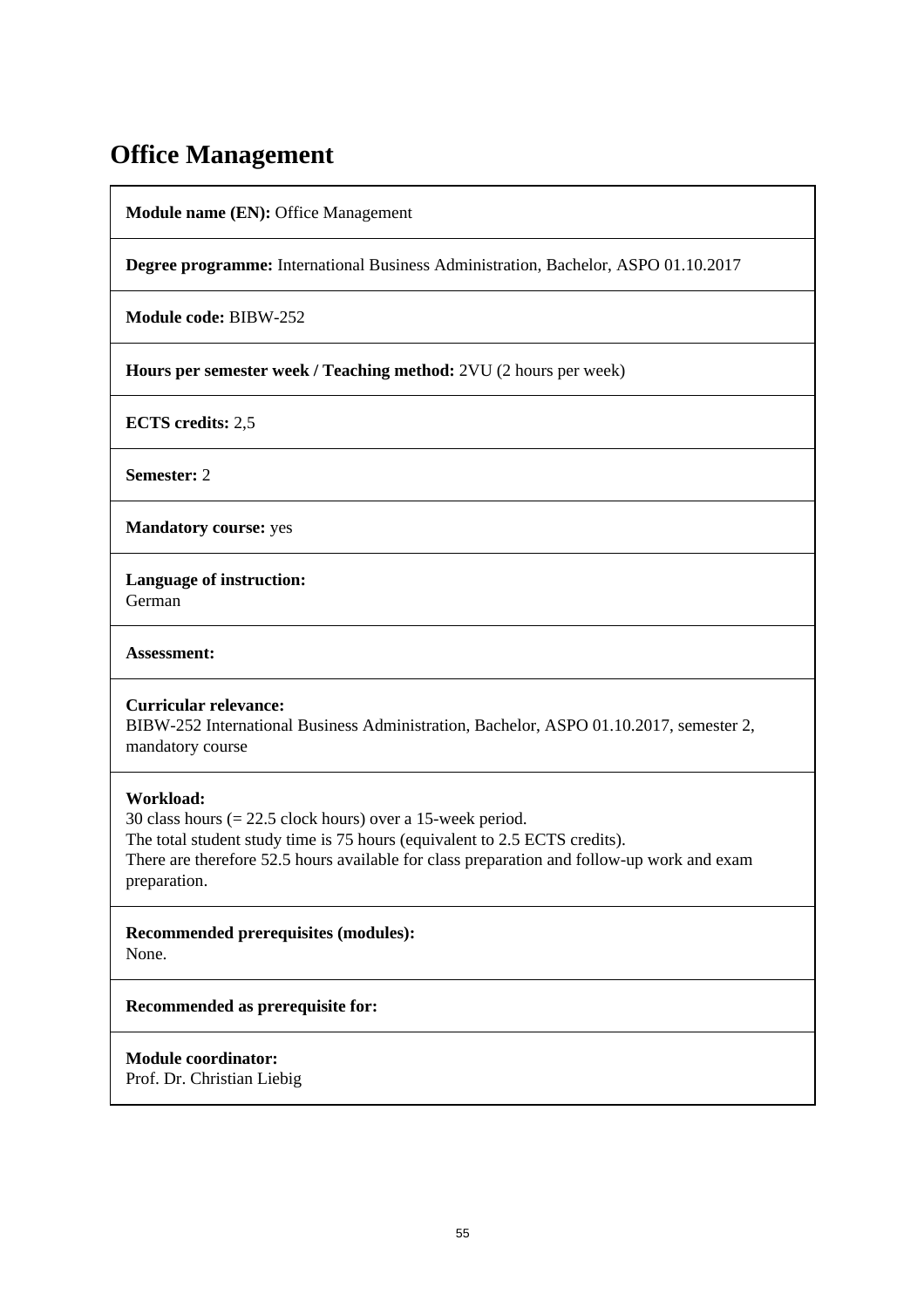### **Lecturer:**  Prof. Dr. Christian Liebig [*updated 21.02.2018*]

### **Learning outcomes:**

After successfully completing this module, students will be able to:

- use the most important techniques in spreadsheet calculation,
- program simple macros in Excel,
- differentiate between when to use spreadsheet calculations and when to use other applications (e.g. databases),
- use a word processor efficiently
- use a presentation program to create a presentation.

[*updated 14.03.2018*]

### **Module content:**

- I. Spreadsheets
- Introduction and overview
- Formulas, functions, date and time
- Diagrams, processing techniques
- Consolidation and pivot analysis
- Automating with macros: recorder, editor, dialogs

#### II. Word processing

- Business letters
- Structuring and formatting large documents
- Tables and graphics
- Quotes and footnotes
- Indices

### III. Presentation Program

- Creating and giving a presentation
- Formatting and layout
- Graphics and other objects
- Creating and reusing templates

[*updated 14.03.2018*]

### **Teaching methods/Media:**

Lecture integrated with independent work on the PC, i. e. the direct solution of concrete, business management tasks using MS Excel, Word and PowerPoint. [*updated 14.03.2018*]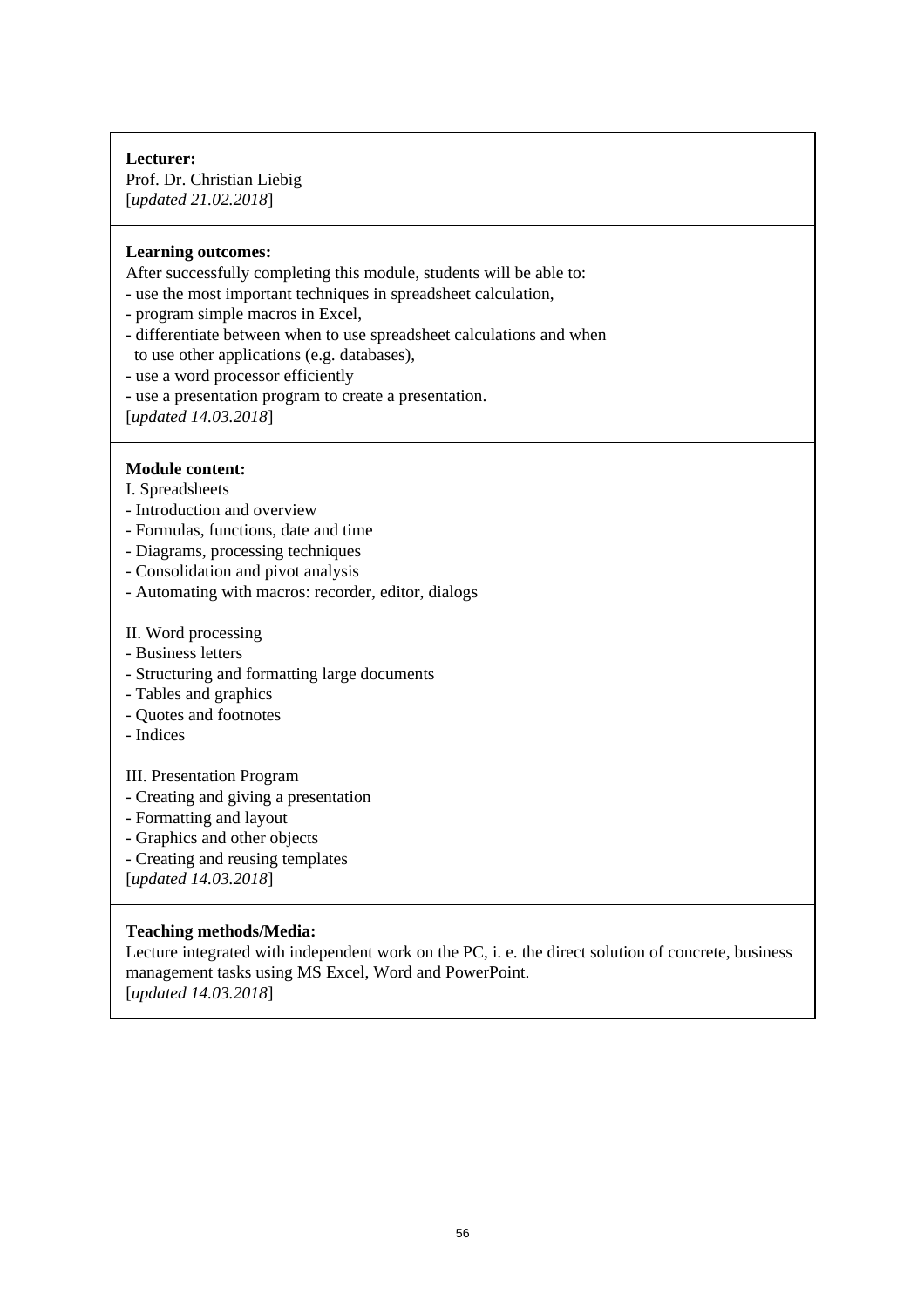#### **Recommended or required reading:**

Bossert, T.: PowerPoint für Windows \_ Grundlagen, Herdt-Verlag, Bodenheim, latest edition. Von Braunschweig, C., Spieß, S., Stulle, K.: Word für Windows \_ Grundlagen, Herdt-Verlag, Bodenheim, latest edition.

Wies, P.: Excel für Windows \_ Grundlagen, Herdt-Verlag, Bodenheim, latest edition. Wies, P.: Excel für Windows \_ Fortgeschrittene Techniken, Herdt-Verlag, latest edition. [*updated 14.03.2018*]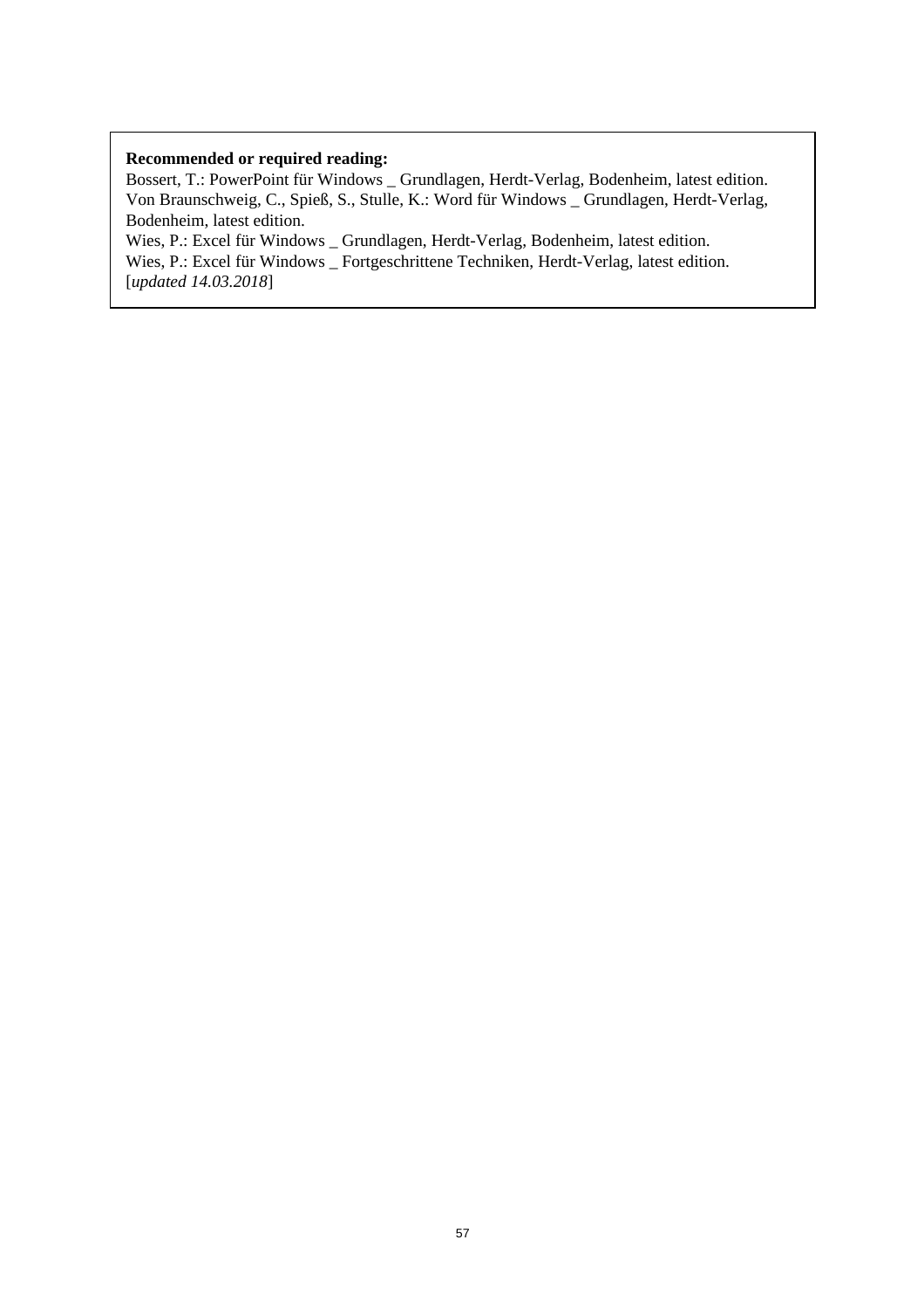## **Operations Management**

**Module name (EN):** Operations Management

**Degree programme:** International Business Administration, Bachelor, ASPO 01.10.2017

**Module code:** BIBW-340

**Hours per semester week / Teaching method:** 4VU (4 hours per week)

**ECTS credits:** 5

**Semester:** 3

**Mandatory course:** yes

**Language of instruction:** 

English/German

**Assessment:**  Written exam (90 minutes / can be repeated semesterly)

### **Curricular relevance:**

BIBW-340 International Business Administration, Bachelor, ASPO 01.10.2013, semester 3, mandatory course

BIBW-340 International Business Administration, Bachelor, ASPO 01.10.2017, semester 3, mandatory course

## **Workload:**

60 class hours  $(= 45$  clock hours) over a 15-week period. The total student study time is 150 hours (equivalent to 5 ECTS credits). There are therefore 105 hours available for class preparation and follow-up work and exam preparation.

**Recommended prerequisites (modules):**  None.

**Recommended as prerequisite for:** 

**Module coordinator:**  Prof. Dr. Thomas Korne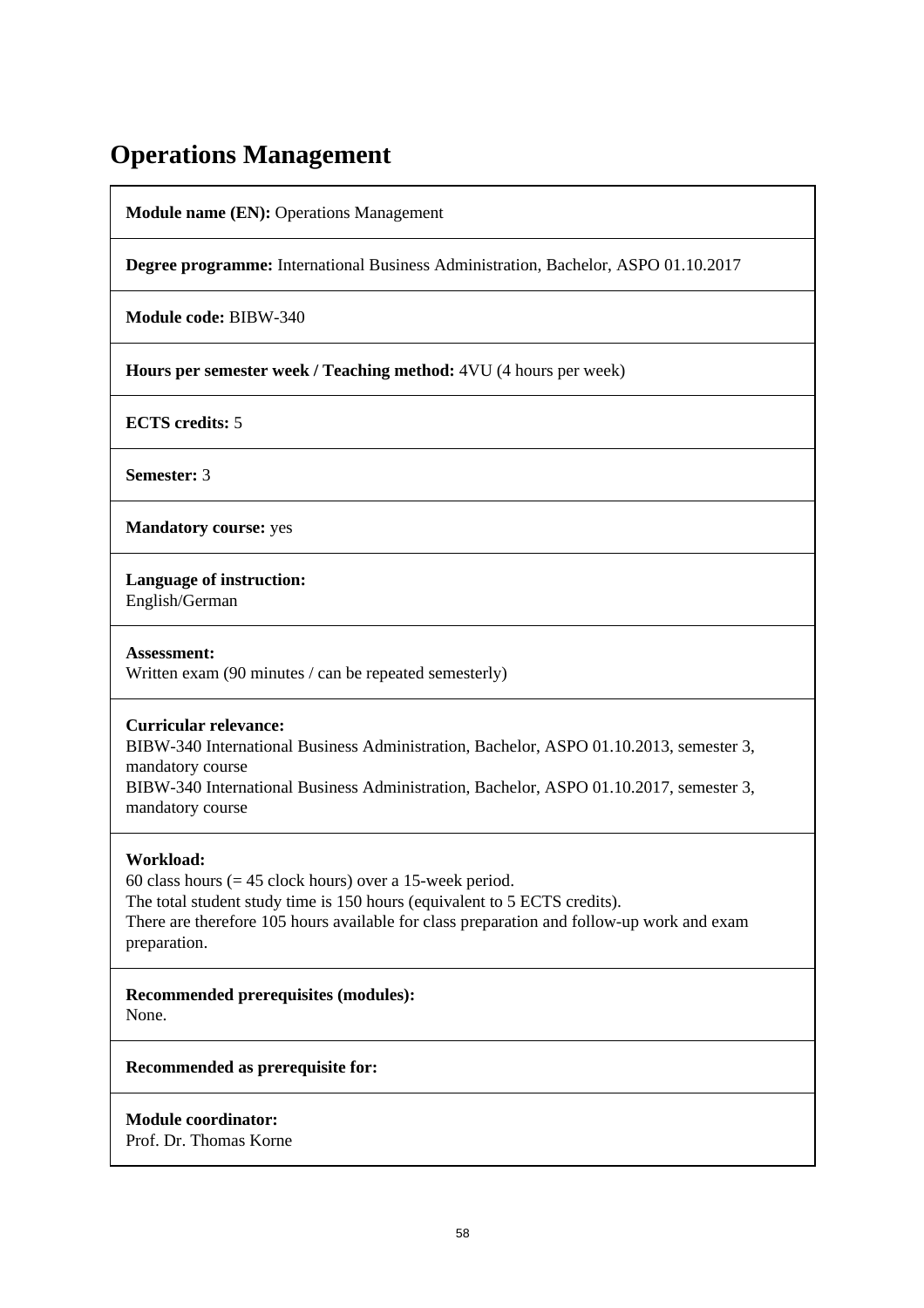**Lecturer:**  Prof. Dr. Thomas Korne [*updated 26.02.2018*]

#### **Learning outcomes:**

After successfully completing this course, students will be able to use their knowledge about the theoretical foundations of operations management and the practical experience gained by working on cases studies to do the following:

- Explain the significance of vertical integration decisions, as well as list the advantages and disadvantages of outsourcing,
- Describe the criteria and procedures necessary for supplier evaluation,
- Apply basic methods for the qualitative and quantitative selection of production and distribution locations,
- production and distribution locations
- Specify goals in the design of production and storage systems,
- Evaluate alternative possibilities for the design of production and storage systems,
- Describe the basic methods of quality management for these systems and processes,

- List the advantages and disadvantages of different modes of transportation,

 $\neg$  Explain and quantify the connection between delivery services and logistic costs based on examples,

- Explain the way alternative inventory policies work and discuss their respective advantages and disadvantages,

- Describe methods for sales planning and apply a procedure for time series forecasting,

- Explain each step within the framework of hierarchical production program planning,
- Draw up a production program based on a sales plan and given capacities,
- Calculate material requirements based on a production program, a parts list and a work plan,
- Explain the consequences of the economic lot size decisions,
- Describe the possibilities of production control,
- Explain the task of vehicle routing and possible approaches to this problem,
- Identify macroeconomic trends and their impact on production, logistics and procurement.
- 1.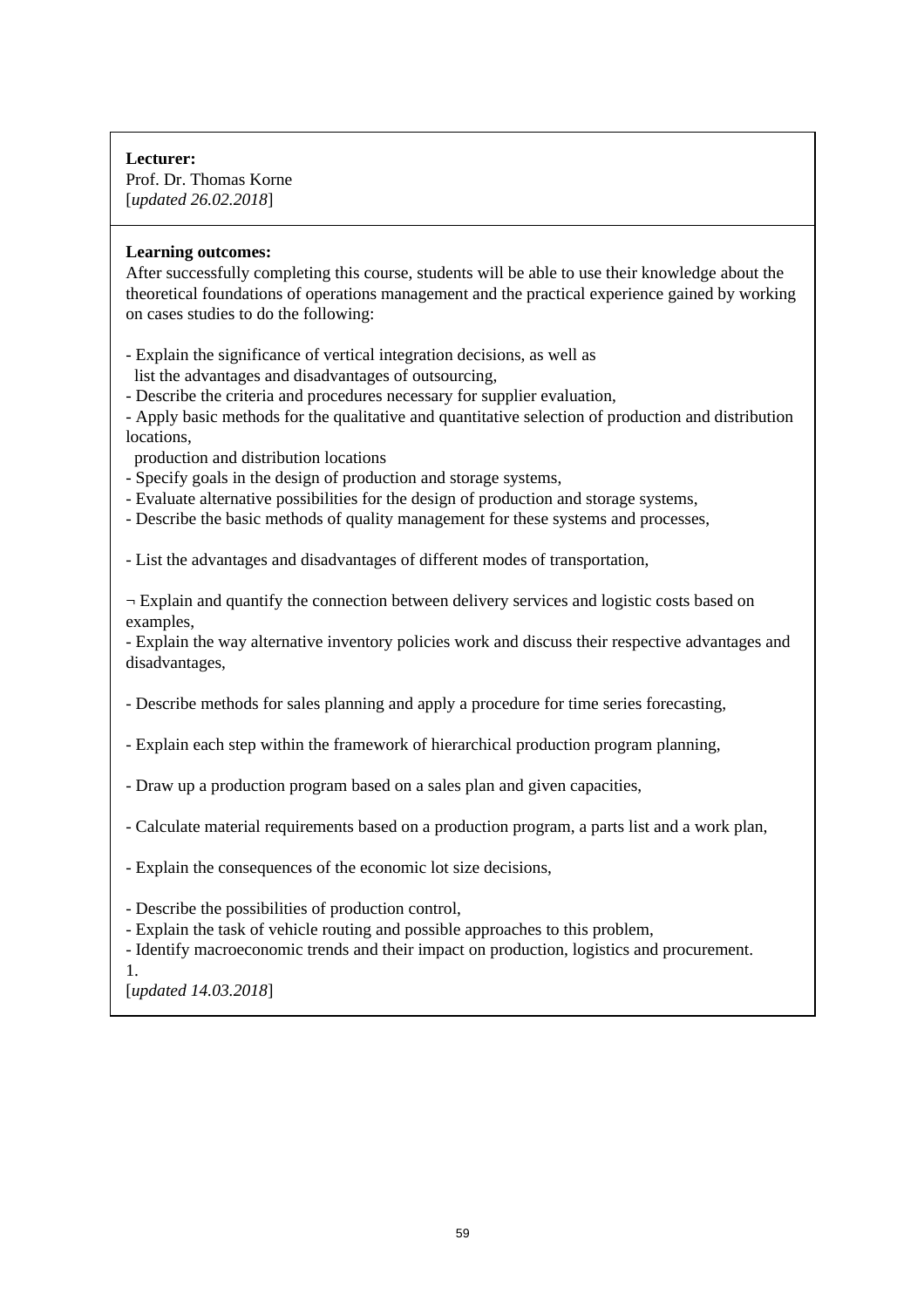### **Module content:**

Introduction<br>2. Strategic ta

- Strategic tasks in production, logistics and procurement
- 2.1. Market and production strategy
- 2.2. Making decisions on vertical integration and outsourcing
- 2.3. Managing supplier relationships
- 2.4. Location planning
- 3. Tactical tasks in production, logistics and procurement
- 3.1. The principles of process design
- 3.2. Production system design
- 3.3. The design of warehouse and order picking systems
- 3.4. Quality management
- 3.5. Selecting a mode of transport and delivery frequencies
- 3.6. Inventory policies
- 4. Operational production, logistics and procurement management
- 4.1. Sales planning and forecasts
- 4.2. Hierarchical planning concept: PPS/MRP II
- 4.3. Production program planning
- 4.4. Material requirements planning
- 4.5. Lot size planning
- 4.6. Production control
- 4.7. Shipping and packaging
- 4.8. Vehicle routing
- 5. Trends in production, logistics and procurement

[*updated 14.03.2018*]

### **Teaching methods/Media:**

Lecture, instructive discourse, mathematical exercises, case studies, group work [*updated 14.03.2018*]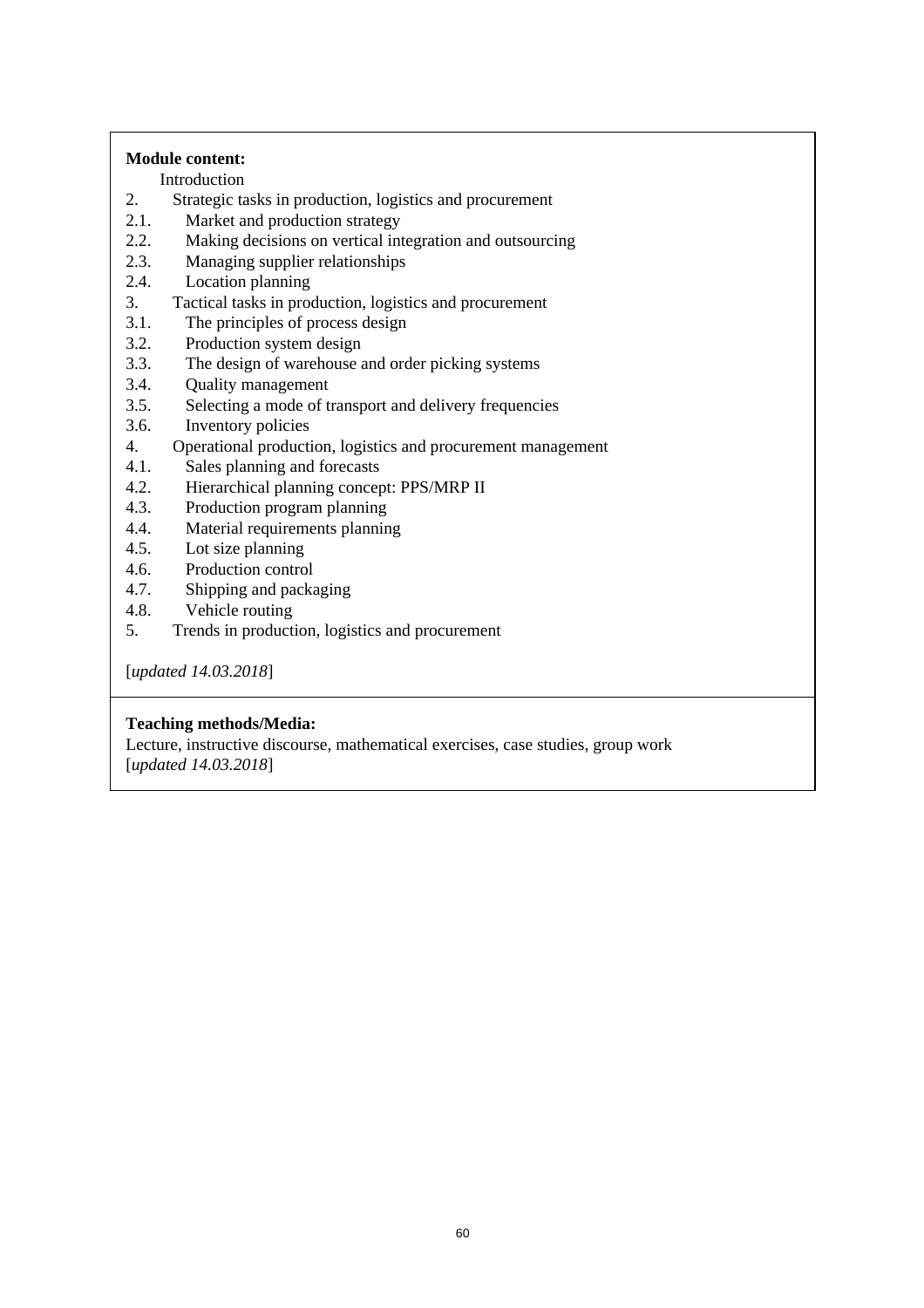#### **Recommended or required reading:**

- Chopra, S., Meindl, P. (2016): Supply Chain Management \_ Strategy, Planning, and Operation, 6th edition, Pearson Education Limited UK (English)

- Jacobs, F. R., Chase, R. B. (2014): Operations and Supply Chain Management, 14th Global Edition, McGraw-Hill, Berkshire/UK (English)

- Johnson, G. et al (2016): Strategisches Management: eine Einführung, 10. Auflage, Pearson Verlag, Hallbergmoos (German)

- Johnson, G. et al (2011): Exploring Strategy: Text & Cases, 9th edition, Prentice Hall, Harlow/UK (English)

- Kiener, S. et al. (2009): Produktionsmanagement. 9. Auflage. München u.a. (German)

- Koether, R. (2011): Taschenbuch der Logistik, 4.Auflage, Hanser Verlag, München

- Krajewski, L.J., Malhotra M.K., Ritzman, L.P. (2015): Operations Management, 11th International edition, Pearson Educational Limted, Harlow/UK (English)

- Pfohl, H.C. (2010): Logistiksysteme \_ Betriebswirtschaftliche Grundlagen, 8. Auflage, Springer Verlag, Berlin (German, available in digital form)

- Rushton, A., Croucher, P., Baker, P. (2012): The handbook of logistics & distribution management, 4th edition, Kogan Page, London/UK (English)

- Thonemann, U. (2010): Operations Management, 2.Auflage, Pearson, München

- van Weele, A. J. (2010): Purchasing and Supply Chain Management, 5th edition, Cengage Learning, Andover/UK (English)

- Tempelmeier, H., Günther, H.O., (2014): Produktion und Logistik: Supply Chain Management und Operations Management, 11. Auflage, Books on demand, Norderstedt, additional exercise book available (German)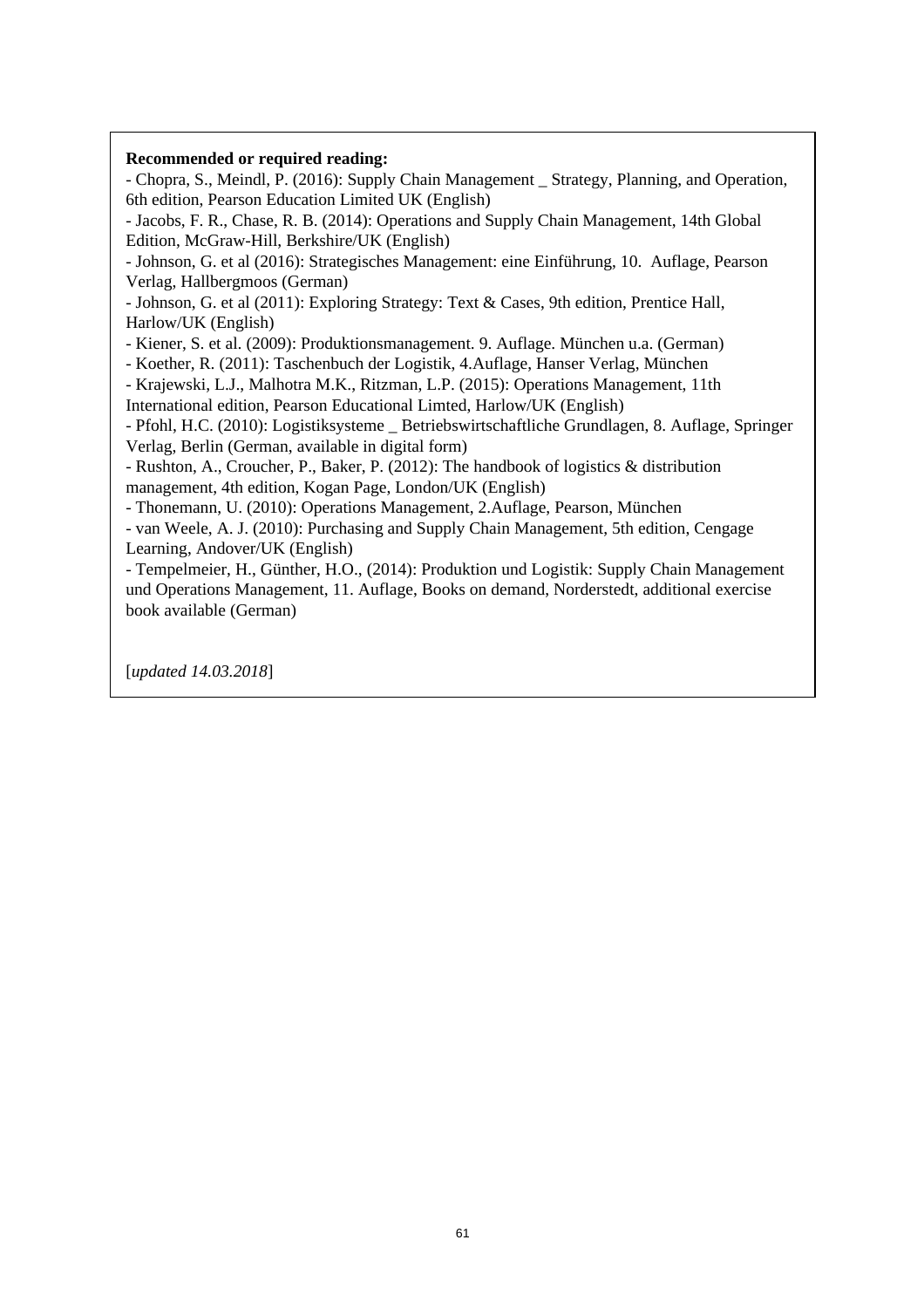## **Soft Skills**

**Module name (EN):** Soft Skills

**Degree programme:** International Business Administration, Bachelor, ASPO 01.10.2017

**Module code:** BIBW-251

**Hours per semester week / Teaching method:** 2VU (2 hours per week)

**ECTS credits:** 2,5

**Semester:** 2

**Mandatory course:** yes

**Language of instruction:**  German

**Assessment:**  Written composition with presentation

### **Curricular relevance:**

BIBW-251 International Business Administration, Bachelor, ASPO 01.10.2017, semester 2, mandatory course

### **Workload:**

30 class hours (= 22.5 clock hours) over a 15-week period. The total student study time is 75 hours (equivalent to 2.5 ECTS credits). There are therefore 52.5 hours available for class preparation and follow-up work and exam preparation.

**Recommended prerequisites (modules):**  None.

**Recommended as prerequisite for:** 

**Module coordinator:** 

Prof. Dr. Petra Garnjost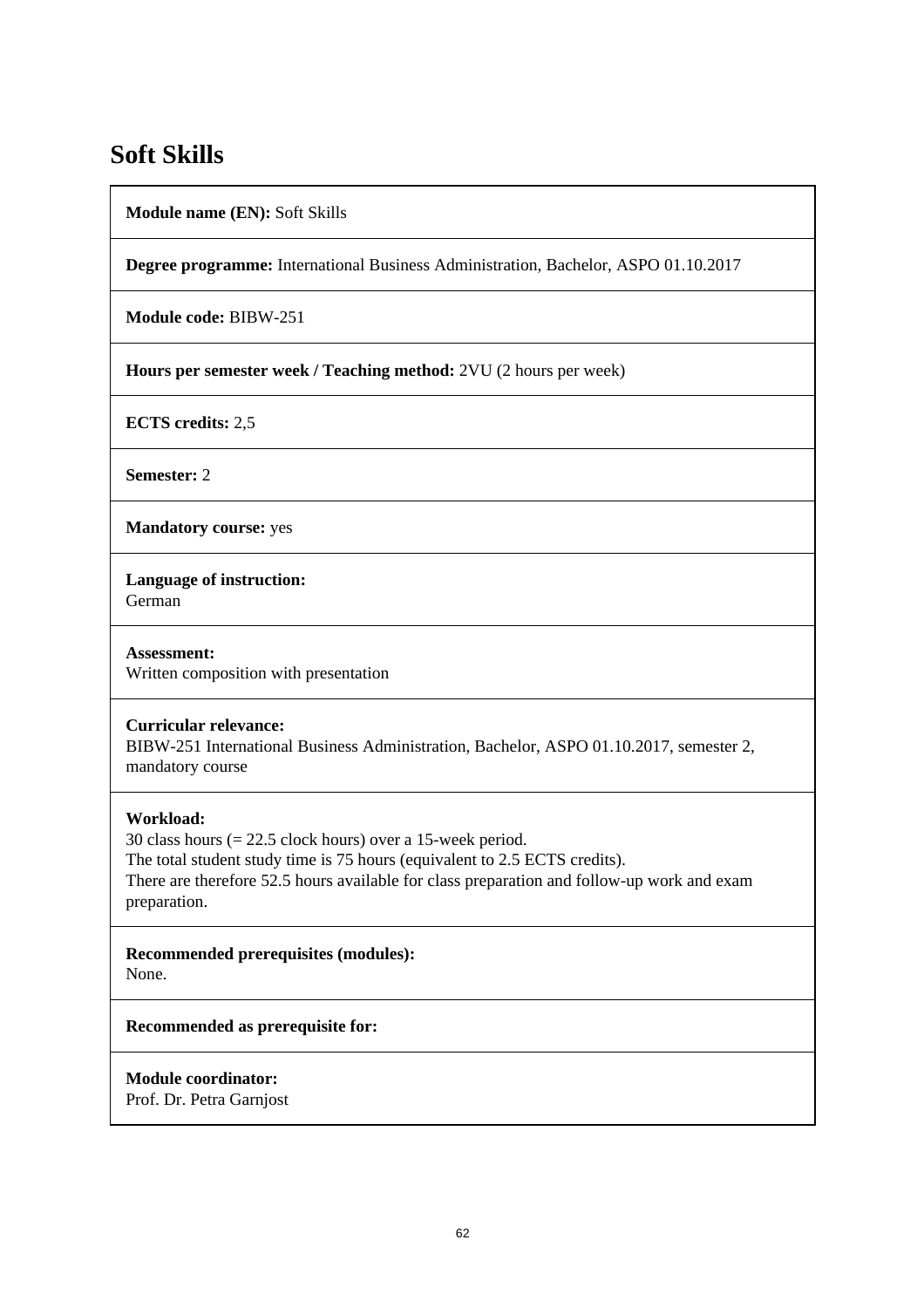### **Lecturer:**

Dozenten des Studiengangs [*updated 26.02.2018*]

### **Learning outcomes:**

After successfully completing this module students will be able to: -work on their studies independently and acquire new knowledge on their own -speak freely and confidently in front of a group -name the principles of convincing argumentation and apply them in concrete discussions and lectures -name and apply the criteria of a successful presentation, e. g. with PowerPoint [*updated 14.03.2018*]

### **Module content:**

Module content:

- Speaking freely
- Speaking convincingly
- Training speech techniques
- Confident body language
- Convincing argumentation skills
- Reducing stage fright
- Modern presentation techniques
- [*updated 14.03.2018*]

### **Teaching methods/Media:**

Partner and group work, exercises and role playing, use of camera and video technology. [*updated 14.03.2018*]

### **Recommended or required reading:**

Hartmann, M., Funk, R. und Nietmann, H.: Präsentieren, latest edition, Verlag Beltz Lemmermann, H. Praxisbuch Rhetorik, latest edition, mgv Verlag Molcho, S., Alles über Körpersprache, latest edition, Mosaik Verlag Thiele, A., Argumentieren unter Stress, latest edition, dtv Vogt, G., Erfolgreiche Rhetorik, latest edition, Oldenbourg-Verlag [*updated 14.03.2018*]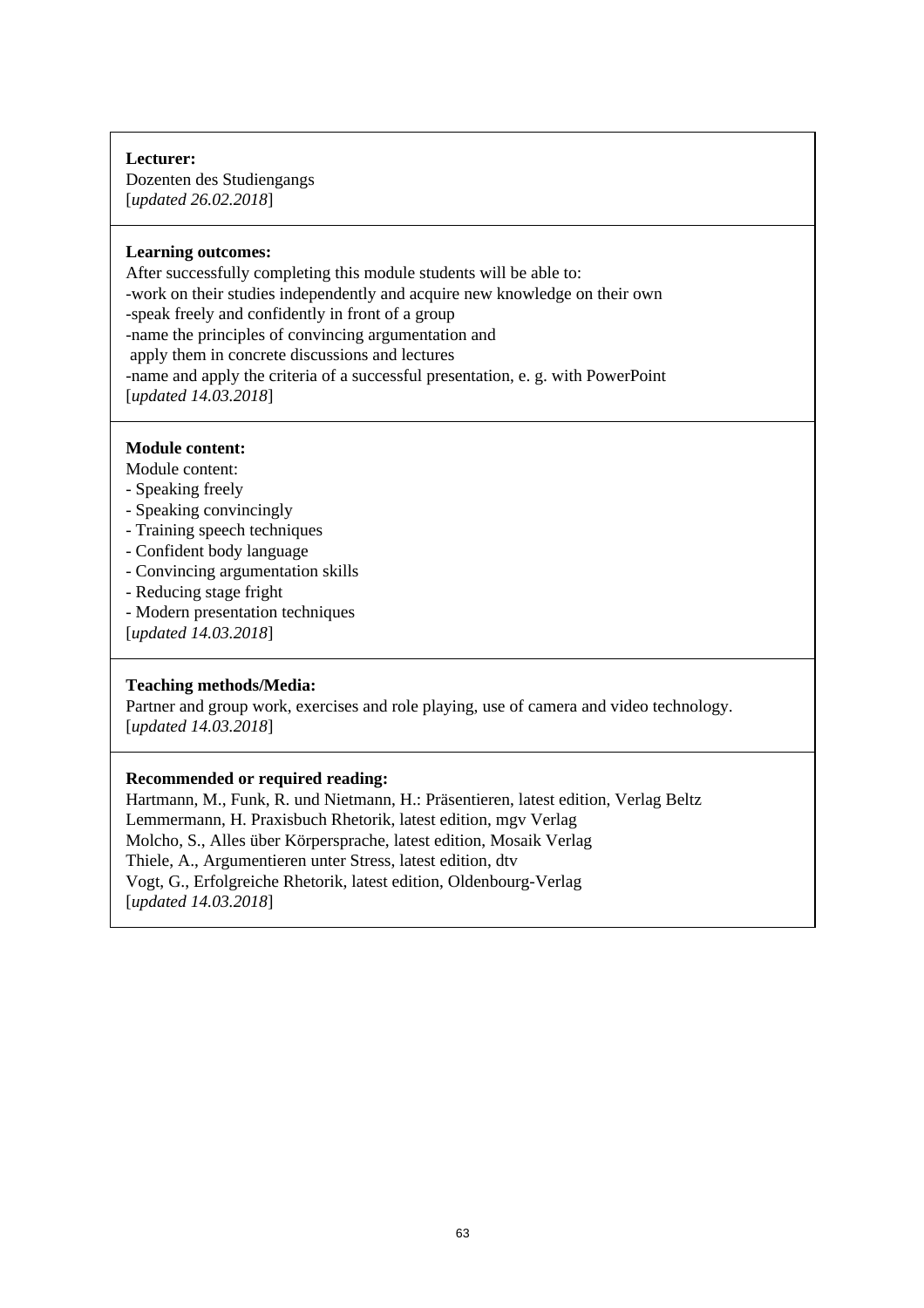## **Statistics**

**Module name (EN):** Statistics

**Degree programme:** International Business Administration, Bachelor, ASPO 01.10.2017

**Module code:** BIBW-230

**Hours per semester week / Teaching method:** 4V (4 hours per week)

**ECTS credits:** 5

**Semester:** 2

**Mandatory course:** yes

**Language of instruction:** 

English/German

**Assessment:** 

Written exam (90 minutes / can be repeated semesterly)

### **Curricular relevance:**

BIBW-230 International Business Administration, Bachelor, ASPO 01.10.2013, semester 2, mandatory course

BIBW-230 International Business Administration, Bachelor, ASPO 01.10.2017, semester 2, mandatory course

## **Workload:**

60 class hours  $(= 45$  clock hours) over a 15-week period. The total student study time is 150 hours (equivalent to 5 ECTS credits). There are therefore 105 hours available for class preparation and follow-up work and exam preparation.

**Recommended prerequisites (modules):**  BIBW-140 Mathematics [*updated 01.10.2017*]

**Recommended as prerequisite for:**  BIBW-441 International Market Research (focus module) [*updated 01.10.2017*]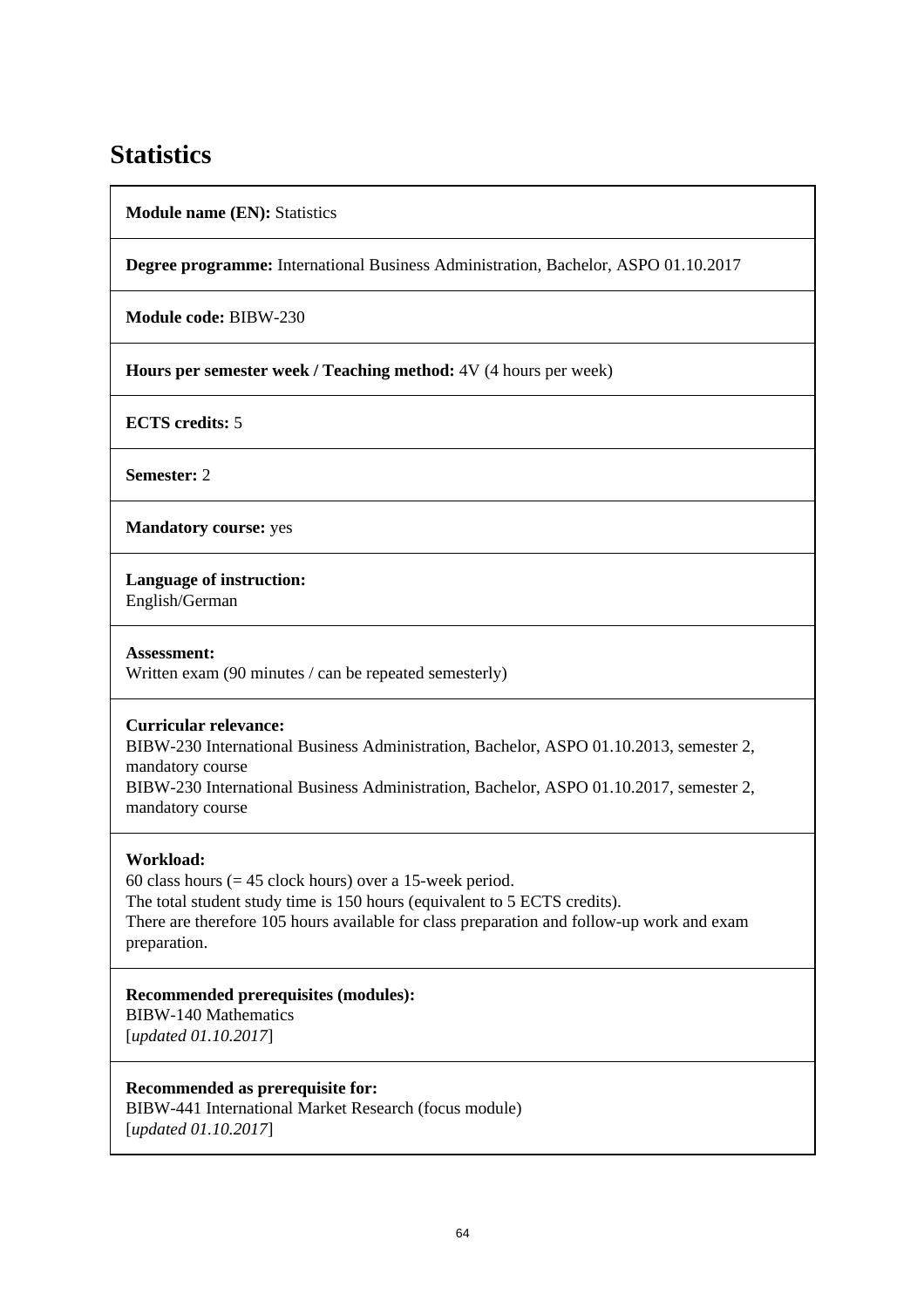## **Module coordinator:**

Prof. Dr. Teresa Melo

**Lecturer:** Prof. Dr. Teresa Melo [*updated 01.10.2017*]

### **Learning outcomes:**

After successfully completing this module students will:

- describe basic economic concepts of descriptive statistics for univariate and bivariate data analysis,
- Apply concepts for the graphical presentation of empirical data,
- select suitable methods for statistical data analysis and independently to clearly defined research subjects,
- identify correlations and dependencies between statistical features,
- describe and model random phenomena using concepts from the probability theory,
- describe basic methods from the probability theory

and apply them to exemplary economic situations,

- apply the most important discrete and continuous probability distributions (e. g. binomial and normal distributions),
- explain basic procedures of inferential statistics such as the principle of point and interval estimators and the testing of hypotheses,
- solve business practice problems with the help of adequate statistical methods and interpret the results obtained,
- understand possible applications in other fields of business studies and their practice,
- know the limits of the statistical methodology used and

discuss them critically.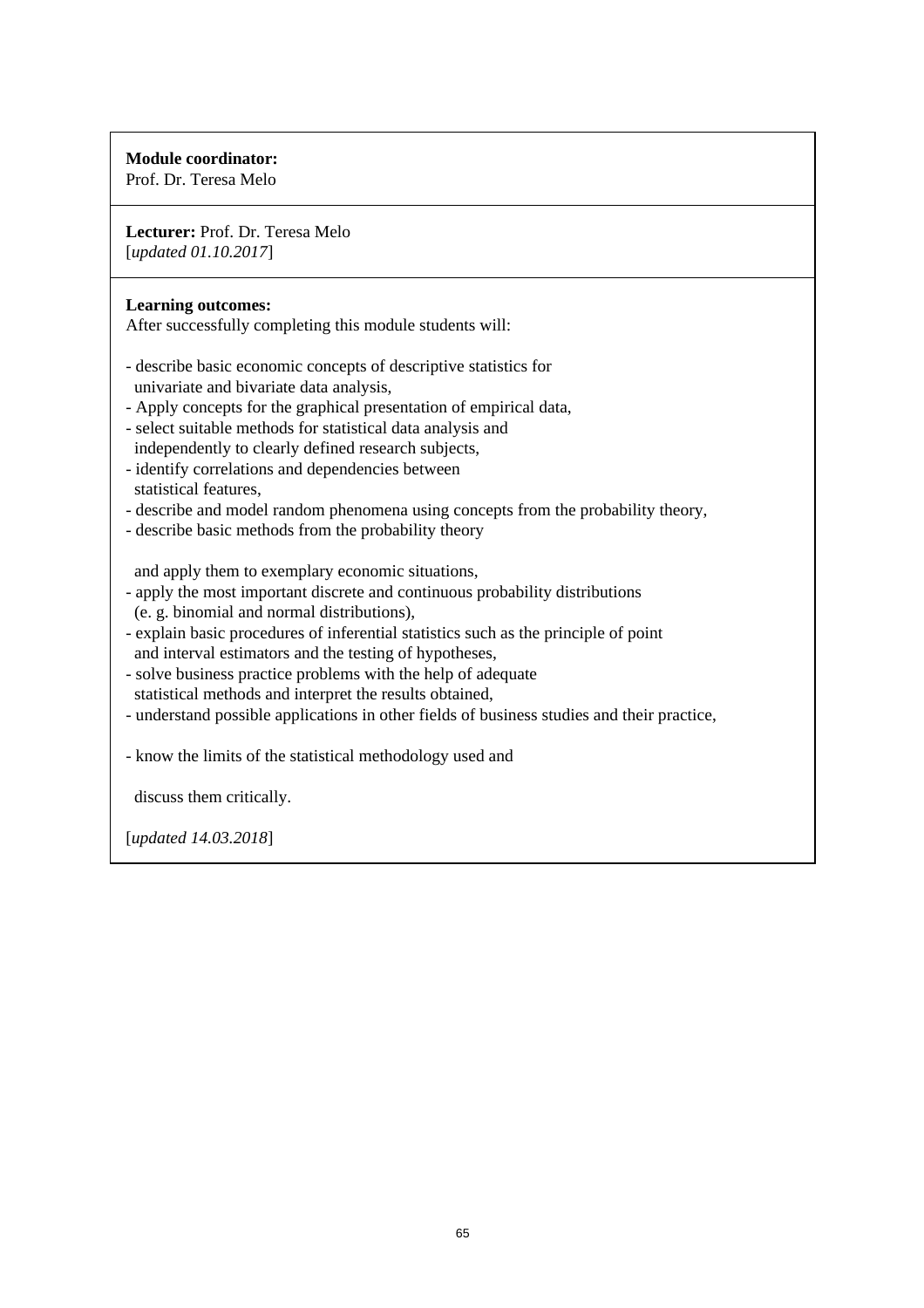### **Module content:**

Descriptive statistics:

- Classification of features
- Frequency tables for classified and nonclassified data
- Graphical representation of univariate data sets
- Description of univariate datasets using measures of central tendency, dispersion and concentration
- Bivariate data analysis: graphical representation of data sets and investigation of

the correlation of statistical variables (contingency, correlation,

rank correlation)

- Linear regression

Probability calculation:

- Probability terms: Laplace distribution, statistical
- probability, Kolmogorov´s probability theory
- Elementary calculation rules, total probability theorem, Bayesian theorem
- Discrete and continuous random variables
- Special distribution models (e.g. binomial and normal distribution)

Inferential statistics:

- Properties and construction of estimators
- Estimation of parameters (point and interval estimation)
- Formulation of statistical hypotheses
- Test procedure for expected values, proportional values and variances

[*updated 14.03.2018*]

## **Teaching methods/Media:**

Lecture and discussion in a large group using transparencies (projectors) and the blackboard (theory and example calculations).

The lecture will be supplemented by exercises and tutorials. In order to support independent work, a large number of exercise sheets covering the wide range topics in this module will be provided. Afterwards, the solutions will be discussed with the students.

Both the lecture notes and the exercise sheets will be available to students in electronic form. [*updated 14.03.2018*]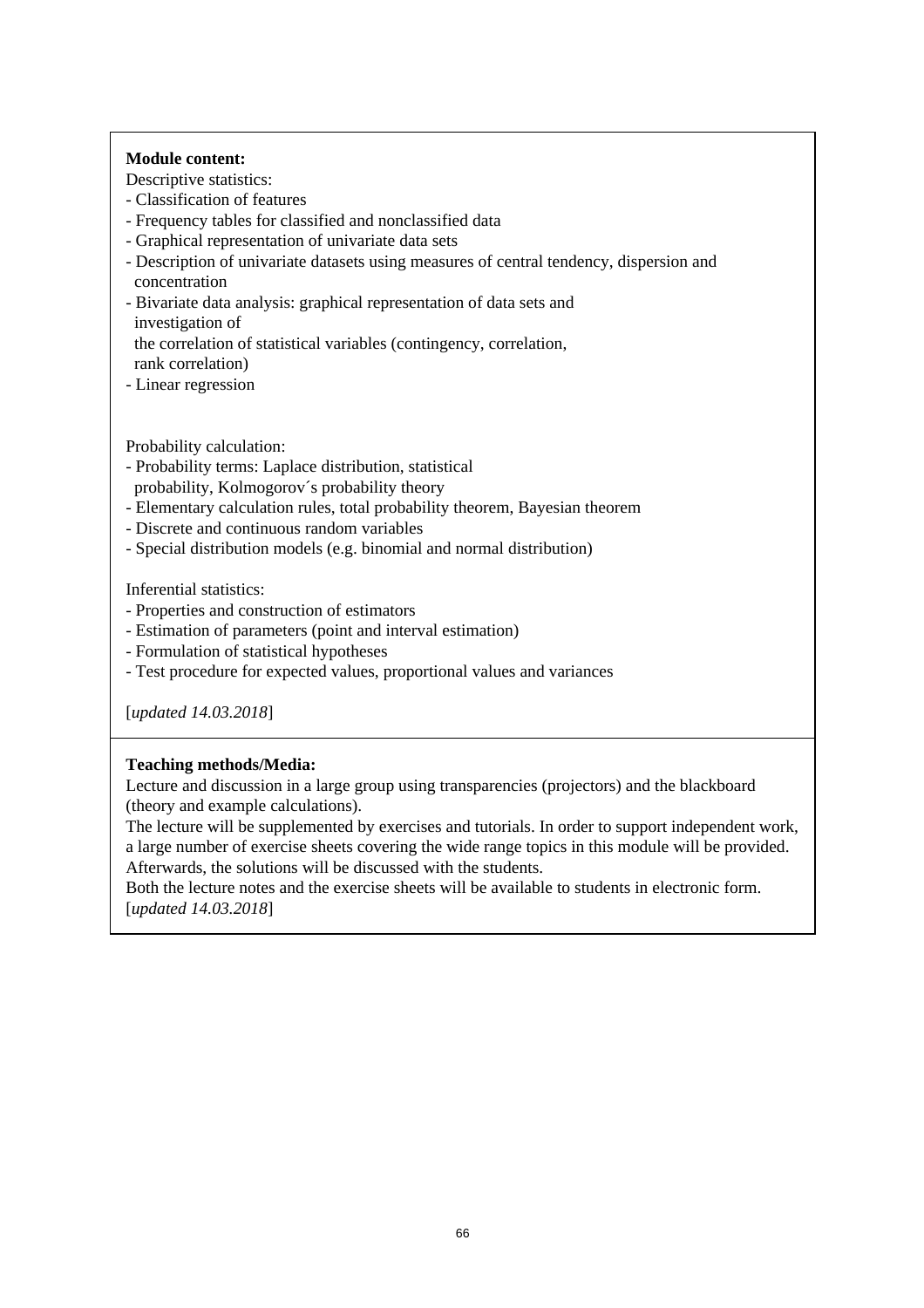## **Recommended or required reading:**  Bamberg, Baur, Krapp: Statistik, 14. korr. Auflage, Oldenbourg, 2008 Bamberg, Baur, Krapp: Statistik - Arbeitsbuch, 8. überarb. Auflage, Oldenbourg, München, 2008 Caputo, Fahrmeir, Künstler, Lang, Pigeot-Kübler, Tutz: Arbeitsbuch Statistik, 5. Auflage, Springer, Berlin, 2009 Fahrmeir, Künstler, Pigeot, Tutz: Statistik: Der Weg zur Datenanalyse, 6. überarbeitete Auflage, Springer-Verlag, Berlin, Heidelberg, 2007 Mosler, Schmid: Beschreibende Statistik und Wirtschaftsstatistik, 3. Auflage, Springer-Verlag, Berlin, Heidelberg, 2006 Mosler, Schmid: Wahrscheinlichkeitsrechnung und schließende Statistik, 2. Auflage, Springer-Verlag, Berlin, Heidelberg, 2006 Schira: Statistische Methoden der VWL und BWL: Theorie und Praxis, 3., aktualisierte Auflage, Pearson Studium, 2009 Schwarze: Grundlagen der Statistik, Band 1, 11. vollständig über. Auflage, Reihe: NWB Studium Betriebswirtschaft, nwb Verlag, 2009 Schwarze: Grundlagen der Statistik, Band 2: Wahrscheinlichkeitsrechnung und induktive Statistik, 9. vollständig über. Auflage, Reihe: NWB Studium Betriebswirtschaft, nwb Verlag, 2009 Toutenburg, Heumann: Arbeitsbuch zur deskriptiven und induktiven Statistik, 2. Auflage, Springer, 2009 Toutenburg, Heumann: Descriptive statistics: Eine Einführung in Methoden und Anwendungen mit R und SPSS, 6. Auflage, Springer-Verlag, Berlin, Heidelberg, 2008 Toutenburg, Heumann: Induktive Statistik: Eine Einführung mit R und SPSS, 4. überab. und erw. Auflage, Springer-Verlag, Berlin, Heidelberg, 2008 English literature: Aczel: Complete Business Statistics, McGraw Hill, 2006 Bowerman, O´Connell, Murphree: Business Statistics in Practice, 6th edition, McGraw-Hill/Irvin, 2011 Dretzke: Statistics with Microsoft Excel, 4th edition, Pearson, 2009 Field: Discovering Statistics using SPSS, 3rd edition, SAGE Publications, 2009 Sweeney, Williams, Anderson: Fundamentals of Business Statistics, 6th edition, Cengage Learning Emea, 2011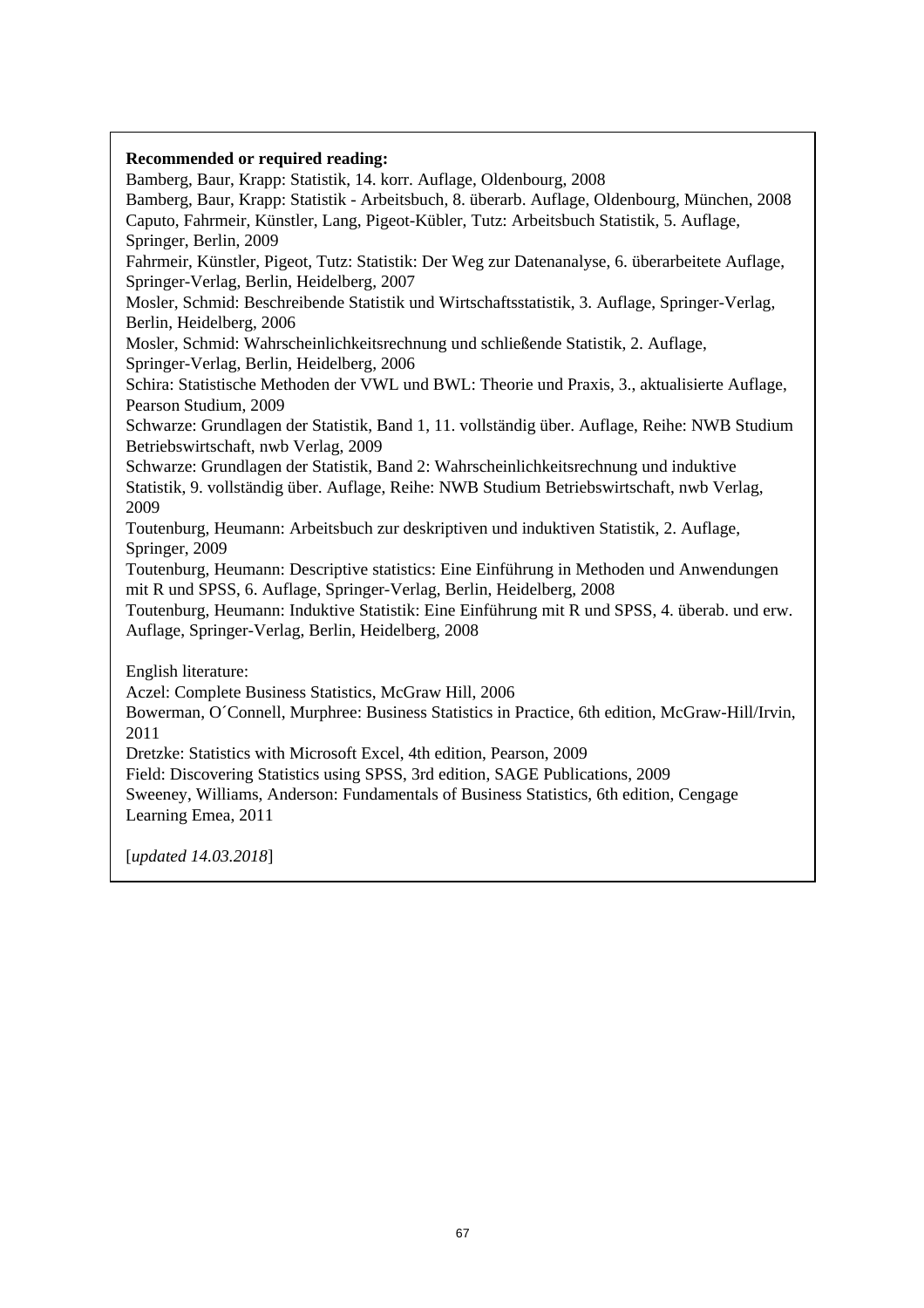## **Study Abroad (practical study phase)**

**Module name (EN):** Study Abroad (practical study phase)

**Degree programme:** International Business Administration, Bachelor, ASPO 01.10.2017

**Module code:** BIBW-510

**Hours per semester week / Teaching method:** -

**ECTS credits:** 30

**Semester:** 5

**Mandatory course:** yes

**Language of instruction:** 

English/French

#### **Assessment:**

Proof of achievement from the foreign university, study report, if applicable qualified certificate of practical experience

#### **Curricular relevance:**

BIBW-510 International Business Administration, Bachelor, ASPO 01.10.2013, semester 5, mandatory course BIBW-510 International Business Administration, Bachelor, ASPO 01.10.2017, semester 5, mandatory course

### **Workload:**

The total student study time for this course is 900 hours.

**Recommended prerequisites (modules):** 

BIBW-410 Intercultural Competence [*updated 26.02.2018*]

### **Recommended as prerequisite for:**

### **Module coordinator:**

Prof. Dr. Petra Garnjost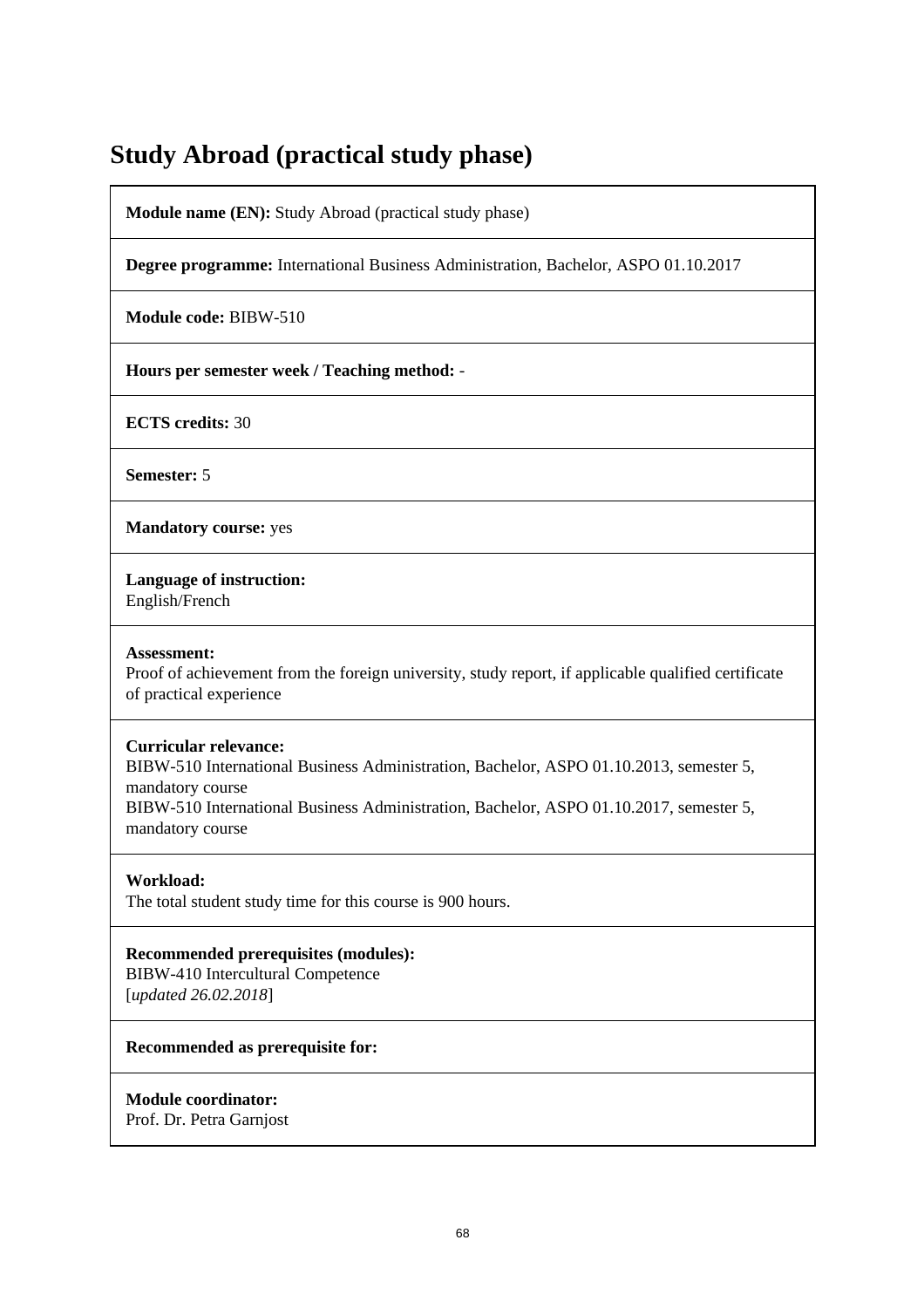**Lecturer:** Prof. Dr. Petra Garnjost [*updated 01.10.2017*]

### **Learning outcomes:**

A period of study abroad is an integrated part of the course of study that is coordinated with the content of the course of study and supervised. After successfully completing this module, students will be able to.

- sucessfully participate in courses in connection with the subject International Business Administration at a foreign university and acquire 30 ECTS,

- depending on the partner university´s offer, students will have acquired at least 10 ECTS credits in courses that are thematically assigned to their focus area chosen in the fourth semester.

- find their way independently in a linguistically and culturally unfamiliar environment and master everyday life and study,

- communicate successfully in the foreign language in the courses held there and to cooperate successfully with students from the host country.

Alternatively, 10 of the remaining 20 ECTS can be acquired through an internship of at least 10 weeks.

In this case, students should be able to,

- apply the knowledge they acquired during their studies to concrete problems and tasks in the company,

- work independently on the tasks assigned to them in practice,

- work in a team and communicate with the people involved in the company in a targeted manner. [*updated 14.03.2018*]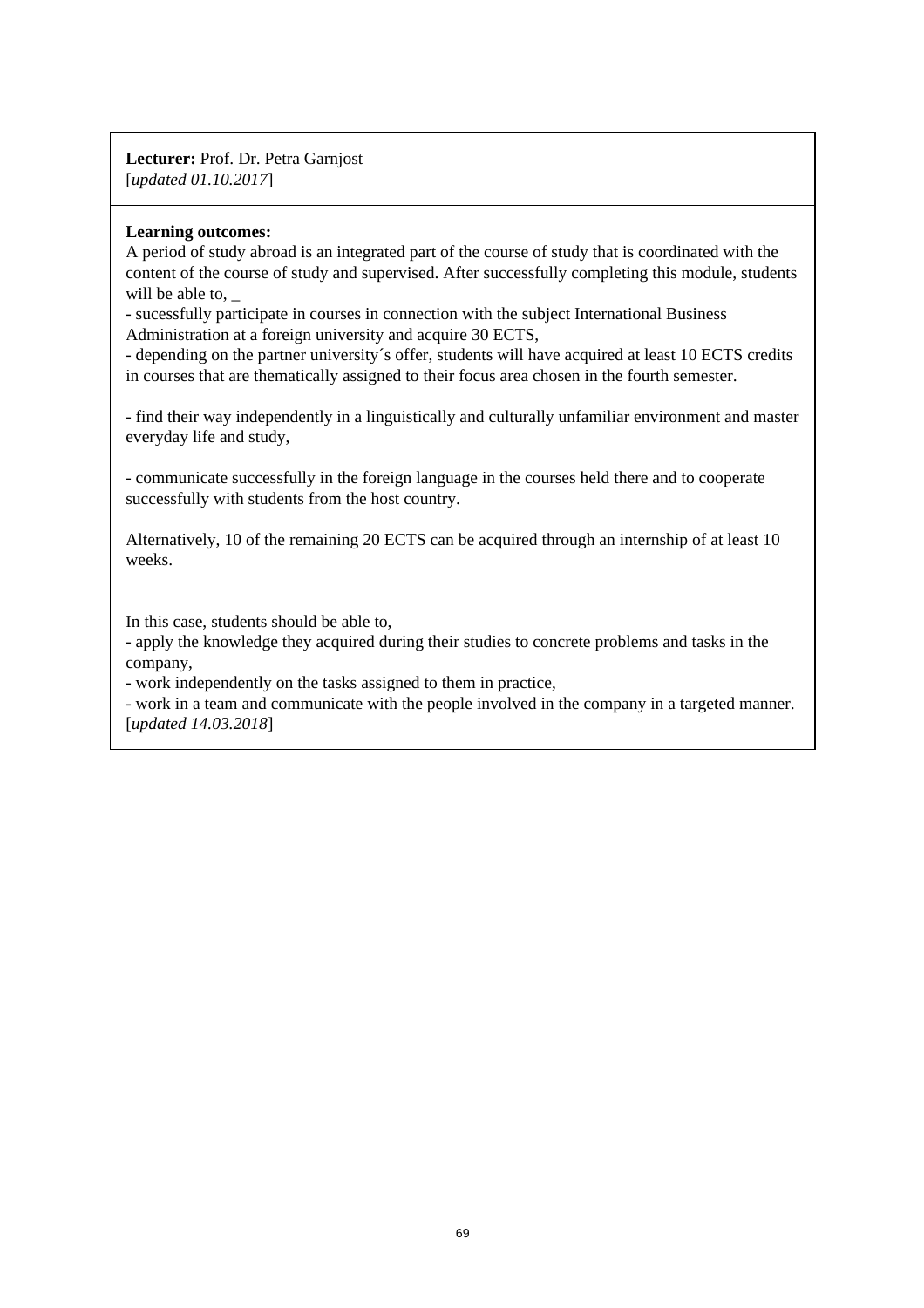### **Module content:**

A period of study abroad is an integrated part of the course of study that is coordinated with the content of the course of study and supervised. Usually, students study abroad at a foreign university that the HTW has a cooperation agreement with. Students should choose courses at the foreign university closely related to the focus areas they selected in the 4th semester and the subject of International Business Administration.

During the period of study abroad 30 ECTS of the foreign European higher education institution or a corresponding equivalent of the non-European higher education institution must be acquired. The selection of courses to be taken abroad must be set down in writing in a learning agreement with the foreign representative in cooperation with the course management and the examination board before starting students begin their study abroad.

The recognition of the ECTS/equivalent of the non-European higher education institution acquired abroad is based on the transcript of records, bulletin de notes or a corresponding document).

Alternatively, 10 of the 30 ECTS credits to be achieved abroad can be acquired through an internship abroad during a period of at least 10 weeks. As a rule, this internship must be carried out in a company or other professional institution. During their internship, students should carry out tasks in the company that correspond to the job description of a business administration graduate and, if possible, also correspond to the contents of their major field of study. Upon request, the examination board can approve an interruption of the internship for good cause. A continuous period of 10 weeks can be dispensed with if students participate in a cooperative study program.

Students must sign a study contract with the company at the beginning of their practical phase. Before concluding the contract, the office responisble for internships/practical study phase must approve the internship.

Students must prepare a study report on their activities during the practical study phase. This must be submitted to the office responisble for internships/practical study phase no later than 4 weeks after completion of the practical study phase.

[*updated 14.03.2018*]

### **Teaching methods/Media:**

Study at a foreign university, including the teaching methods used there in the selected modules Practical work; study report on practical work

[*updated 14.03.2018*]

## **Recommended or required reading:**

Literature used at the foreign university [*updated 14.03.2018*]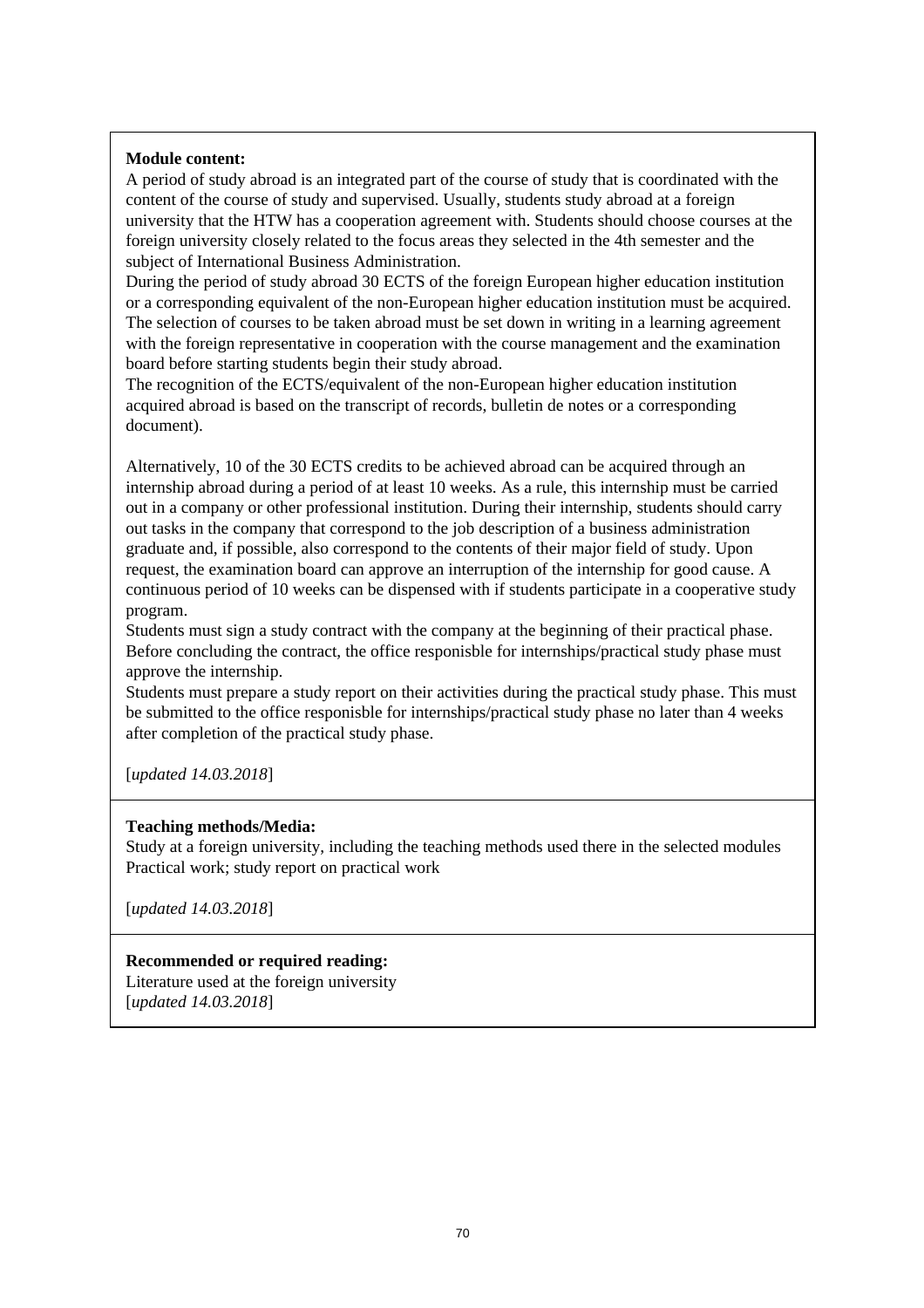# **International Business Administration - optional courses**

## **Business Information Systems / SAP (compulsory elective module 2)**

**Module name (EN):** Business Information Systems / SAP (compulsory elective module 2)

**Degree programme:** International Business Administration, Bachelor, ASPO 01.10.2017

**Module code:** BIBW-622

**Hours per semester week / Teaching method:** 4VU (4 hours per week)

**ECTS credits:** 5

**Semester:** 6

**Mandatory course:** no

**Language of instruction:**  German

### **Assessment:**

Written exam (90 minutes / can be repeated semesterly)

### **Curricular relevance:**

BIBW-622 International Business Administration, Bachelor, ASPO 01.10.2013, semester 6, optional course BIBW-622 International Business Administration, Bachelor, ASPO 01.10.2017, semester 6, optional course

### **Workload:**

60 class hours  $(= 45$  clock hours) over a 15-week period. The total student study time is 150 hours (equivalent to 5 ECTS credits). There are therefore 105 hours available for class preparation and follow-up work and exam preparation.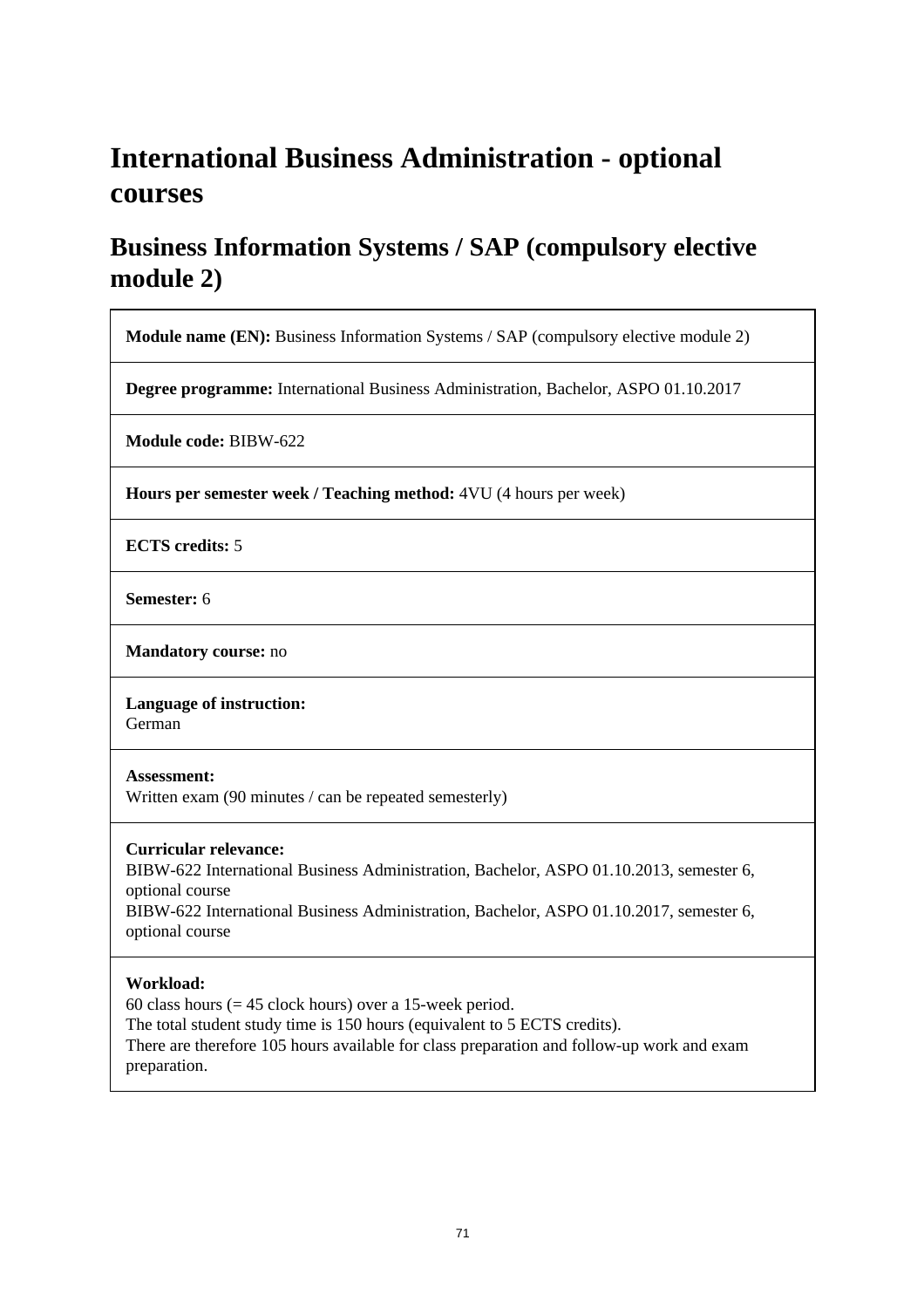## **Recommended prerequisites (modules):**

BIBW-250 Soft Skills and Office Management BIBW-330 Data and Business Process Management [*updated 26.02.2018*]

### **Recommended as prerequisite for:**

### **Module coordinator:**

Prof. Dr. Christian Liebig

### **Lecturer:**

Prof. Dr. Christian Liebig Dr. Ulrike Sträßer [*updated 26.02.2018*]

### **Learning outcomes:**

After successfully completing this module, students will be able to:

- describe the basics of handling business processes with ERP systems
- and demonstrate the data-technical connections,
- carry out business processes with SAP ERP,
- describe knowledge management systems (technologies, processes and methods),
- install a Wiki for company use,
- describe the principles of e-business,
- create web applications with a CMS resp. HTML, CSS, JavaScript or PHP

[*updated 14.03.2018*]

### **Module content:**

.

1)Enterprise Resource Planning with SAP

Principles of ERP systems. Purchasing, sales and production business processes. Implementation of the processes based on an example.

### 2 a) Knowledge management systems and new media

Basic concepts, knowledge cycle, processes and methods of knowledge management, content management systems, document management systems, groupware, workflow management systems, Internet search technologies, business intelligence, Web 2.0, wikis, blogs, social networks.

2 b) E-business and Internet applications

Architecture of web applications, basic e-business concepts, web page design using HTML and CSS, programming possibilities with JavaScript or PHP.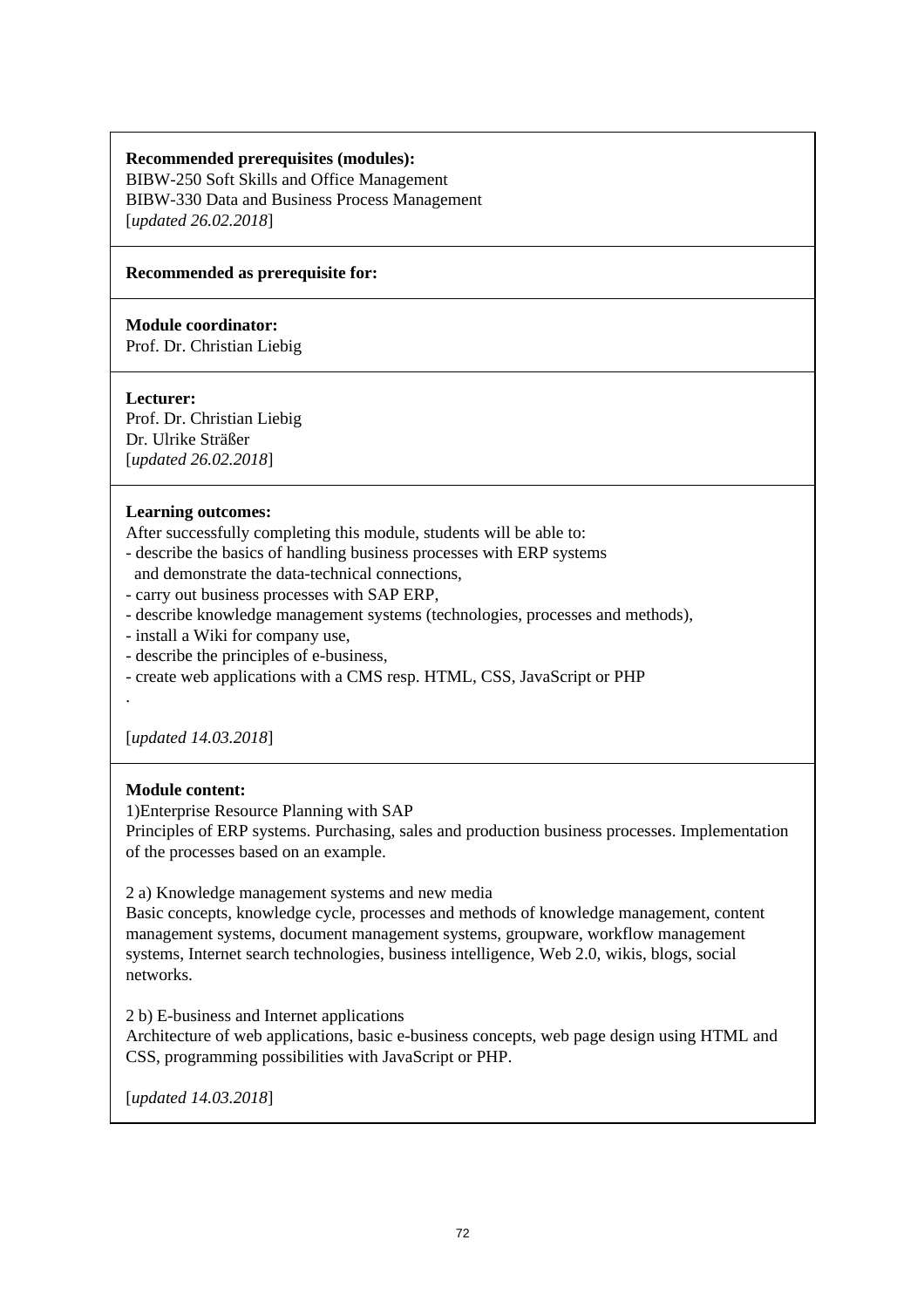## **Teaching methods/Media:**

Lecture with PC work. Business management-oriented tasks and case studies will be implemented directly with the help of special software (e. g. SAP ERP, Media Wiki, CMS Joomla). E-learning will also be used as a learning tool.

[*updated 14.03.2018*]

#### **Recommended or required reading:**

1)Enterprise Resource Planning with SAP ERP

- Frick, Gadatsch, Schäffer-Külz: Grundkurs SAP ERP, Vieweg, Wiesbaden, latest edition.
- Hesseler, Görtz: Basiswissen ERP-Systeme, W3L Herdecke-Witten, latest edition.

2 a) Knowledge management systems and new media

- Probst, G., Raub, S., Romhardt, K.: Wissen managen. Wie Unternehmen ihre wertvollste Ressource optimal nutzen, Gabler Verlag, Wiesbaden, latest edition.
- Kilian, D., Krismer, R., Loreck, S., Sagmeister, A.: Wissensmanagement \_ Werkzeuge für Praktiker., Linde Verlag, Wien, latest edition.

2 b) E-business and Internet applications

- Franke F., Ippen, J.: Apps mit HTML5 und CSS3, Galileo Computing, latest edition.
- Kollmann, T.: E-Business. Grundlagen elektronischer Geschäftsprozesse in der Net Economy, Gabler Verlag, Wiesbaden, latest edition.
- Münz, S., Clemens Gull: HTML 5 Handbuch, Franzis Verlag, Poing, latest edition.
- Müller, P.: Webseiten Gestalten mit CSS, Markt + Technik, München, latest edition.
- Münz, S., Nefzger, W.: JavaScript Referenz, Franzis Verlag, Poing, latest edition.
- Kannengiesser, C., Kannengiesser, M.: PHP5 / MySQL5, Franzis Verlag, Poing, latest edition.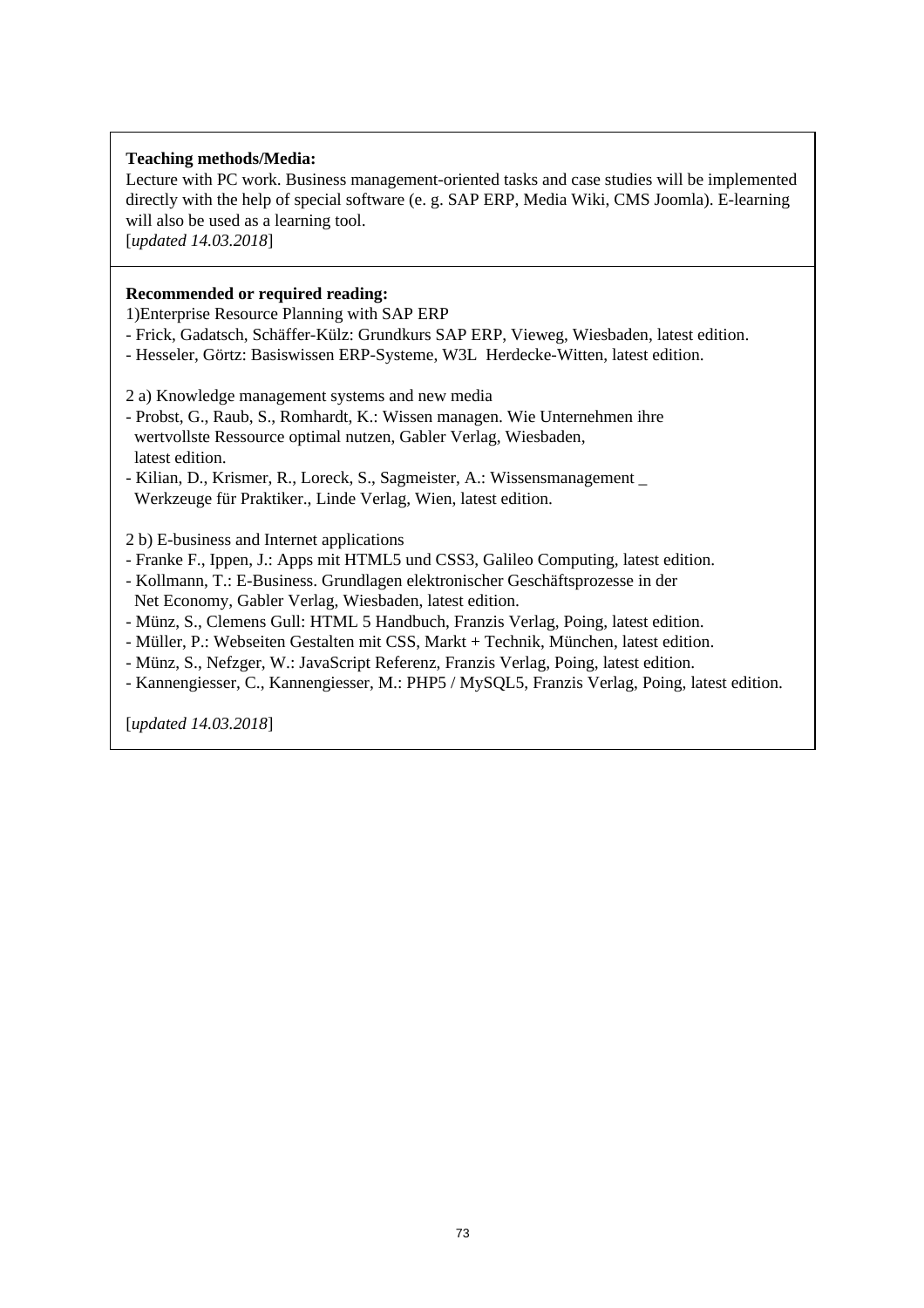# **Economic Policy (compulsory elective module 2)**

**Module name (EN):** Economic Policy (compulsory elective module 2)

**Degree programme:** International Business Administration, Bachelor, ASPO 01.10.2017

**Module code:** BIBW-623

**Hours per semester week / Teaching method:** 4V (4 hours per week)

**ECTS credits:** 5

**Semester:** 6

**Mandatory course:** no

**Language of instruction:** 

German

**Assessment:**  Written exam (90 minutes / can be repeated semesterly)

## **Curricular relevance:**

BIBW-623 International Business Administration, Bachelor, ASPO 01.10.2013, semester 6, optional course

BIBW-623 International Business Administration, Bachelor, ASPO 01.10.2017, semester 6, optional course

## **Workload:**

60 class hours ( $= 45$  clock hours) over a 15-week period. The total student study time is 150 hours (equivalent to 5 ECTS credits). There are therefore 105 hours available for class preparation and follow-up work and exam preparation.

**Recommended prerequisites (modules):**  BIBW-120 Microeconomics BIBW-350 Macroeconomics [*updated 22.02.2018*]

**Recommended as prerequisite for:**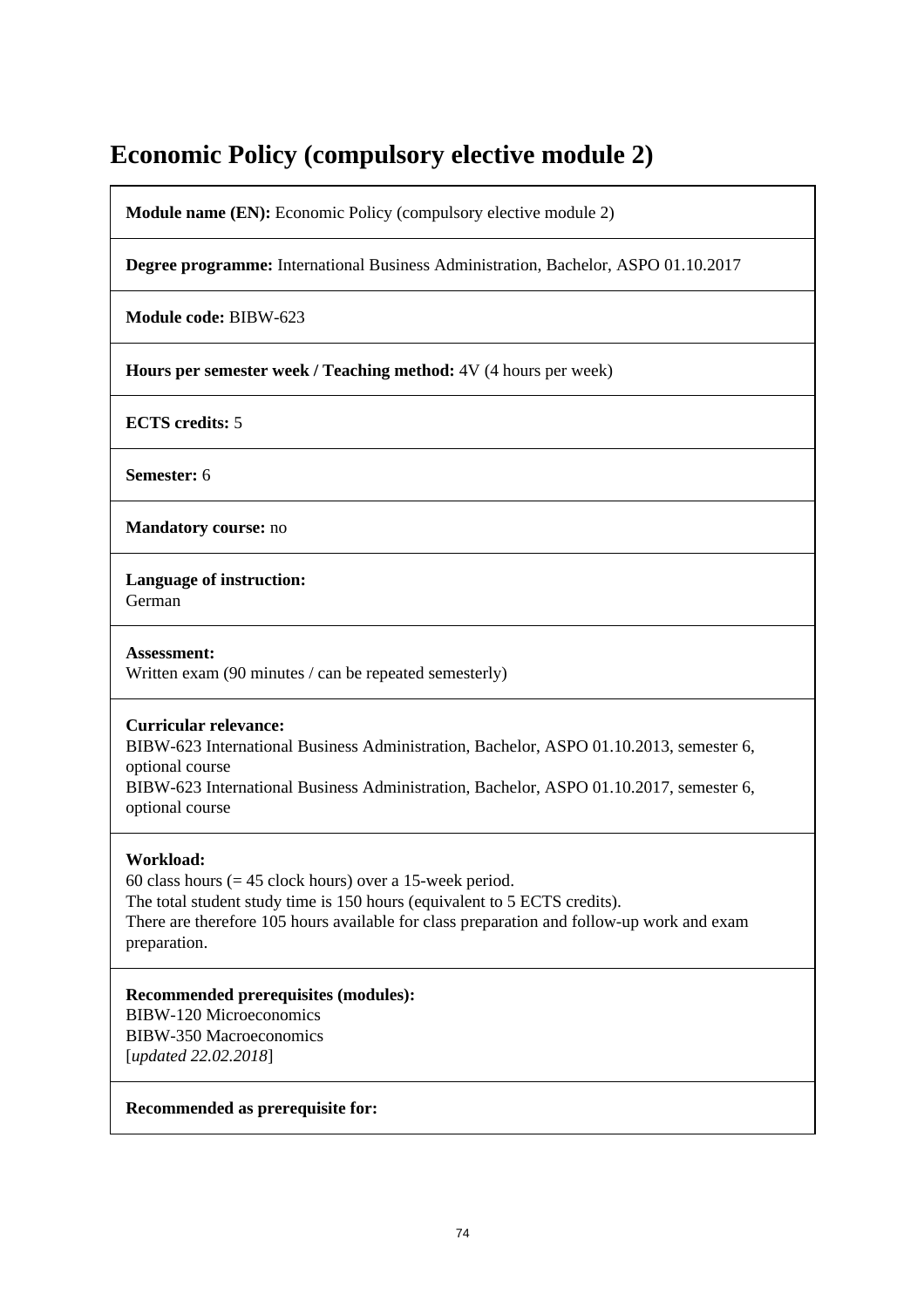Prof. Dr. Leonhard Firlus

**Lecturer:** Prof. Dr. Leonhard Firlus [*updated 01.10.2017*]

#### **Learning outcomes:**

After successfully completing this module, students will be able to: analyze economic strategies and instruments and apply them to selected fields of economic policy action.

- They will be able to systematically describe the institutional, instrumental and social framework conditions in economic policy approaches.

- They will be able to critically reflect on different problem-solving approaches and instruments and reach decisions.

1. [*updated 14.03.2018*]

## **Module content:**

Principles of economic policy

- 2. Market and government
- 3. Fiscal policy
- 4. Growth policy
- 5. Economic policy
- 6. Competition policy
- 7. Employment and social policy
- [*updated 14.03.2018*]

## **Teaching methods/Media:**

This module combines a lecture with discussions. Students will be encouraged to carry out critical discussions about current economic policy topics, based on selected documents. [*updated 14.03.2018*]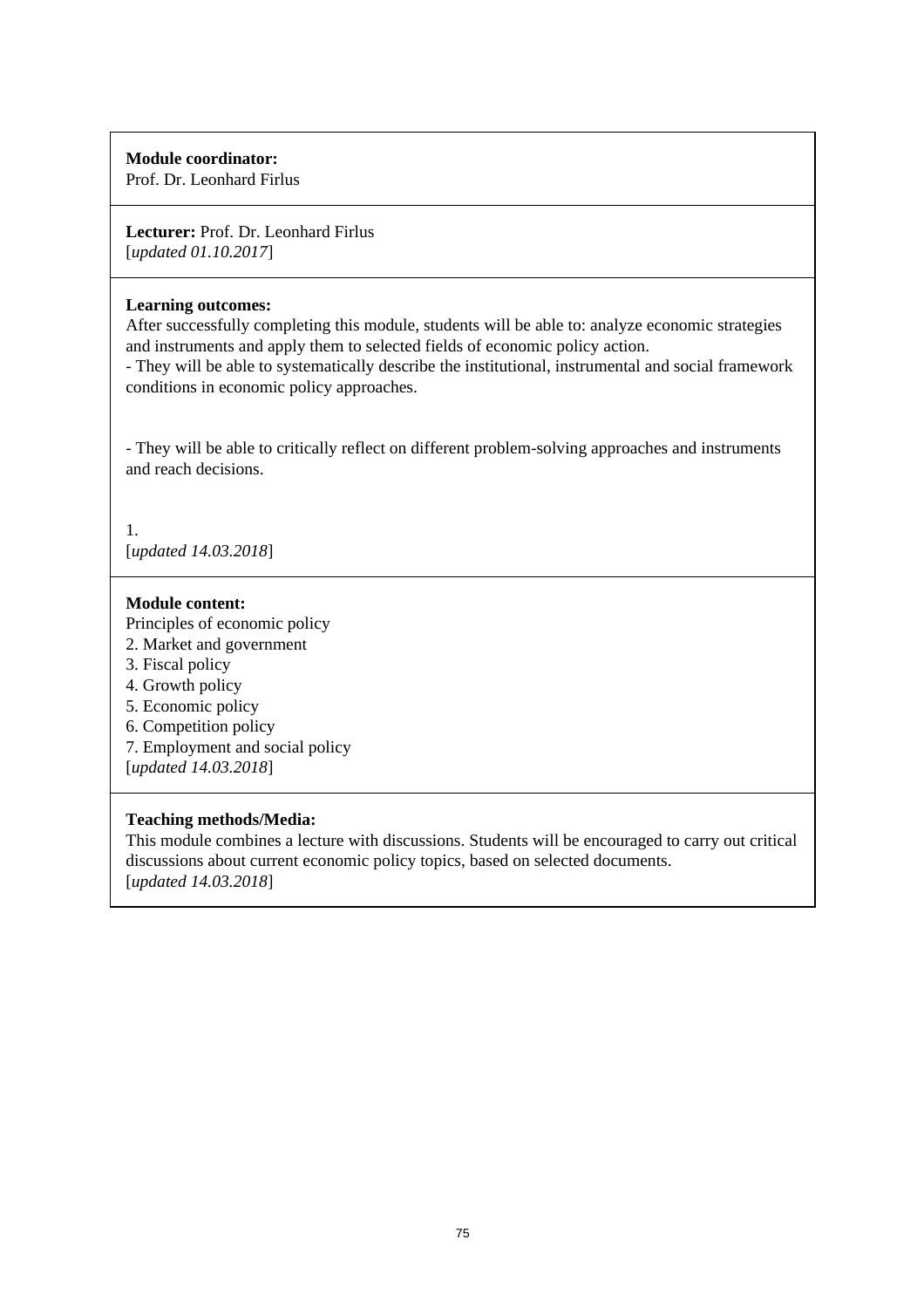Ahrns, H.-J. / Feser, H.-D.. Wirtschaftspolitik. München: Oldenbourg, latest edition. Baßeler, U. et al.. Grundlagen und Probleme der Volkswirtschaft. Stuttgart: Schäffer-Poeschel, latest edition.

Brümmerhoff, D. / Büttner, T.. Finanzwissenschaft. München: Oldenbourg, latest edition. Fredebeul-Krein, M. et al.. Grundlagen der Wirtschaftspolitik. Stuttgart: UTB, latest edition. Fritsch, M.. Marktversagen und Wirtschaftspolitik. München: Vahlen, latest edition.

Klump, R.. Wirtschaftspolitik. München: Pearson Studium, latest edition.

Mussel, G. / Pätzold, J.. Grundfragen der Wirtschaftspolitik. München: Vahlen, latest edition. Schmidt, I. / Haucap, J.. Wettbewerbspolitik und Kartellrecht. München: Oldenbourg, latest edition.

Zimmermann, H. et al.. Finanzwissenschaft. München: Vahlen, latest edition. [*updated 14.03.2018*]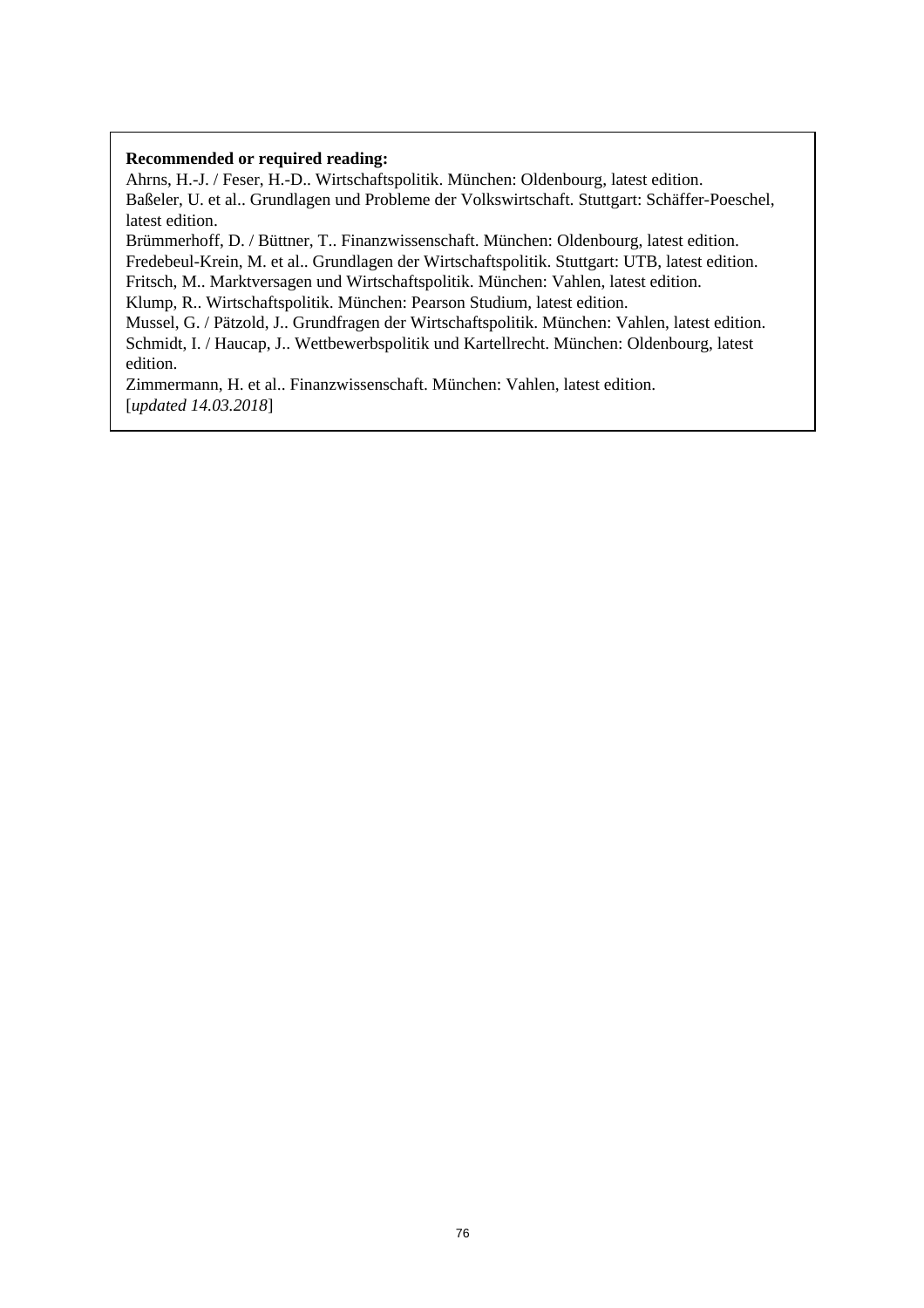# **English 1**

**Module name (EN):** English 1

**Degree programme:** International Business Administration, Bachelor, ASPO 01.10.2017

**Module code:** BIBW-161

**Hours per semester week / Teaching method:** 2V (2 hours per week)

**ECTS credits:** 2,5

**Semester:** 1

**Mandatory course:** no

**Language of instruction:** 

English

#### **Assessment:**

Written exam and composition with presentation (90 minutes / weighting 1:1 / can be repeated semesterly)

#### **Curricular relevance:**

BIBW-161 International Business Administration, Bachelor, ASPO 01.10.2013, semester 1, optional course BIBW-161 International Business Administration, Bachelor, ASPO 01.10.2017, semester 1, optional course

## **Workload:**

30 class hours (= 22.5 clock hours) over a 15-week period. The total student study time is 75 hours (equivalent to 2.5 ECTS credits). There are therefore 52.5 hours available for class preparation and follow-up work and exam preparation.

**Recommended prerequisites (modules):**  None.

**Recommended as prerequisite for:**  BIBW-261 English 2 [*updated 27.02.2018*]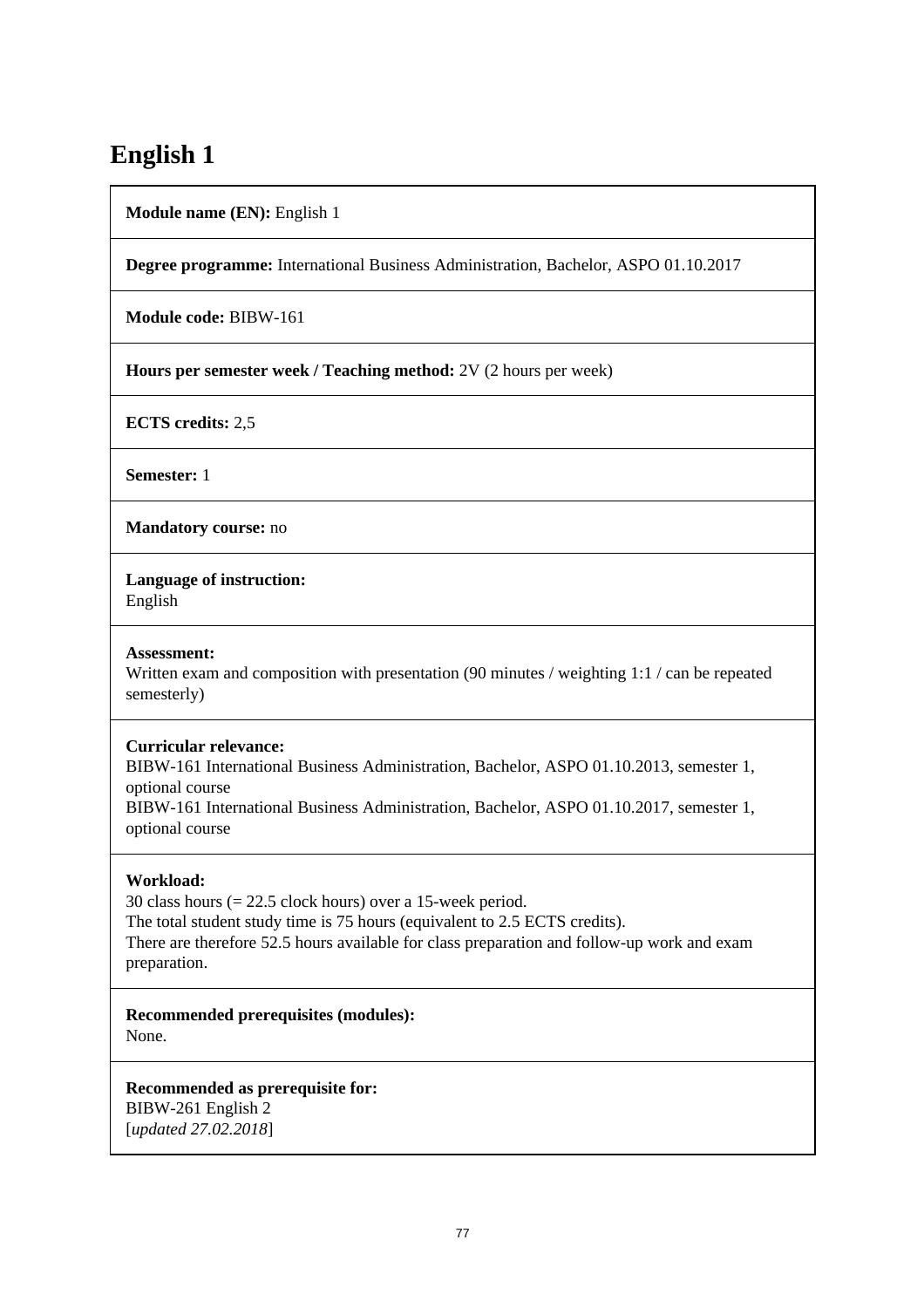Prof. Dr. Thomas Tinnefeld

## **Lecturer:**

Dozenten des Studiengangs [*updated 26.02.2018*]

## **Learning outcomes:**

After successfully completing this moduel, students will have: strengthened and developed the four essential language skills at the B2.1 level of the Common European Framework of Reference for Languages (CEFR)

- developed their communicative language competence (taking into account linguistic, sociolinguistic and pragmatic components)

- improved their communicative language skills (text reception, text production, interaction, language teaching)

- be able to use their foreign language skills independently

- acquired basic and subject-related knowledge of the technical economics and business administration language

- acquired basic knowledge about the target language countries

- increased their awareness with regard to intercultural content and experiences

[*updated 14.03.2018*]

## **Module content:**

- Exercises for listening and reading comprehension: (general and specialized texts)

- Understand the content of technically and linguistically complex texts in standard language;

Following current news reports in text form, expert discussions, subject-oriented communication.

- Exercises to strengthen writing and speaking skills: Dialogic/monologic speech; role playing and simulations relevant to the profession (statements, arguments, discussions, comments);

Composing detailed texts on technical topics using various sources, introduction to business correspondence; giving a presentation followed by discussion.

- Introduction to the use of a technical vocabulary

- Repetition of basic and specific (speaker-dependent) grammatical structures with exercises

- Improve and expand the standard vocabulary

- Acquire strategies to improve and guarantee comprehension

(Learning aids such as dictionaries, the Internet and grammar books)

[*updated 14.03.2018*]

## **Teaching methods/Media:**

Use of a multimedia computer language laboratory

Use of print, audio and video media, computer-based interactivity

Partner work, group work and role playing

Presentations by the lecturer and the participants/students

Internet research

The goal is to enable authentic foreign language communication within the teaching environment. [*updated 14.03.2018*]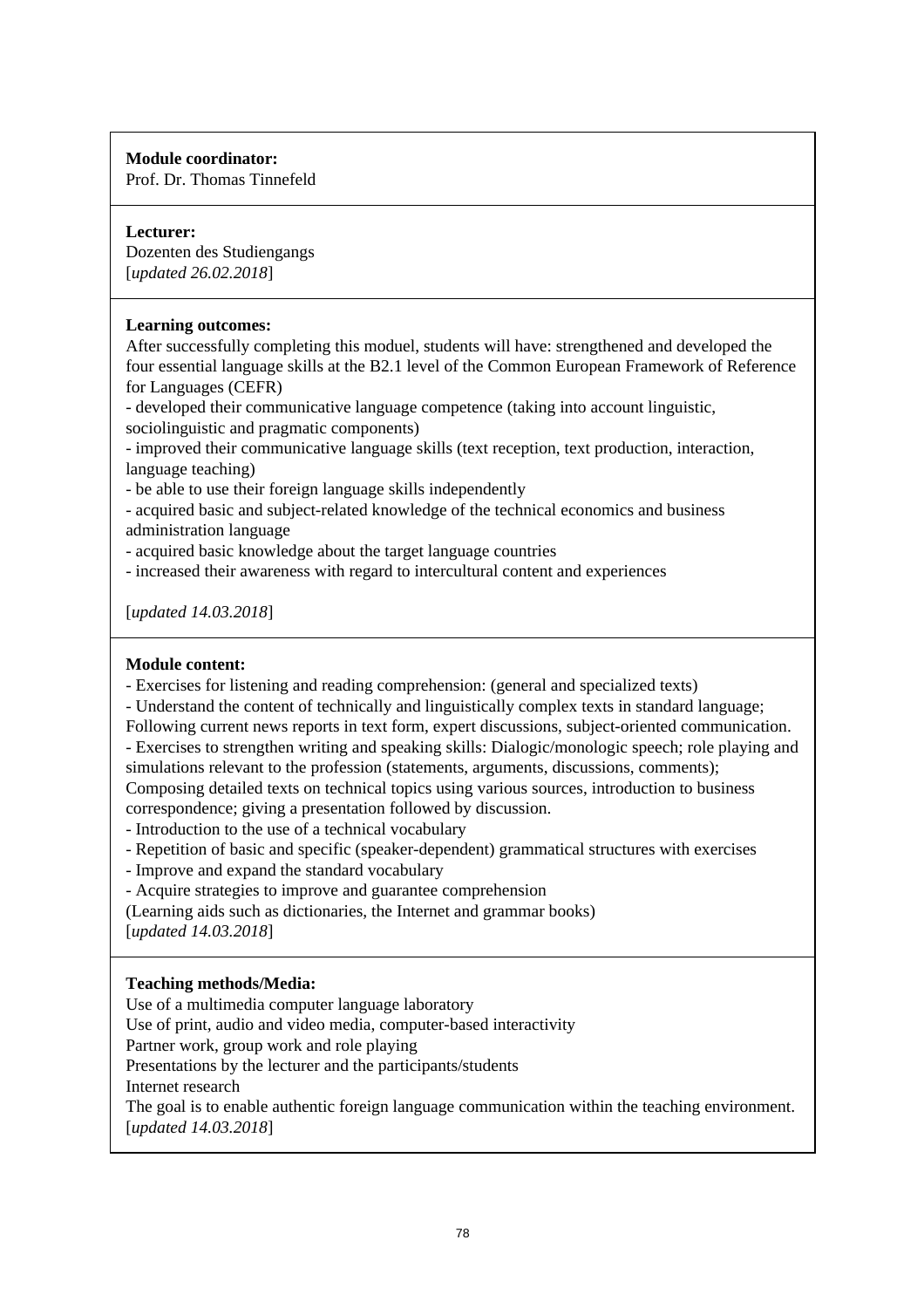Authentic print media Listening comprehension (audio/video) Individualized and target group-oriented exercise materials for vocabulary and grammar Internet resources [*updated 14.03.2018*]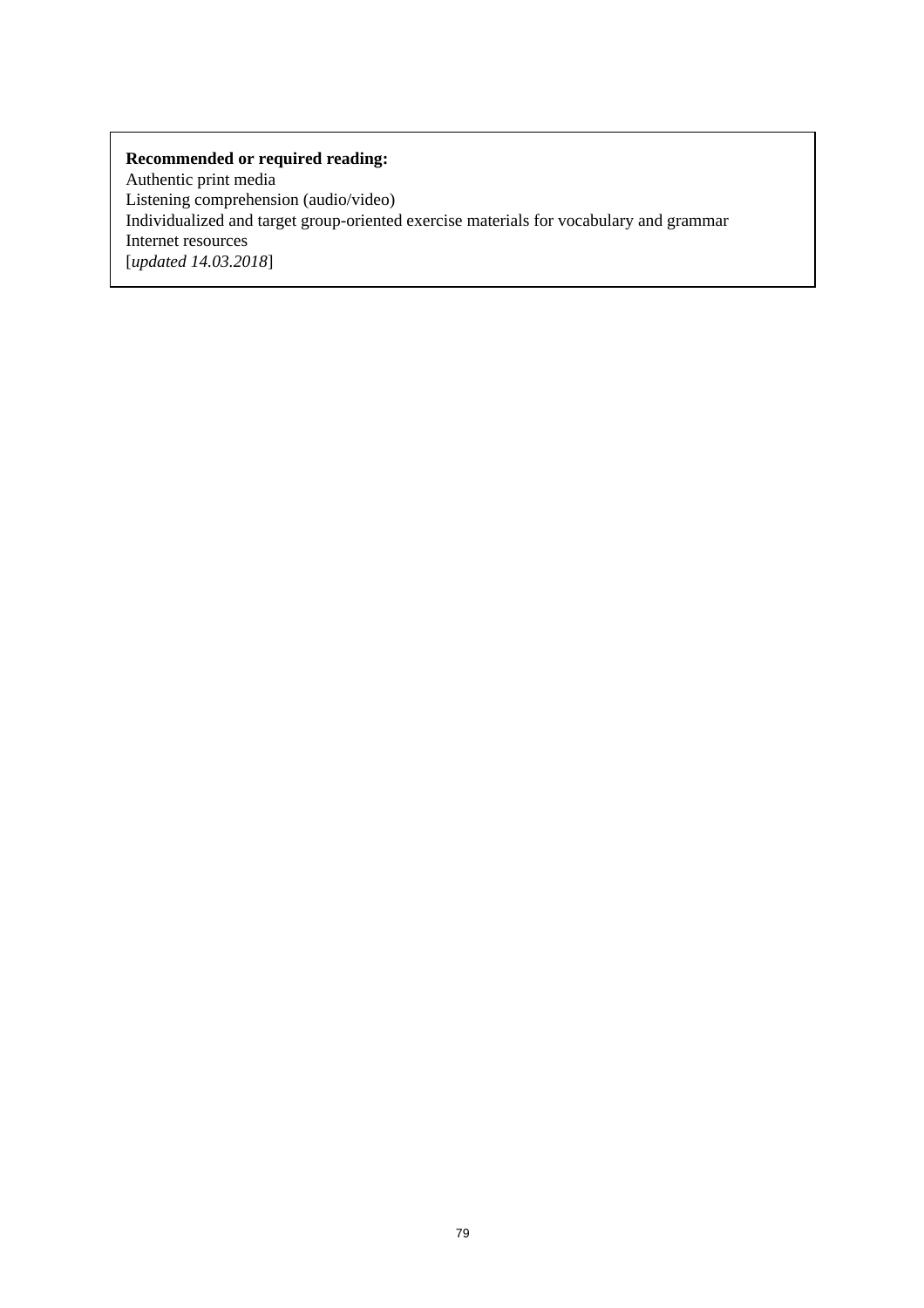# **English 2**

**Module name (EN):** English 2

**Degree programme:** International Business Administration, Bachelor, ASPO 01.10.2017

**Module code:** BIBW-261

**Hours per semester week / Teaching method:** 2V (2 hours per week)

**ECTS credits:** 2,5

**Semester:** 2

**Mandatory course:** no

**Language of instruction:** 

English

#### **Assessment:**

Written exam and composition with presentation (90 minutes / weighting 1:1 / can be repeated semesterly)

## **Curricular relevance:**

BIBW-261 International Business Administration, Bachelor, ASPO 01.10.2013, semester 2, optional course BIBW-261 International Business Administration, Bachelor, ASPO 01.10.2017, semester 2, optional course

## **Workload:**

30 class hours (= 22.5 clock hours) over a 15-week period. The total student study time is 75 hours (equivalent to 2.5 ECTS credits). There are therefore 52.5 hours available for class preparation and follow-up work and exam preparation.

**Recommended prerequisites (modules):** 

BIBW-161 English 1 [*updated 27.02.2018*]

**Recommended as prerequisite for:**  BIBW-361 English 3 [*updated 27.02.2018*]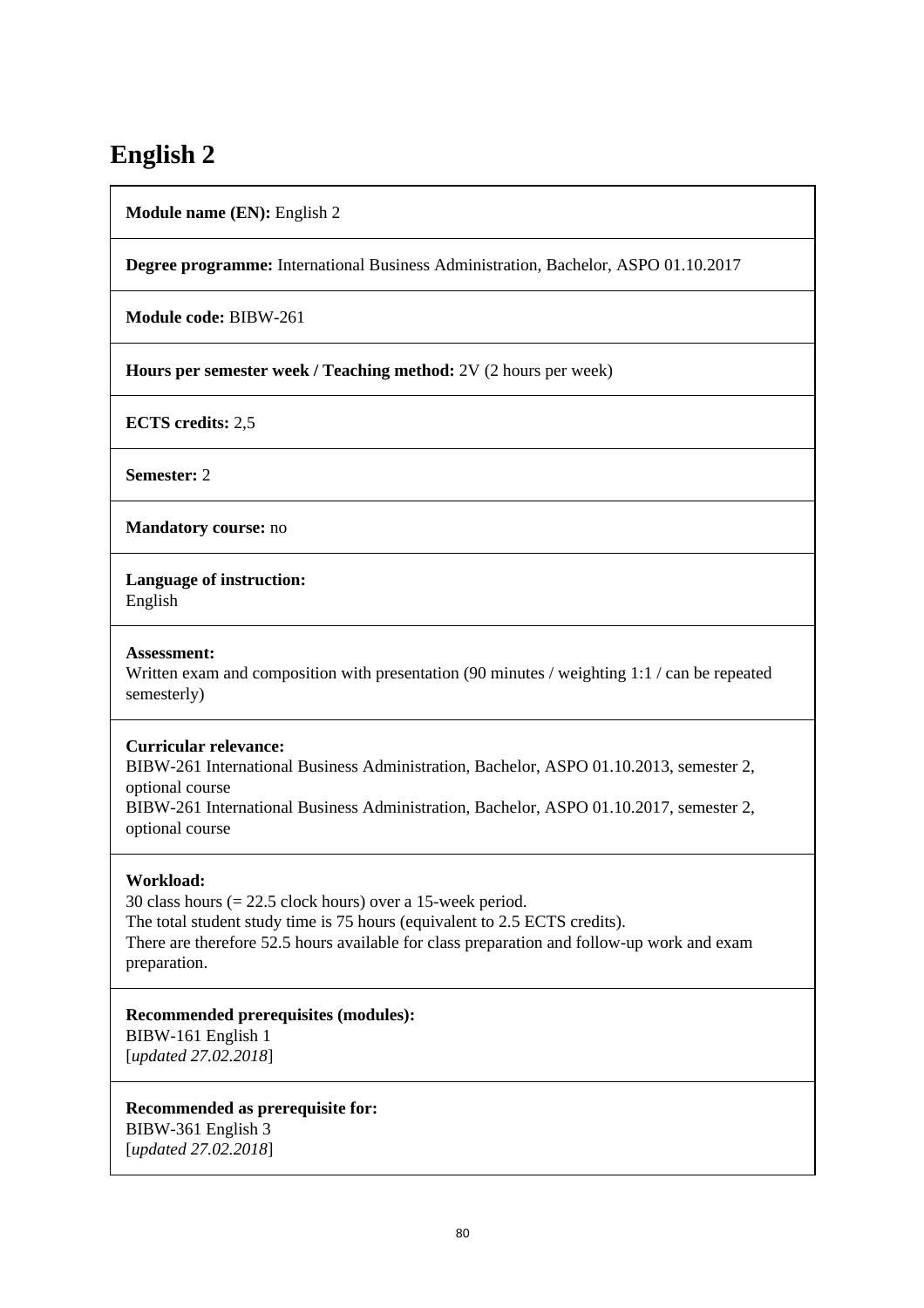Prof. Dr. Thomas Tinnefeld

## **Lecturer:**

Dozenten des Studiengangs [*updated 26.02.2018*]

## **Learning outcomes:**

After successfully completing this module, students will: have further strengthened and developed the four essential language skills at the B2.1 level of the Common European Framework of Reference for Languages (CEFR)

- have advanced their communicative language competence

- have adavanced their communicative skills relevant for text reception, text production, interaction and linguistic mediation

- have advanced their basic and subject-related knowledge of technical business administration terms/language

- have improved their ability to compose texts on technical topics using various sources

- have acquired advanced knowledge about the target language countries

- have further increased their awareness with regard to intercultural content and experiences [*updated 14.03.2018*]

## **Module content:**

- Exercises for listening and reading comprehension (predominantly specialized texts): Understand the content of technically and linguistically complex texts in standard language; reception of complex expert discussions and subject-related communication situations

- Writing and speaking exercises; dialogic/monologic speech; job-related role-playing and simulations; presentation with subsequent discussion

- Advanced skills in the use of a technical vocabulary;

- Expand the general and technical vocabulary

- Advanced strategies to improve and guarantee comprehension (learning aids such as dictionaries, grammars and the Internet)

[*updated 14.03.2018*]

## **Teaching methods/Media:**

Use of a multimedia computer language laboratory

Use of print, audio and video media

Partner work, group work and role playing

Presentations by the lecturer and the participants

Internet research

The goal is to enable authentic foreign language communication within the teaching environment. [*updated 14.03.2018*]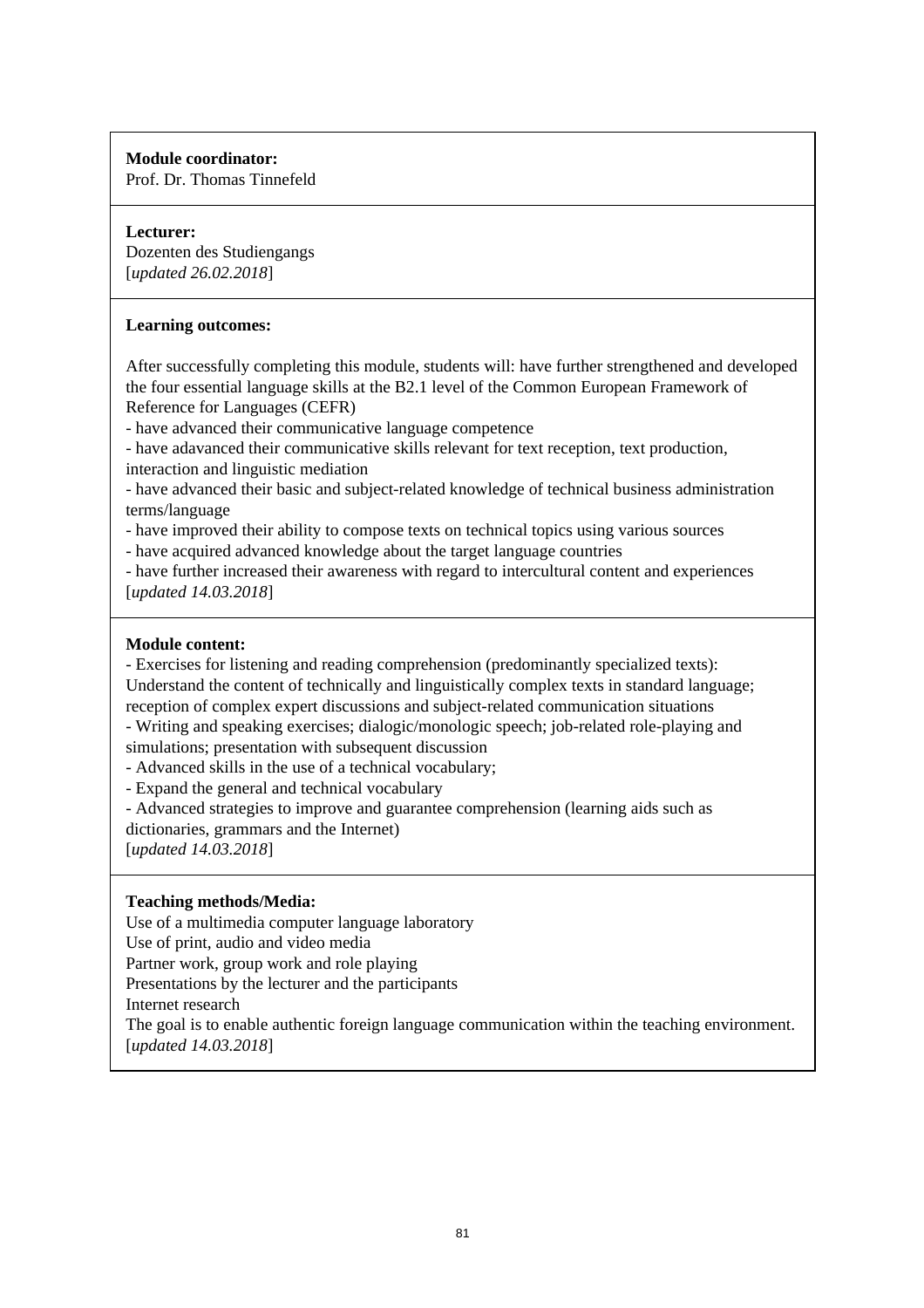Authentic print media Texts for listening comprehension (audio/video) Individualized and target group-oriented exercise materials for vocabulary and grammar Internet resources [*updated 14.03.2018*]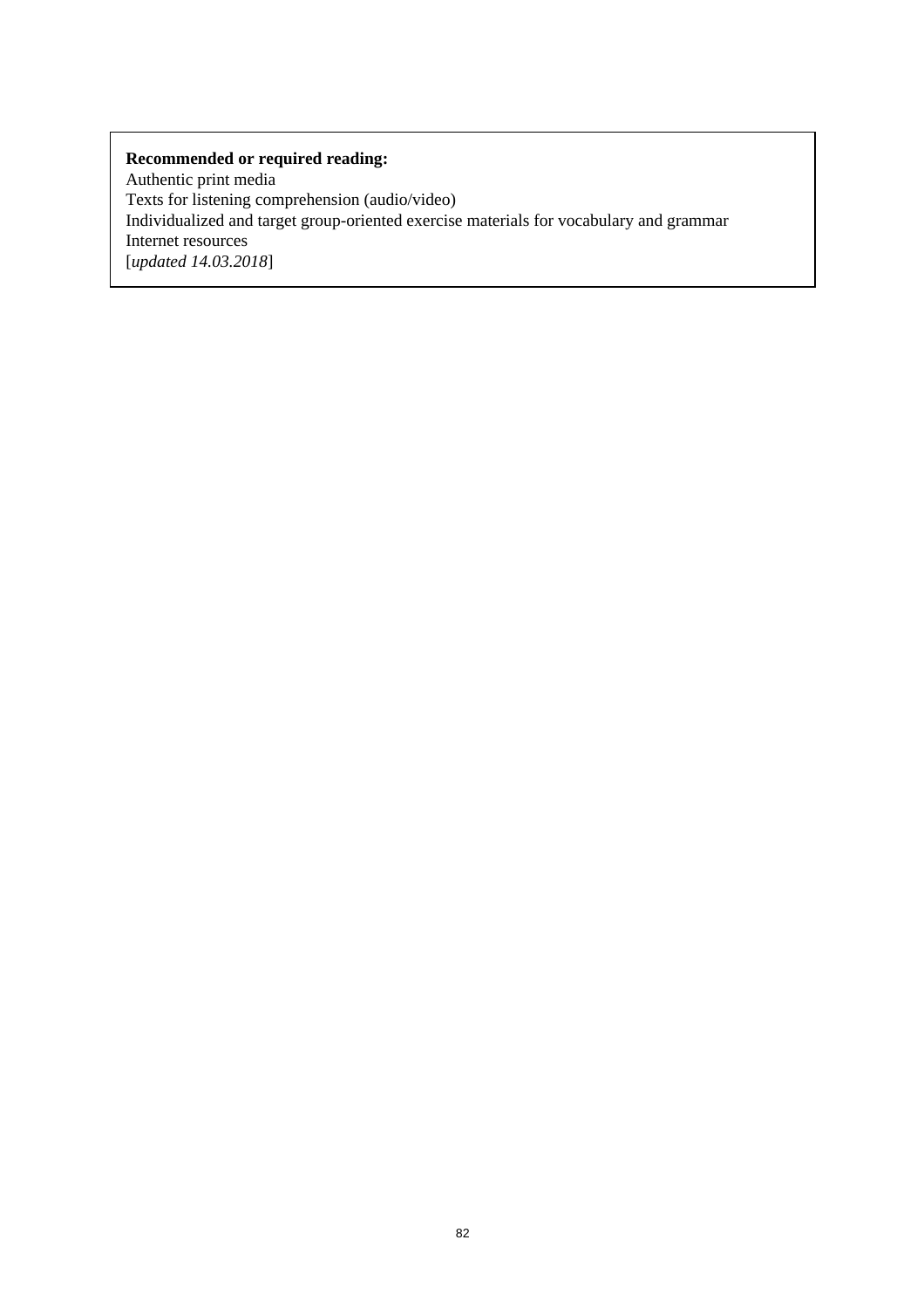# **English 3**

**Module name (EN):** English 3

**Degree programme:** International Business Administration, Bachelor, ASPO 01.10.2017

**Module code:** BIBW-361

**Hours per semester week / Teaching method:** 2V (2 hours per week)

**ECTS credits:** 2,5

**Semester:** 3

**Mandatory course:** no

**Language of instruction:** 

English

#### **Assessment:**

Written exam and composition with presentation (90 minutes / weighting 1:1 / can be repeated semesterly)

#### **Curricular relevance:**

BIBW-361 International Business Administration, Bachelor, ASPO 01.10.2013, semester 3, optional course BIBW-361 International Business Administration, Bachelor, ASPO 01.10.2017, semester 3, optional course

#### **Workload:**

30 class hours (= 22.5 clock hours) over a 15-week period. The total student study time is 75 hours (equivalent to 2.5 ECTS credits). There are therefore 52.5 hours available for class preparation and follow-up work and exam preparation.

#### **Recommended prerequisites (modules):**

BIBW-261 English 2 [*updated 27.02.2018*]

**Recommended as prerequisite for:**  BIBW-471 English 4 [*updated 27.02.2018*]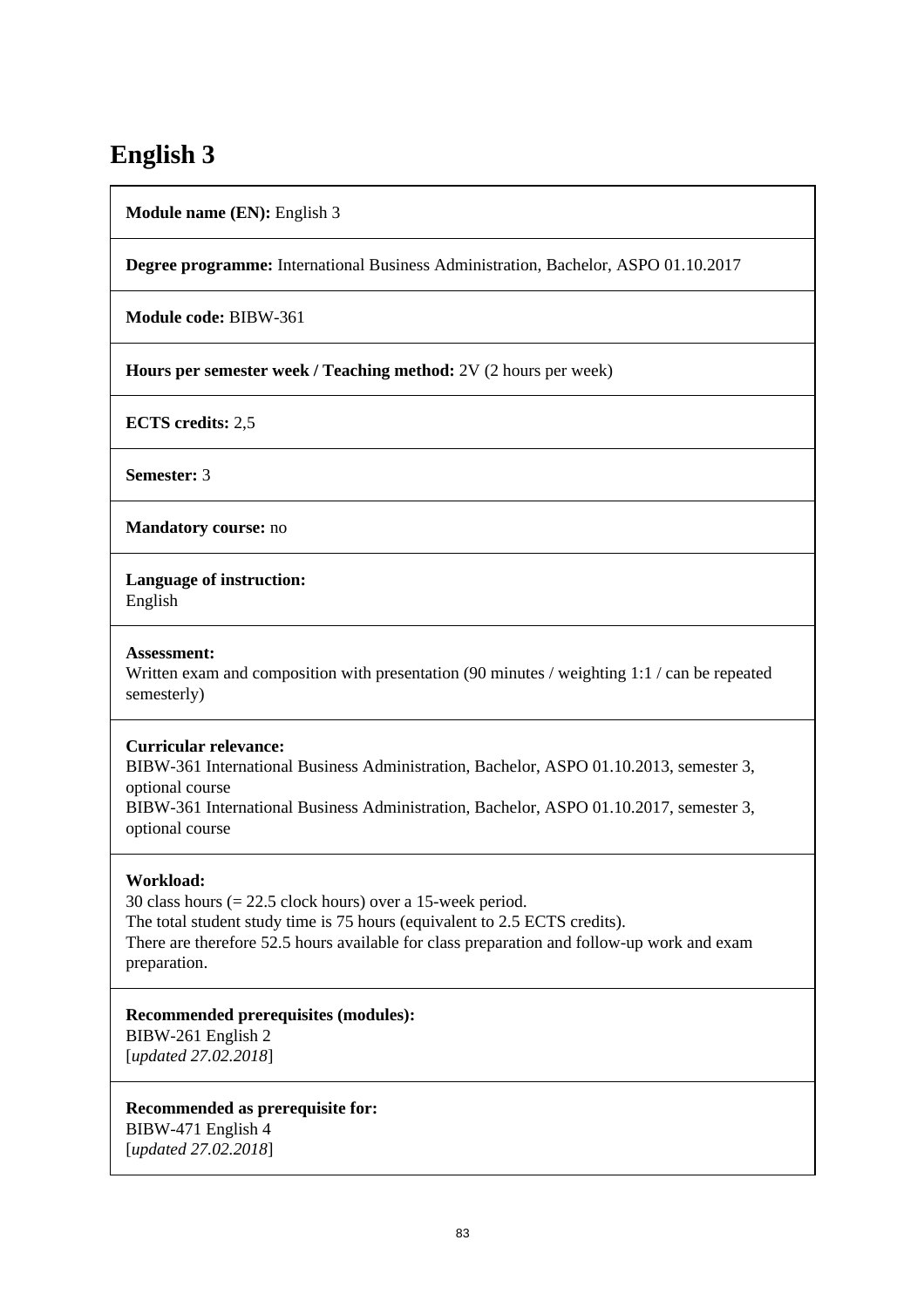Prof. Dr. Thomas Tinnefeld

## **Lecturer:**

Dozenten des Studiengangs [*updated 26.02.2018*]

## **Learning outcomes:**

After successfully completing this module, students will: have strengthened and developed the four essential language skills at the B2.2 level of the Common European Framework of Reference for Languages (CEFR)

- have further improved their communicative language competence and expanded their language activities

- have further advanced their ability to use their foreign language skills independently

- have further advanced their basic and subject-related knowledge of technical business administration terms/language

- have acquired more basic knowledge about the target language countries

- increased their awareness with regard to intercultural content and experiences [*updated 14.03.2018*]

## **Module content:**

- Exercises for listening and reading comprehension (predominantly specialized texts):

Understand the content of technically and linguistically complex texts in standard language; follow current news in written form, expert discussions, subject-oriented communication - Exercises to strengthen writing and speaking skills: Dialogic/monologic speech; role playing and simulations relevant to the profession (linguistic means of communication in negotiations); The composition of detailed texts on technical topics using various sources.

Presentation with subsequent discussion

- Continued improvement and expansion of the technical vocabulary

- Repetition of specific (speaker-dependent) grammatical structures with exercises [*updated 14.03.2018*]

## **Teaching methods/Media:**

Use of a multimedia computer language laboratory

Use of print, audio and video media, computer-based interactivity

Partner work, group work and role playing

Presentations by the lecturer and the students

Internet research

The goal is to enable authentic foreign language communication within the teaching environment. [*updated 14.03.2018*]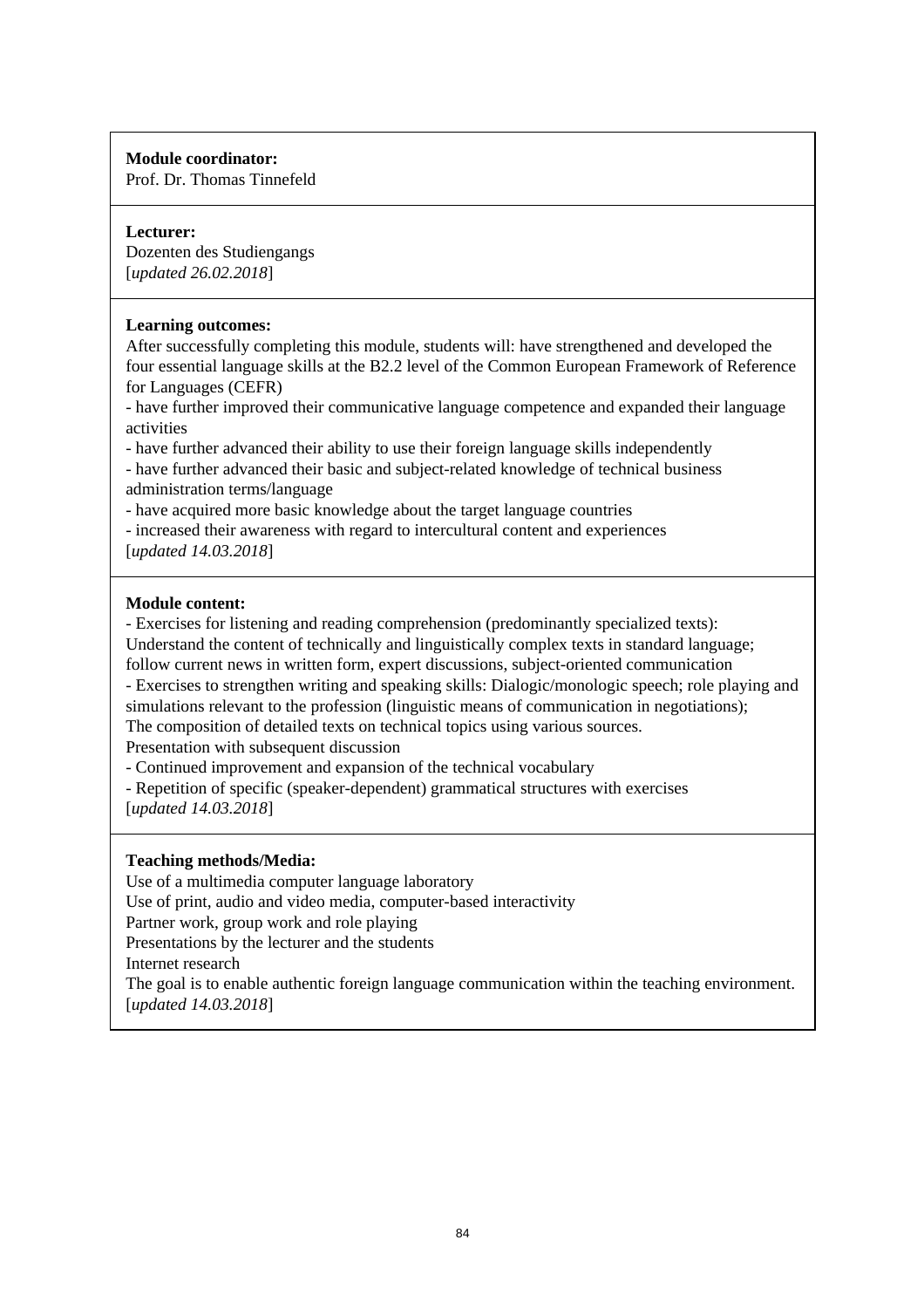Authentic print media Texts for listening comprehension (audio/video) Individualized and target group-oriented exercise materials for vocabulary and grammar Internet resources [*updated 14.03.2018*]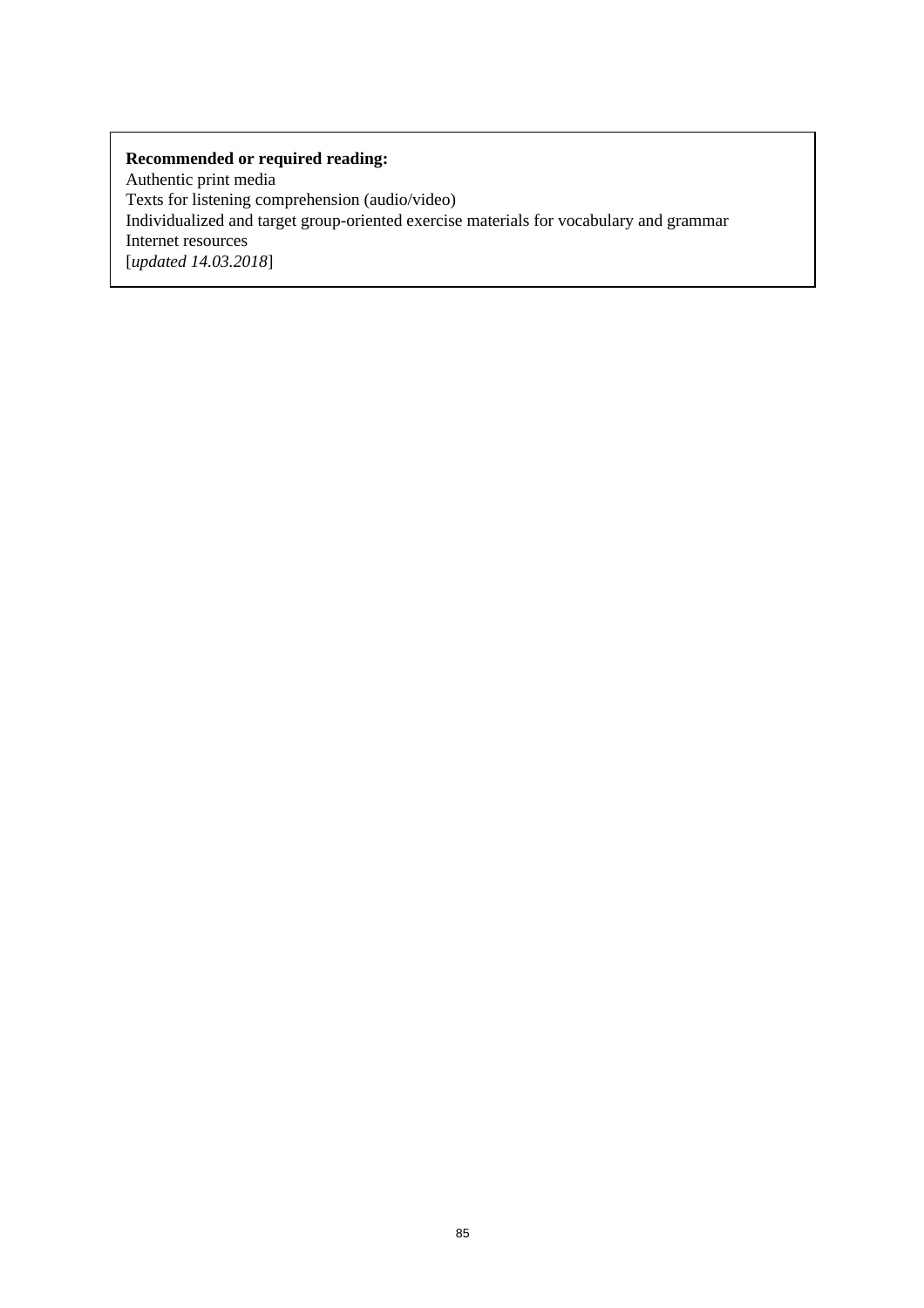# **English 4**

**Module name (EN):** English 4

**Degree programme:** International Business Administration, Bachelor, ASPO 01.10.2017

**Module code:** BIBW-471

**Hours per semester week / Teaching method:** 2V (2 hours per week)

**ECTS credits:** 2,5

**Semester:** 4

**Mandatory course:** no

**Language of instruction:** 

English

#### **Assessment:**

Written exam and composition with presentation (90 minutes / weighting 1:1 / can be repeated semesterly)

## **Curricular relevance:**

BIBW-471 International Business Administration, Bachelor, ASPO 01.10.2013, semester 4, optional course BIBW-471 International Business Administration, Bachelor, ASPO 01.10.2017, semester 4, optional course

## **Workload:**

30 class hours (= 22.5 clock hours) over a 15-week period. The total student study time is 75 hours (equivalent to 2.5 ECTS credits). There are therefore 52.5 hours available for class preparation and follow-up work and exam preparation.

#### **Recommended prerequisites (modules):**

BIBW-361 English 3 [*updated 27.02.2018*]

#### **Recommended as prerequisite for:**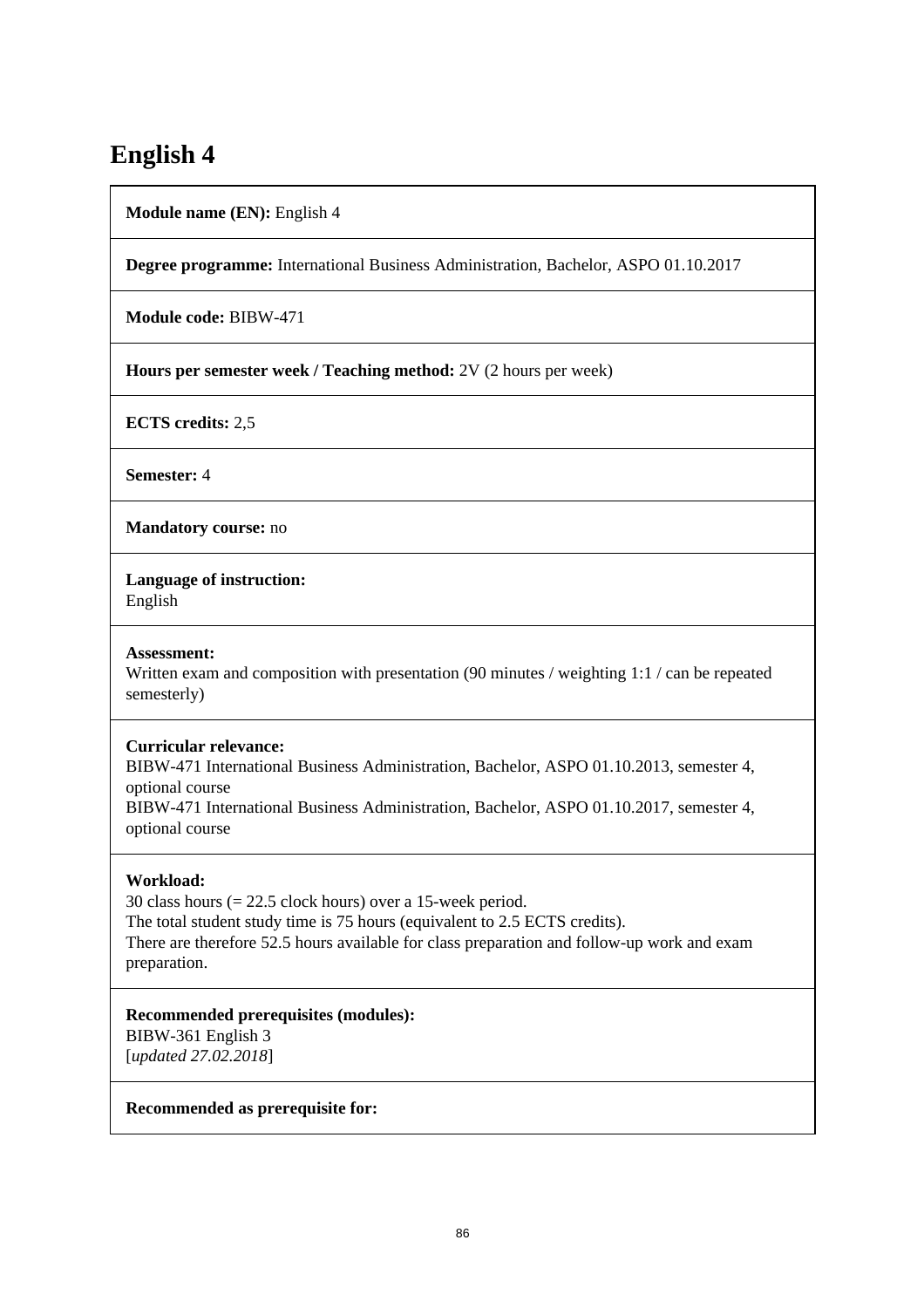Prof. Dr. Thomas Tinnefeld

## **Lecturer:**

Dozenten des Studiengangs [*updated 26.02.2018*]

## **Learning outcomes:**

After successfully completing this module, students will: have further strengthened and developed the four essential language skills at the B2.2 level of the Common European Framework of Reference for Languages (CEFR), independent language use

- have perfected their communicative language competence and language activities

- have further advanced their basic and subject-related knowledge of technical business administration terms/language

- have acquired more knowledge about the target language countries

- have further increased their awareness with regard to intercultural content and experiences [*updated 14.03.2018*]

## **Module content:**

- Exercises for listening and reading comprehension (predominantly specialized texts): Understand the content of technically and linguistically complex texts in standard language; follow current news in written form, expert discussions, subject-oriented communication

- Exercises to strengthen writing and speaking skills: Dialogic/monologic speech,

job-related role playing and simulations (technical-language communication tools in product presentations), the composition of detailed texts on technical topics

using various sources, composing business-related business correspondence on specific topics, presentation with subsequent discussion

- Use of a technical vocabulary in special subject areas

- Improvement and expansion of standard vocabulary

[*updated 14.03.2018*]

## **Teaching methods/Media:**

Use of a multimedia computer language laboratory Use of print, audio and video media, computer-based interactivity Partner work, group work and role playing Presentations by the lecturer Internet research The goal is to enable authentic foreign language communication within the teaching environment.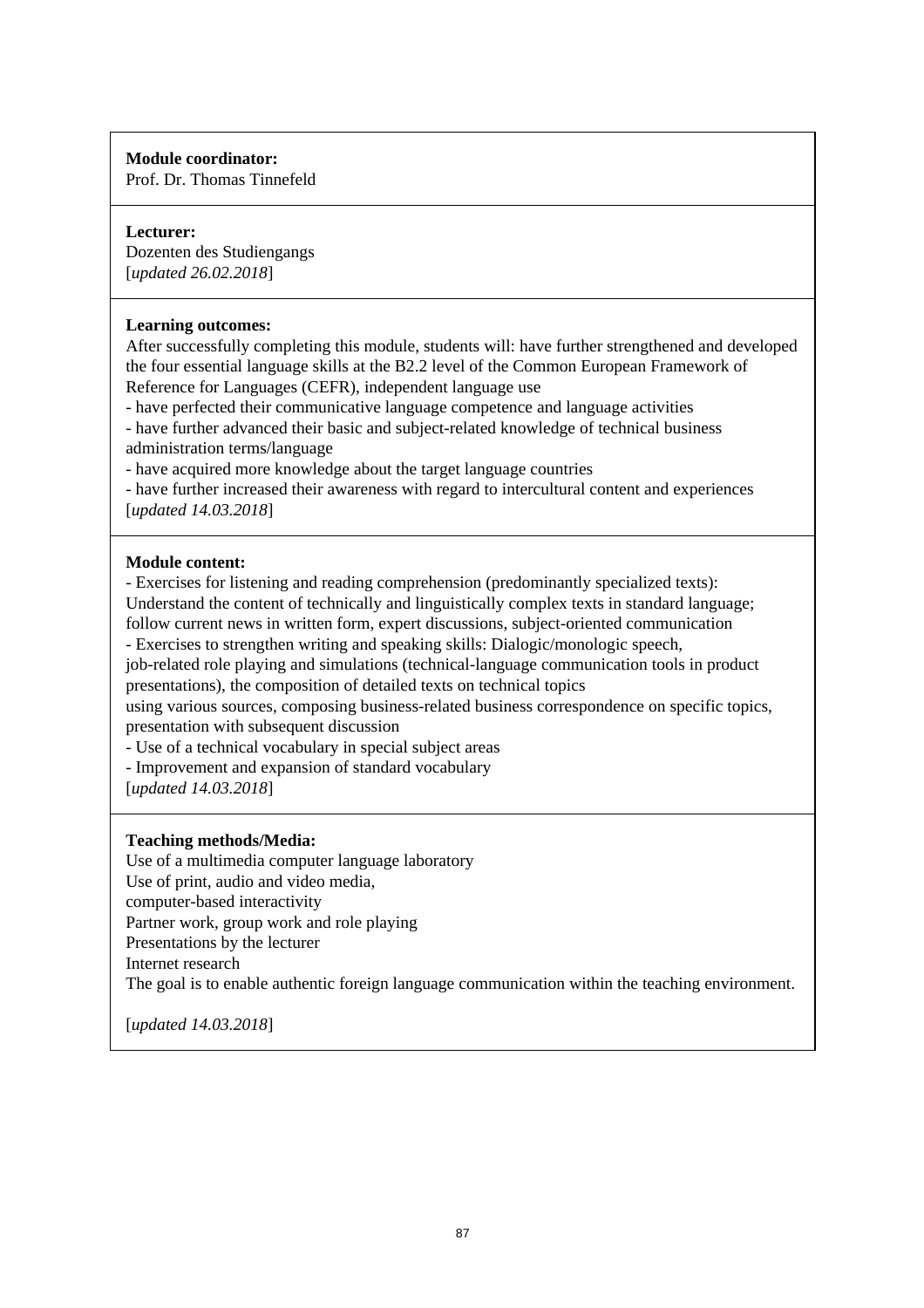Authentic print media Texts for listening comprehension (audio/video) Individualized and target group-oriented exercise materials for vocabulary and grammar Internet resources [*updated 14.03.2018*]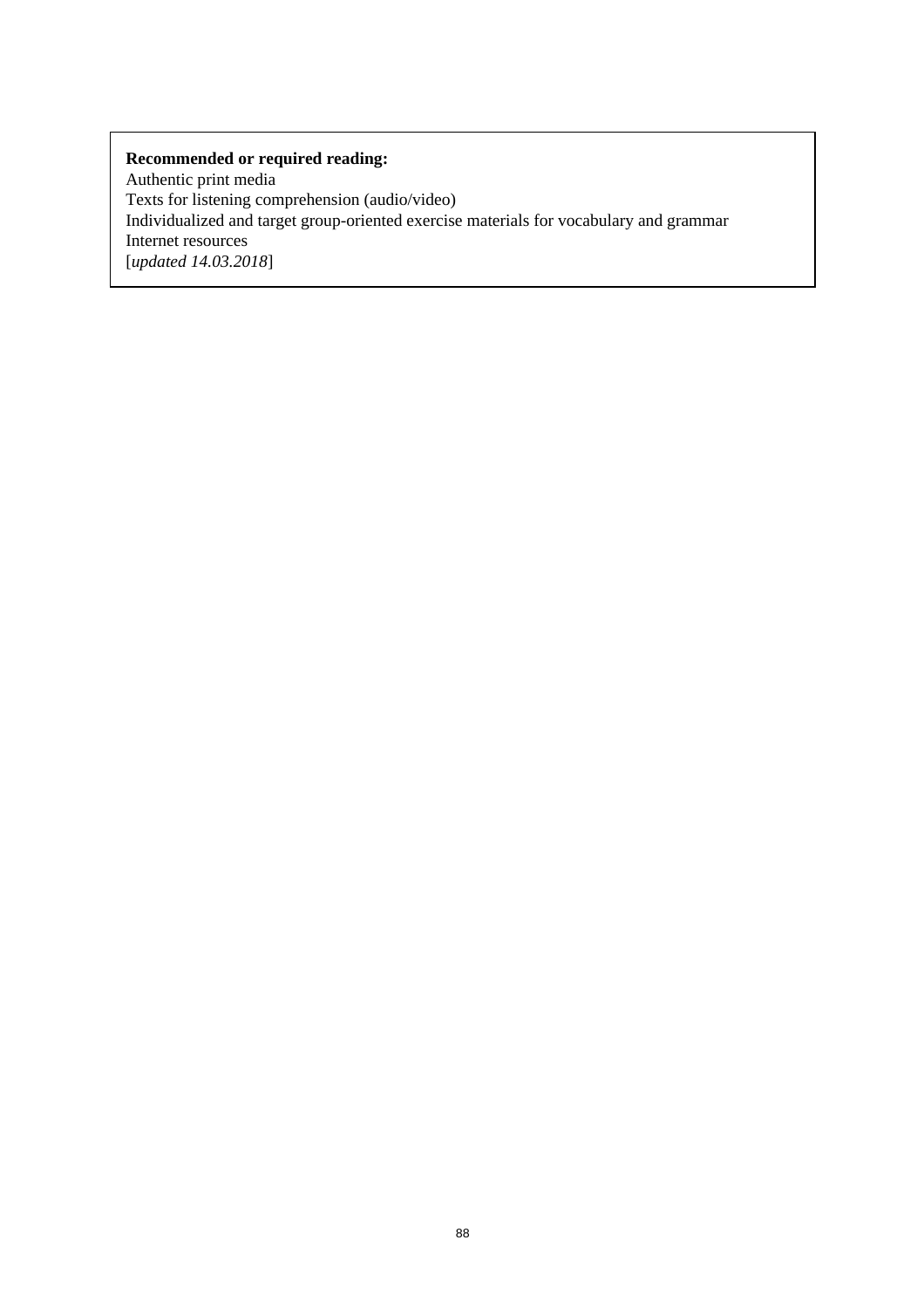# **French 2**

**Module name (EN):** French 2

**Degree programme:** International Business Administration, Bachelor, ASPO 01.10.2017

**Module code:** BIBW-271

**Hours per semester week / Teaching method:** 2V (2 hours per week)

**ECTS credits:** 2,5

**Semester:** 2

**Mandatory course:** no

**Language of instruction:** 

French

#### **Assessment:**

Written exam and composition with presentation (90 minutes / weighting 1:1 / can be repeated semesterly)

#### **Curricular relevance:**

BIBW-271 International Business Administration, Bachelor, ASPO 01.10.2013, semester 2, optional course BIBW-271 International Business Administration, Bachelor, ASPO 01.10.2017, semester 2, optional course

#### **Workload:**

30 class hours (= 22.5 clock hours) over a 15-week period. The total student study time is 75 hours (equivalent to 2.5 ECTS credits). There are therefore 52.5 hours available for class preparation and follow-up work and exam preparation.

**Recommended prerequisites (modules):** 

BIBW-171 French I [*updated 27.02.2018*]

**Recommended as prerequisite for:**  BIBW-371 French 3 [*updated 27.02.2018*]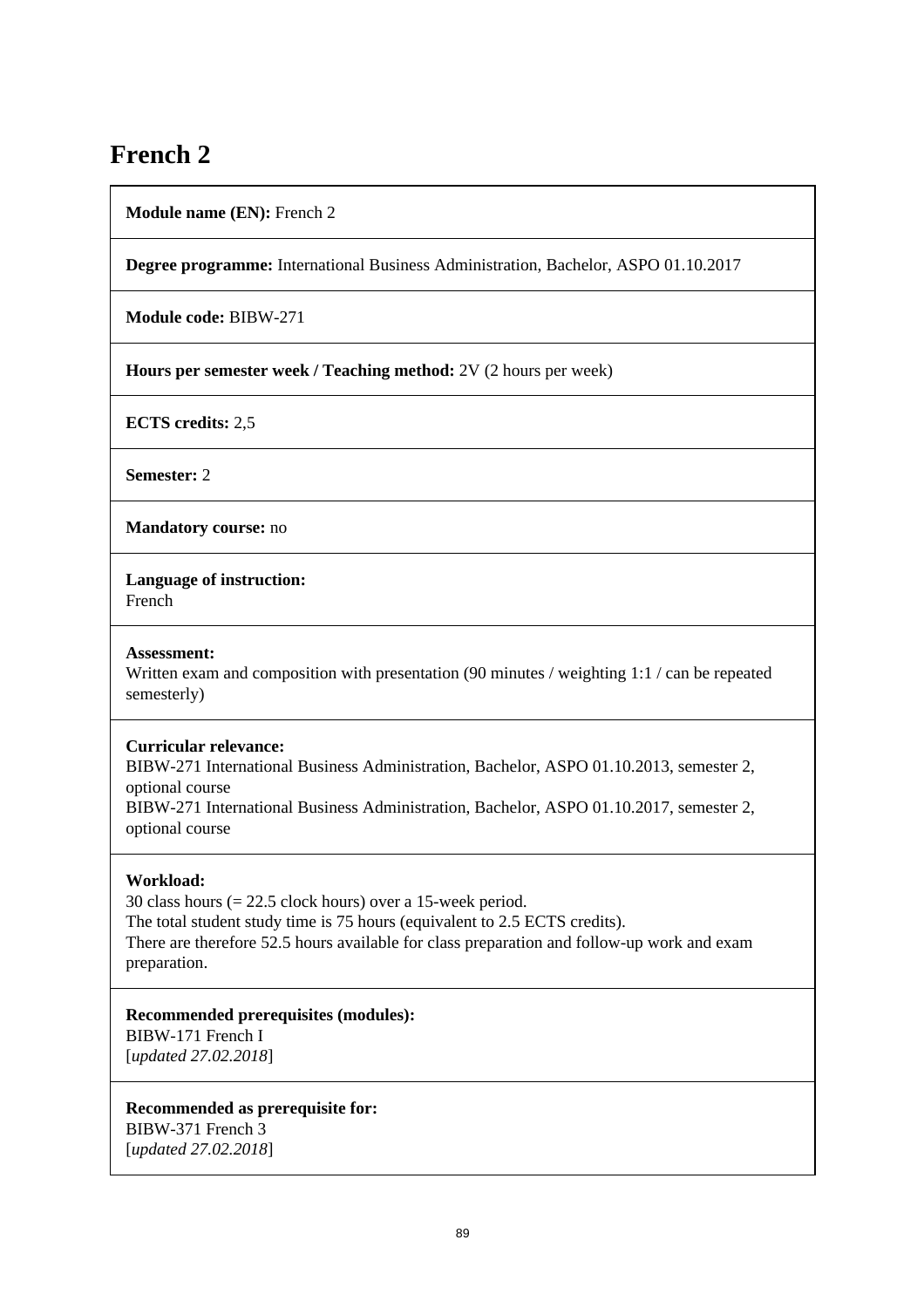Prof. Dr. Thomas Tinnefeld

## **Lecturer:**

Dozenten des Studiengangs [*updated 26.02.2018*]

## **Learning outcomes:**

After successfully completing this module, students will: have further strengthened and developed the four essential language skills at the B1.1 level of the Common European Framework of Reference for Languages (CEFR)

- have improved their communicative language competence

- have advanced their communicative skills relevant for text reception, text production, interaction and linguistic mediation

- have advanced their basic and subject-related knowledge of technical business administration terms/language

- have improved their ability to compose texts on technical topics using various sources

- have acquired additional knowledge about the target language countries

- have further increased their awareness with regard to intercultural content and experiences [*updated 14.03.2018*]

## **Module content:**

- Exercises for listening and reading comprehension including more subject-related texts; comprehension of fairly detailed statements in moderately difficult texts in standard language; reception, to some extent, of expert discussions and subject-related communication situations - Writing and speaking exercises; dialogic/monologic speech; job-related role-playing and

simulations; presentation with subsequent discussion

- Expansion of a general and subject-oriented vocabulary and advanced skills for its use

- Continued acquisition of strategies to improve and guarantee comprehension (learning aids such as dictionaries, grammars and the Internet)

[*updated 14.03.2018*]

## **Teaching methods/Media:**

Use of a multimedia computer language laboratory Use of print, audio and video media

Partner work, group work and role playing

Presentations by the lecturer and the participants

Internet research

The goal is to enable authentic foreign language communication within the teaching environment. [*updated 14.03.2018*]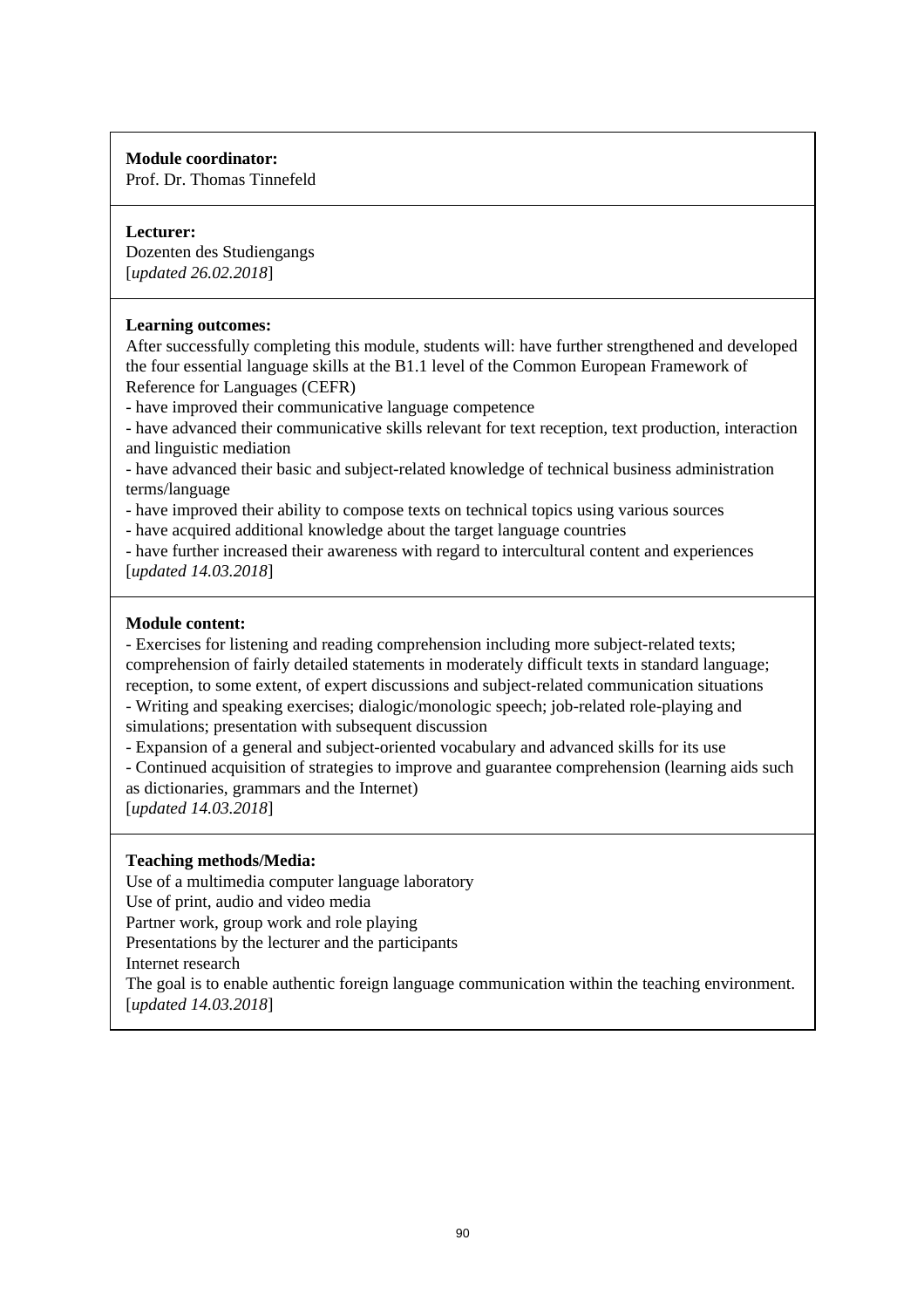Teaching materials: Authentic print media Texts for listening comprehension (audio/video) Individualized and target group-oriented exercise materials for vocabulary and grammar Internet resources [*updated 14.03.2018*]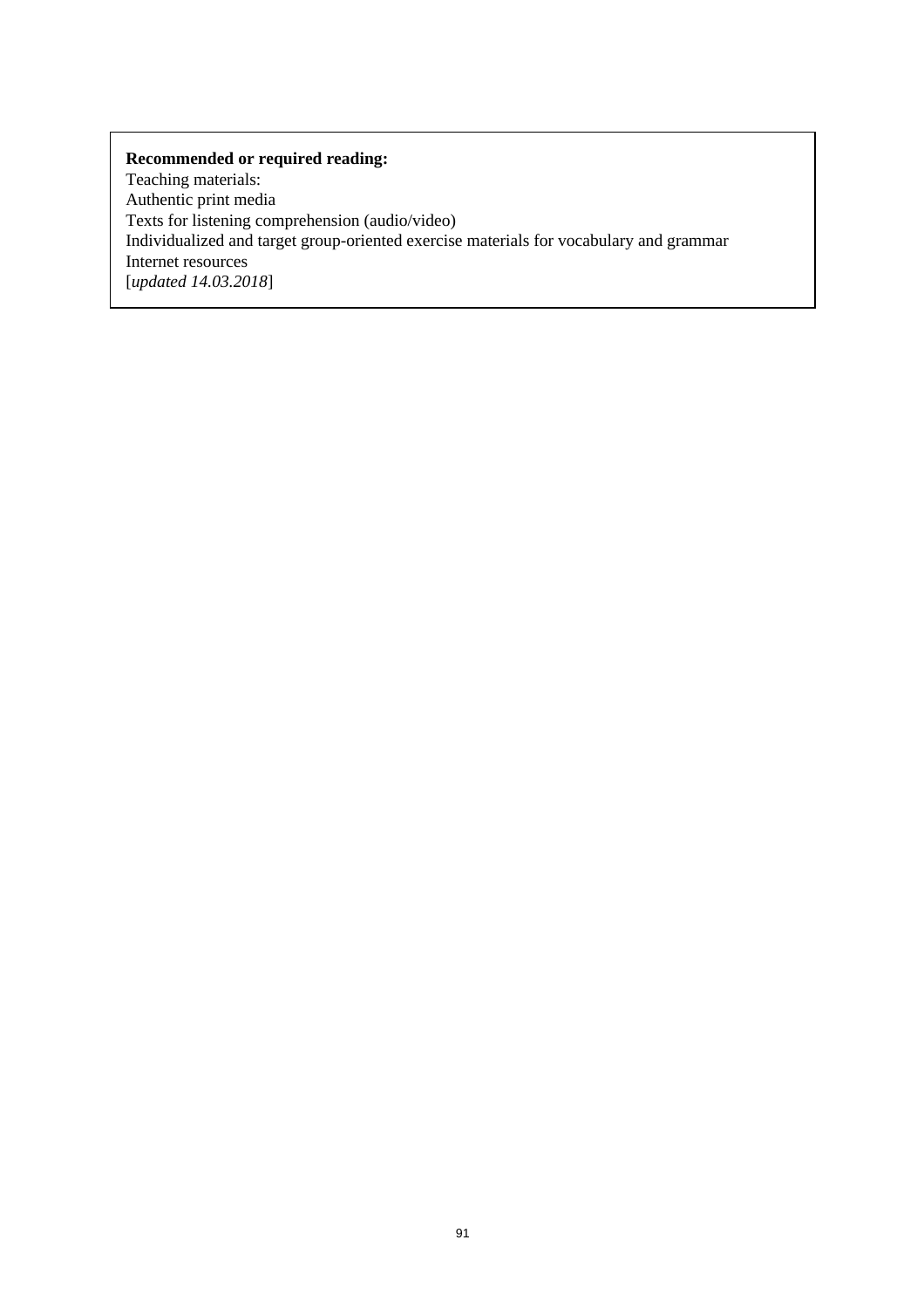# **French 3**

**Module name (EN):** French 3

**Degree programme:** International Business Administration, Bachelor, ASPO 01.10.2017

**Module code:** BIBW-371

**Hours per semester week / Teaching method:** 2V (2 hours per week)

**ECTS credits:** 2,5

**Semester:** 3

**Mandatory course:** no

**Language of instruction:** 

French

#### **Assessment:**

Written exam and composition with presentation (90 minutes / weighting 1:1 / can be repeated semesterly)

#### **Curricular relevance:**

BIBW-371 International Business Administration, Bachelor, ASPO 01.10.2013, semester 3, optional course BIBW-371 International Business Administration, Bachelor, ASPO 01.10.2017, semester 3, optional course

#### **Workload:**

30 class hours (= 22.5 clock hours) over a 15-week period. The total student study time is 75 hours (equivalent to 2.5 ECTS credits). There are therefore 52.5 hours available for class preparation and follow-up work and exam preparation.

**Recommended prerequisites (modules):** 

BIBW-271 French 2 [*updated 27.02.2018*]

**Recommended as prerequisite for:**  BIBW-451 French 4 [*updated 27.02.2018*]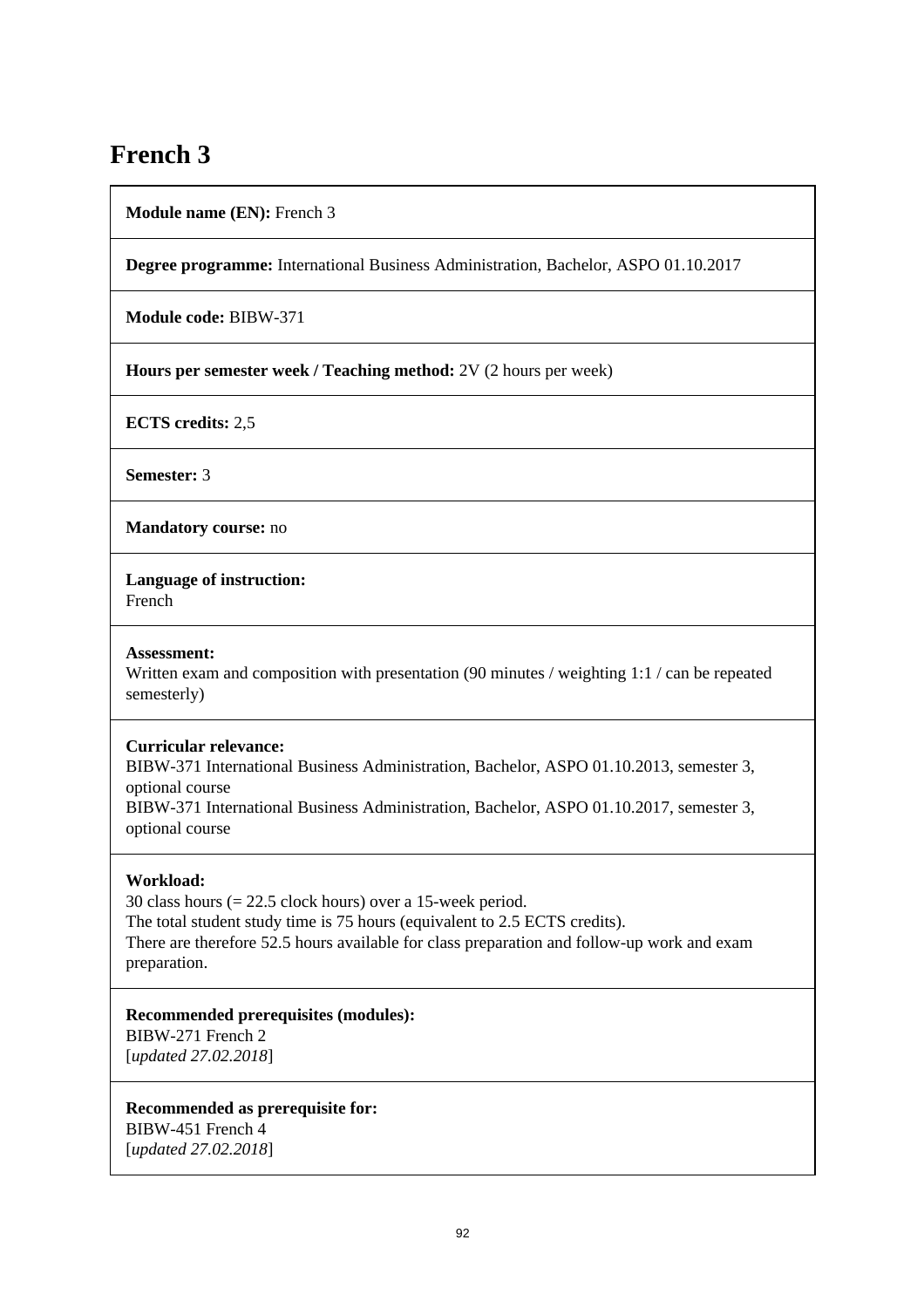Prof. Dr. Thomas Tinnefeld

## **Lecturer:**

Dozenten des Studiengangs [*updated 26.02.2018*]

## **Learning outcomes:**

After successfully completing this module, students will: have strengthened and developed the four essential language skills at the B1.2 level of the Common European Framework of Reference for Languages (CEFR)

- have advanced and further developed their communicative language competence

- have further advanced their communicative skills relevant for text reception, text production, interaction and linguistic mediation

- have advanced their subject-related knowledge of technical business administration terms/language

- have further improved their ability to compose texts on technical topics using various sources

- have acquired more advanced knowledge about the target language countries

- have further increased their awareness with regard to intercultural content and experiences

[*updated 14.03.2018*]

## **Module content:**

- Exercises for listening and reading comprehension using predominantly subject-related texts; comprehension of detailed statements in moderately difficult texts in standard language; reception of moderately difficult expert discussions and subject-related communication situations

- Writing and speaking exercises; dialogic/monologic speech; job-related role-playing and simulations; presentation with subsequent discussion

- Continued expansion of a general and subject-oriented vocabulary and advanced skills for its use

- Continued acquisition of strategies to improve and guarantee comprehension (learning aids such as dictionaries, grammars and the Internet)

[*updated 14.03.2018*]

## **Teaching methods/Media:**

Use of a multimedia computer language laboratory

Use of print, audio and video media

Partner work, group work and role playing

Presentations by the lecturer and the participants

Internet research

The goal is to enable authentic foreign language communication within the teaching environment.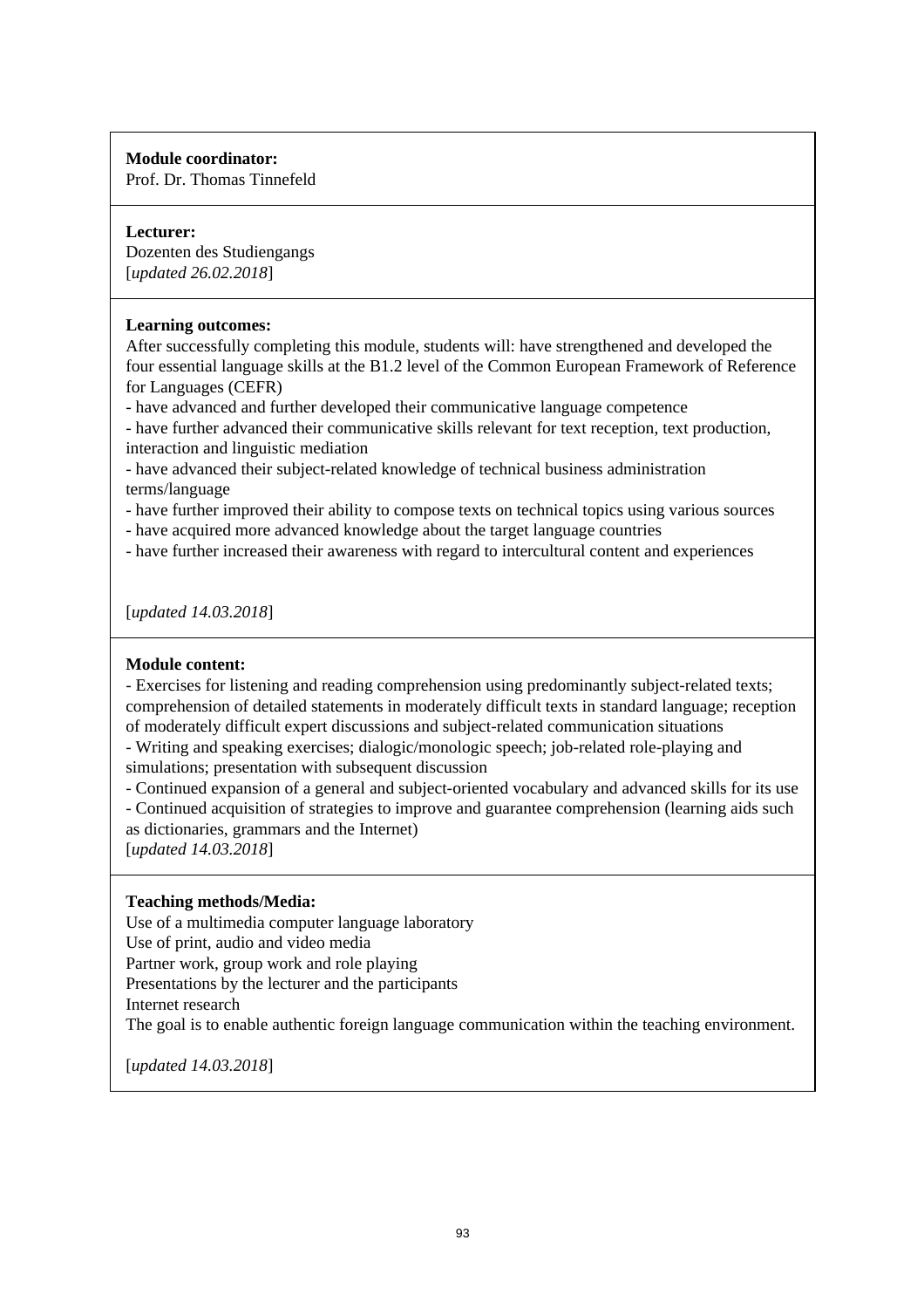Teaching materials: Authentic print media Texts for listening comprehension (audio/video) Individualized and target group-oriented exercise materials for vocabulary and grammar Internet resources [*updated 14.03.2018*]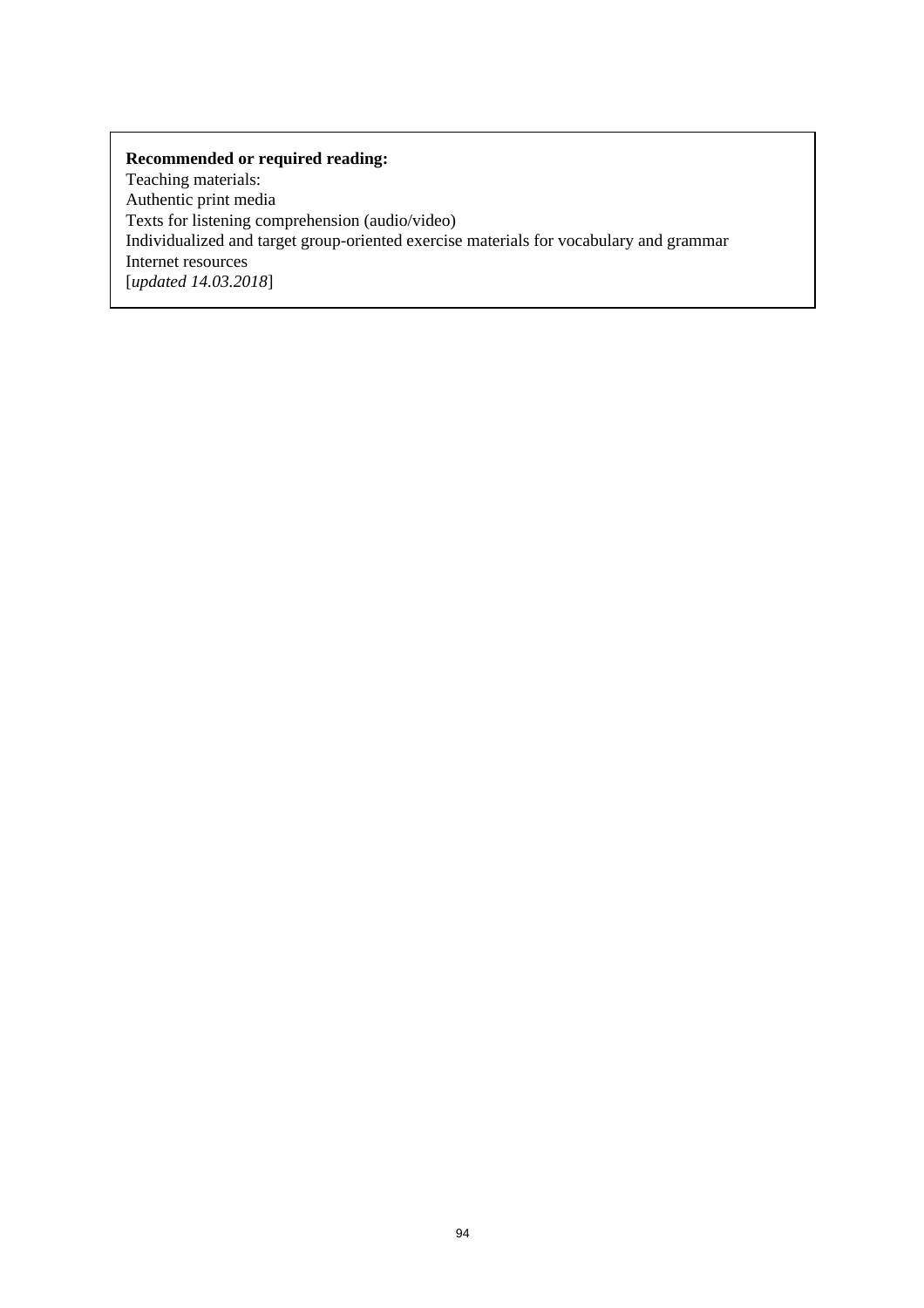# **French 4**

**Module name (EN):** French 4

**Degree programme:** International Business Administration, Bachelor, ASPO 01.10.2017

**Module code:** BIBW-451

**Hours per semester week / Teaching method:** 2V (2 hours per week)

**ECTS credits:** 2,5

**Semester:** 4

**Mandatory course:** no

**Language of instruction:** 

French

#### **Assessment:**

Written exam and composition with presentation (90 minutes / weighting 1:1 / can be repeated semesterly)

#### **Curricular relevance:**

BIBW-451 International Business Administration, Bachelor, ASPO 01.10.2013, semester 4, optional course BIBW-451 International Business Administration, Bachelor, ASPO 01.10.2017, semester 4, optional course

## **Workload:**

30 class hours (= 22.5 clock hours) over a 15-week period. The total student study time is 75 hours (equivalent to 2.5 ECTS credits). There are therefore 52.5 hours available for class preparation and follow-up work and exam preparation.

#### **Recommended prerequisites (modules):**

BIBW-371 French 3 [*updated 27.02.2018*]

#### **Recommended as prerequisite for:**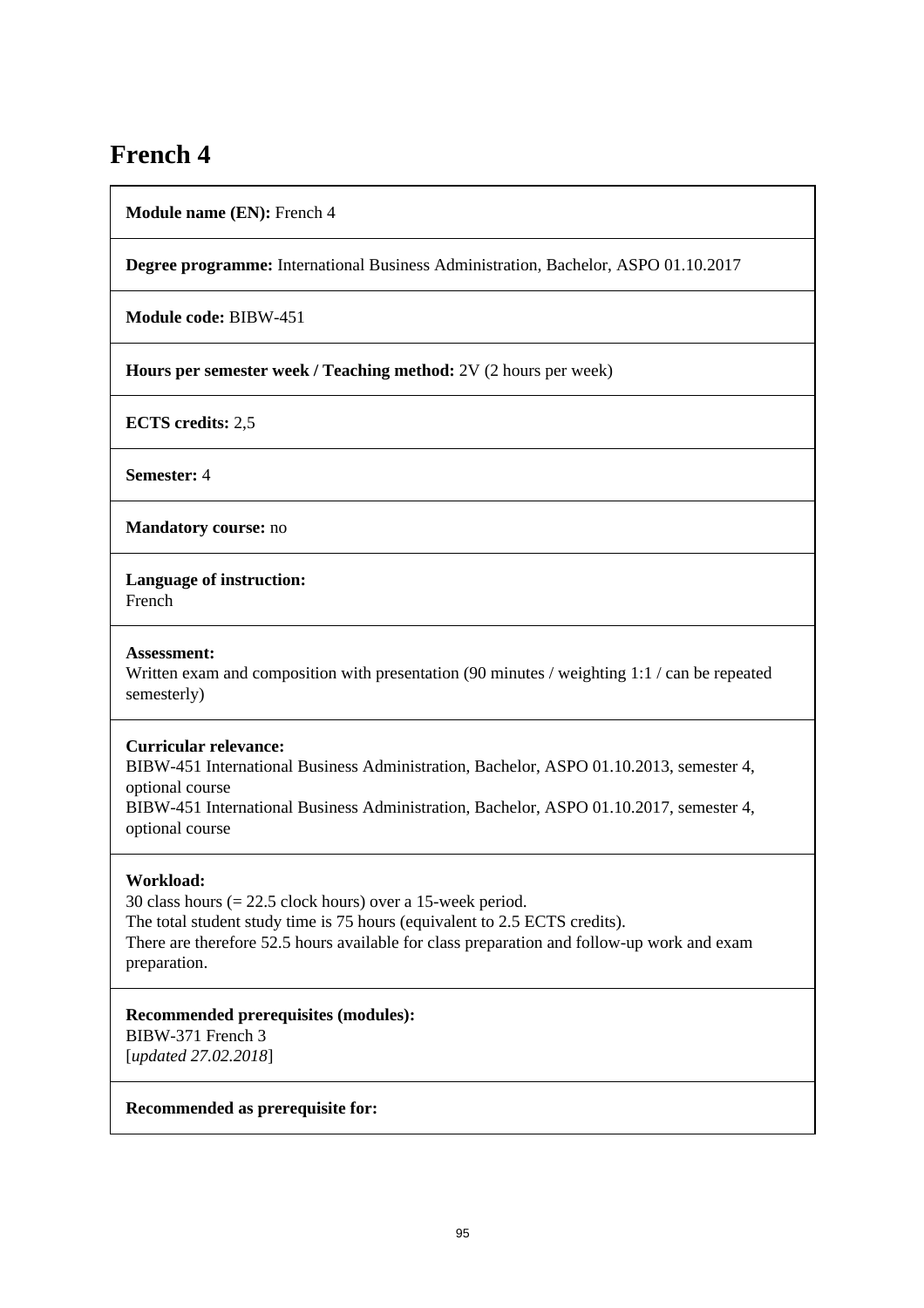Prof. Dr. Thomas Tinnefeld

#### **Lecturer:**

Dozenten des Studiengangs [*updated 26.02.2018*]

## **Learning outcomes:**

After successfully completing this module, students will: have further strengthened and developed the four essential language skills at the B1.2 level of the Common European Framework of Reference for Languages (CEFR)

- have advanced their communicative language competence

- have advanced their communicative skills relevant for text reception, text production, interaction and linguistic mediation

- have further advanced their subject-related knowledge of technical business administration terms/language

- have further improved their ability to compose relatively detailed texts on technical topics using various sources

- have acquired advanced knowledge about the target language countries

- have further increased their awareness with regard to intercultural content and experiences

[*updated 14.03.2018*]

## **Module content:**

- Exercises for listening and reading comprehension using predominantly subject-related texts; comprehension of detailed statements in moderately difficult texts in standard language; active reception of moderately difficult expert discussions and subject-related communication situations

- Writing and speaking exercises; dialogic/monologic speech; job-related role-playing and simulations; presentation with subsequent discussion

- Continued expansion of both a general and a subject-oriented vocabulary and the ability to use them

- Advanced acquisition of strategies to improve and guarantee comprehension (learning aids such as dictionaries, grammars and the Internet)

[*updated 14.03.2018*]

## **Teaching methods/Media:**

Use of a multimedia computer language laboratory Use of print, audio and video media Partner work, group work and role playing Presentations by the lecturer and the participants

Internet research

The goal is to enable authentic foreign language communication within the teaching environment.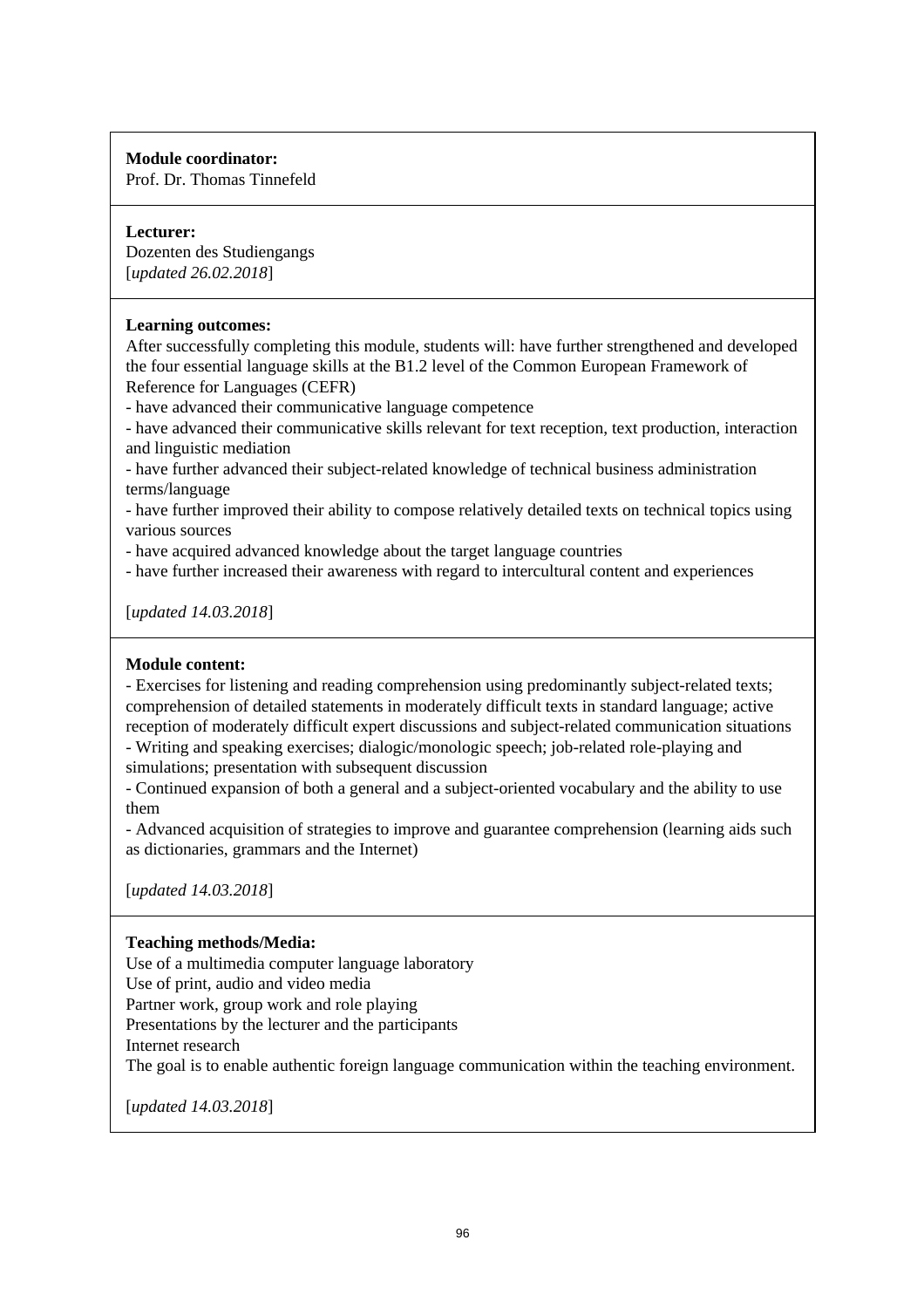Teaching materials: Authentic print media Texts for listening comprehension (audio/video) Individualized and target group-oriented exercise materials for vocabulary and grammar Internet resources [*updated 14.03.2018*]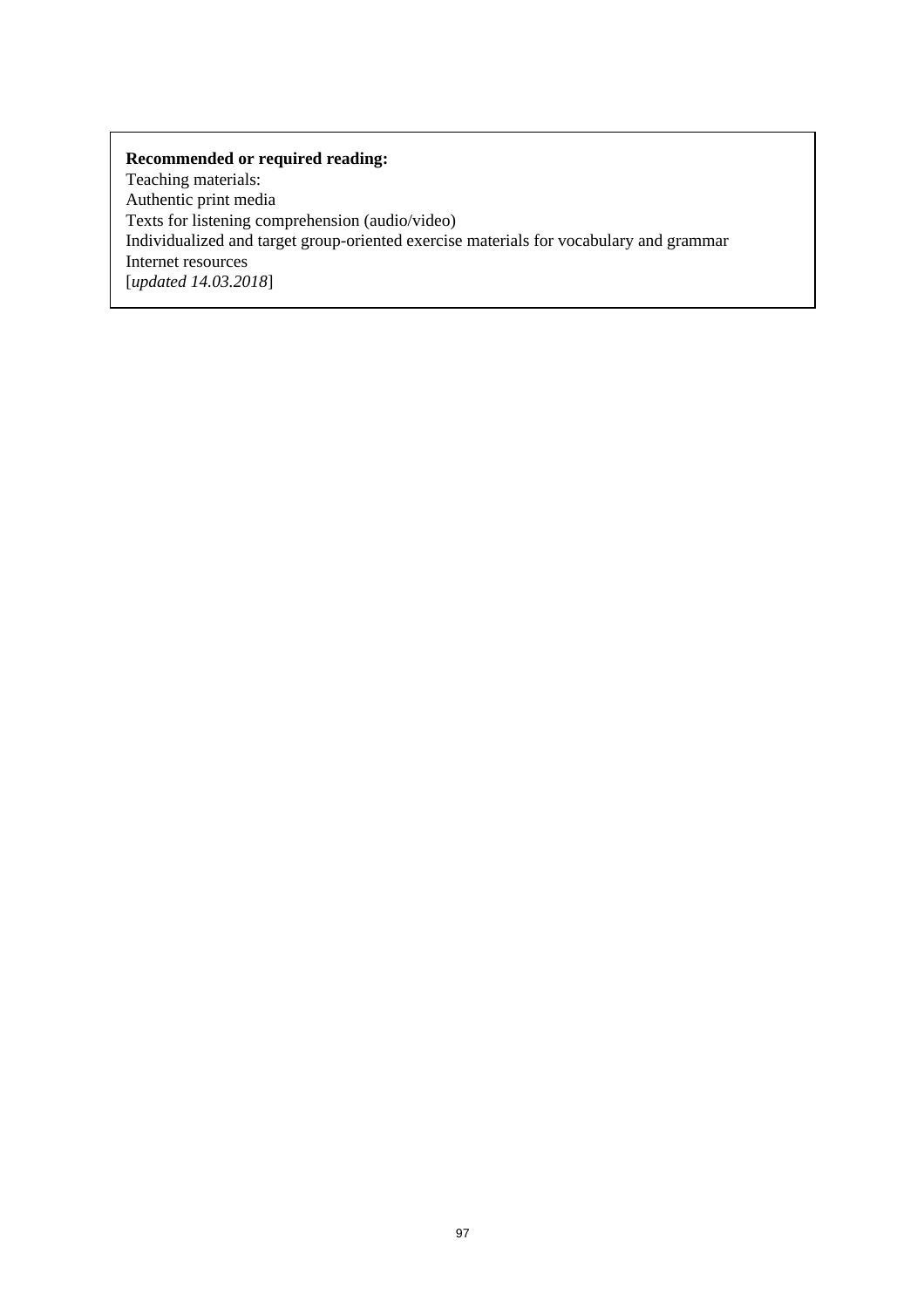# **French I**

**Module name (EN):** French I

**Degree programme:** International Business Administration, Bachelor, ASPO 01.10.2017

**Module code:** BIBW-171

**Hours per semester week / Teaching method:** 2V (2 hours per week)

**ECTS credits:** 2,5

**Semester:** 1

**Mandatory course:** no

**Language of instruction:** 

French

#### **Assessment:**

Written exam and composition with presentation (90 minutes / weighting 1:1 / can be repeated semesterly)

#### **Curricular relevance:**

BIBW-171 International Business Administration, Bachelor, ASPO 01.10.2013, semester 1, optional course BIBW-171 International Business Administration, Bachelor, ASPO 01.10.2017, semester 1, optional course

## **Workload:**

30 class hours (= 22.5 clock hours) over a 15-week period. The total student study time is 75 hours (equivalent to 2.5 ECTS credits). There are therefore 52.5 hours available for class preparation and follow-up work and exam preparation.

**Recommended prerequisites (modules):**  None.

**Recommended as prerequisite for:**  BIBW-271 French 2 [*updated 27.02.2018*]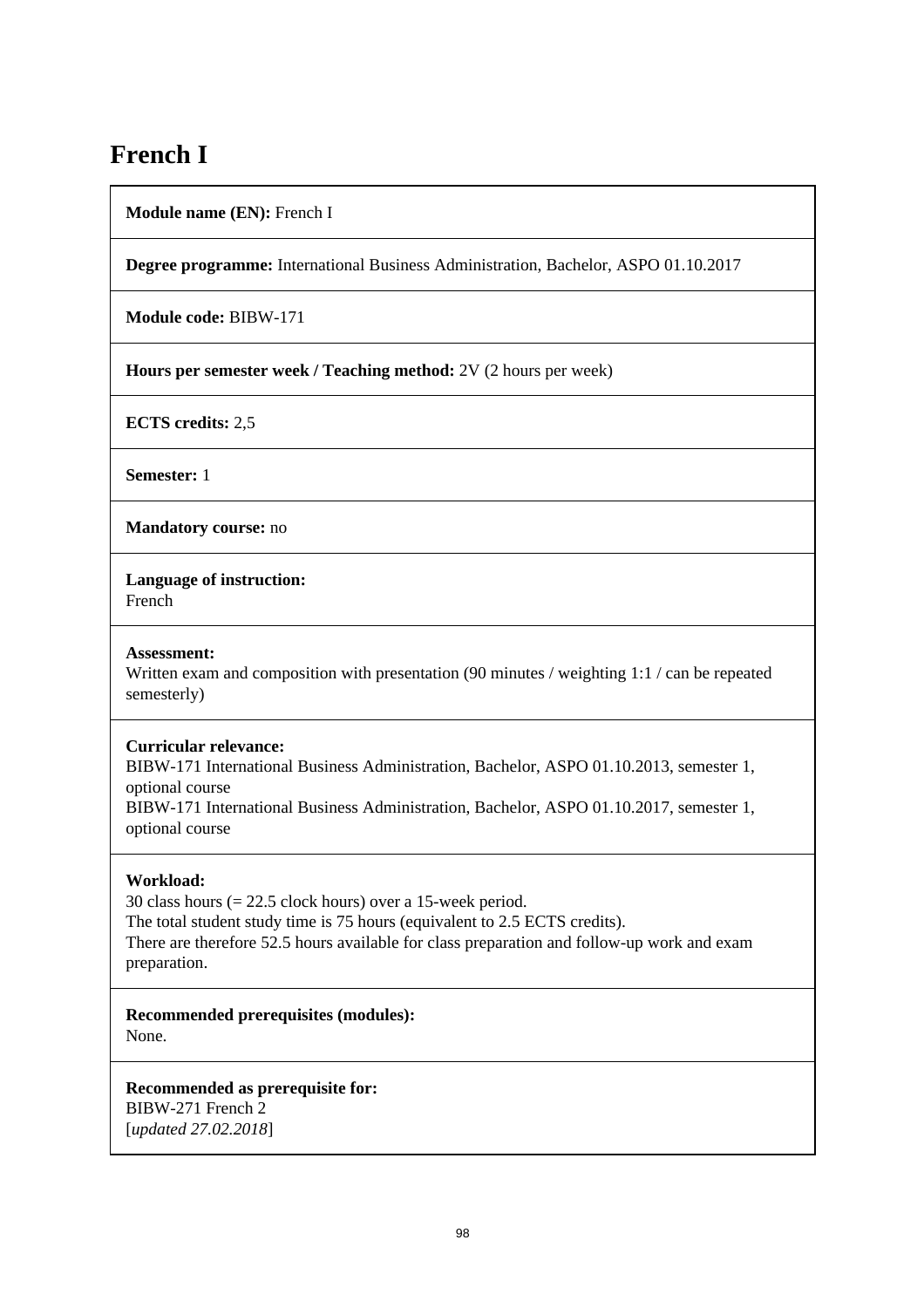Prof. Dr. Thomas Tinnefeld

## **Lecturer:**

Dozenten des Studiengangs [*updated 26.02.2018*]

## **Learning outcomes:**

After successfully completing this module, students will: have strengthened and developed the four essential language skills at the B1.1 level of the Common European Framework of Reference for Languages (CEFR)

- have improved their communicative language competence

- have acquired the communicative skills relevant for text reception, text production, interaction and linguistic mediation

- have acquired basic, subject-related knowledge of the technical business administration language

- be able to compose texts on technical topics using various sources

- have acquired basic knowledge about the target language countries

- increased their awareness with regard to intercultural content and experiences

[*updated 14.03.2018*]

## **Module content:**

- Exercises for listening and reading comprehension: (general and specialized texts); understand the content of technically and linguistically complex texts in standard language; reception of expert discussions and, to some extent, subject-related communication situations

- Writing and speaking exercises; dialogic/monologic speech; job-related role-playing and

simulations; presentation with subsequent discussion

- Introduction to the use of a technical vocabulary
- Repetition of basic and technical grammatical structures with exercises
- Expand the general and technical vocabulary

- Acquire strategies to improve and guarantee comprehension (learning aids such as dictionaries, grammars and the Internet)

[*updated 14.03.2018*]

#### **Teaching methods/Media:**

Use of a multimedia computer language laboratory

Use of print, audio and video media

Partner work, group work and role playing

Presentations by the lecturer and the participants

Internet research

The goal is to enable authentic foreign language communication within the teaching environment.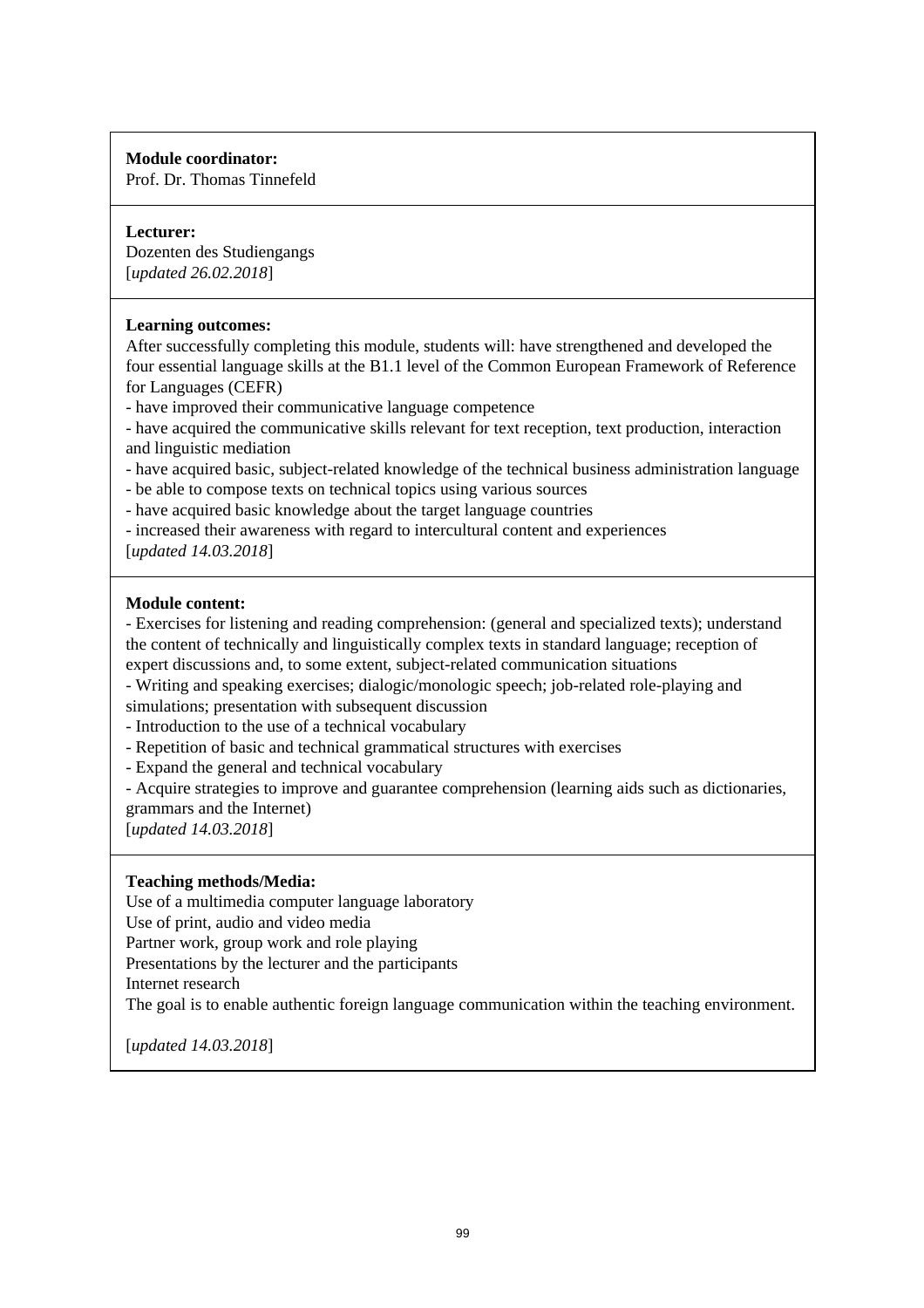Teaching materials: Authentic print media Texts for listening comprehension (audio/video) Individualized and target group-oriented exercise materials for vocabulary and grammar Internet resources [*updated 14.03.2018*]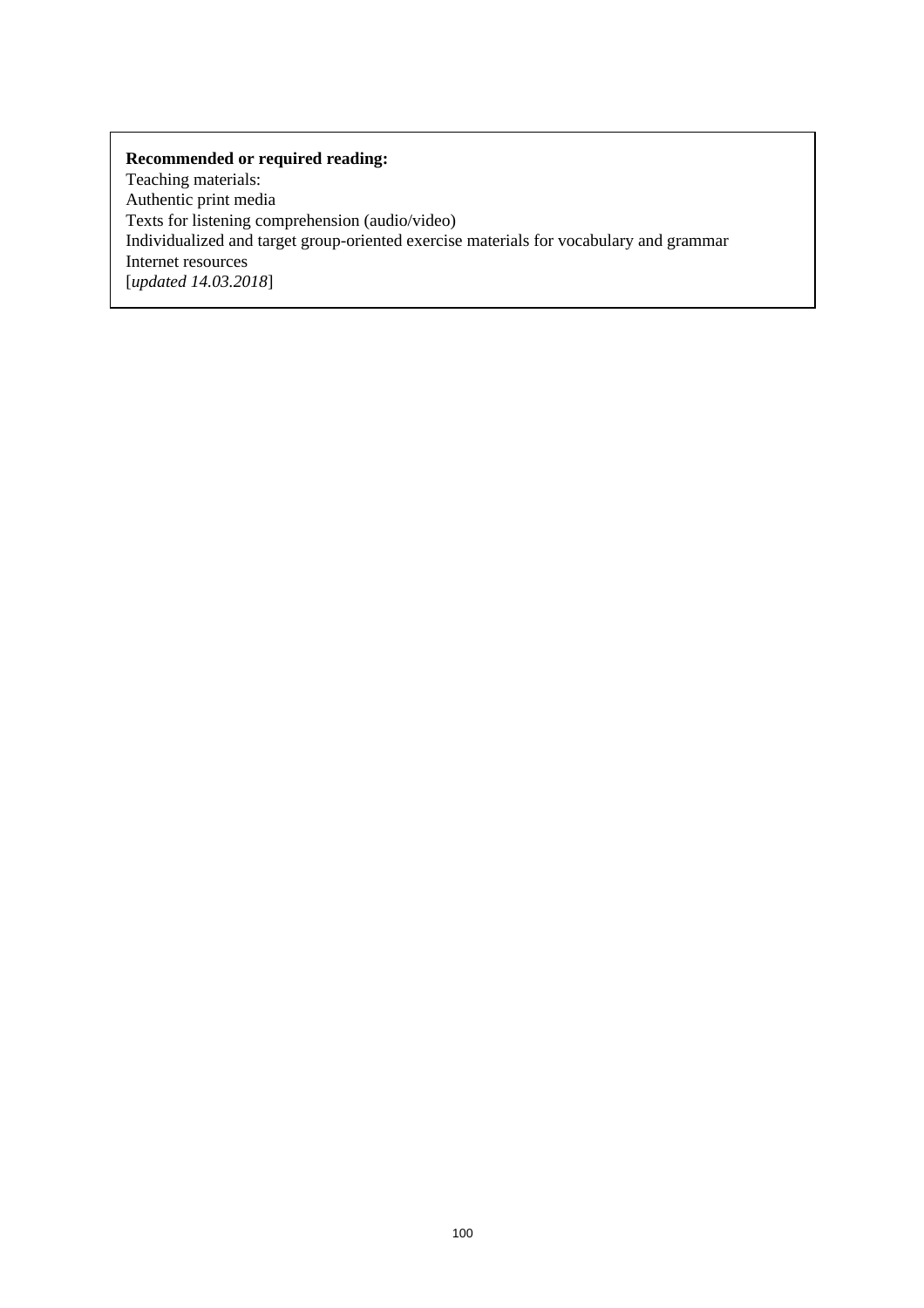# **International Accounting Seminar (focus module)**

**Module name (EN):** International Accounting Seminar (focus module)

**Degree programme:** International Business Administration, Bachelor, ASPO 01.10.2017

**Module code:** BIBW-433

**Hours per semester week / Teaching method:** 4S (4 hours per week)

**ECTS credits:** 5

**Semester:** 4

**Mandatory course:** no

**Language of instruction:** 

English/German

**Assessment:** 

Term paper with presentation (can be repeated annually)

#### **Curricular relevance:**

BIBW-433 International Business Administration, Bachelor, ASPO 01.10.2013, semester 4, optional course

BIBW-433 International Business Administration, Bachelor, ASPO 01.10.2017, semester 4, optional course

## **Workload:**

60 class hours ( $= 45$  clock hours) over a 15-week period. The total student study time is 150 hours (equivalent to 5 ECTS credits). There are therefore 105 hours available for class preparation and follow-up work and exam preparation.

## **Recommended prerequisites (modules):**

BIBW-210 Accounting BIBW-250 Soft Skills and Office Management BIBW-310 Cost Accounting BIBW-320 Investment and Financing [*updated 26.02.2018*]

#### **Recommended as prerequisite for:**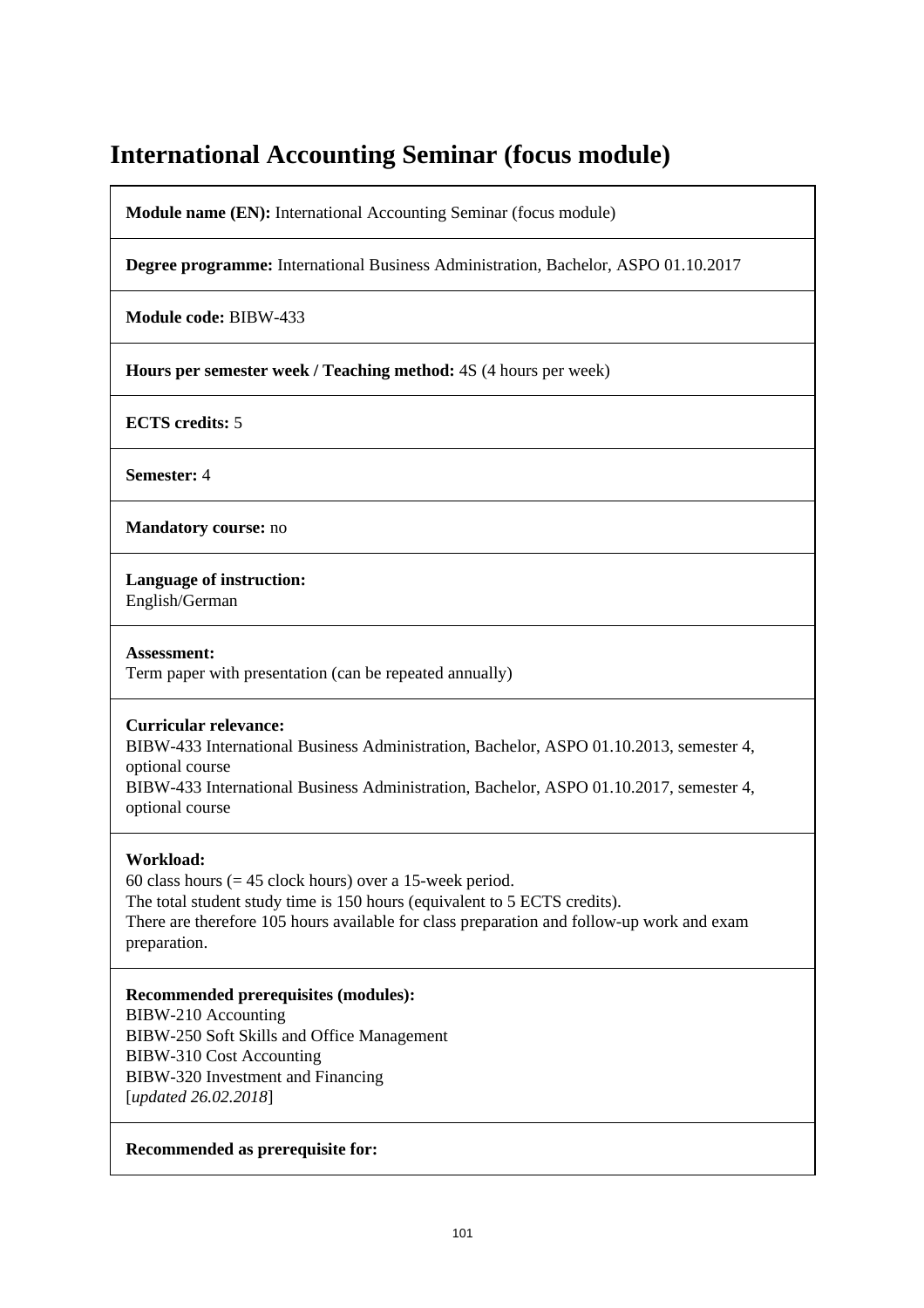Prof. Dr. Mana Mojadadr

#### **Lecturer:**

Prof. Dr. Matthias Gröhl Prof. Dr. Mana Mojadadr [*updated 26.02.2018*]

## **Learning outcomes:**

After successfully completing this module, students will have acquired knowledge about the basic criteria of scientific work.

They will be able to write a scientific paper on a given topic. Students will be able to present their theses in a presentation.

[*updated 14.03.2018*]

## **Module content:**

- Principles of scientific work
- Fundamentals of composing a term paper
- Definition of a topic in international accounting
- Independent scientific elaboration using scientific work techniques, in particular literature research and citation
- Presentation and discussion of and about a selected topic from the field of international accounting.

[*updated 14.03.2018*]

## **Teaching methods/Media:**

- Professional and systematic advice on preparing the term paper
- Presentation of the resp. topic followed by group discussion

[*updated 14.03.2018*]

### **Recommended or required reading:**

- specialist literature depending on the topic
- Ebster, C./Stalzer, L.: Wissenschaftliches Arbeiten für Wirtschafts- und Sozialwissenschaftler. Wien, latest edition.
- Theisen, Manuel R.: Wissenschaftliches Arbeiten. Technik, Methodik, Form. München, latest edition.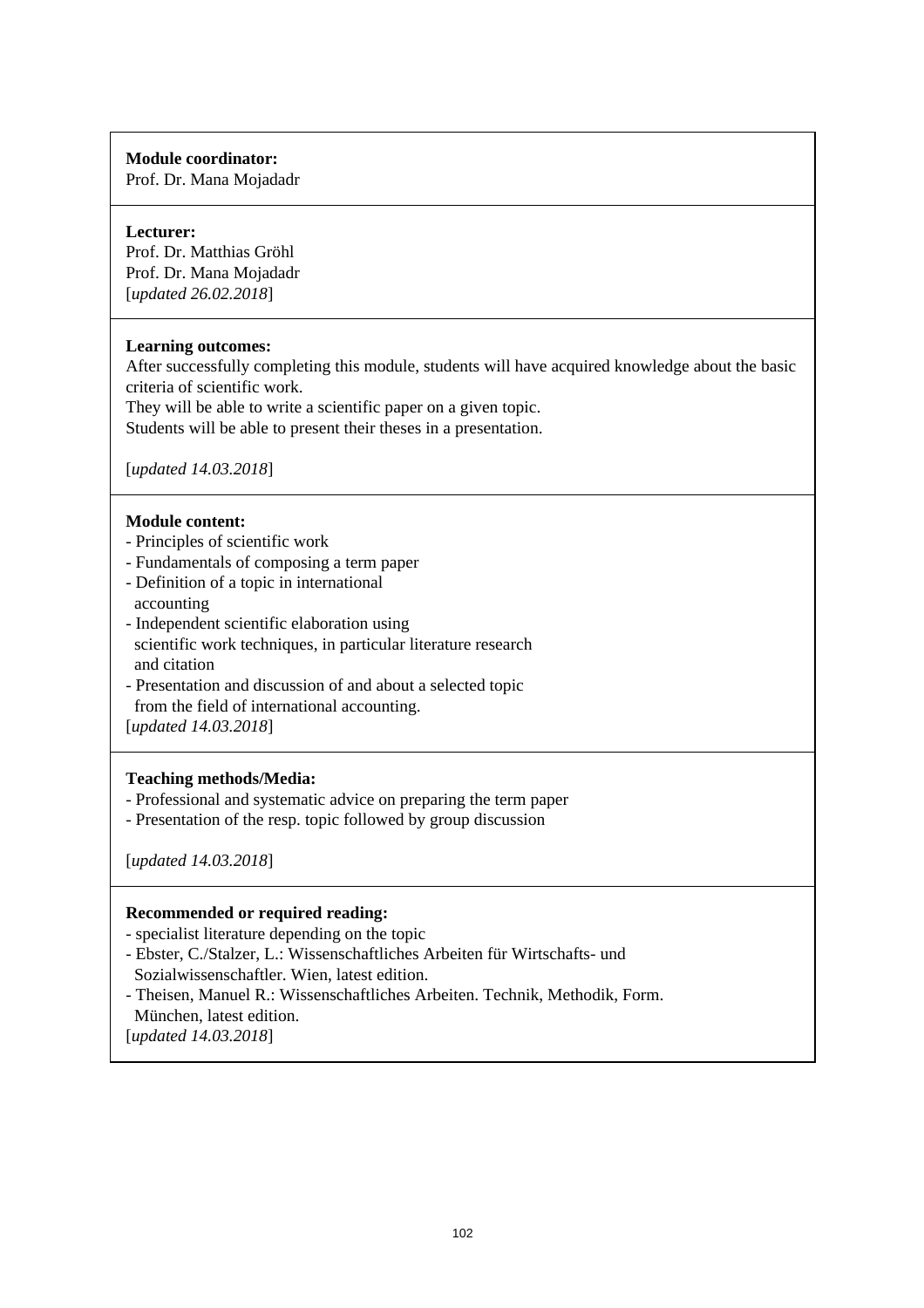# **International Contract and Competition Law (compulsory elective module 2)**

**Module name (EN):** International Contract and Competition Law (compulsory elective module 2)

**Degree programme:** International Business Administration, Bachelor, ASPO 01.10.2017

**Module code:** BIBW-621

**Hours per semester week / Teaching method:** 4V (4 hours per week)

**ECTS credits:** 5

**Semester:** 6

**Mandatory course:** no

**Language of instruction:**  English/French

**Assessment:** 

Written exam (90 minutes / can be repeated semesterly)

**Curricular relevance:** 

BIBW-621 International Business Administration, Bachelor, ASPO 01.10.2013, semester 6, mandatory course BIBW-621 International Business Administration, Bachelor, ASPO 01.10.2017, semester 6, optional course

#### **Workload:**

60 class hours ( $= 45$  clock hours) over a 15-week period. The total student study time is 150 hours (equivalent to 5 ECTS credits). There are therefore 105 hours available for class preparation and follow-up work and exam preparation.

**Recommended prerequisites (modules):**  BIBW-130 Fundamentals of Law BIBW-220 Business Law [*updated 19.12.2019*]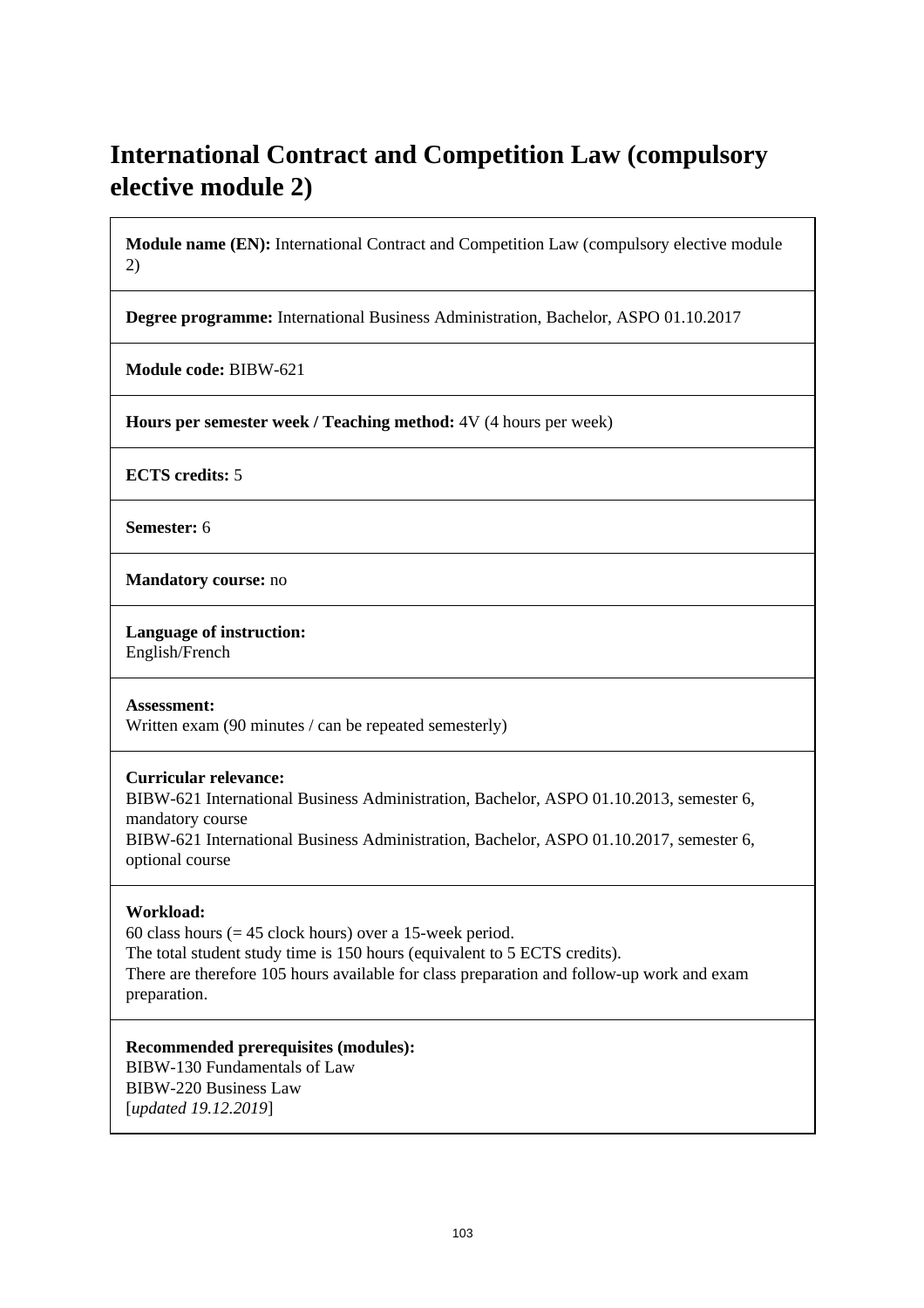## **Recommended as prerequisite for:**

## **Module coordinator:**  Prof. Dr. Holger Buck

## **Lecturer:**

Prof. Dr. Holger Buck Prof. Dr. Sybille Neumann [*updated 19.12.2019*]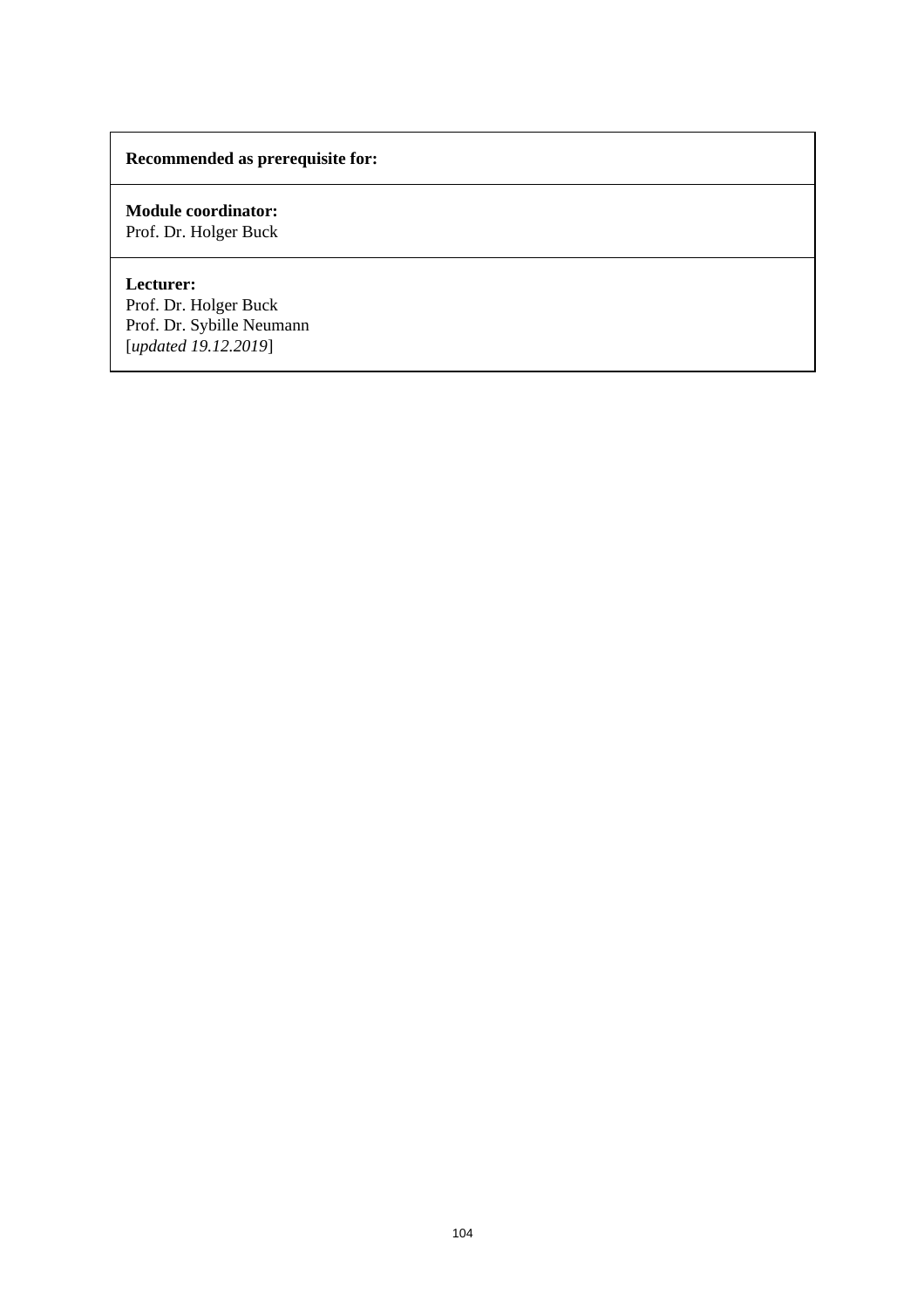## **Learning outcomes:**

International contract law:

After successfully completing this module, students will be able to:

- interpret the international and national legal frameworks and regulations that are important for the transnationally active business community
- interpret the regulations in international competition law
- know English and French legal terminology
- explain the function and mechanisms of privat international law, the harmonization of laws at the international and European level, as well as international jurisdiction
- apply legal and legislative texts independently,
- interpret individual provisions and relate them to each other.
- understand the relevance of regulations for business practice
- develop proposals for solutions to concrete cases and contracts based on international commercial law by classifying the problem, subsuming the facts under the characteristics of the relevant provisions and deriving the result from this.
- review the results based on general legal value judgement

International competition law:

After successfully completing this module, students will be able to:

- interpret the framework conditions and regulations of competition law and industrial property rights that are important for the cross-border economy

Patent and proprietary rights

- explain the function and mechanisms of international agreements on industrial property rights, conflict of laws and the approximation and harmonization of laws at the international and European level
- apply legal and legislative texts independently,
- interpret individual provisions and relate them to each other.
- understand the relevance of regulations for business practice - develop proposals for solutions to concrete cases and contracts based on international
- competition law by classifying the problem, subsuming the facts under the characteristics of the relevant provisions and deriving the result from them.
- review the results based on general legal value judgement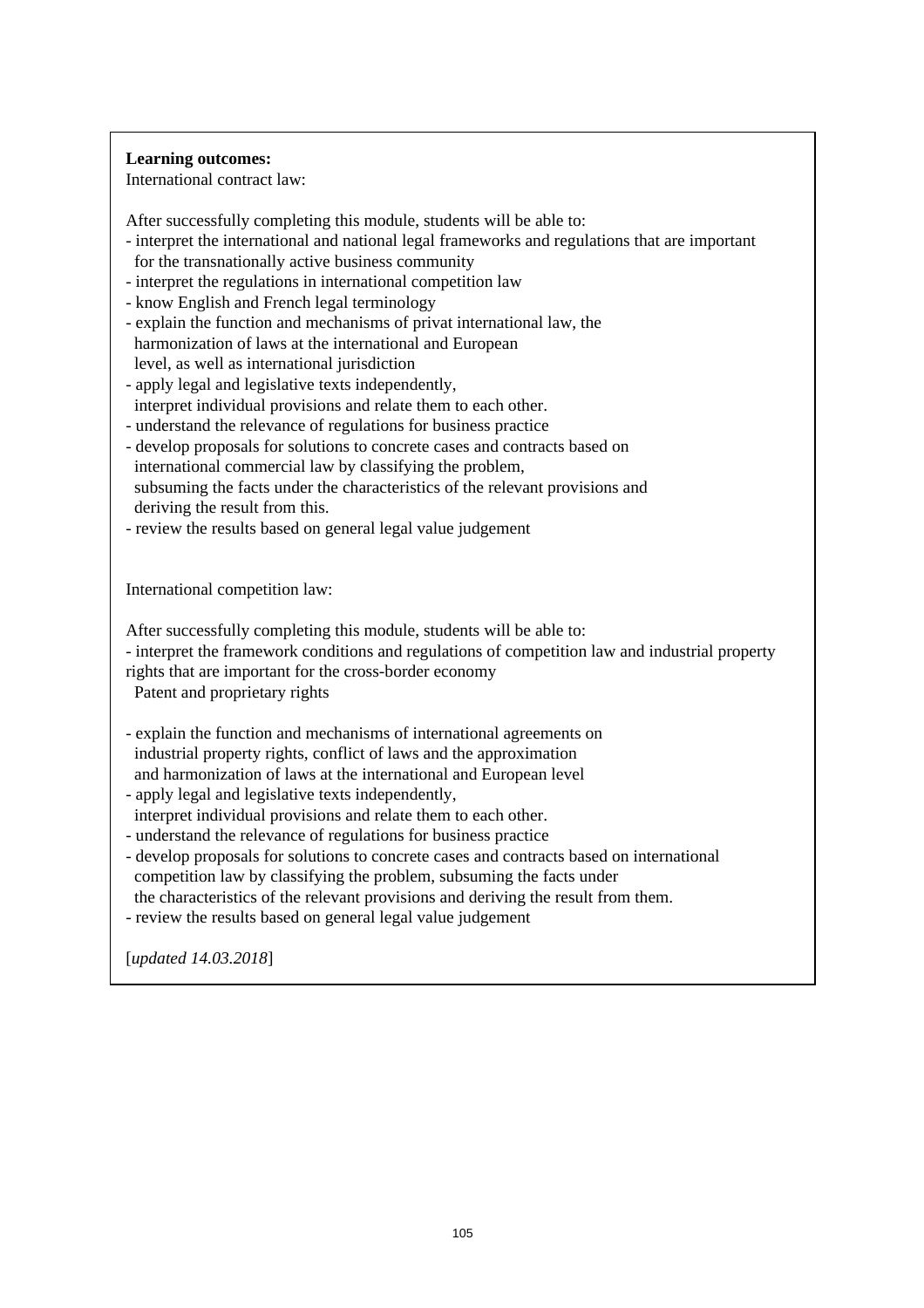#### **Module content:**

A. International contract law (in English or French)

- Inhomogeneity, legal sources, legal nature and elements of private international law
- The UN Convention on Contracts for the International Sale of Goods (CISG)
- Private international law (collision law), in particular the Rome
- I Regulation
- Judicial enforcement of claims (EuGVVO and simplified procedures),
- as well as dispute avoidance and dispute resolution
- Negotiating international contracts

B. International competition law (in English)

- Elements and functions of international competition law
- International agreements on industrial property rights
- The world´s first supranational industrial property rights:

 European Union trade mark and Gemeinschaftsgeschmacksmuster and community design (EU law)

- International registration/international protection of trademarks and designs
- Private international law (collision law), in particular the Rome II Regulation

[*updated 14.03.2018*]

## **Teaching methods/Media:**

Lecture, group work, exercises based on selected cases and contracts [*updated 14.03.2018*]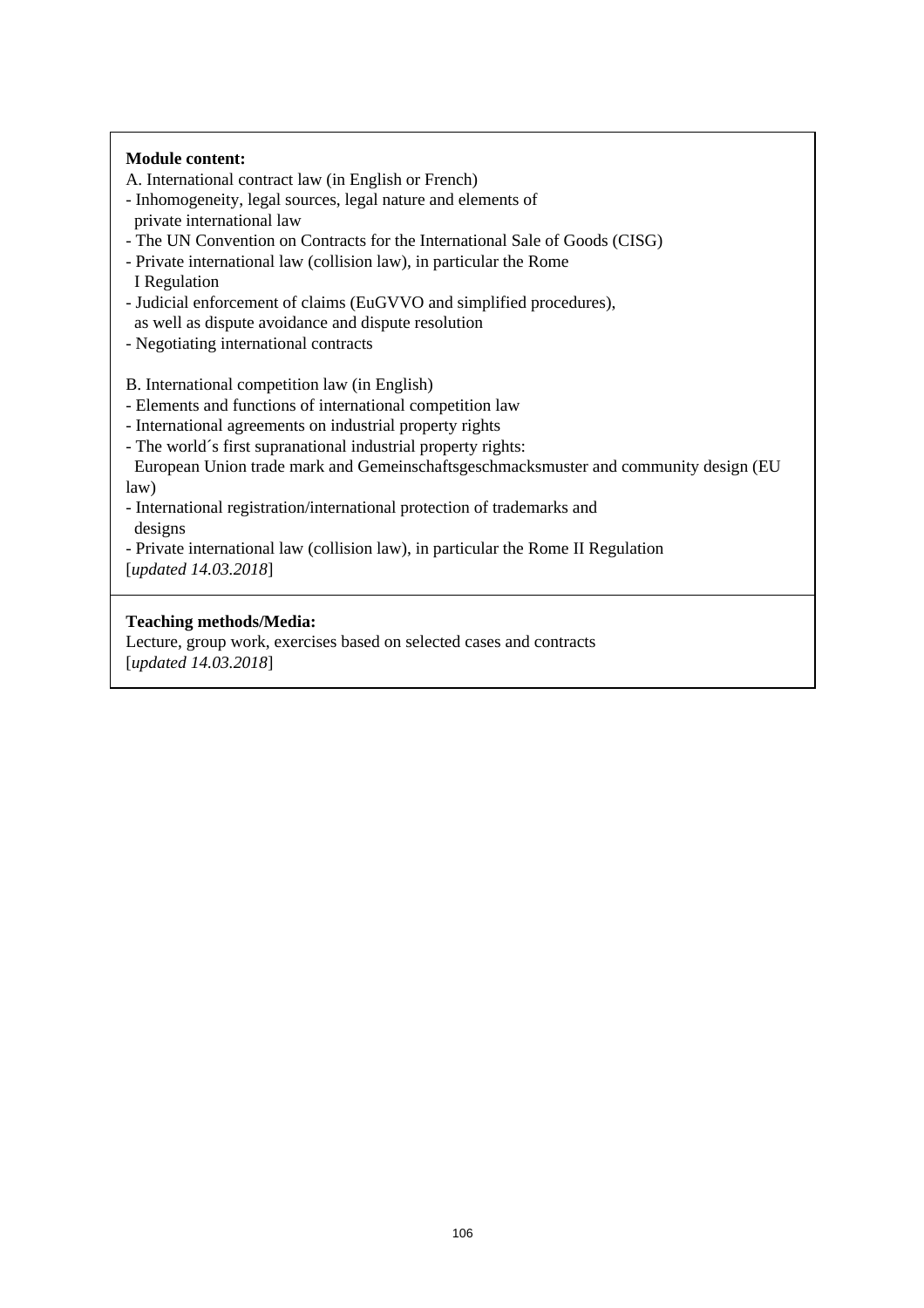International contract law: Clavel, S., Droit international privé, Dalloz, Paris, latest edition Gildeggen, R./Willburger, A., Internationale Handelsgeschäfte, Vahlen, München, latest edition Gutmann, D., Droit international privé, Dalloz, Paris, latest edition Laborde, J.-P., Droit international privé, Dalloz, Paris, latest edition Mo, J., International Commercial Law, LexisNexis, Chatswood, latest edition Rauscher, Th., Internationales Privatrecht, C.F. Müller, Heidelberg, latest edition Schlechtriem, P. / Butler, P., UN Law on International Sales, Springer, Berlin, latest edition Schlechtriem, P. / Witz, C., Convention de Vienne, Daloz, Paris, latest edition

International competition law:

Annand, R.: Blackstone´s Guide to the Community Trade Mark, Oxford University Press, Oxford, latest edition

Cook, T.: EU Intellectual Property Law, Oxford University Press, Oxford, latest edition Gerardin, D et al.: EU Competition Law and Economics, Oxford University Press, Oxford, latest edition

Huber, P. (ed.): Rome II Regulation, Sellier, Berlin, 2011

Jones, A. & Sufrin, B.: EU Competition Law, Oxford University Press, Oxford, latest edition Maier, P. & Schlötelborg M.: Manual on the European Community Design, Heymanns, Köln et al., latest edition

Popp, E.: Trademark Protection in Germany and Europe, in: Wendler, M. et al. (eds.), Key Aspects of German Business Law, Springer, Berlin, 2006, p. 377ff.

Yu, P.: International Intellectual Property Law and Policy, Carolina Academic Press, Durham, latest edition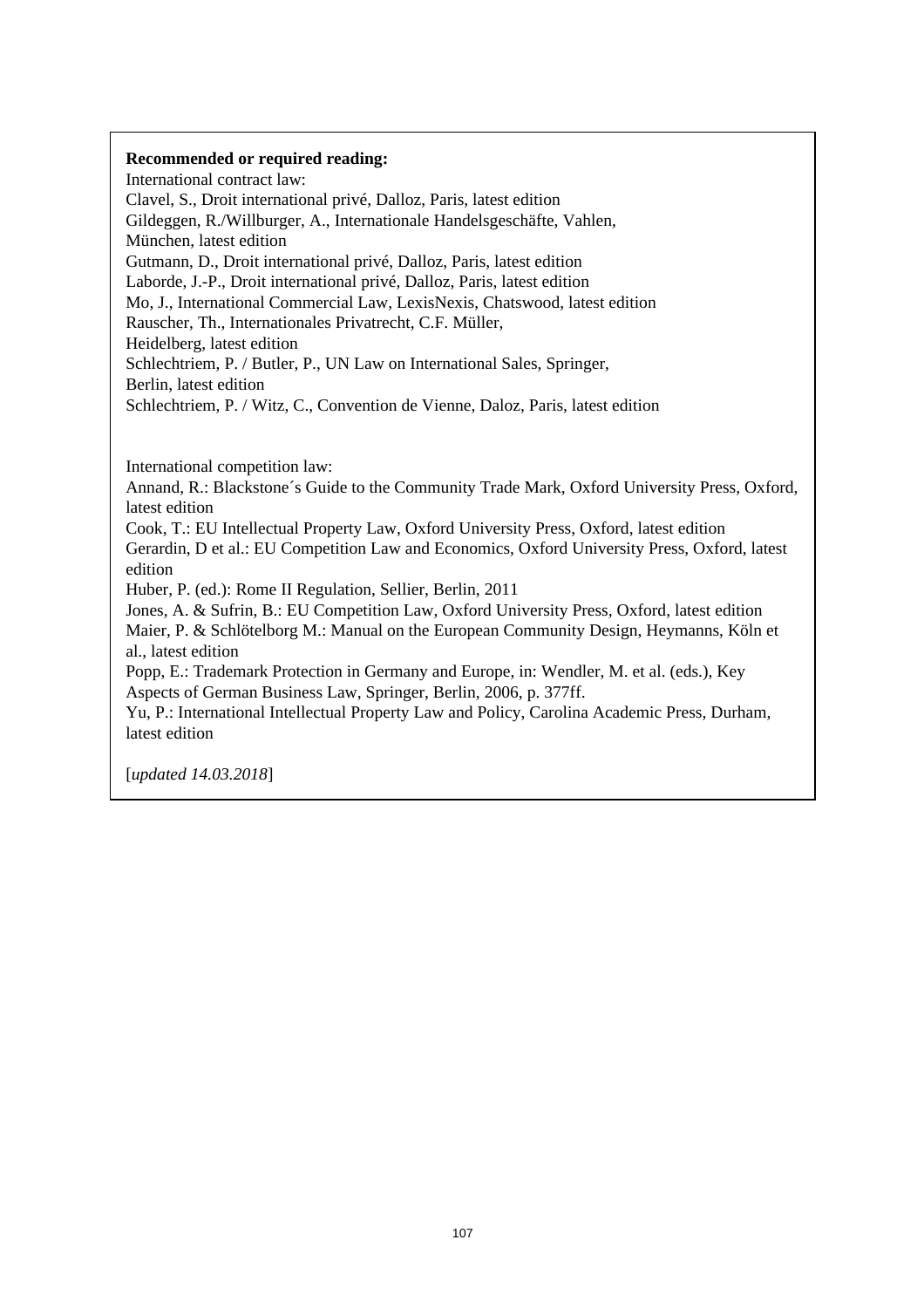# **International Finance (compulsory elective module 1)**

**Module name (EN):** International Finance (compulsory elective module 1)

**Degree programme:** International Business Administration, Bachelor, ASPO 01.10.2017

**Module code:** BIBW-421

**Hours per semester week / Teaching method:** 4V (4 hours per week)

**ECTS credits:** 5

**Semester:** 4

**Mandatory course:** no

**Language of instruction:** 

English/German

**Assessment:**  Written exam (90 minutes)

#### **Curricular relevance:**

BIBW-421 International Business Administration, Bachelor, ASPO 01.10.2013, semester 4, optional course

BIBW-421 International Business Administration, Bachelor, ASPO 01.10.2017, semester 4, optional course

## **Workload:**

60 class hours ( $= 45$  clock hours) over a 15-week period. The total student study time is 150 hours (equivalent to 5 ECTS credits). There are therefore 105 hours available for class preparation and follow-up work and exam preparation.

**Recommended prerequisites (modules):**  BIBW-320 Investment and Financing [*updated 26.02.2018*]

#### **Recommended as prerequisite for:**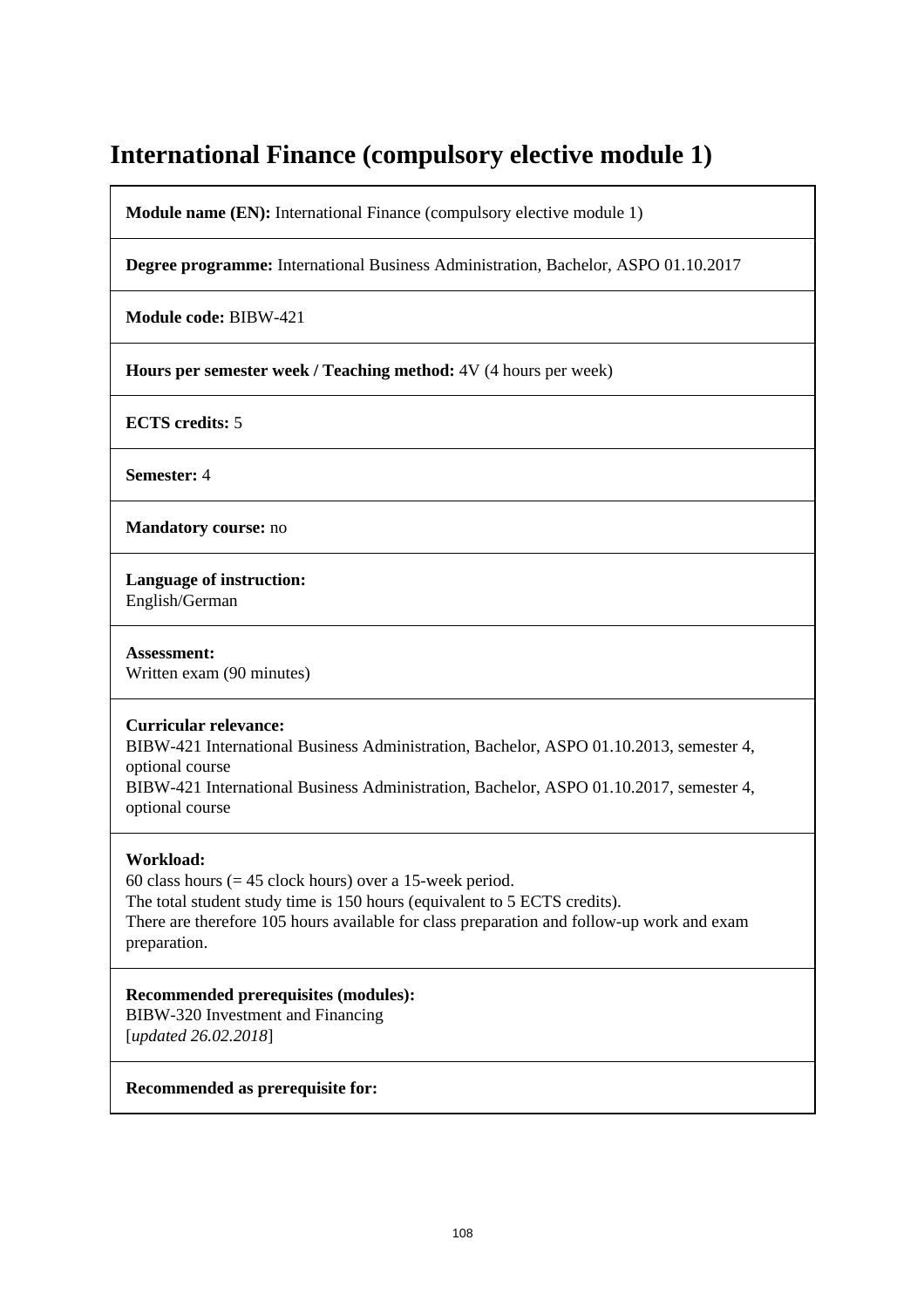Prof. Dr. Matthias Gröhl

# **Lecturer:**

Prof. Dr. Matthias Gröhl Prof. Dr. Mana Mojadadr [*updated 26.02.2018*]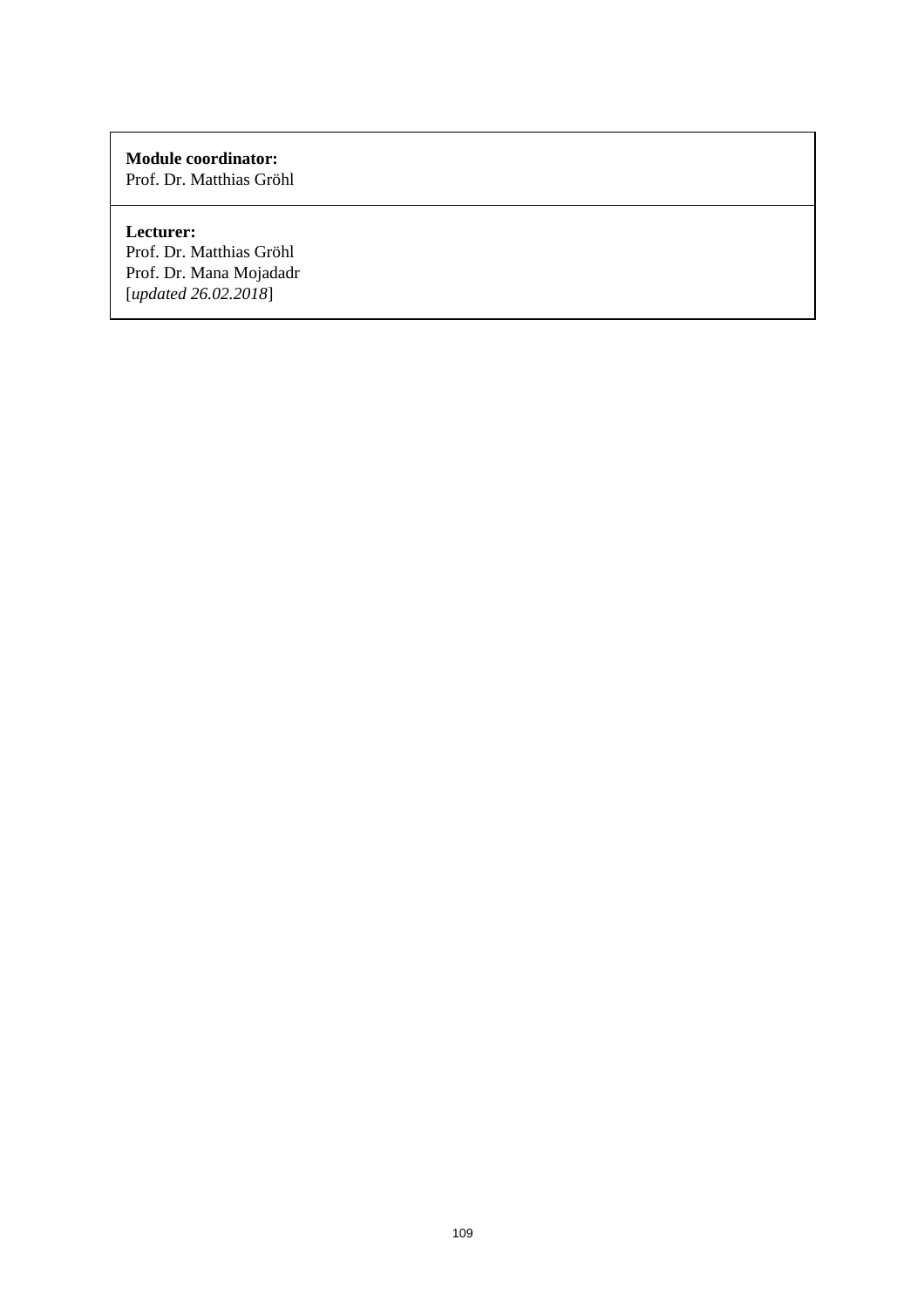## **Learning outcomes:**

After successfully completing this course, students will have gained initial insight into the life cycle of a company and will be able to reflect upon the financial challenges of each phase. In doing so, they will be able to identify possible stakeholder contributions to the financing of the company.

Participants will be able to:

- describe the correlation between return, risk and benefit, as well as the criteria for making capital structure decisions

- determine the origin and areas of application of equity, debt and mezzanine capital,

- describe the tasks of financial management and explain the financial decision criteria using examples,

- identify ethic problems in corporate financing,

- systematically represent the transactions customary in financial markets,

- understand the role and functions of financial intermediaries,

- identify factors that influence the financial markets and identify necessary regulatory rules

Participants will learn about the prerequisites for and difficulties of setting up a business and be able to describe the financing components that are common in this phase. In addition, they will also be capable of assessing all the elements of a credit negotiation, calculating a company´s debt limit and illustrating the construction and application of a credit rating.

Students will have detailed knowledge about the construction and application areas of the financing instruments mainly used in the growth phase.

They will also be able to explain the functions of the capital markets.

Students will be able to explain the functions of foreign trade financing, describe the payment terms with regard to the procedure and benefits for the participants, as well as their integration into foreign trade financing.

Finally, participants should be able to clearly illustrate the typical emergence of company crisis. In doing so, they should be able to develop solutions to the crisis and check their practical feasibility.

The lecture will enable participants to critically assess different approaches to business valuation along each lifecycle phase or maturity level of potential companies. Students will also learn to independently derive and compare company values based on concrete examples.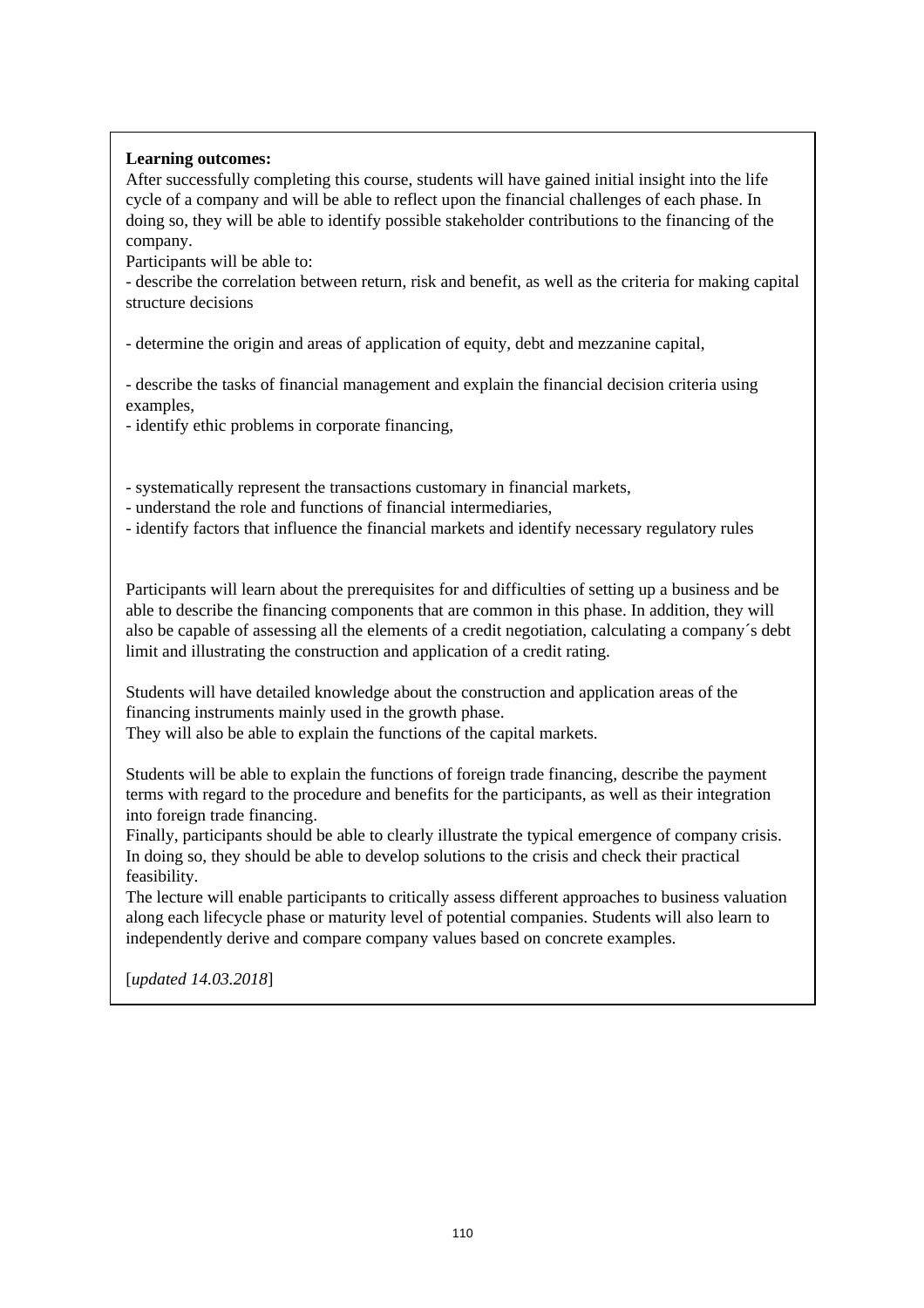## **Module content:**

- Financing theory
- \_ Functional mechanisms of the financial markets

\_ Finance-oriented corporate management

\_ Company valuation and financing in different company life cycle phases (foundation, growth, maturity and crisis)

[*updated 14.03.2018*]

## **Teaching methods/Media:**

Lecture, exercises, case studies [*updated 14.03.2018*]

## **Recommended or required reading:**

Backhaus, K./Werthschulte, H. (Hrsg.) Projektfinanzierung, latest edition, Schäffer-Poeschel Verlag, Stuttgart.

Bieg, H./Kußmaul, H.: Finanzierung, latest edition, Verlag Franz Vahlen, München.

Bieg, H./Kußmaul, H.: Investitions- und Finanzierungsmanagement, Band III:

Finanzwirtschaftliche Entscheidungen, Verlag Franz Vahlen, München 2000.

Brealy, R. A./Myers, S. C.: Principles of Corporate Finance, latest edition, Verlag McGraw-Hill, Boston.

Bundesverband Deutscher Leasing-Unternehmen e.V. (Hrsg.): Abwicklung des

Leasing-Vertrages, in: Kleines Leasing-Lexikon, www.bdl-leasing-verband.de, Berlin.

Dortschy, J. W./Jung, K.-H./Köller, R.: Auslandsgeschäfte \_ Banktechnik und Finanzierung, latest edition, Verlag Schäffer-Poeschel, Stuttgart.

Falter, M.: Die Praxis des Kreditgeschäfts, latest edition, Deutscher Sparkassen Verlag, Stuttgart. Häberle, S. G.: Handbuch der Außenhandelsfinanzierung, latest Edition, München.

Dahmen, A./Jacobi, P./Rossbach, P.: Corporate Banking, latest edition, Bankakademie-Verlag, Frankfurt a. M.

Perridon, L./Steiner, M./Rathgeber, A.W.: Finanzwirtschaft der Unternehmung, latest edition, Vahlen-Verlag, München.

Portisch, W.: Finanzierung im Unternehmenslebenszyklus, München 2008.

Prätsch, J./Schikorra, U./Ludwig, E.: Finanzmanagement, latest edition, Hanser Verlag, München, 2013.

Rösler, P./Mackenthun, T./Pohl, R.: Handbuch Kreditgeschäft, latest edition, Gabler-Verlag, Wiesbaden.

Ross, S. A./Westerfield, R. W./Jordan, B.D.: Fundamentals of Corporate Finance, latest edition, Verlag McGraw-Hill, Boston.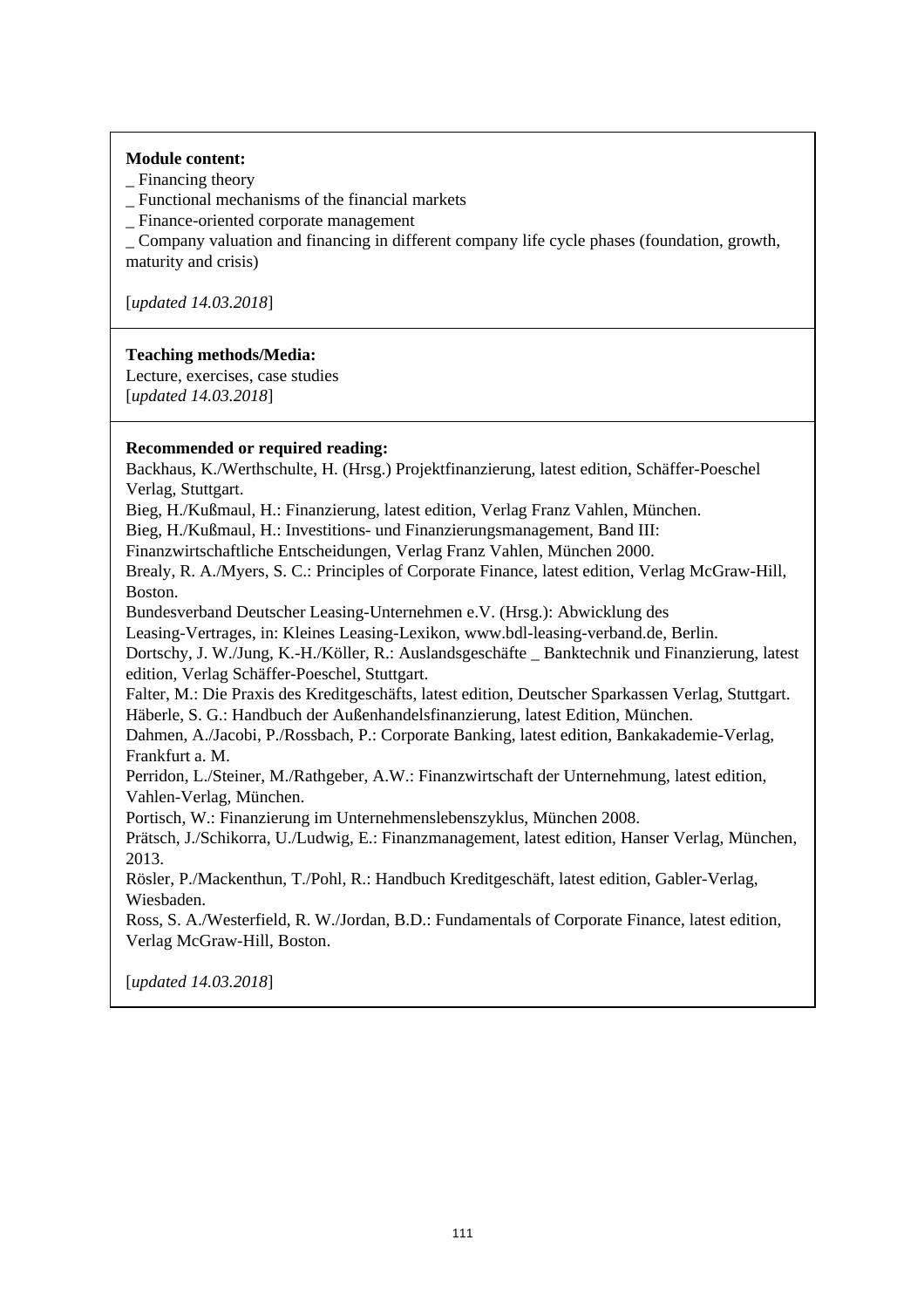# **International Market Research (focus module)**

**Module name (EN):** International Market Research (focus module)

**Degree programme:** International Business Administration, Bachelor, ASPO 01.10.2017

**Module code:** BIBW-441

**Hours per semester week / Teaching method:** 4V (4 hours per week)

**ECTS credits:** 5

**Semester:** 4

**Mandatory course:** no

**Language of instruction:** 

German

**Assessment:**  Project or written exam (Exam: 90 minutes / can be repeated annually)

## **Curricular relevance:**

BIBW-441 International Business Administration, Bachelor, ASPO 01.10.2013, semester 4, optional course

BIBW-441 International Business Administration, Bachelor, ASPO 01.10.2017, semester 4, optional course

## **Workload:**

60 class hours ( $= 45$  clock hours) over a 15-week period. The total student study time is 150 hours (equivalent to 5 ECTS credits). There are therefore 105 hours available for class preparation and follow-up work and exam preparation.

**Recommended prerequisites (modules):**  BIBW-230 Statistics BIBW-240 Marketing and Market Research [*updated 01.10.2017*]

#### **Recommended as prerequisite for:**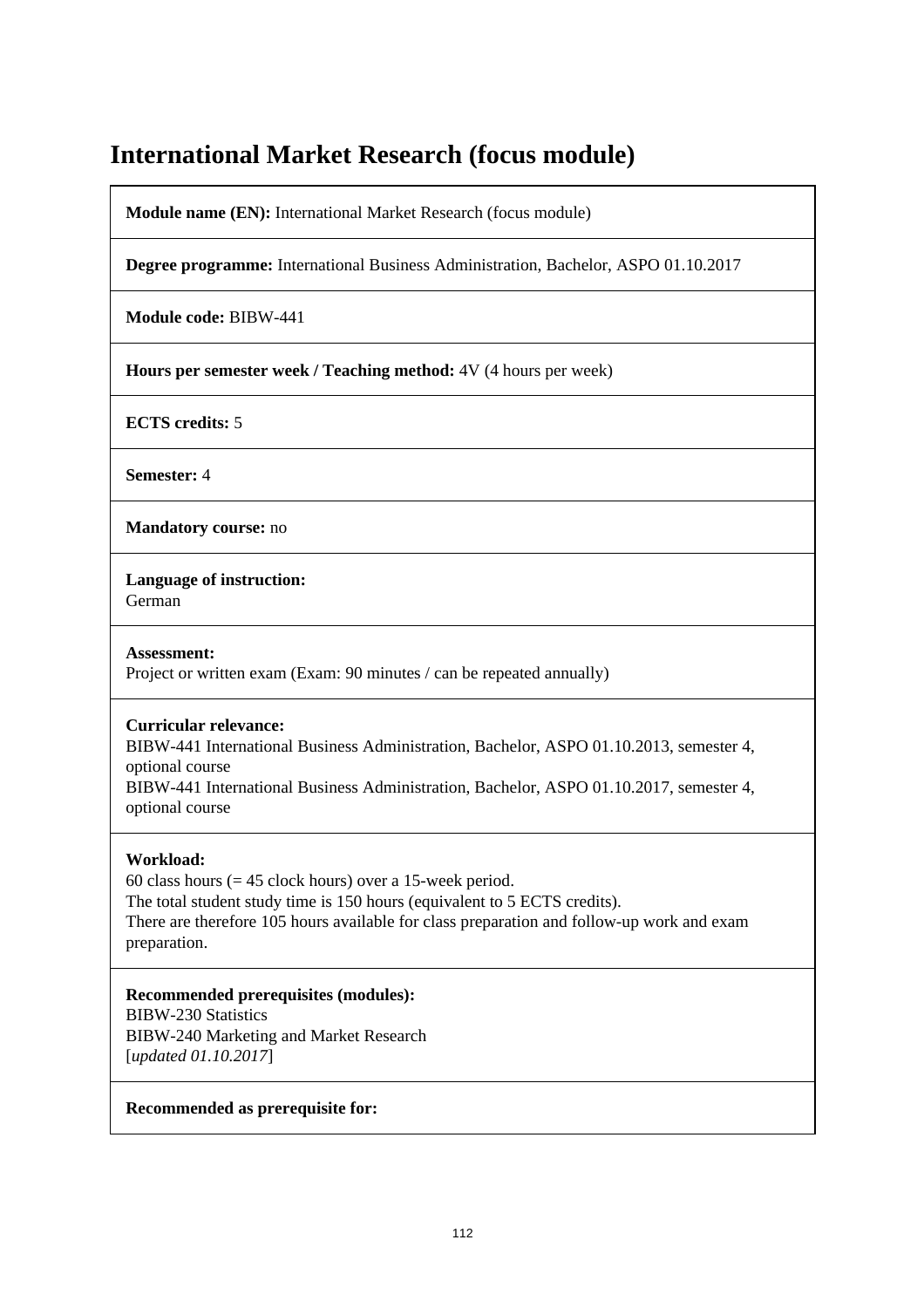Prof. Dr. Tatjana König

**Lecturer:** Prof. Dr. Tatjana König [*updated 01.10.2017*]

## **Learning outcomes:**

After successfully completing this module, students will have expanded their methodological and analytical skills. They will be able to apply the basic principles and operational steps of market research. This includes for eample, the critical examination of the applicability of instruments for obtaining information in concrete practical cases. Students will be capable of explaining the relevance of equivalence conditions in international market research and describe the conditions. They will be able to participate in the design of a market research instrument, to analyze and evaluate data and to present and critically discuss their results. They will know how to handle data confidentially and understand the ethical principles of market research. Students will learn to work with standard analysis software.

[*updated 14.03.2018*]

## **Module content:**

- Intensify knowledge on questions and methods pertaining to qualitative and quantitative market research
- Types of equivalence in international market research
- Questionnaire design (scale types, scale levels etc.)
- Practical application of the process steps in a market research study
- Special features of transnational market research (country-specific response behaviour, comparability of questions, scales etc.)
- SPSS training (data preparation: coding, decoding, data control; Evaluations: Frequency distributions, mean values, t-test, ANOVA (single factor)
- Presentation, as well as critical discussions

[*updated 14.03.2018*]

# **Teaching methods/Media:**

Lecture with case studies and exercises or project (realization of a market research project with international relevance) [*updated 14.03.2018*]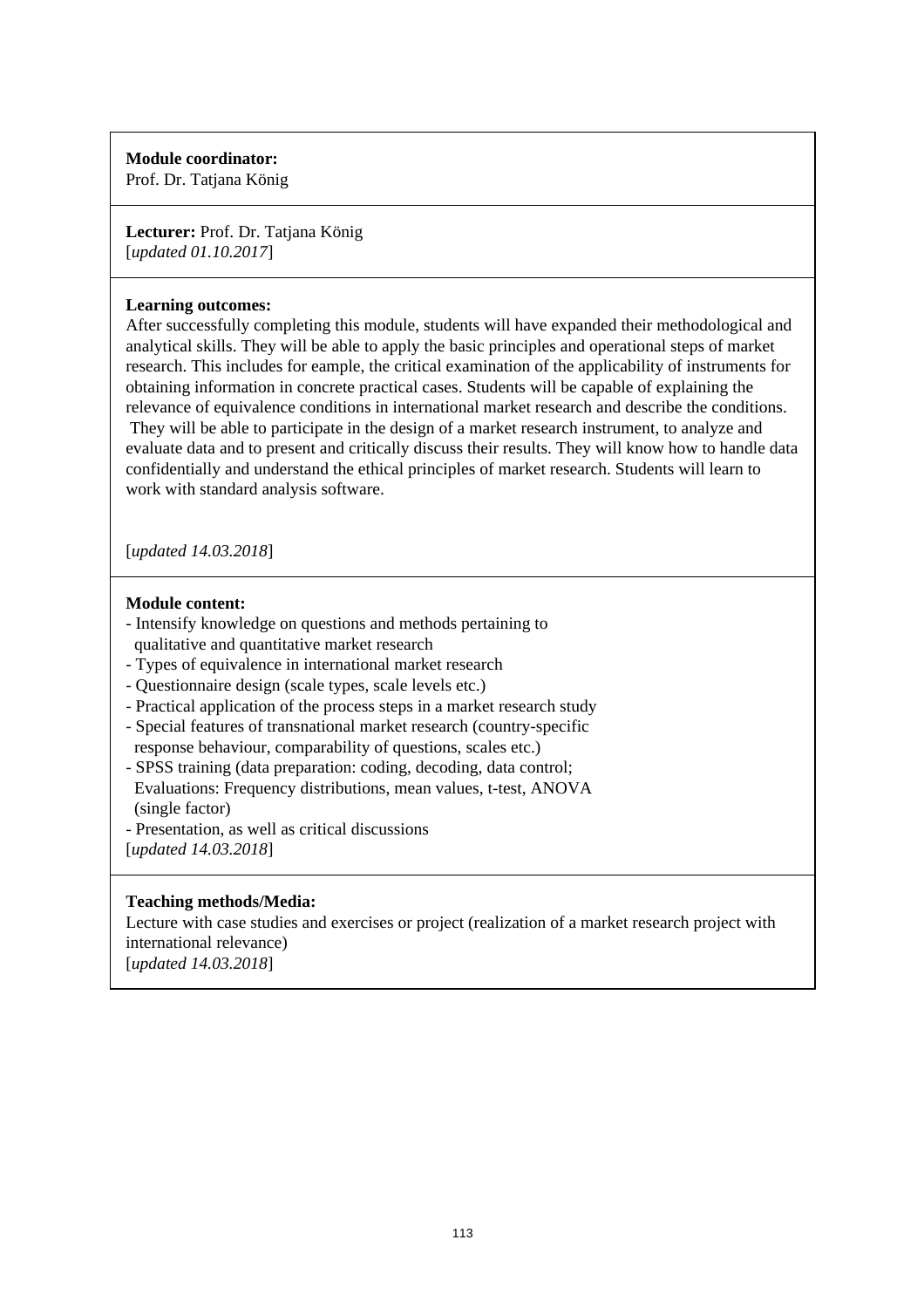\_ Bauer, E. (2009), Internationale Marketingforschung: Informationsgewinnung für das internationale Marketing, 4. Auflage, München

Berekoven, L., Eckert, W., Ellenrieder, P. (aktuellste Auflage), Marktforschung \_ Methodische Grundlagen und praktische Anwendung, Wiesbaden.

Berndt, R., Fantapie Altobelli, C., Sander, M. (2010), Internationales

Marketing-Management, 4. Auflage, Heidelberg u.a.

Herrmann, A., Homburg, Ch., Klarmann, M. (aktuellste Auflage), Marktforschung, Wiesbaden.

\_ Homburg, Ch., Krohmer, H. (aktuellste Auflage), Marketingmanagement: Strategie, Instrumente, Umsetzung, Unternehmensführung, Wiesbaden [*updated 14.03.2018*]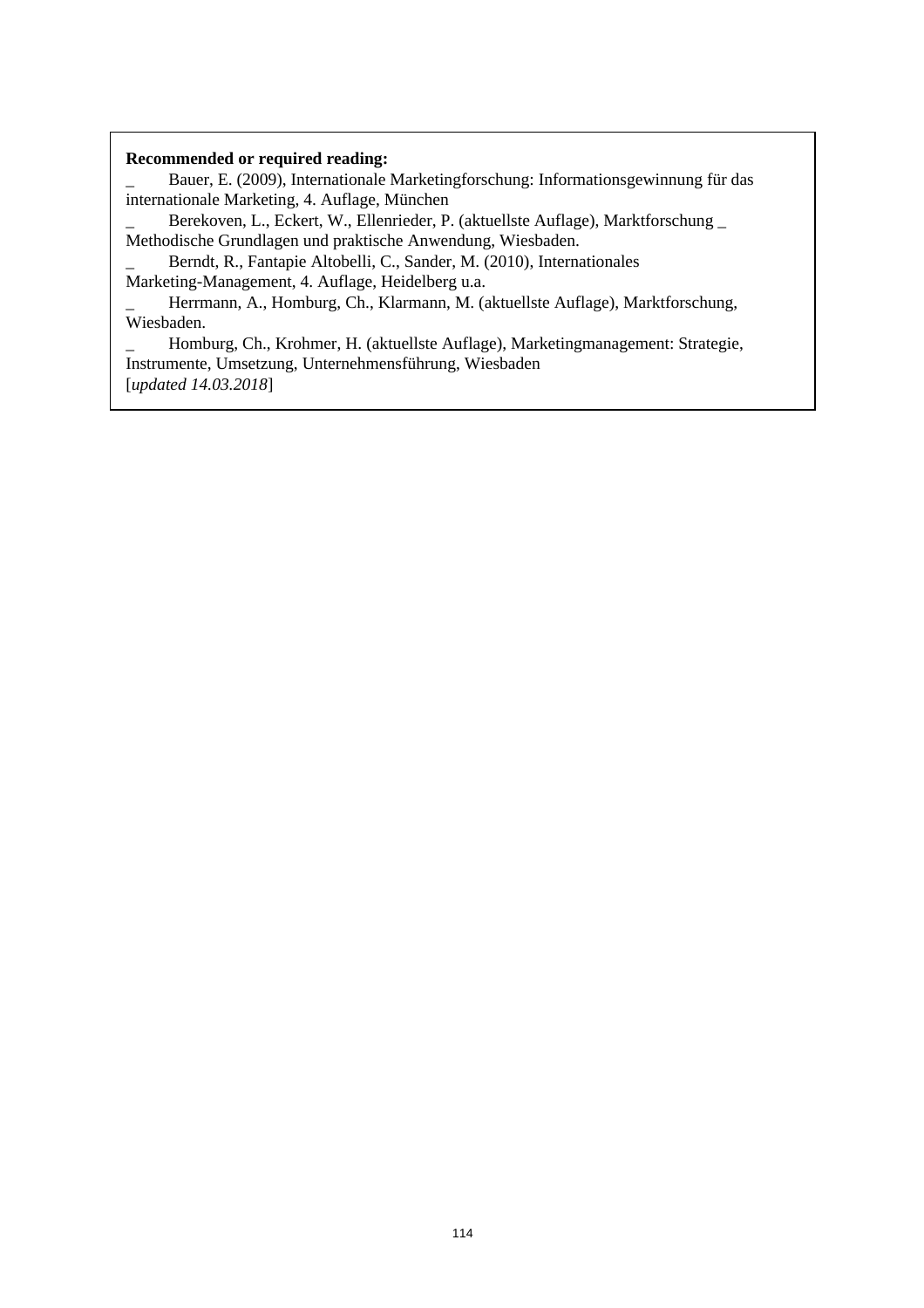# **International Marketing Instruments (focus module)**

**Module name (EN):** International Marketing Instruments (focus module)

**Degree programme:** International Business Administration, Bachelor, ASPO 01.10.2017

**Module code:** BIBW-442

**Hours per semester week / Teaching method:** 4V (4 hours per week)

**ECTS credits:** 5

**Semester:** 4

**Mandatory course:** no

**Language of instruction:**  English

**Assessment:**  Written exam (90 minutes / can be repeated semesterly)

## **Curricular relevance:**

BIBW-442 International Business Administration, Bachelor, ASPO 01.10.2013, semester 4, optional course

BIBW-442 International Business Administration, Bachelor, ASPO 01.10.2017, semester 4, optional course

## **Workload:**

60 class hours ( $= 45$  clock hours) over a 15-week period. The total student study time is 150 hours (equivalent to 5 ECTS credits). There are therefore 105 hours available for class preparation and follow-up work and exam preparation.

**Recommended prerequisites (modules):**  BIBW-240 Marketing and Market Research [*updated 21.02.2018*]

#### **Recommended as prerequisite for:**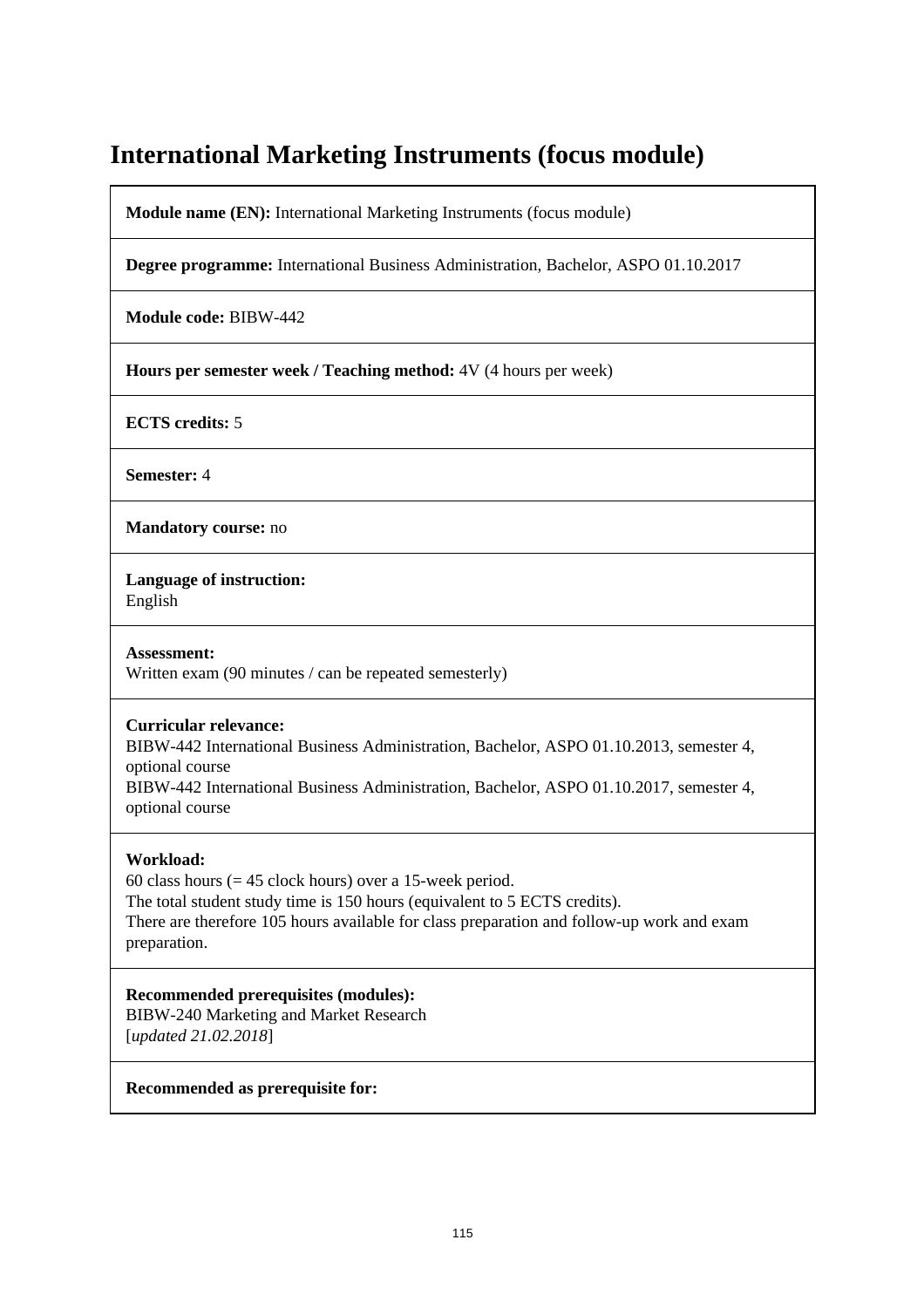Prof. Dr. Frank Hälsig

# **Lecturer:**

Prof. Dr. Frank Hälsig [*updated 21.02.2018*]

## **Learning outcomes:**

After successfully completing this module students will:

- know and be able to explain the principle, theoretical approaches and determinants of international marketing

- know the decision fields of international marketing and be able to apply them to companies from different industries.

- be able systematically analyze, critically evaluate and apply different options of market engagement and forms of activity in foreign markets.

- be familiar with the essential features of international marketing and be able to develop appropriate options for companies taking into account the company´s respective international marketing strategy.

- be able to analyze, critically evaluate and apply the basic options for standardisation and differentiation of the international marketing mix.

- understand the relevance of the coordination perspective and reflect upon the extent of feedback effects between country markets.

- Theoretical principles and perspectives of international marketing [*updated 14.03.2018*]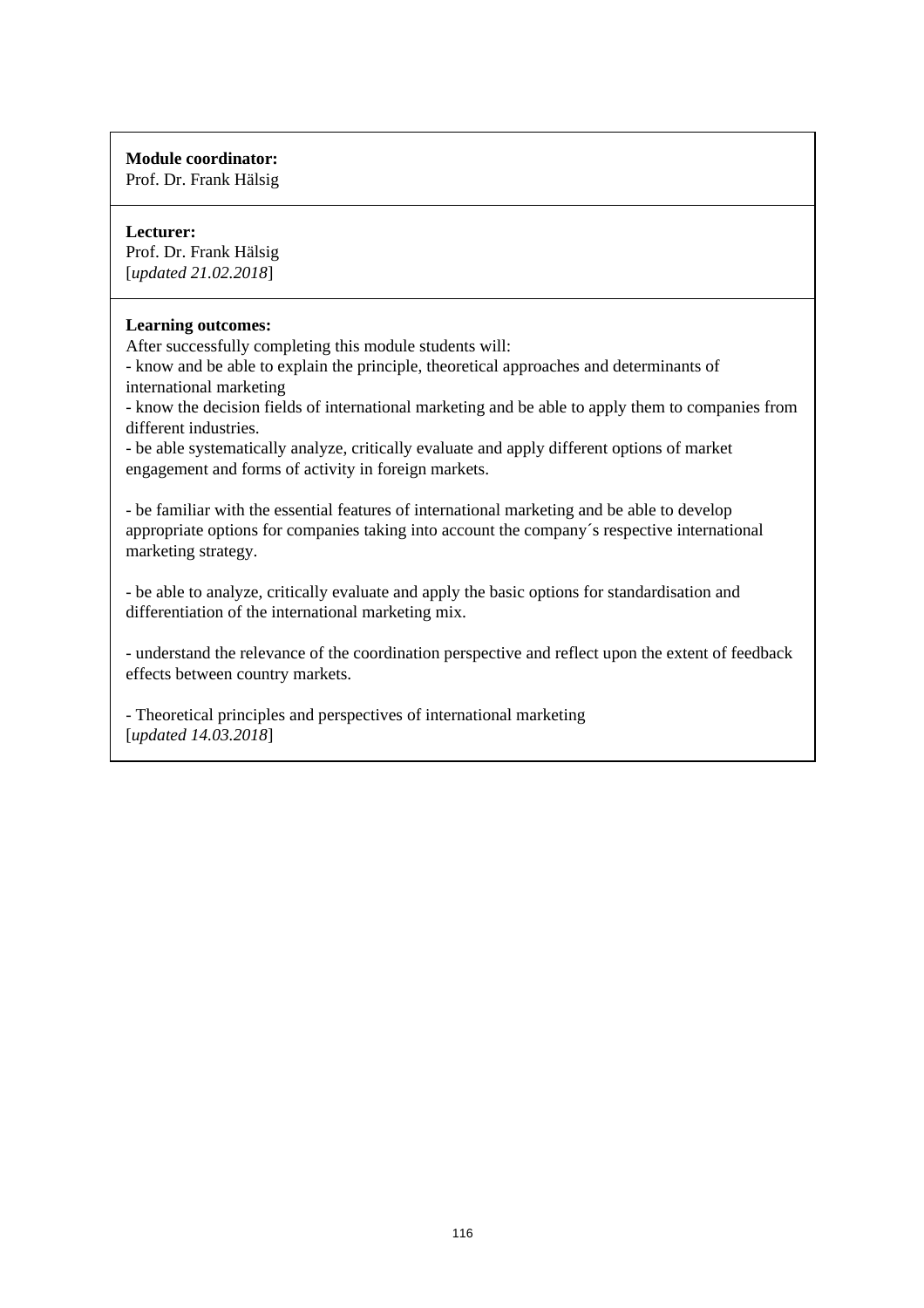## **Module content:**

- Determinants of international marketing
- Basic decision-making variables in international marketing: market selection, market entry, timing and
- standardized or adapted marketing activities.
- Decision-making options in the field of marketing instruments against the background of international market segmentation
- Decisions regarding the product or program range in international market cultivation (especially the degree of standardization against the background of the differentiation from culture-free vs. culture-bound products)
- Design and coordination of communication tools in the context of intercultural characteristics
- Special features of international sales and distribution policy: transnational distribution systems, global account management, interculturally varying incentive effects, consideration of different international distribution channels and structures
- Challenges of international price and condition management: pricing information and decisions, as well as pricing and price maintenance, the consideration of of different discount and condition structures, international price differentiation, the problem of corruption

[*updated 14.03.2018*]

## **Teaching methods/Media:**

Lecture with exercises and case studies. [*updated 14.03.2018*]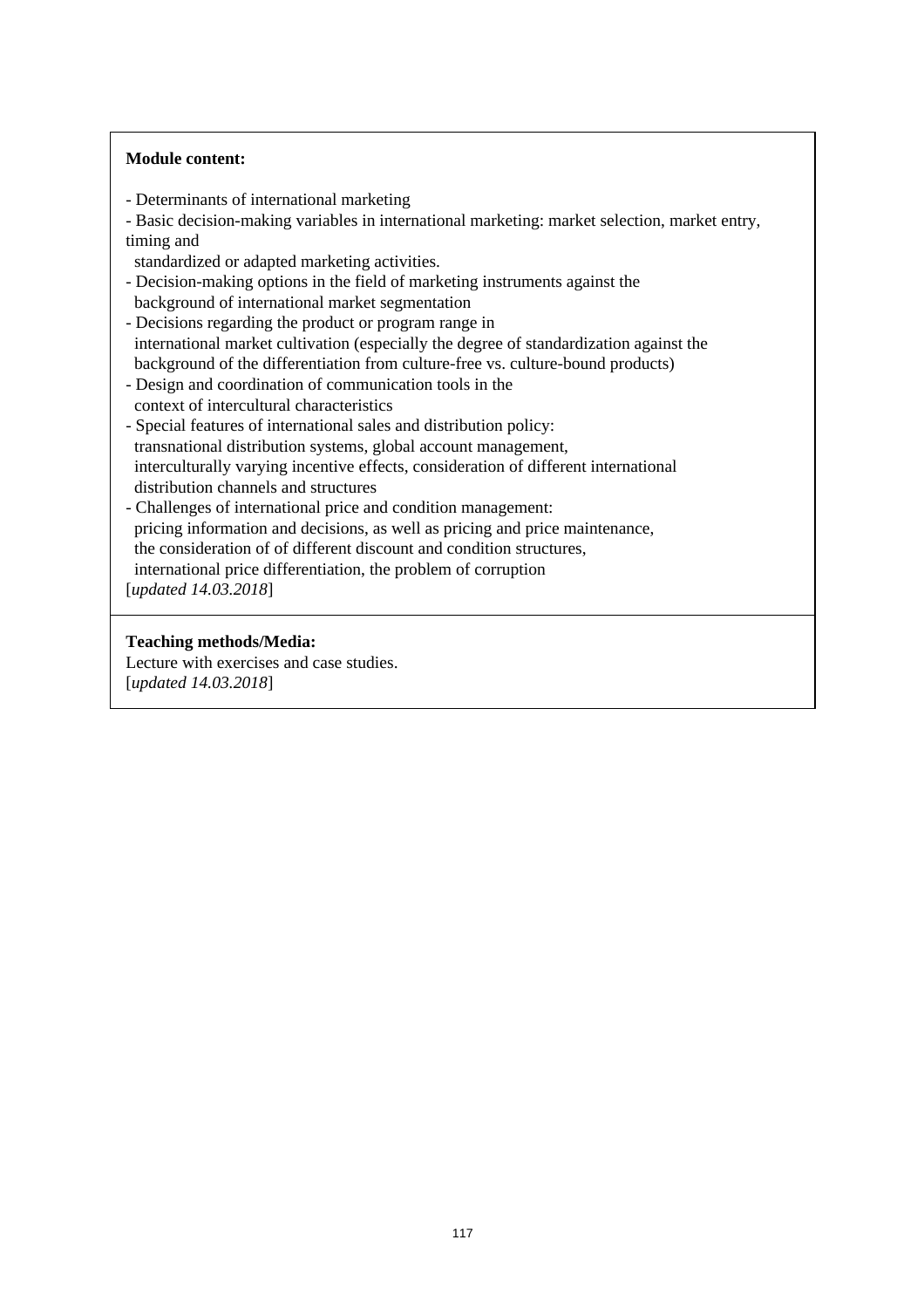\_ Berndt, R., Fantapie Altobelli, C., Sander, M. (aktuellste Auflage), Internationales Marketing-Management, Heidelberg

\_ De Mooji, M. (aktuellste Aufl.), Global Marketing and Advertising: Understanding Cultural Paradoxes, Thousand Oaks,

CA

u.a.

\_ Guenzi, P., Geiger, S. (ed.), Sales Management: A Multinational Perspective, Basingtoke UK, u.a., (latest edition)

\_ Hollensen, S. (latest edition), Global Marketing: A Decision-Oriented Approach, Harlow, England

\_ Kotabe, M., Helson, K. (latest edition), Global Marketing Management, international student edition, Hoboken, N.J.

\_ Morschett, D., Schramm-Klein, H., Zentes, J. (latest edition): Strategic International Management: Text and

Cases, Wiesbaden

\_ Morschett, D., Schramm-Klein, H., Zentes, J. (latest edition): Strategic Retail: Text and Cases, Wiesbaden

\_ Müller, S., Gelbrich, K. (latest edition), Interkulturelles Marketing, München

\_ Nalge, T. T., Hogan, J.E. (latest edition), The Strategy and Tactics of Pricing, Upper Saddle River, N.J.

\_ Zentes, J., Swoboda, B., Schramm-Klein, H. (latest edition), Internationales Marketing, München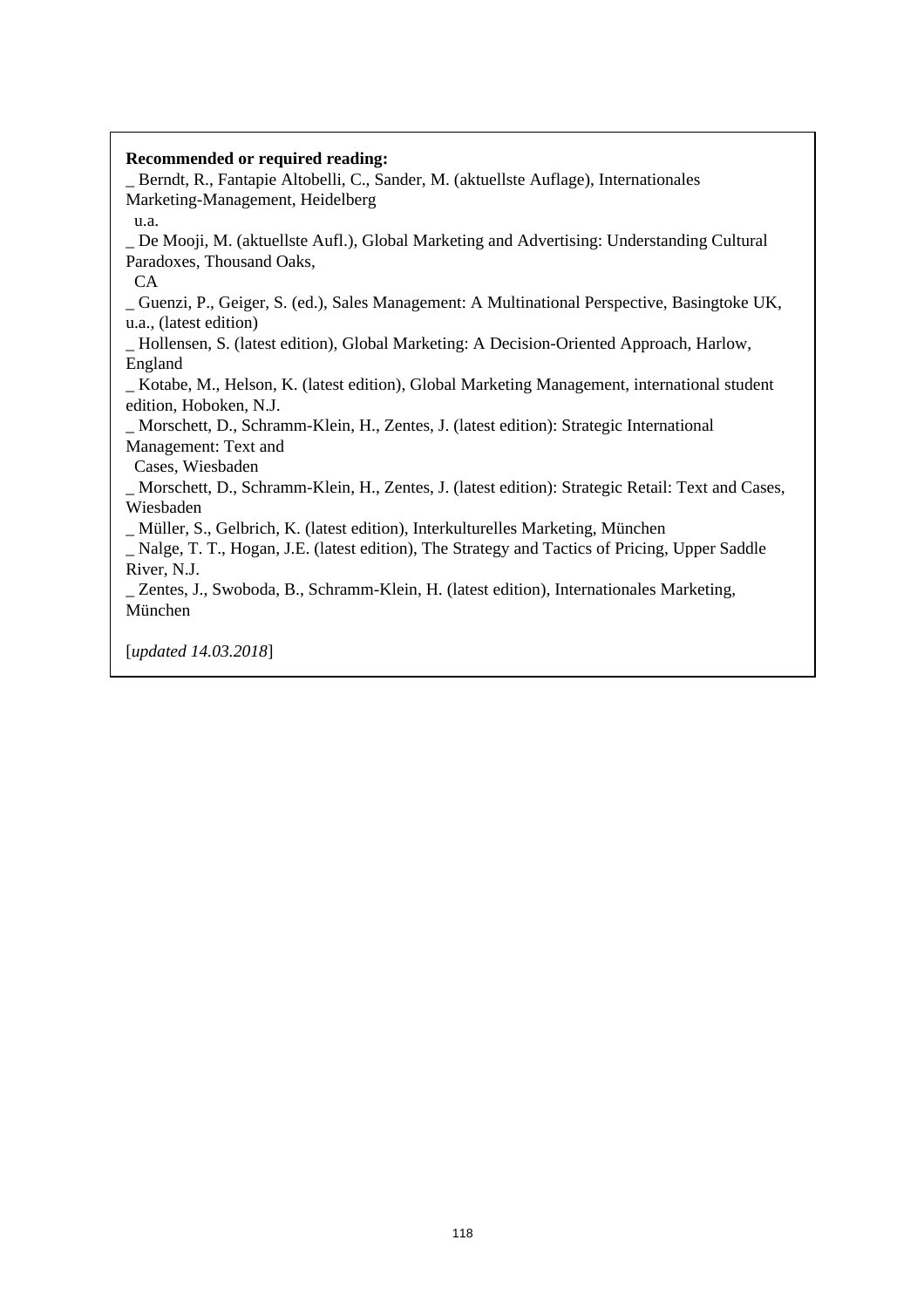# **International Marketing Seminar (focus module)**

**Module name (EN):** International Marketing Seminar (focus module)

**Degree programme:** International Business Administration, Bachelor, ASPO 01.10.2017

**Module code:** BIBW-443

**Hours per semester week / Teaching method:** 4S (4 hours per week)

**ECTS credits:** 5

**Semester:** 4

**Mandatory course:** no

**Language of instruction:** 

English

**Assessment:**  Term paper with presentation (can be repeated annually)

## **Curricular relevance:**

BIBW-443 International Business Administration, Bachelor, ASPO 01.10.2013, semester 4, optional course

BIBW-443 International Business Administration, Bachelor, ASPO 01.10.2017, semester 4, optional course

## **Workload:**

60 class hours ( $= 45$  clock hours) over a 15-week period. The total student study time is 150 hours (equivalent to 5 ECTS credits). There are therefore 105 hours available for class preparation and follow-up work and exam preparation.

**Recommended prerequisites (modules):**  BIBW-240 Marketing and Market Research BIBW-250 Soft Skills and Office Management [*updated 26.02.2018*]

## **Recommended as prerequisite for:**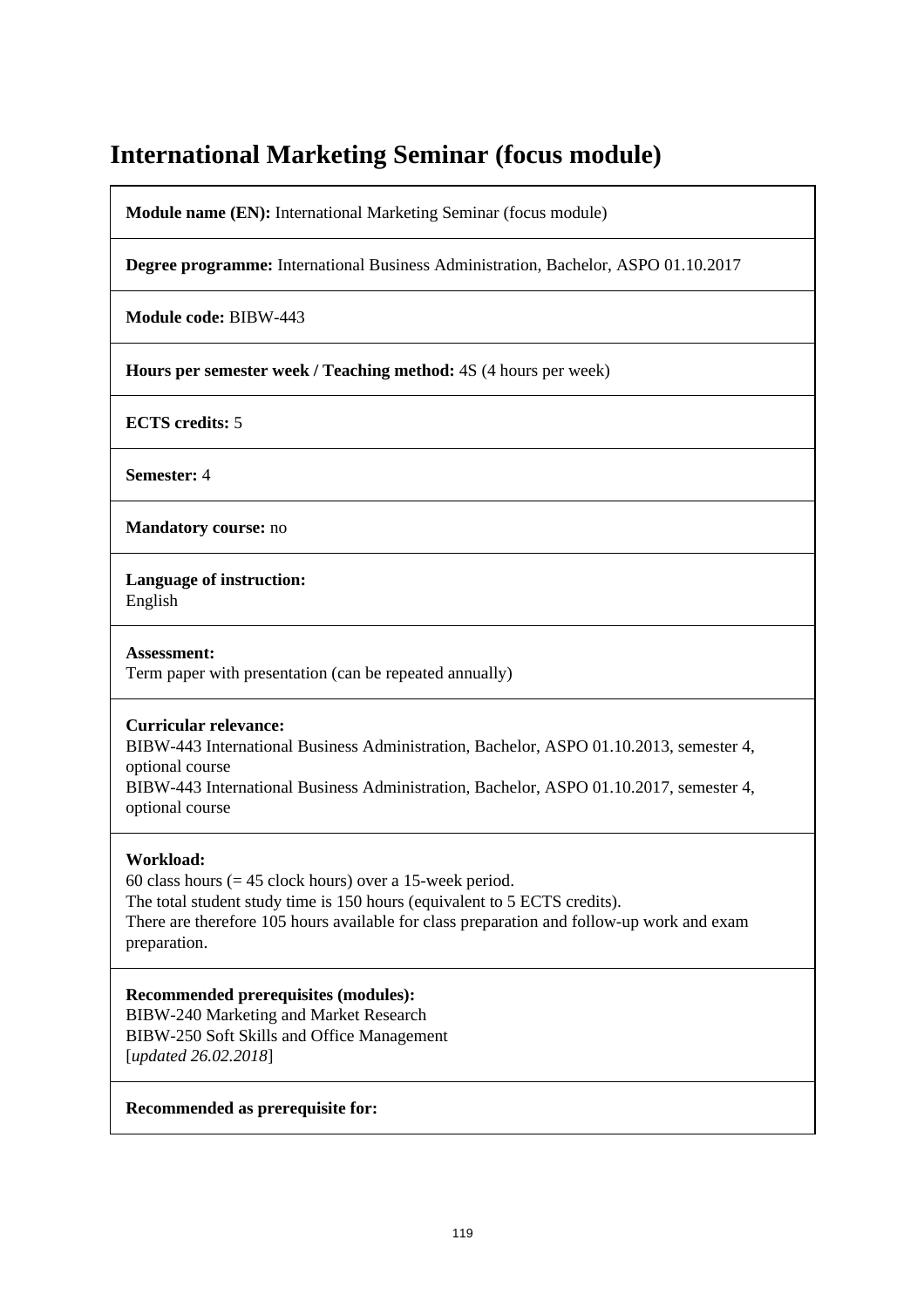Prof. Dr. Tatjana König

# **Lecturer:**

Prof. Dr. Tatjana König [*updated 26.02.2018*]

## **Learning outcomes:**

After successfully completing this module, students will:

- be able to independently understand and analyze specialist literature on a selected topic,
- be able to assess the value of different sources (online, in books or journals),
- be capable of summarizing a problem from the field of international marketing

in the form of a well-structured term paper,

- discuss the problem critically and create suggestions for its solution,
- be able to demonstrate their knowledge in the form of a presentation or lecture,
- be able to conduct a discussion of the results they presented

 in English and deal constructively with critical comments and suggestions for improvement,

- be able to realistically estimate the time required for literature research and evaluation, as well as how long they will need to actually write their term paper and gear their time and self-management to it.

[*updated 14.03.2018*]

# **Module content:**

- Introduction to working scientifically and writing a term paper
- Independent elaboration and presentation of a selected topic within the broader scope of international marketing.
- Application of scientific work techniques, in particular literature research

 and citation (for German and English-speaking sources) - Formal requirements for creating and giving a presentation

[*updated 14.03.2018*]

# **Teaching methods/Media:**

- Professional and systematic advice on preparing the term paper (Structure, additional literature resp. practical examples)
- Presentation of the resp. topic followed by group discussion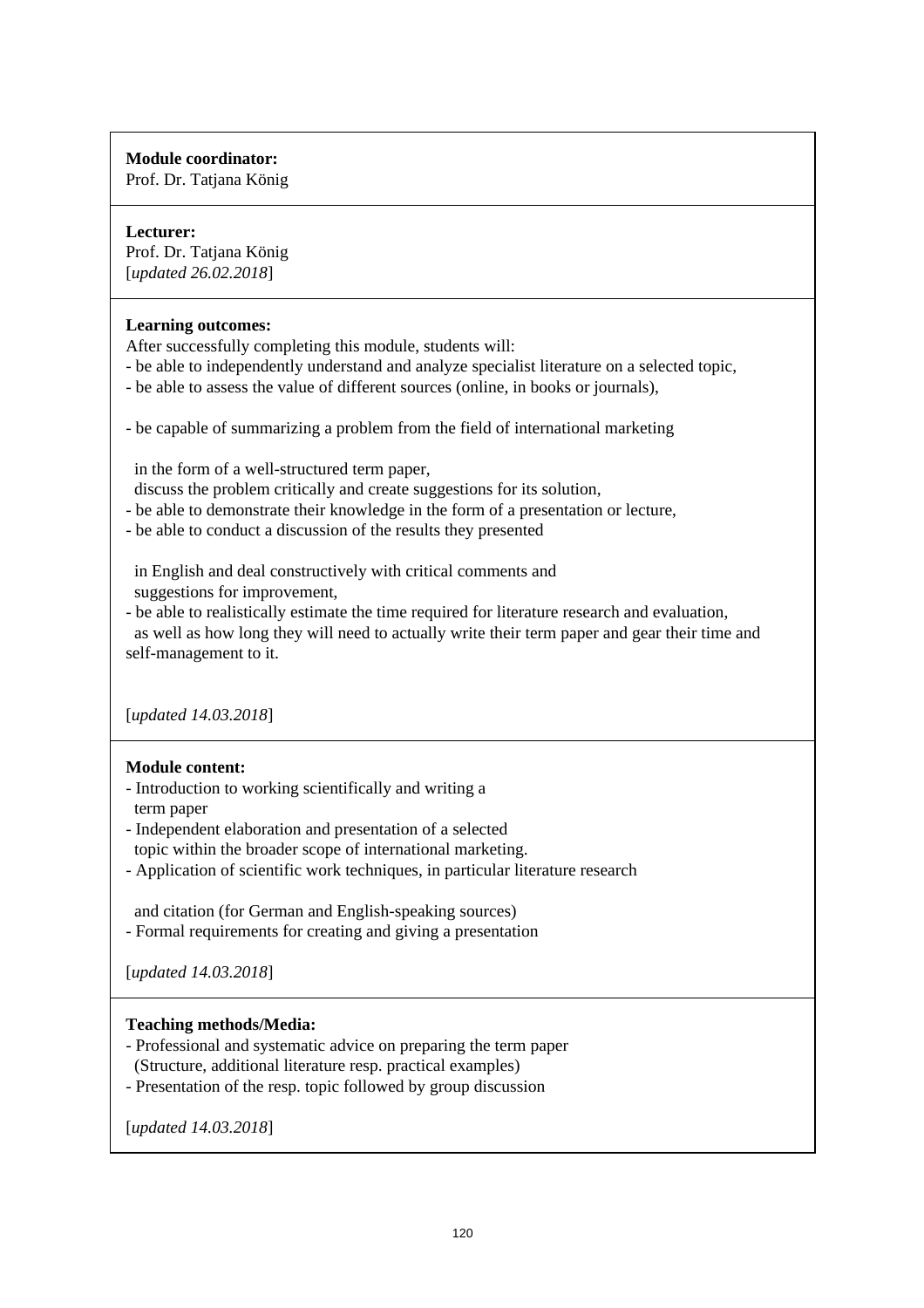Depends on the topic. Literature on scientific work -Ebster, C./Stalzer, L.: Wissenschaftliches Arbeiten für Wirtschafts- und Sozialwissen-schaftler. Wien, latest edition. -Theisen, Manuel R.: Wissenschaftliches Arbeiten. Technik, Methodik, Form. München, latest edition.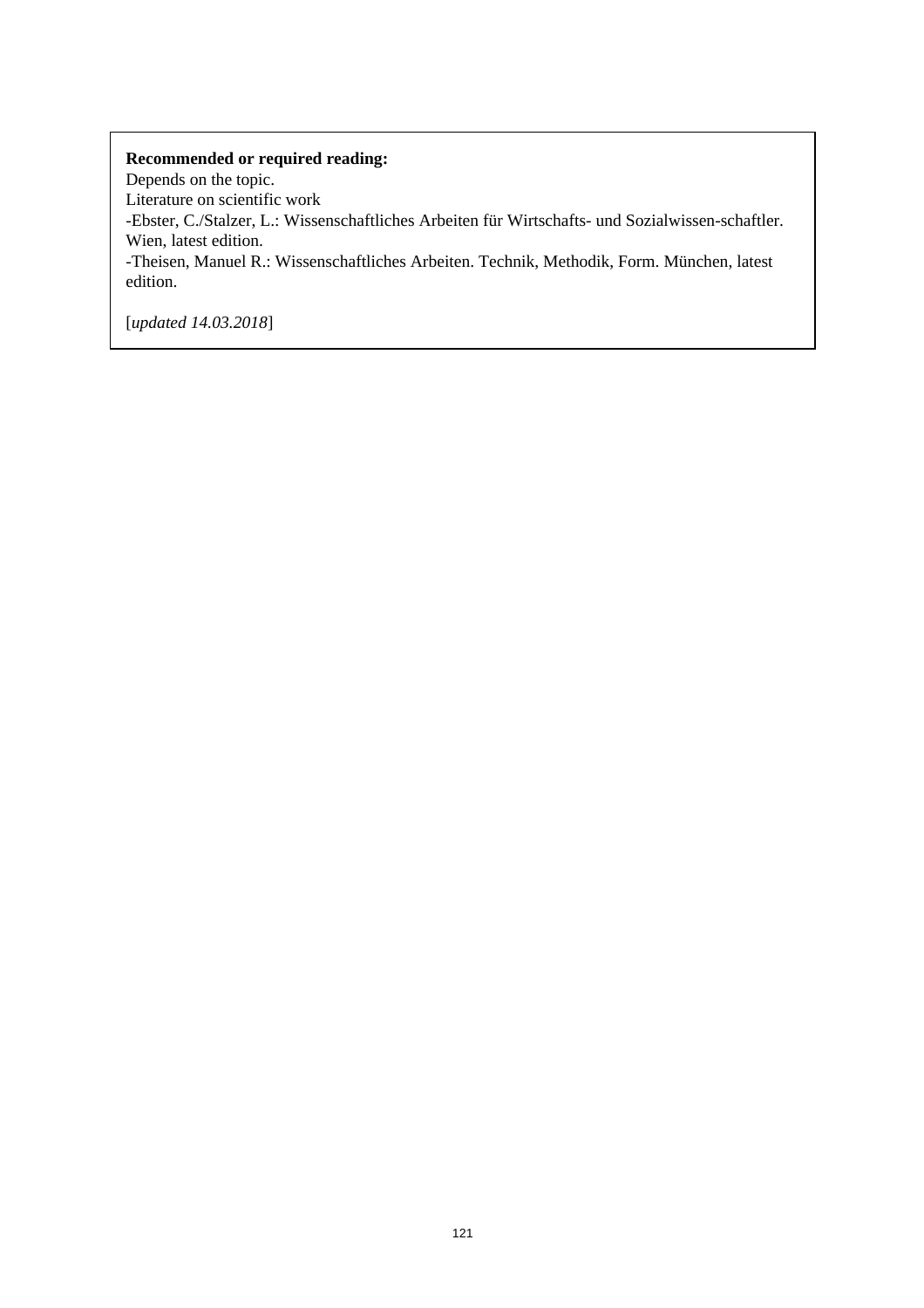# **Management Accounting und International Financial Reporting (focus module)**

**Module name (EN):** Management Accounting und International Financial Reporting (focus module)

**Degree programme:** International Business Administration, Bachelor, ASPO 01.10.2017

**Module code:** BIBW-431

**Hours per semester week / Teaching method:** 4V (4 hours per week)

**ECTS credits:** 5

**Semester:** 4

**Mandatory course:** no

**Language of instruction:** 

English/German

**Assessment:** 

Written exam (90 minutes / can be repeated annually)

## **Curricular relevance:**

BIBW-431 International Business Administration, Bachelor, ASPO 01.10.2013, semester 4, optional course BIBW-431 International Business Administration, Bachelor, ASPO 01.10.2017, semester 4, optional course

## **Workload:**

60 class hours ( $= 45$  clock hours) over a 15-week period. The total student study time is 150 hours (equivalent to 5 ECTS credits). There are therefore 105 hours available for class preparation and follow-up work and exam preparation.

**Recommended prerequisites (modules):**  BIBW-210 Accounting BIBW-310 Cost Accounting BIBW-320 Investment and Financing [*updated 26.02.2018*]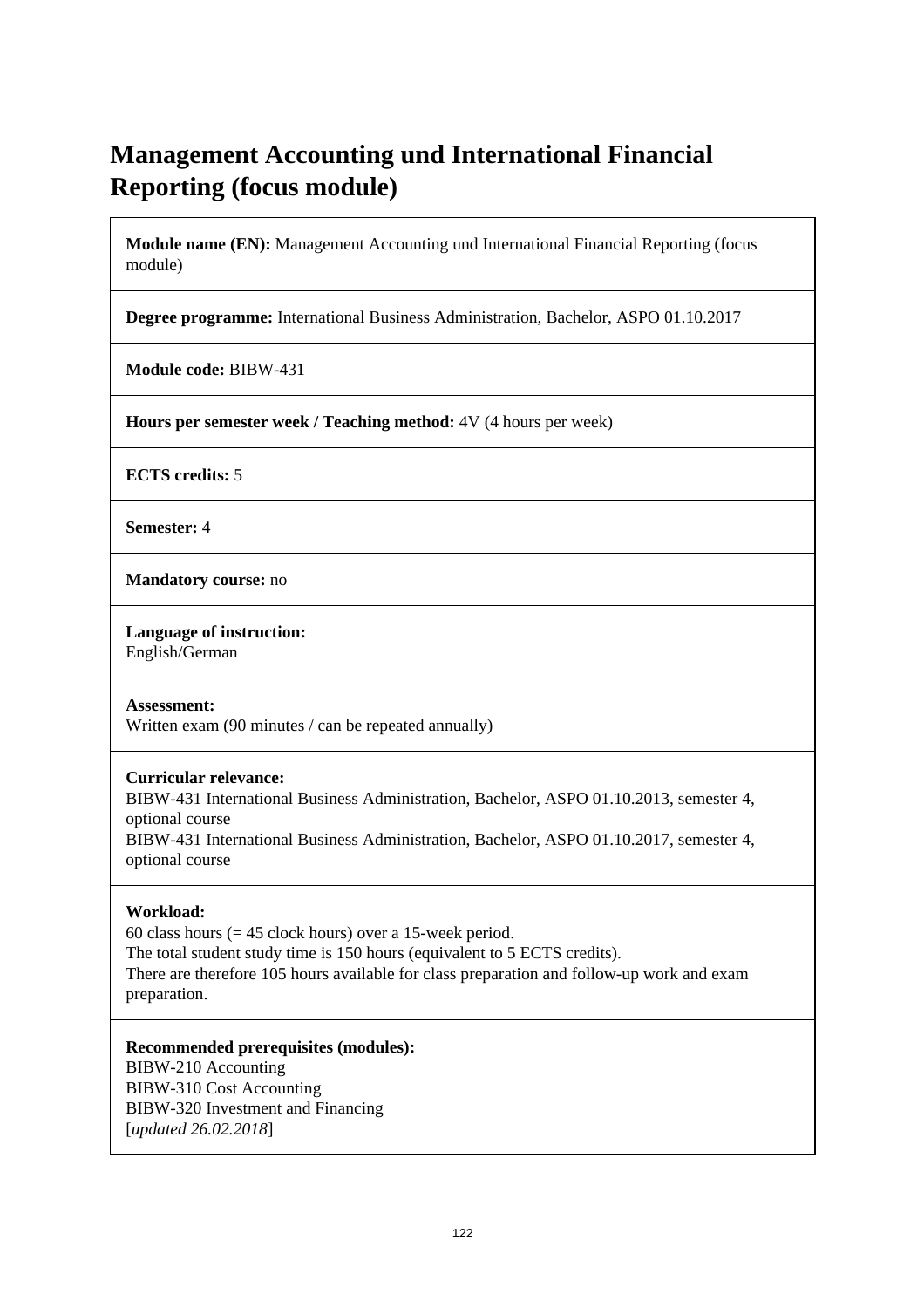## **Recommended as prerequisite for:**

## **Module coordinator:**

Prof. Dr. Mana Mojadadr

## **Lecturer:**

Prof. Dr. Mana Mojadadr Prof. Dr. Günter Pochmann Prof. Dr. Michael Zell [*updated 26.02.2018*]

#### **Learning outcomes:**

Management Accounting:

After successfully completing this module, students will:

- know and master the application possibilities of cost accounting instruments for solving short-term problems,

- be able to assess and analyze the profitability of a company according to different aspects,

- have mastered the main instruments of operative controlling,

 especially for planning, control and deviation analysis, and can implement them using computer technology (e. g. in Excel),

- be able to apply their knowledge to practical questions, e. g. in the form of exercises and case studies.

International Financial Reporting:

- Students will have acquired structured knowledge of the basics of the International Financial Reporting Standards (IFRS).

- They will have deepened their specialist knowledge of German accounting standards by comparing them with the IFRS.

- Students will be able to understand and critically interpret a company´s practical financial information from economic journals and the company´s annual reports.

Management Accounting: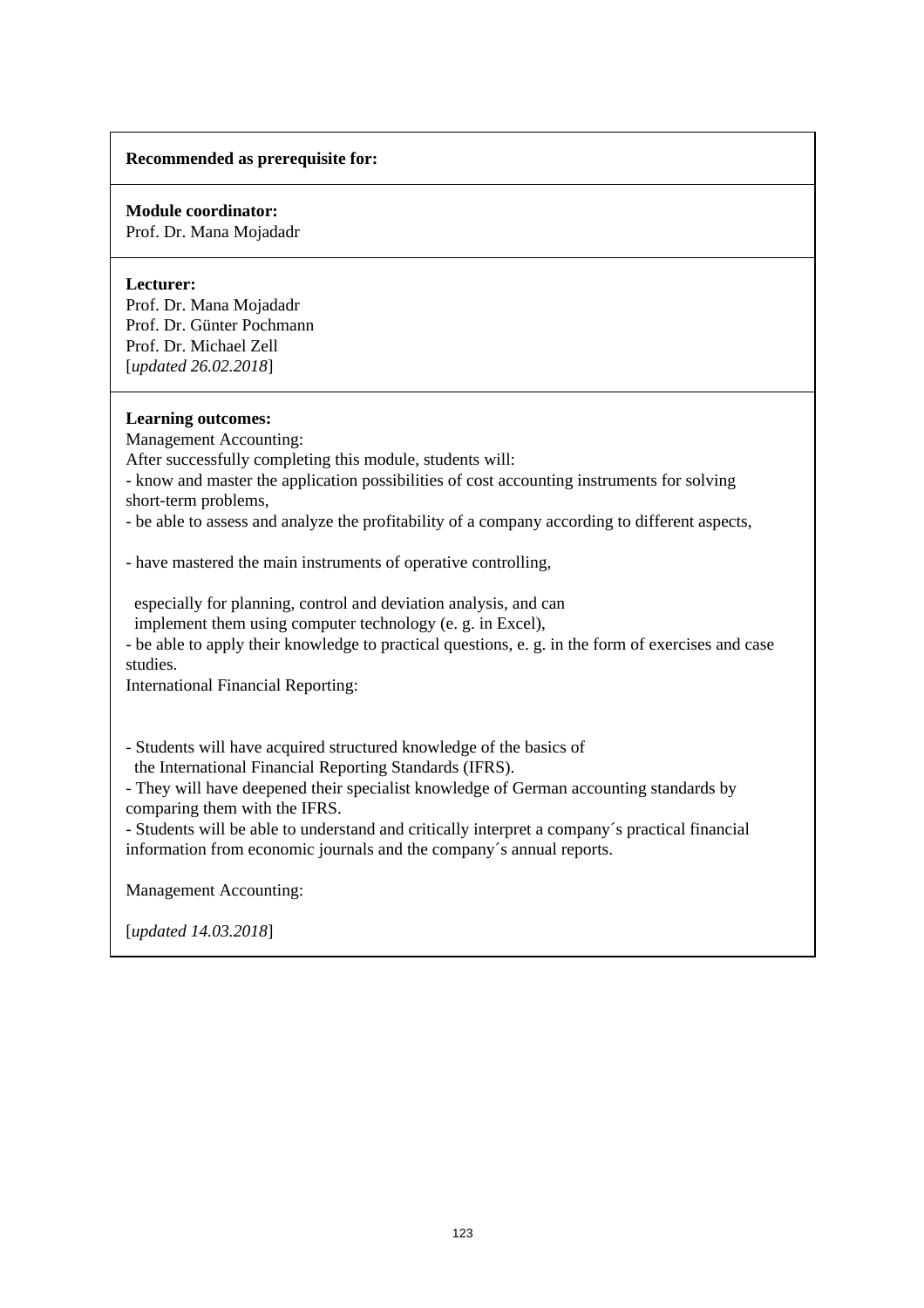## **Module content:**

- Decision-based costing
- Profitability analysis and contribution costing analysis
- Planning, control and deviation analysis

International Financial Reporting:

- History, supporting organizations and structure of the IFRS
- Objectives and underlying assumptions of the IFRS
- Comparative presentation of significant financial reports: balance sheet, statement of comprehensive income, cash flow statement, segment reporting
- Accounting and valuation methods in the balance sheet, especially the "fair value" concept
- References to accounting policy options
- [*updated 14.03.2018*]

## **Teaching methods/Media:**

The course combines lectures with exercises and case studies and requires a high degree of student participation.

[*updated 14.03.2018*]

## **Recommended or required reading:**

- Horngren, C.T., Foster, G., Dater, S.M.: Cost Accounting \_ A Managerial Emphasis, latest edition.
- Weygandt, J.J., Kieso, D.E., Kimmel, P.D.: Managerial Accounting, latest edition.
- Hansen, D.R., Mowen, M. M., Heitger, D.,L.: Managerial Accounting, latest edition.
- Zell, Michael: Kosten- und Performance Management, latest edition.
- Bieg, Hartmut u.a: Handbuch der Rechnungslegung nach IFRS. Grundlagen und praktische Anwendung. Wiesbaden (IDW-Verlag), latest edition.
- Coenenberg, Adolf/ Haller, Axel/ Schultze, Wolfgang: Jahresabschluss und Jahresabschluss-analyse. Betriebswirtschaftliche, handelsrechtliche, steuerrechtliche und internationale Grund-sätze - HGB, IFRS, US GAAP. Stuttgart, latest edition.
- Pellens, Bernhard/ Fülbier, Rolf/ Gassen, Joachim/ Sellhorn, Thorsten: Internationale Rechnungslegung. IFRS 1 bis 8, IAS 1 bis 41. IFRIC- Interpretationen, Standardentwürfe. Mit Beispielen, Aufgaben und Fallstudie. Stuttgart (Schaeffer-Poeschel), latest edition.
- Pochmann, Günter u.a.: Internationale Bilanzpolitik. Düsseldorf 2012 [*updated 14.03.2018*]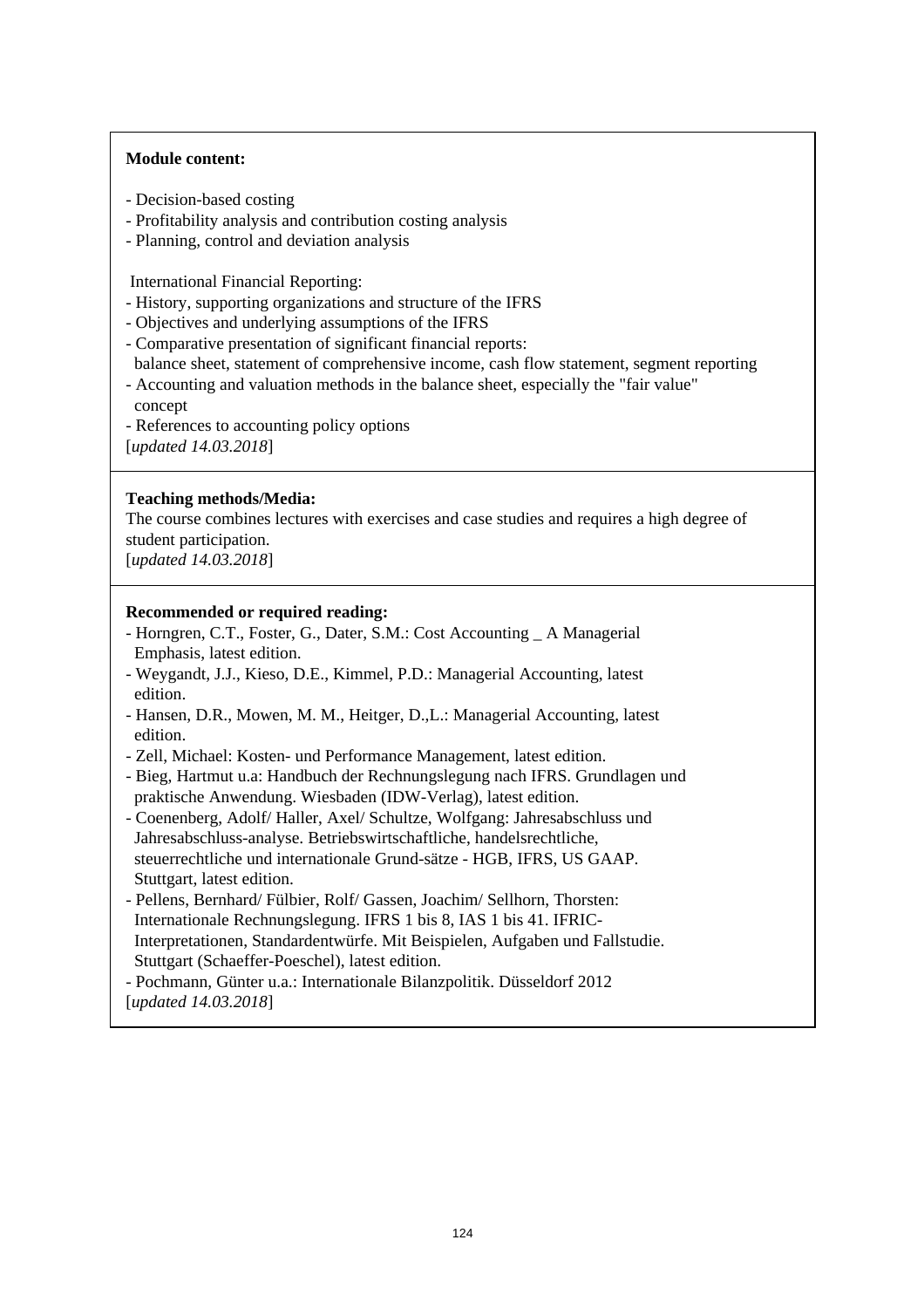# **Spanish 1**

**Module name (EN):** Spanish 1

**Degree programme:** International Business Administration, Bachelor, ASPO 01.10.2017

**Module code:** BIBW-181

**Hours per semester week / Teaching method:** 2V (2 hours per week)

**ECTS credits:** 2,5

**Semester:** 1

**Mandatory course:** no

**Language of instruction:** 

Spanish

## **Assessment:**

Written exam and composition with presentation (90 minutes / weighting 1:1 / can be repeated semesterly)

## **Curricular relevance:**

BIBW-181 International Business Administration, Bachelor, ASPO 01.10.2013, semester 1, optional course BIBW-181 International Business Administration, Bachelor, ASPO 01.10.2017, semester 1, optional course

# **Workload:**

30 class hours (= 22.5 clock hours) over a 15-week period. The total student study time is 75 hours (equivalent to 2.5 ECTS credits). There are therefore 52.5 hours available for class preparation and follow-up work and exam preparation.

**Recommended prerequisites (modules):**  None.

**Recommended as prerequisite for:**  BIBW-281 Spanish 2 [*updated 27.02.2018*]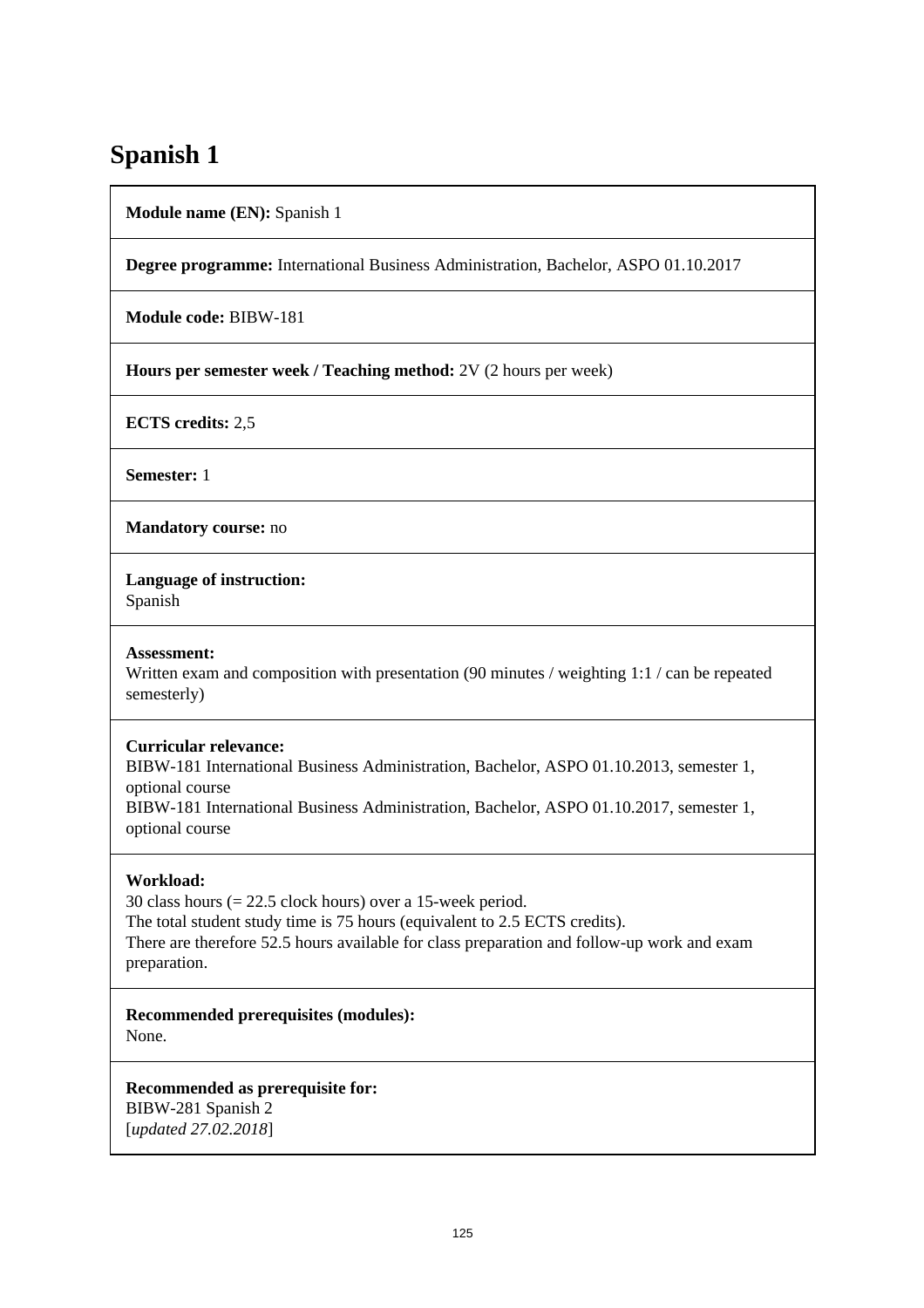Prof. Dr. Thomas Tinnefeld

## **Lecturer:**

Dozenten des Studiengangs [*updated 26.02.2018*]

## **Learning outcomes:**

After successfully completing this module, students will: have strengthened and developed the four essential language skills at the B1.1 level of the Common European Framework of Reference for Languages (CEFR)

- have improved their communicative language competence

- have acquired the communicative skills relevant for text reception, text production, interaction and linguistic mediation

- have acquired basic, subject-related knowledge of the technical business administration language
- be able to compose texts on technical topics using various sources
- have acquired basic knowledge about the target language countries
- increased their awareness with regard to intercultural content and experiences

[*updated 14.03.2018*]

## **Module content:**

- Exercises for listening and reading comprehension: (general and specialized texts); understand the content of technically and linguistically complex texts in standard language; reception of expert discussions and, to some extent, subject-related communication situations

- Writing and speaking exercises; dialogic/monologic speech; job-related role-playing and

simulations; presentation with subsequent discussion

- Introduction to the use of a technical vocabulary

- Repetition of basic and technical grammatical structures with exercises
- Expand the general and technical vocabulary

- Acquire strategies to improve and guarantee comprehension (learning aids such as dictionaries, grammars and the Internet)

[*updated 14.03.2018*]

# **Teaching methods/Media:**

Use of a multimedia computer language laboratory

Use of print, audio and video media

Partner work, group work and role playing

Presentations by the lecturer and the participants

Internet research

The goal is to enable authentic foreign language communication within the teaching environment.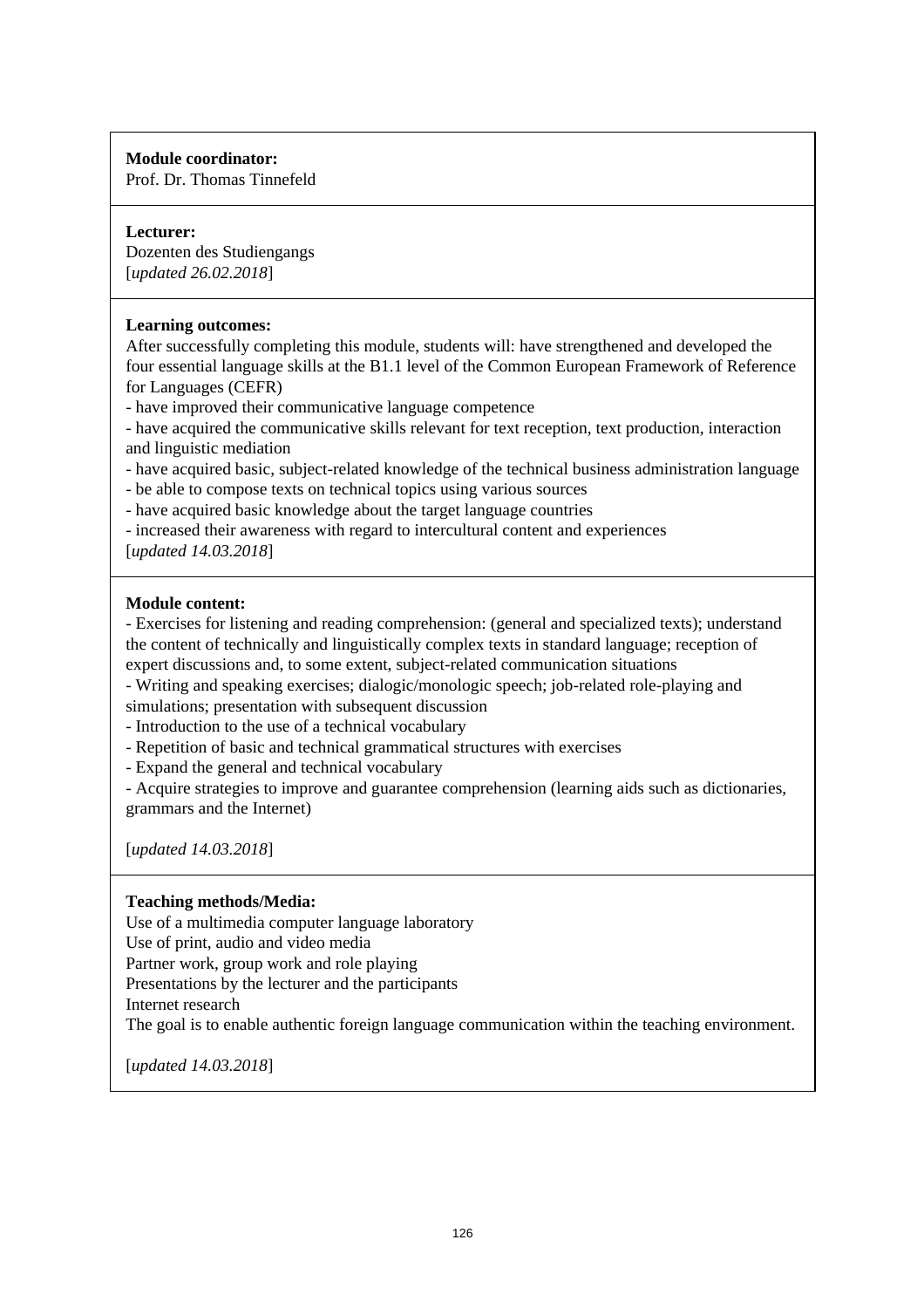Teaching materials: Authentic print media Texts for listening comprehension (audio/video) Individualized and target group-oriented exercise materials for vocabulary and grammar Internet resources [*updated 14.03.2018*]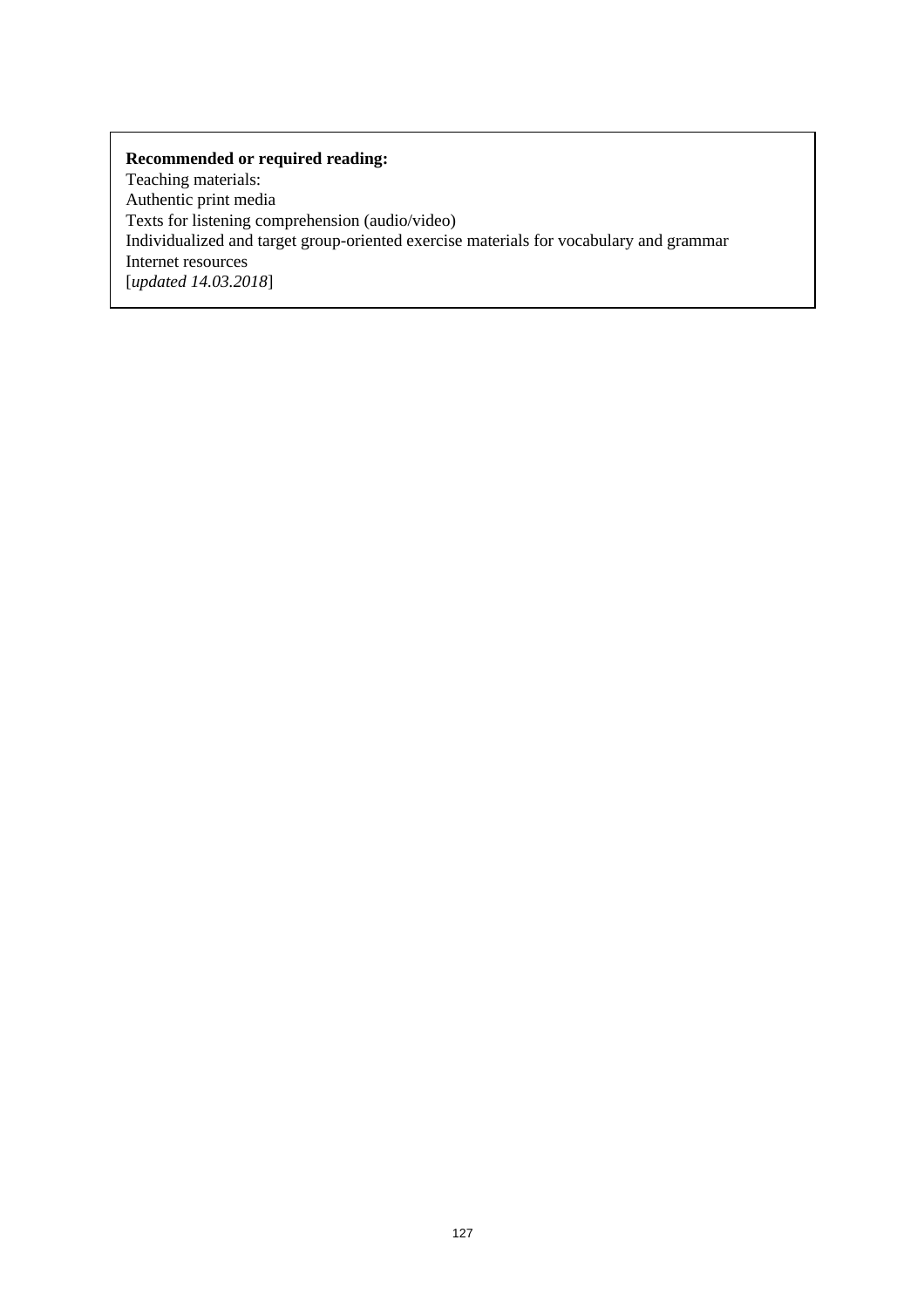# **Spanish 2**

**Module name (EN):** Spanish 2

**Degree programme:** International Business Administration, Bachelor, ASPO 01.10.2017

**Module code:** BIBW-281

**Hours per semester week / Teaching method:** 2V (2 hours per week)

**ECTS credits:** 2,5

**Semester:** 2

**Mandatory course:** no

**Language of instruction:** 

Spanish

## **Assessment:**

Written exam and composition with presentation (90 minutes / weighting 1:1 / can be repeated semesterly)

## **Curricular relevance:**

BIBW-281 International Business Administration, Bachelor, ASPO 01.10.2013, semester 2, optional course BIBW-281 International Business Administration, Bachelor, ASPO 01.10.2017, semester 2, optional course

# **Workload:**

30 class hours (= 22.5 clock hours) over a 15-week period. The total student study time is 75 hours (equivalent to 2.5 ECTS credits). There are therefore 52.5 hours available for class preparation and follow-up work and exam preparation.

# **Recommended prerequisites (modules):**

BIBW-181 Spanish 1 [*updated 27.02.2018*]

**Recommended as prerequisite for:**  BIBW-381 Spanish 3 [*updated 27.02.2018*]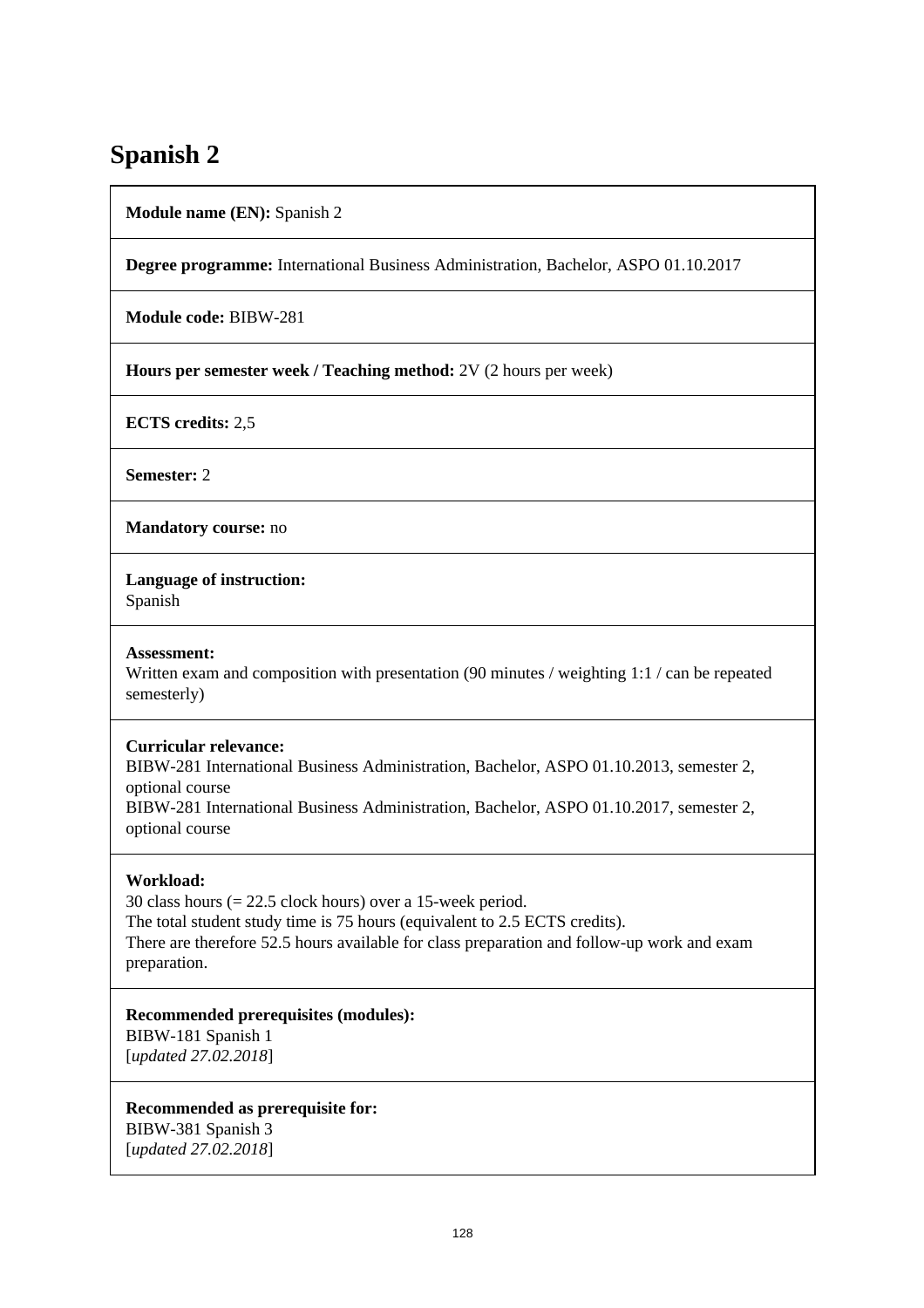Prof. Dr. Thomas Tinnefeld

# **Lecturer:**

Dozenten des Studiengangs [*updated 26.02.2018*]

## **Learning outcomes:**

After successfully completing this module, students will: have further strengthened and developed the four essential language skills at the B1.1 level of the Common European Framework of Reference for Languages (CEFR)

- have improved their communicative language competence

- have advanced their communicative skills relevant for text reception, text production, interaction and linguistic mediation

- have advanced their basic and subject-related knowledge of technical business administration terms/language

- have improved their ability to compose texts on technical topics using various sources

- have acquired additional knowledge about the target language countries

- have further increased their awareness with regard to intercultural content and experiences

[*updated 14.03.2018*]

## **Module content:**

- Exercises for listening and reading comprehension (predominantly specialized texts);

- Exercises for listening and reading comprehension including more subject-related texts; comprehension of fairly detailed statements in moderately difficult texts in standard language; reception, to some extent, of expert discussions and subject-related communication situations

- Writing and speaking exercises; dialogic/monologic speech; job-related role-playing and simulations; presentation with subsequent discussion

- Expansion of a general and subject-oriented vocabulary and advanced skills for its use

- Continued acquisition of strategies to improve and guarantee comprehension (learning aids such as dictionaries, grammars and the Internet)

[*updated 14.03.2018*]

# **Teaching methods/Media:**

Use of a multimedia computer language laboratory

Use of print, audio and video media

Partner work, group work and role playing

Presentations by the lecturer and the participants

Internet research

The goal is to enable authentic foreign language communication within the teaching environment.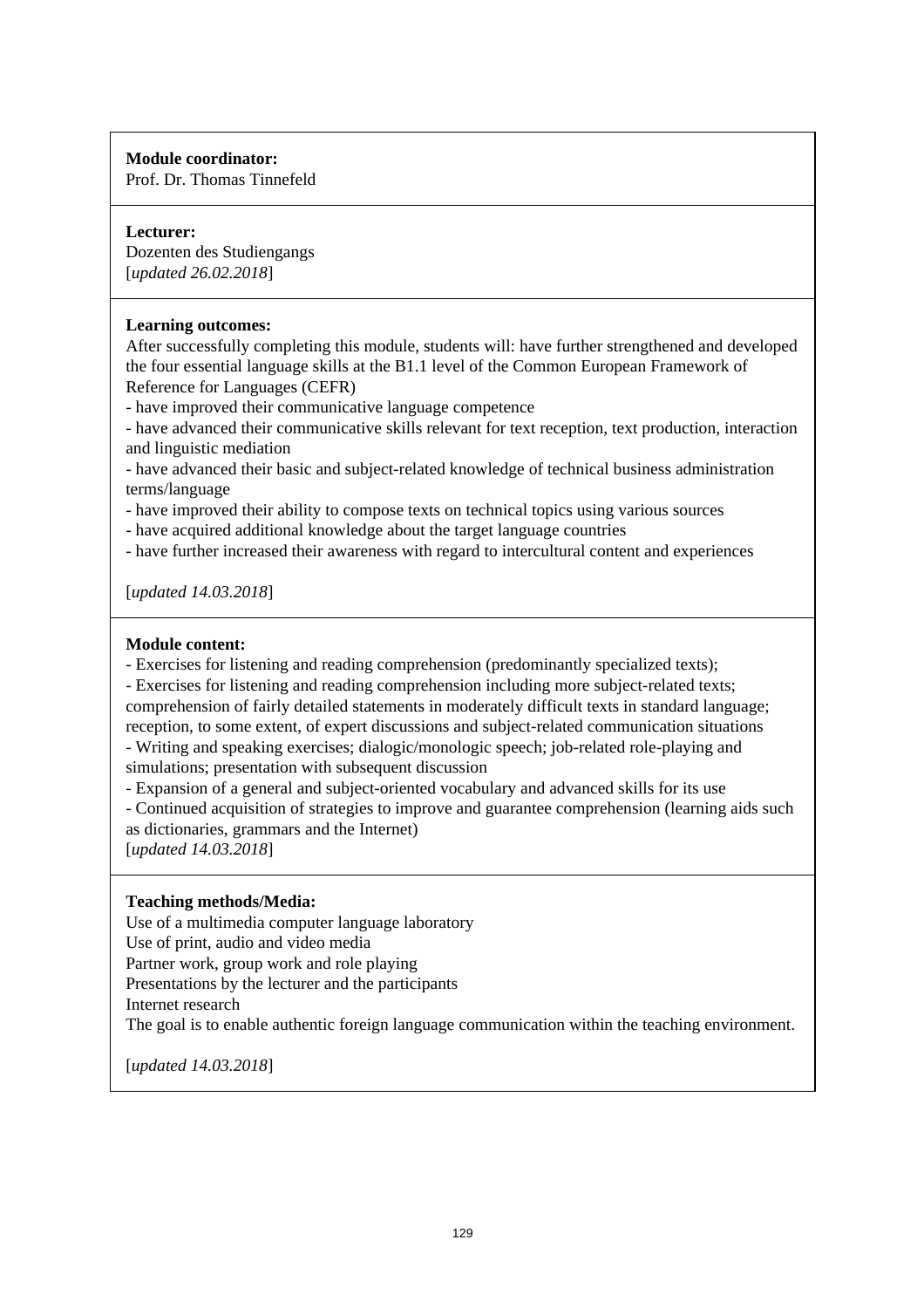Teaching materials: Authentic print media Texts for listening comprehension (audio/video) Individualized and target group-oriented exercise materials for vocabulary and grammar Internet resources [*updated 14.03.2018*]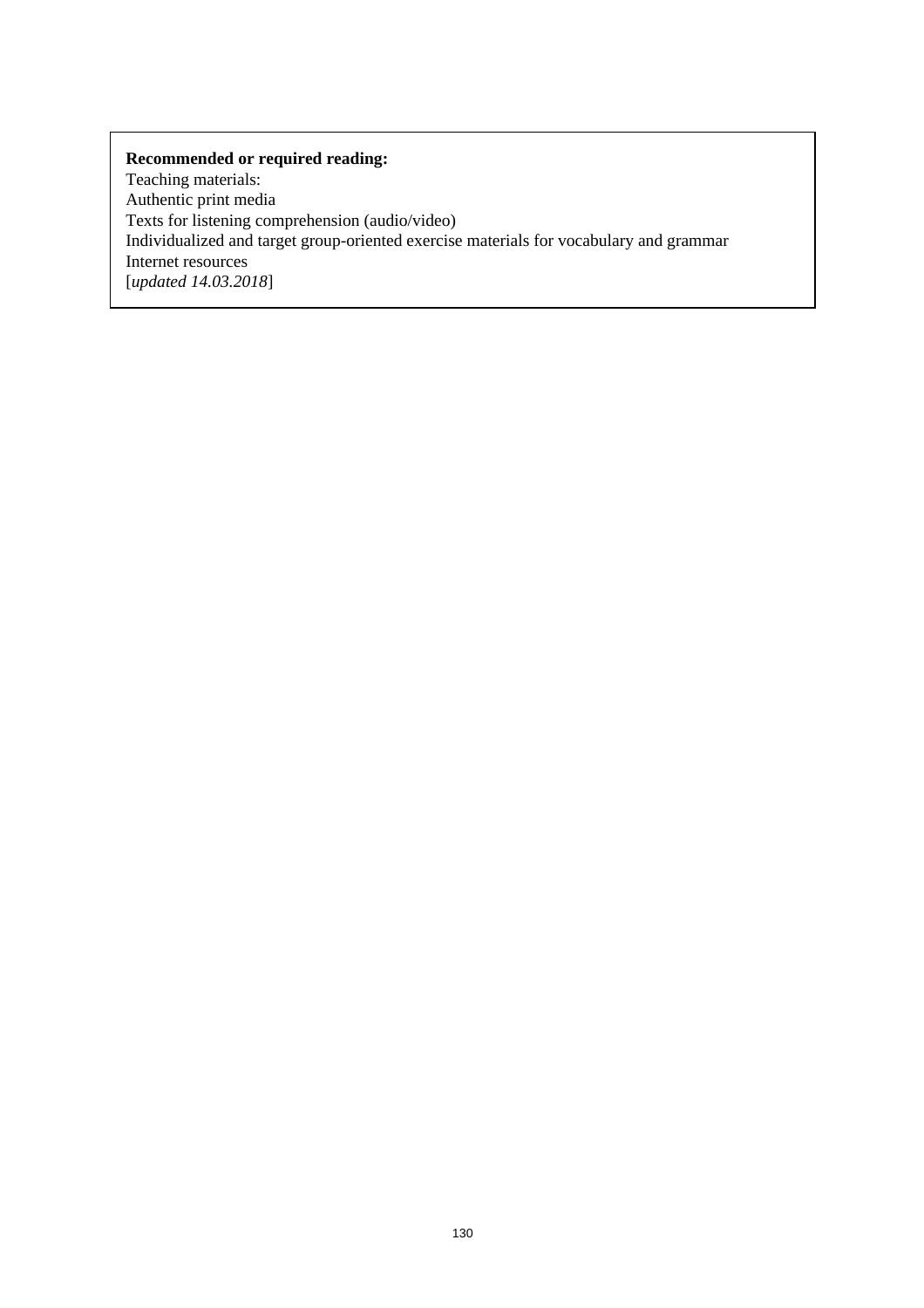# **Spanish 3**

**Module name (EN):** Spanish 3

**Degree programme:** International Business Administration, Bachelor, ASPO 01.10.2017

**Module code:** BIBW-381

**Hours per semester week / Teaching method:** 2V (2 hours per week)

**ECTS credits:** 2,5

**Semester:** 3

**Mandatory course:** no

**Language of instruction:** 

Spanish

## **Assessment:**

Written exam and composition with presentation (90 minutes / weighting 1:1 / can be repeated semesterly)

## **Curricular relevance:**

BIBW-381 International Business Administration, Bachelor, ASPO 01.10.2013, semester 3, optional course BIBW-381 International Business Administration, Bachelor, ASPO 01.10.2017, semester 3, optional course

# **Workload:**

30 class hours (= 22.5 clock hours) over a 15-week period. The total student study time is 75 hours (equivalent to 2.5 ECTS credits). There are therefore 52.5 hours available for class preparation and follow-up work and exam preparation.

## **Recommended prerequisites (modules):**

BIBW-281 Spanish 2 [*updated 27.02.2018*]

**Recommended as prerequisite for:**  BIBW-461 Spanish 4 [*updated 27.02.2018*]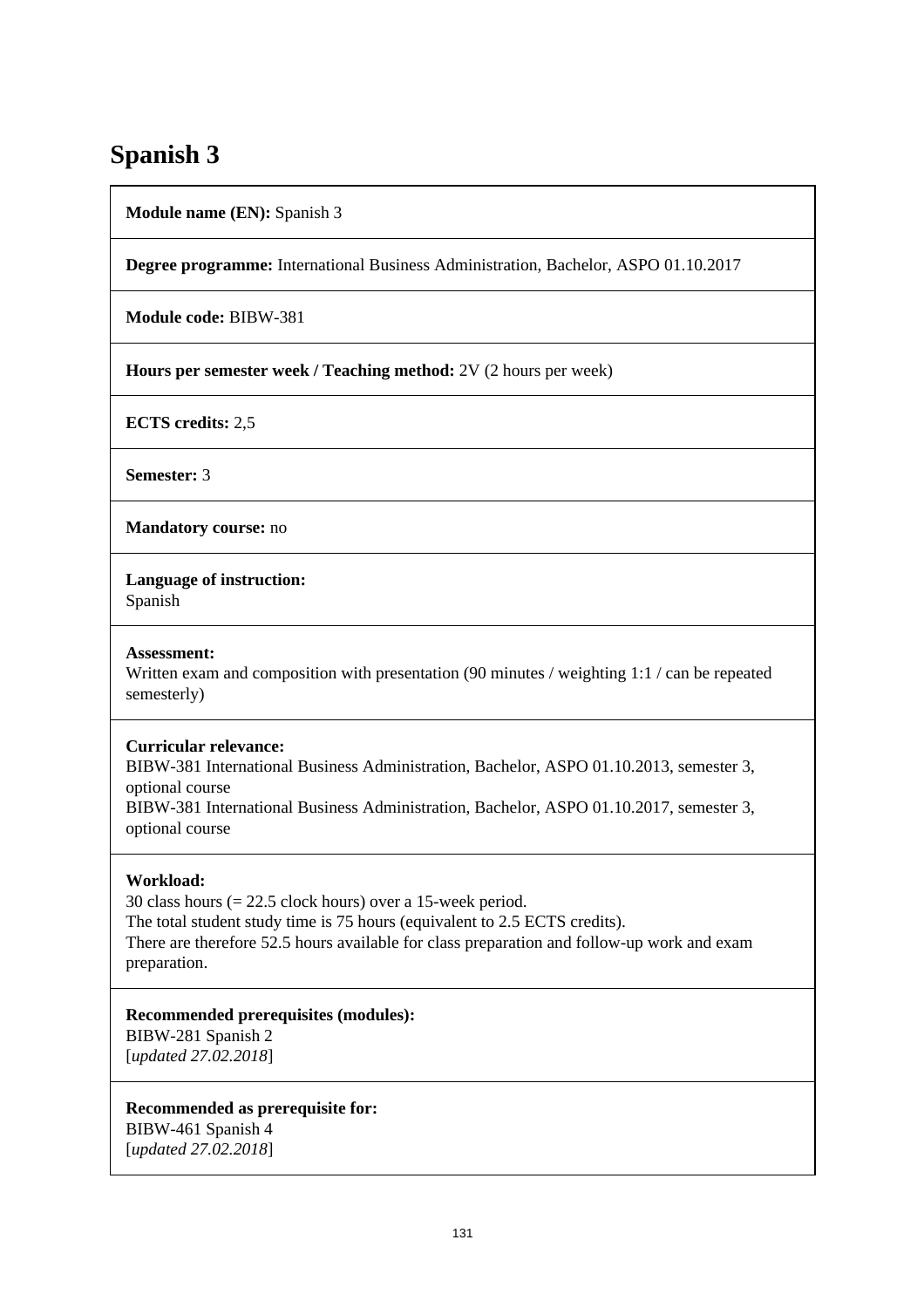Prof. Dr. Thomas Tinnefeld

## **Lecturer:**

Dozenten des Studiengangs [*updated 26.02.2018*]

## **Learning outcomes:**

After successfully completing this module, students will: have strengthened and developed the four essential language skills at the B1.2 level of the Common European Framework of Reference for Languages (CEFR)

- have advanced and further developed their communicative language competence

- have further advanced their communicative skills relevant for text reception, text production, interaction and linguistic mediation

- have advanced their subject-related knowledge of technical business administration terms/language

- have further improved their ability to compose texts on technical topics using various sources

- have acquired more advanced knowledge about the target language countries

- have further increased their awareness with regard to intercultural content and experiences

[*updated 14.03.2018*]

## **Module content:**

- Exercises for listening and reading comprehension using predominantly subject-related texts; comprehension of detailed statements in moderately difficult texts in standard language; reception of moderately difficult expert discussions and subject-related communication situations

- Writing and speaking exercises; dialogic/monologic speech; job-related role-playing and simulations; presentation with subsequent discussion

- Continued expansion of a general and subject-oriented vocabulary and advanced skills for its use

- Continued acquisition of strategies to improve and guarantee comprehension (learning aids such as dictionaries, grammars and the Internet)

[*updated 14.03.2018*]

# **Teaching methods/Media:**

Use of a multimedia computer language laboratory

Use of a multimedia computer language laboratory

Use of print, audio and video media

Partner work, group work and role playing

Presentations by the lecturer and the participants

Internet research

The goal is to enable authentic foreign language communication within the teaching environment.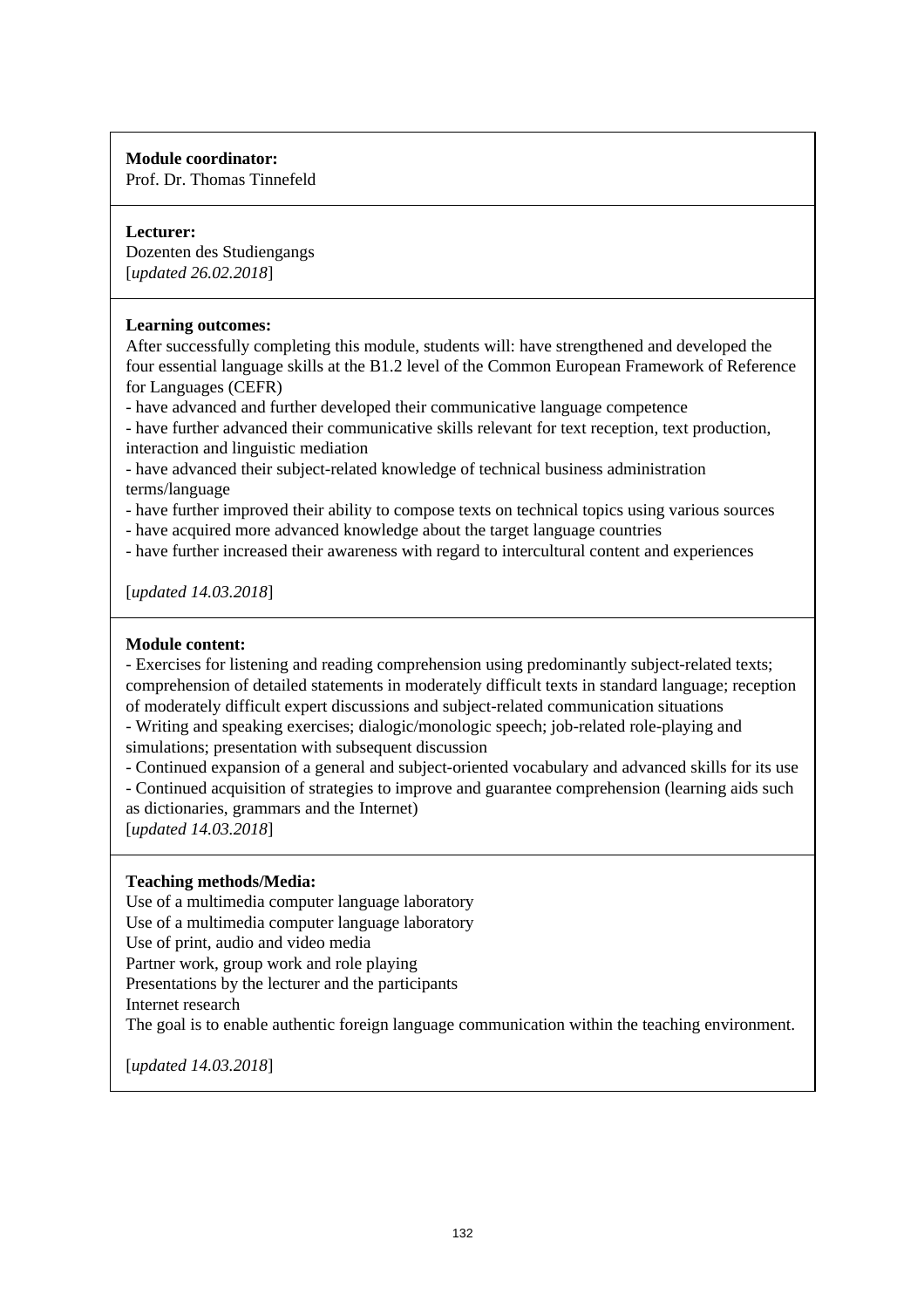Teaching materials: Authentic print media Texts for listening comprehension (audio/video) Individualized and target group-oriented exercise materials for vocabulary and grammar Internet resources [*updated 14.03.2018*]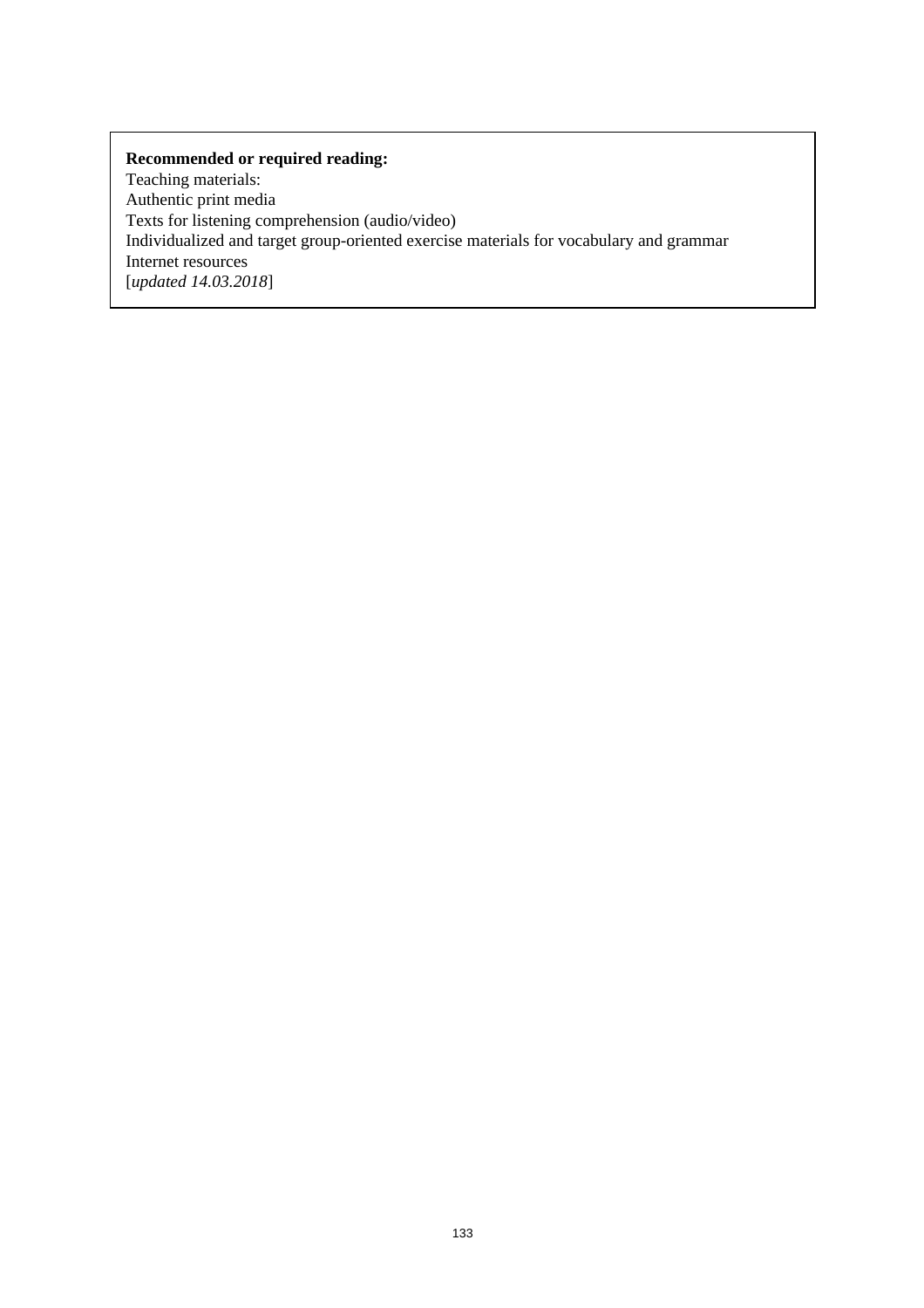# **Spanish 4**

**Module name (EN):** Spanish 4

**Degree programme:** International Business Administration, Bachelor, ASPO 01.10.2017

**Module code:** BIBW-461

**Hours per semester week / Teaching method:** 2V (2 hours per week)

**ECTS credits:** 2,5

**Semester:** 4

**Mandatory course:** no

**Language of instruction:** 

Spanish

## **Assessment:**

Written exam and composition with presentation (90 minutes / weighting 1:1 / can be repeated semesterly)

## **Curricular relevance:**

BIBW-461 International Business Administration, Bachelor, ASPO 01.10.2013, semester 4, optional course BIBW-461 International Business Administration, Bachelor, ASPO 01.10.2017, semester 4, optional course

# **Workload:**

30 class hours (= 22.5 clock hours) over a 15-week period. The total student study time is 75 hours (equivalent to 2.5 ECTS credits). There are therefore 52.5 hours available for class preparation and follow-up work and exam preparation.

## **Recommended prerequisites (modules):**

BIBW-381 Spanish 3 [*updated 27.02.2018*]

## **Recommended as prerequisite for:**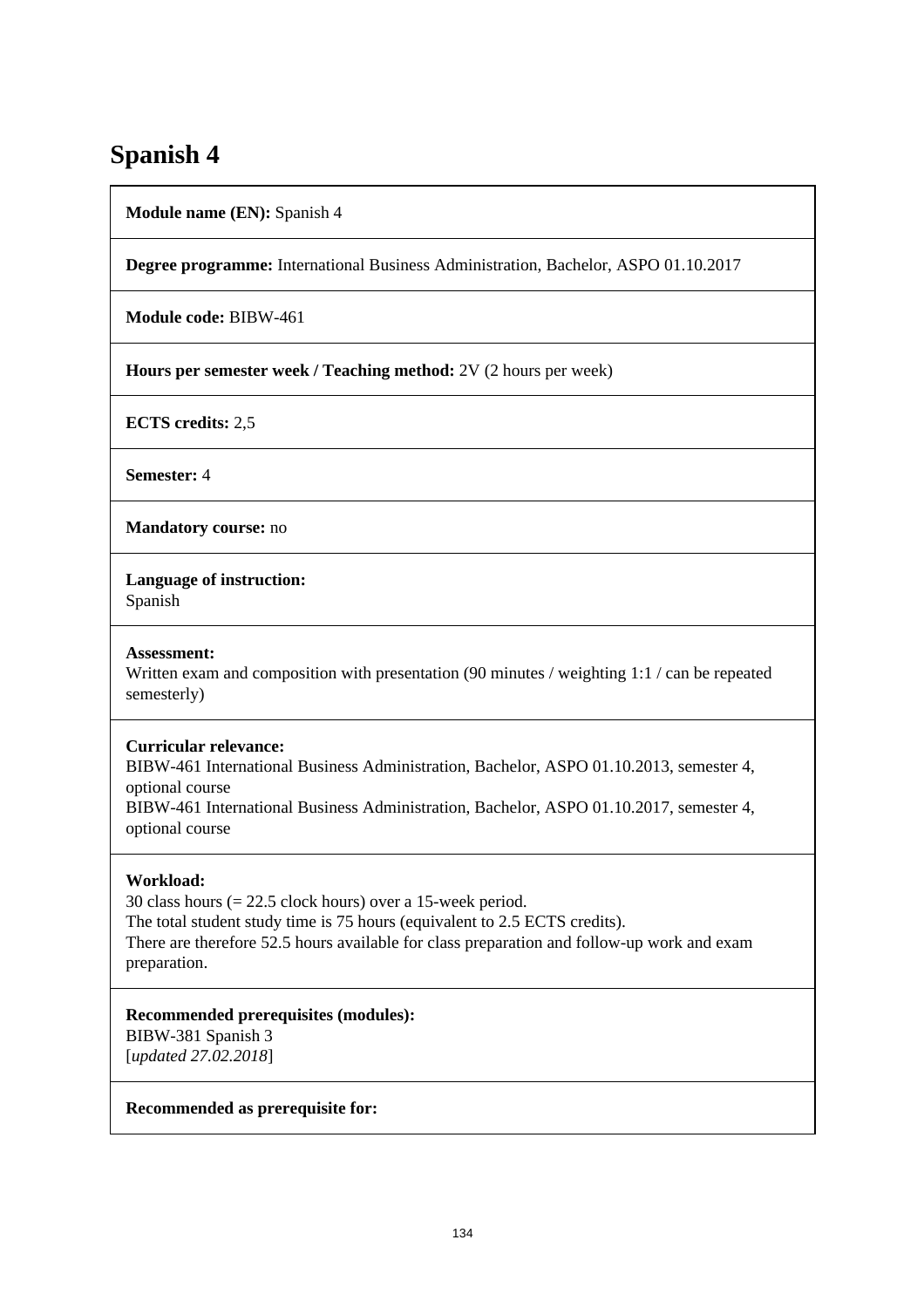Prof. Dr. Thomas Tinnefeld

# **Lecturer:**

Dozenten des Studiengangs [*updated 26.02.2018*]

## **Learning outcomes:**

After successfully completing this module, students will: have further strengthened and developed the four essential language skills at the B1.2 level of the Common European Framework of Reference for Languages (CEFR)

- have advanced their communicative language competence

- have advanced their communicative skills relevant for text reception, text production, interaction and linguistic mediation

- have further advanced their subject-related knowledge of technical business administration terms/language

- have further improved their ability to compose relatively detailed texts on technical topics using various sources

- have acquired advanced knowledge about the target language countries

- have further increased their awareness with regard to intercultural content and experiences [*updated 14.03.2018*]

## **Module content:**

- Exercises for listening and reading comprehension using predominantly subject-related texts; comprehension of detailed statements in moderately difficult texts in standard language; active reception of moderately difficult expert discussions and subject-related communication situations

- Writing and speaking exercises; dialogic/monologic speech; job-related role-playing and simulations; presentation with subsequent discussion

- Continued expansion of both a general and a subject-oriented vocabulary and the ability to use them

- Advanced acquisition of strategies to improve and guarantee comprehension (learning aids such as dictionaries, grammars and the Internet)

[*updated 14.03.2018*]

# **Teaching methods/Media:**

Use of a multimedia computer language laboratory

Use of print, audio and video media

Partner work, group work and role playing

Presentations by the lecturer and the participants

Internet research

The goal is to enable authentic foreign language communication within the teaching environment.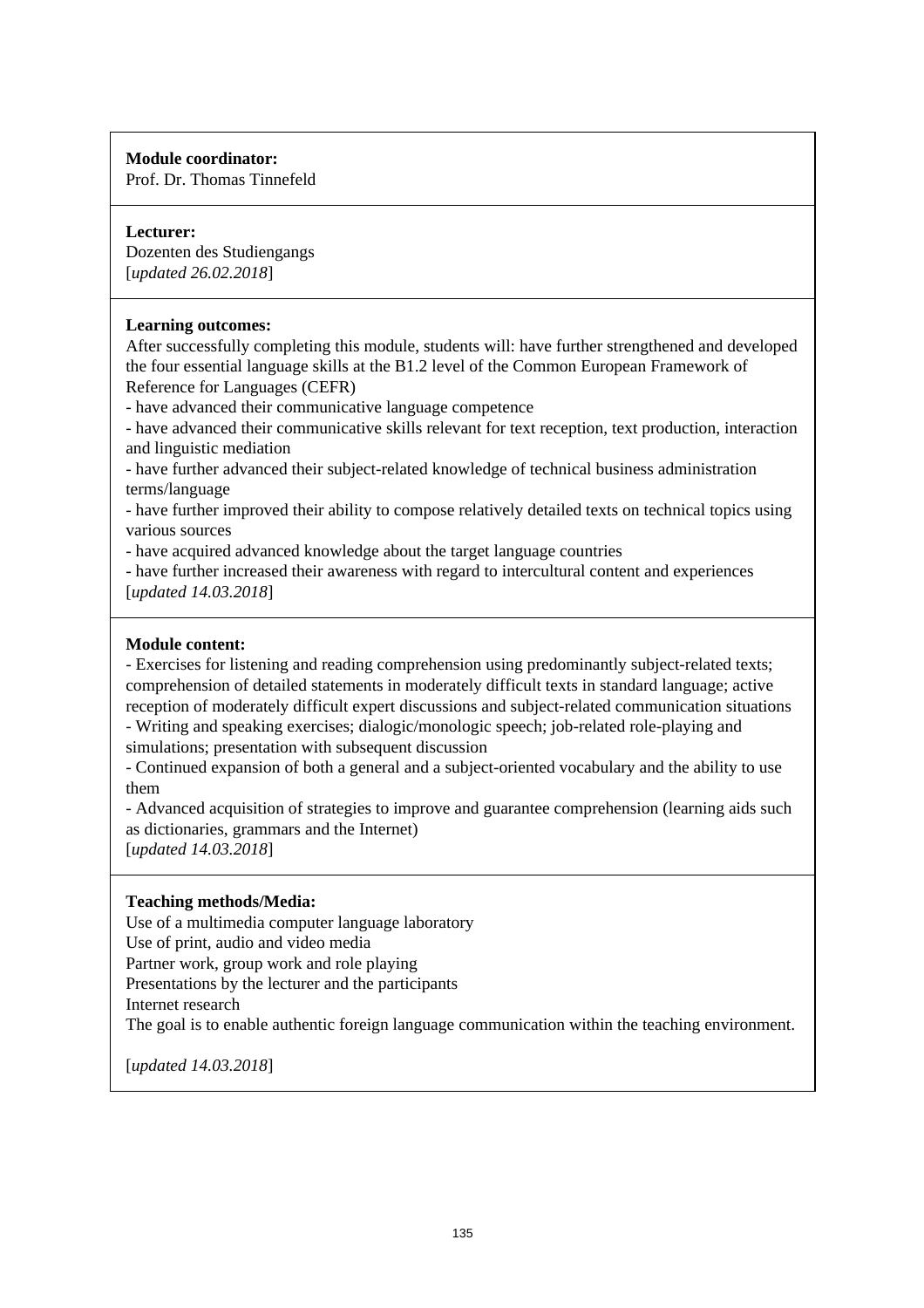Teaching materials: Authentic print media Texts for listening comprehension (audio/video) Individualized and target group-oriented exercise materials for vocabulary and grammar Internet resources [*updated 14.03.2018*]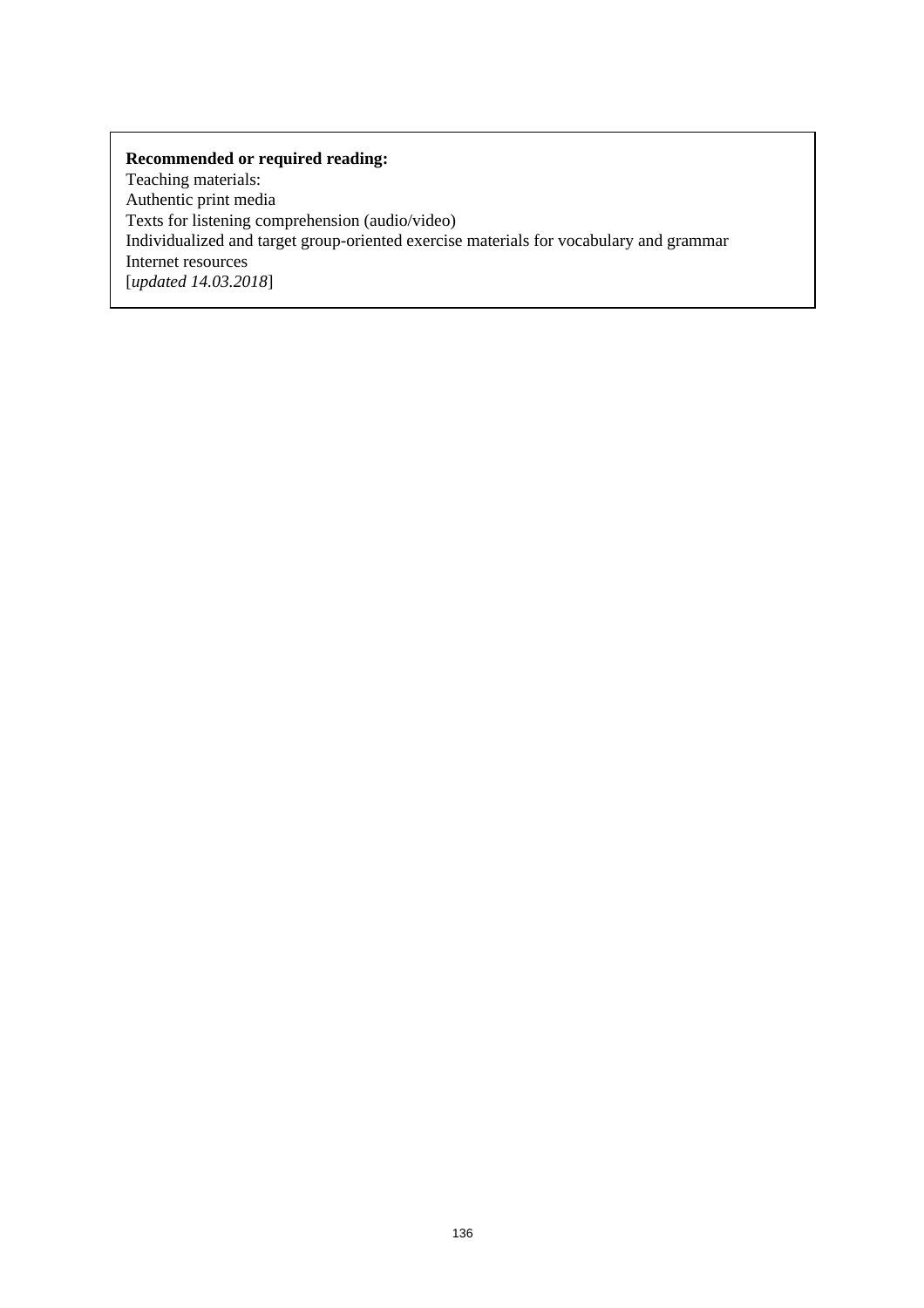# **Strategic Management (Compulsory elective module 1)**

**Module name (EN):** Strategic Management (Compulsory elective module 1)

**Degree programme:** International Business Administration, Bachelor, ASPO 01.10.2017

**Module code:** BIBW-422

**Hours per semester week / Teaching method:** 4V (4 hours per week)

**ECTS credits:** 5

**Semester:** 4

**Mandatory course:** no

**Language of instruction:** 

English

#### **Assessment:**

Written exam and composition with presentation (90 minutes / weighting 1:1 / can be repeated annually)

## **Curricular relevance:**

BIBW-422 International Business Administration, Bachelor, ASPO 01.10.2013, semester 4, optional course BIBW-422 International Business Administration, Bachelor, ASPO 01.10.2017, semester 4, optional course

## **Workload:**

60 class hours  $(= 45$  clock hours) over a 15-week period. The total student study time is 150 hours (equivalent to 5 ECTS credits). There are therefore 105 hours available for class preparation and follow-up work and exam preparation.

**Recommended prerequisites (modules):**  None.

**Recommended as prerequisite for:**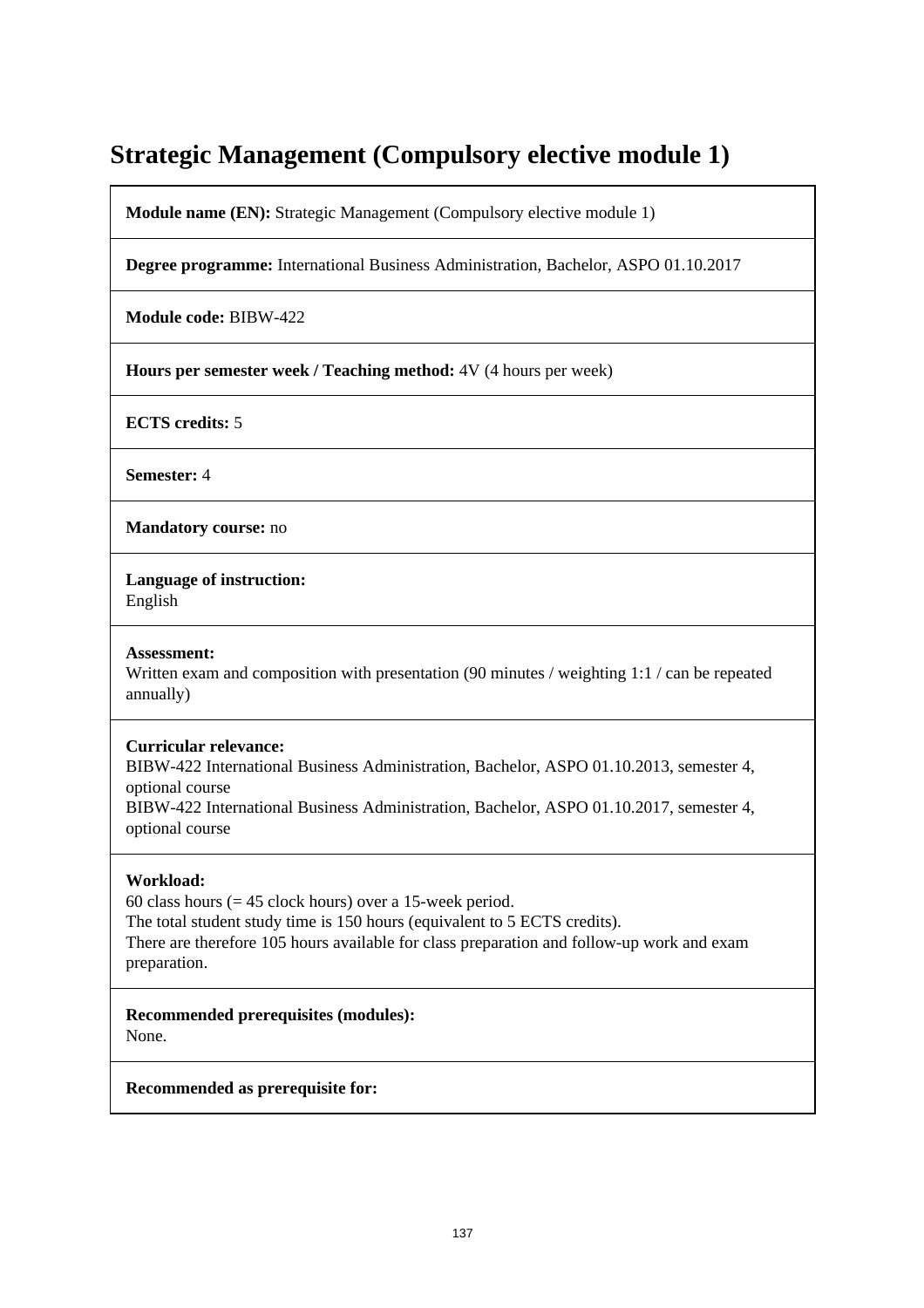Prof. Dr. Malte Beinhauer

# **Lecturer:**

Prof. Dr. Malte Beinhauer [*updated 26.02.2018*]

## **Learning outcomes:**

In this module, strategic management is understood as the direct and indirect influence of behavior on the realization of goals derived from the superior goals of an organization, a company and the expectations of its stakeholders. After successfully completing this module, students should be able to make business decisions on the basis of corporate and environmental analyses and structured alternative derivation, to implement them successfully in the company and to control success.

After taking part in the \_Strategic Management\_ module, students will be able to, - identify and evaluate potentials and challenges with regard to the development of corporate strategies,

- understand and systematize the complexity of strategic management of companies,

- to analyze and assess the relevant framework conditions of company management,

- explain management theories and transfer them to practical business examples,

- characterize and analyze corporate strategies at different levels,

- make decisions in uncertain situations in a structured and confident manner.

[*updated 14.03.2018*]

## **Module content:**

- Dynamics of global competition
- Basic concepts and theoretical framework of strategic management
- Normative corporate management
- Business environment analysis
- Market-oriented corporate management
- Resource-oriented corporate management
- Implementing strategies

[*updated 14.03.2018*]

## **Teaching methods/Media:**

Lecture, cases studies and discussions

Slides, videos, book, magazines and Internet research [*updated 14.03.2018*]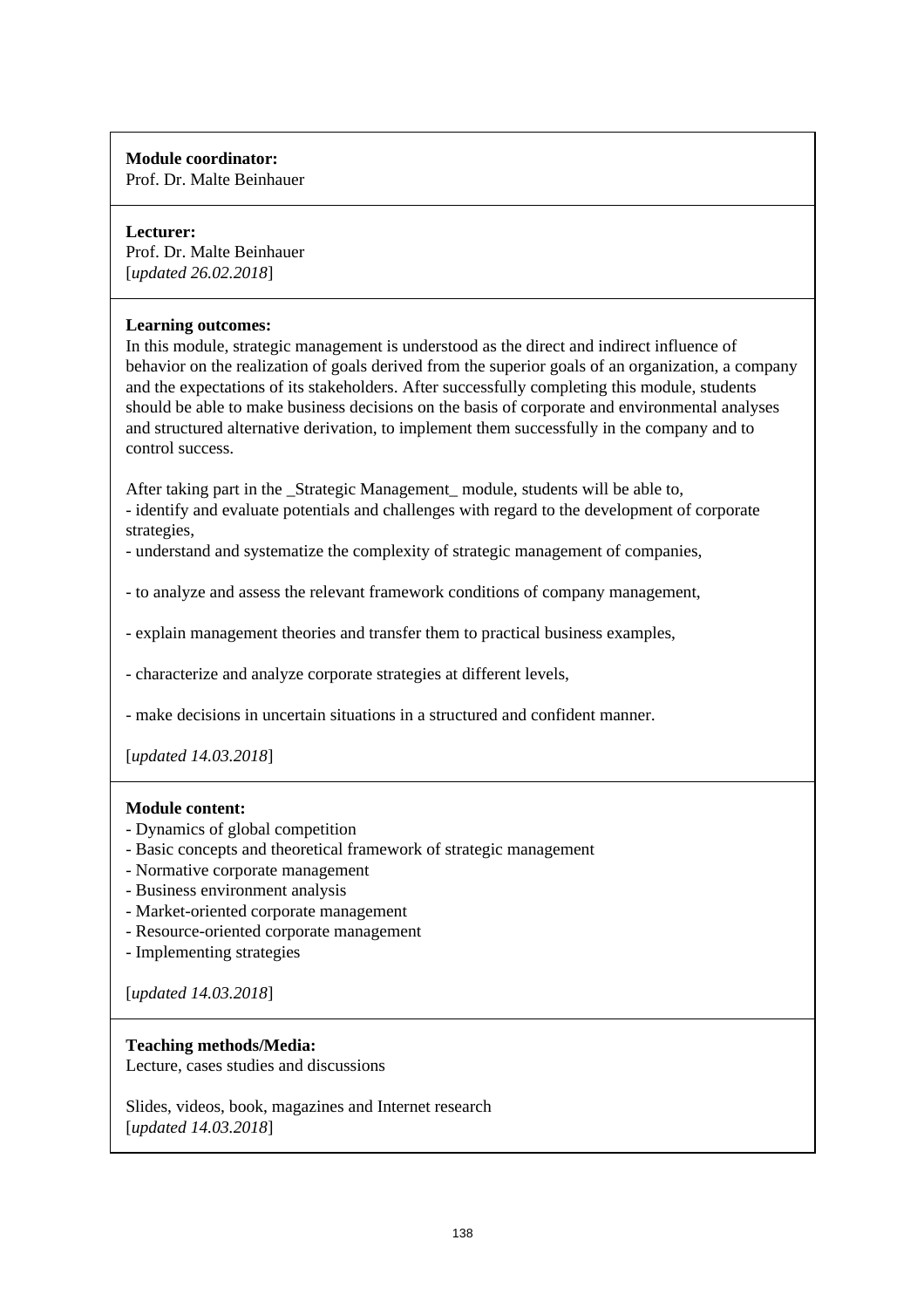-Dillerup, Stoi: Unternehmensführung, 2. Aufl. 2010 -Macharzina, Wolf: Unternehmensführung, 7. Aufl. 2010 -Schreyögg: Organisation: Grundlagen moderner Organisationsgestaltung, 5. Aufl. 2008. -Stähle: Management: Eine verhaltenswissenschaftliche Perspektive, 9. Auflage 2013.

-Welge, Al-Laham: Strategisches Management. Grundlagen - Prozess \_

Implementierung, 6. Aufl. 2012.

-Wheelen, Hunger: Strategic management and business policy, 9. Auflage 2004.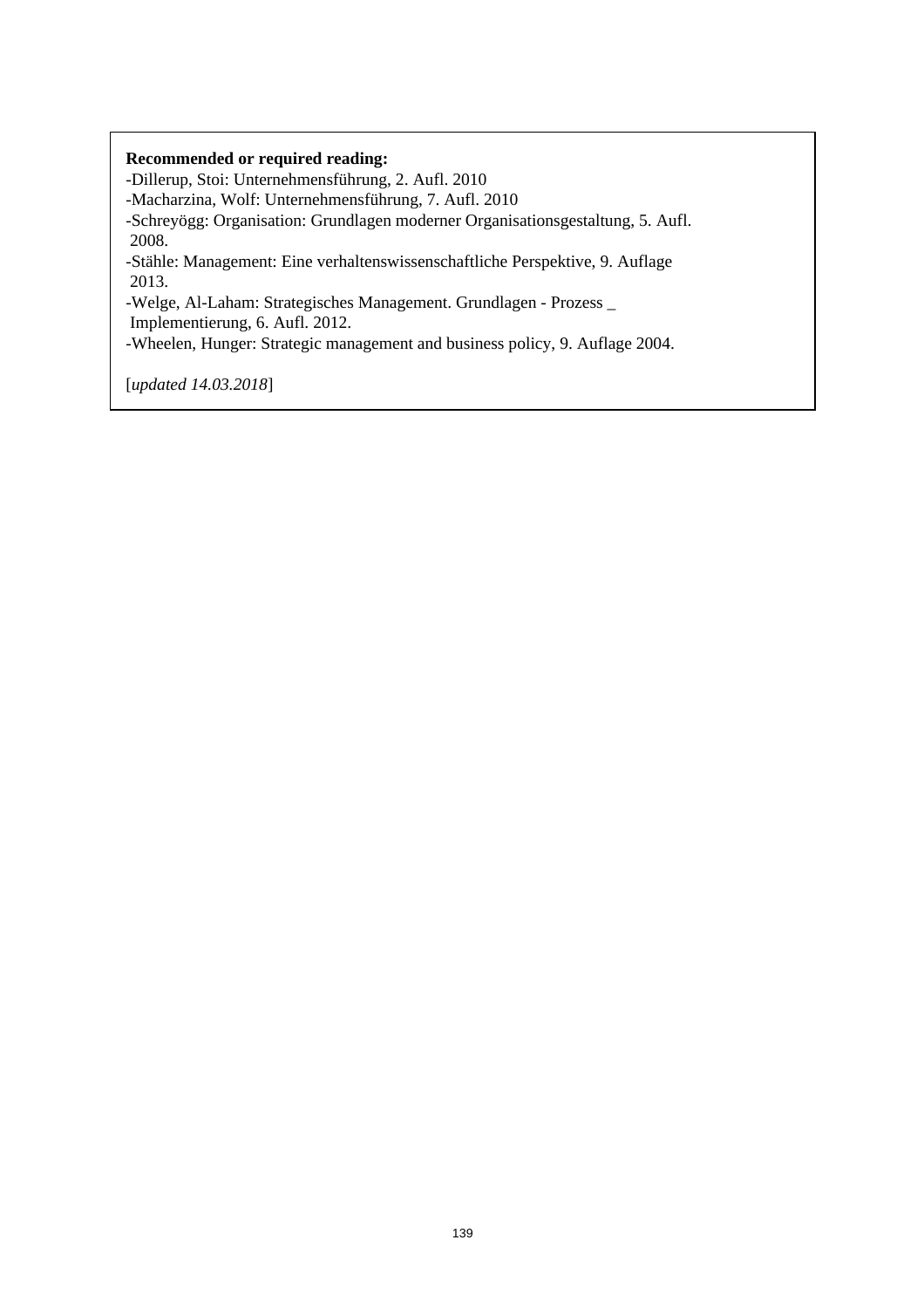# **Taxation (focus module)**

**Module name (EN):** Taxation (focus module)

**Degree programme:** International Business Administration, Bachelor, ASPO 01.10.2017

**Module code:** BIBW-432

**Hours per semester week / Teaching method:** 4V (4 hours per week)

**ECTS credits:** 5

**Semester:** 4

**Mandatory course:** no

**Language of instruction:** 

German

**Assessment:**  Written exam (90 minutes / can be repeated annually)

## **Curricular relevance:**

BIBW-432 International Business Administration, Bachelor, ASPO 01.10.2013, semester 4, optional course

BIBW-432 International Business Administration, Bachelor, ASPO 01.10.2017, semester 4, optional course

## **Workload:**

60 class hours  $(= 45$  clock hours) over a 15-week period. The total student study time is 150 hours (equivalent to 5 ECTS credits). There are therefore 105 hours available for class preparation and follow-up work and exam preparation.

**Recommended prerequisites (modules):**  BIBW-210 Accounting BIBW-220 Business Law [*updated 07.01.2020*]

**Recommended as prerequisite for:**